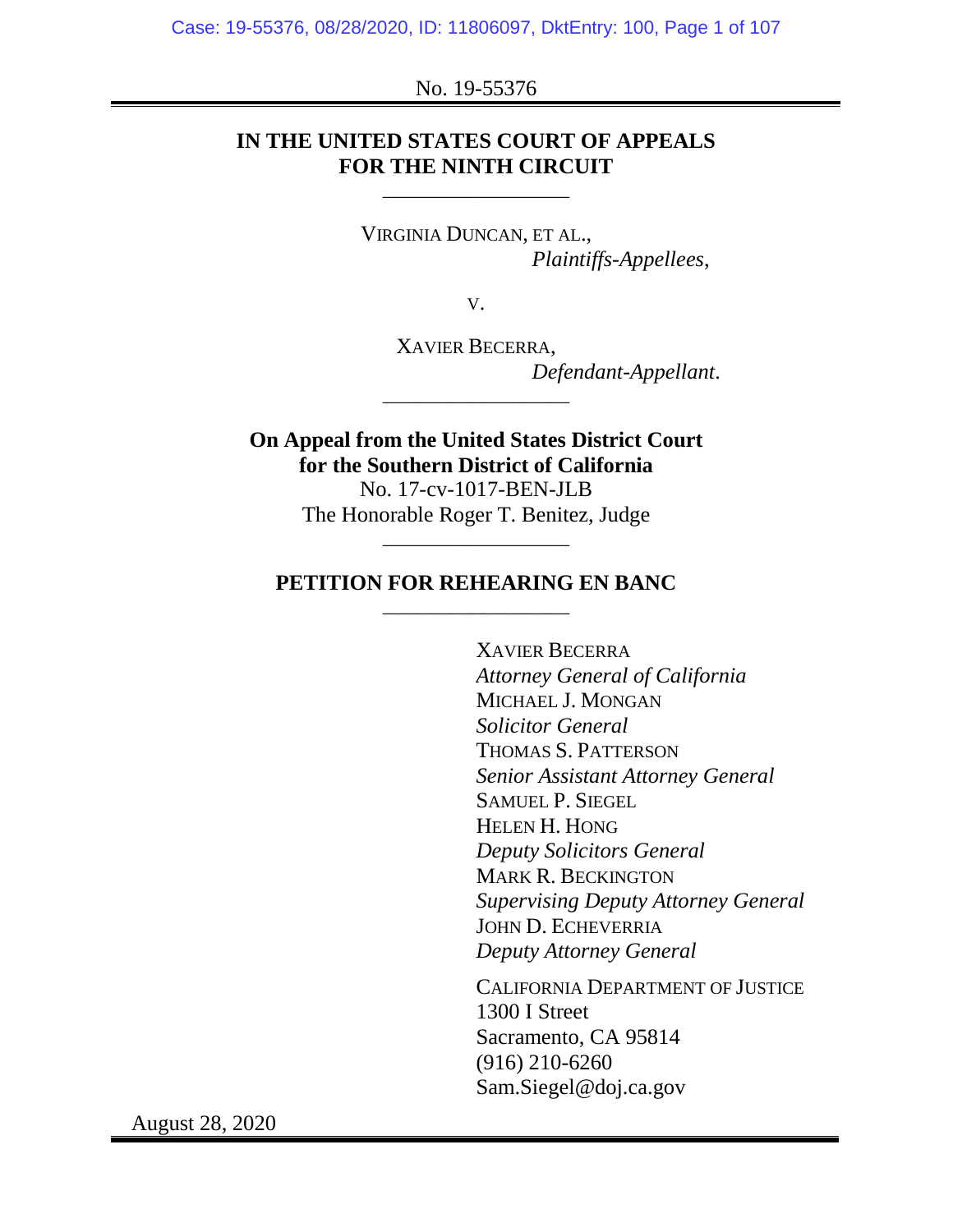# **TABLE OF CONTENTS**

# **Page**

| A.        |                                                                                                                              |  |
|-----------|------------------------------------------------------------------------------------------------------------------------------|--|
| <b>B.</b> |                                                                                                                              |  |
|           |                                                                                                                              |  |
| L.        | The panel's conclusion that California's LCM law substantially<br>burdens core Second Amendment rights creates an intra- and |  |
| II.       | The panel's intermediate scrutiny analysis creates an intra- and                                                             |  |
| Ш.        | This case presents a question of exceptional importance  17                                                                  |  |
|           |                                                                                                                              |  |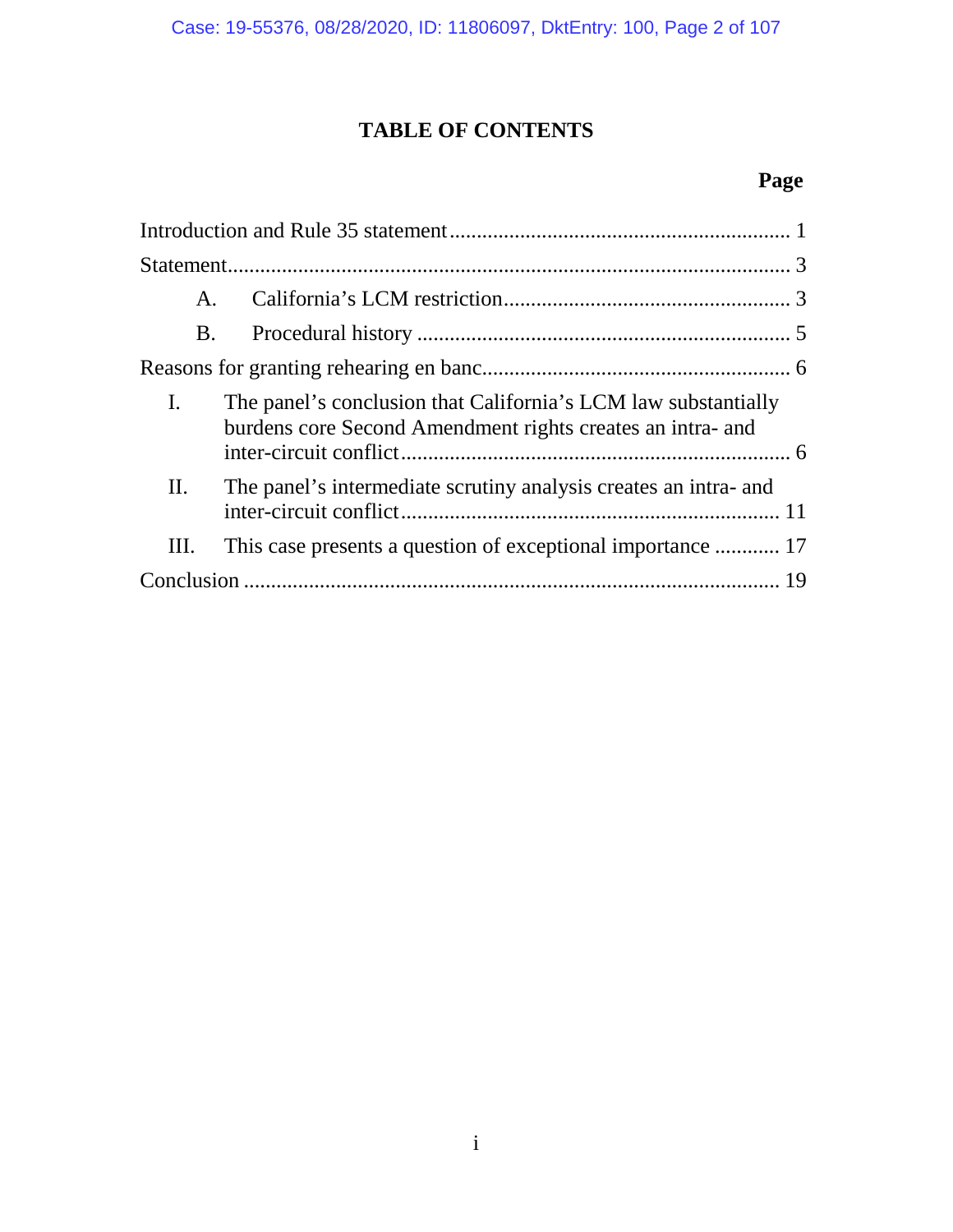# **TABLE OF AUTHORITIES**

# **Page**

# **CASES**

| Association of New Jersey Rifle & Pistol Clubs, Inc. v.<br><b>Attorney General of New Jersey</b> |
|--------------------------------------------------------------------------------------------------|
| Atonio v. Wards Cove Packing Co.                                                                 |
| Bauer v. Becerra                                                                                 |
| District of Columbia v. Heller                                                                   |
| District of Columbia v. Heller                                                                   |
| Duncan v. Becerra                                                                                |
| Friedman v. City of Highland Park                                                                |
| <i>Fyock v. Sunnyvale</i>                                                                        |
| Jackson v. City and County of San Francisco                                                      |
| Kanter v. Barr                                                                                   |
| Kolbe v. Hogan                                                                                   |
| Lair v. Bullock                                                                                  |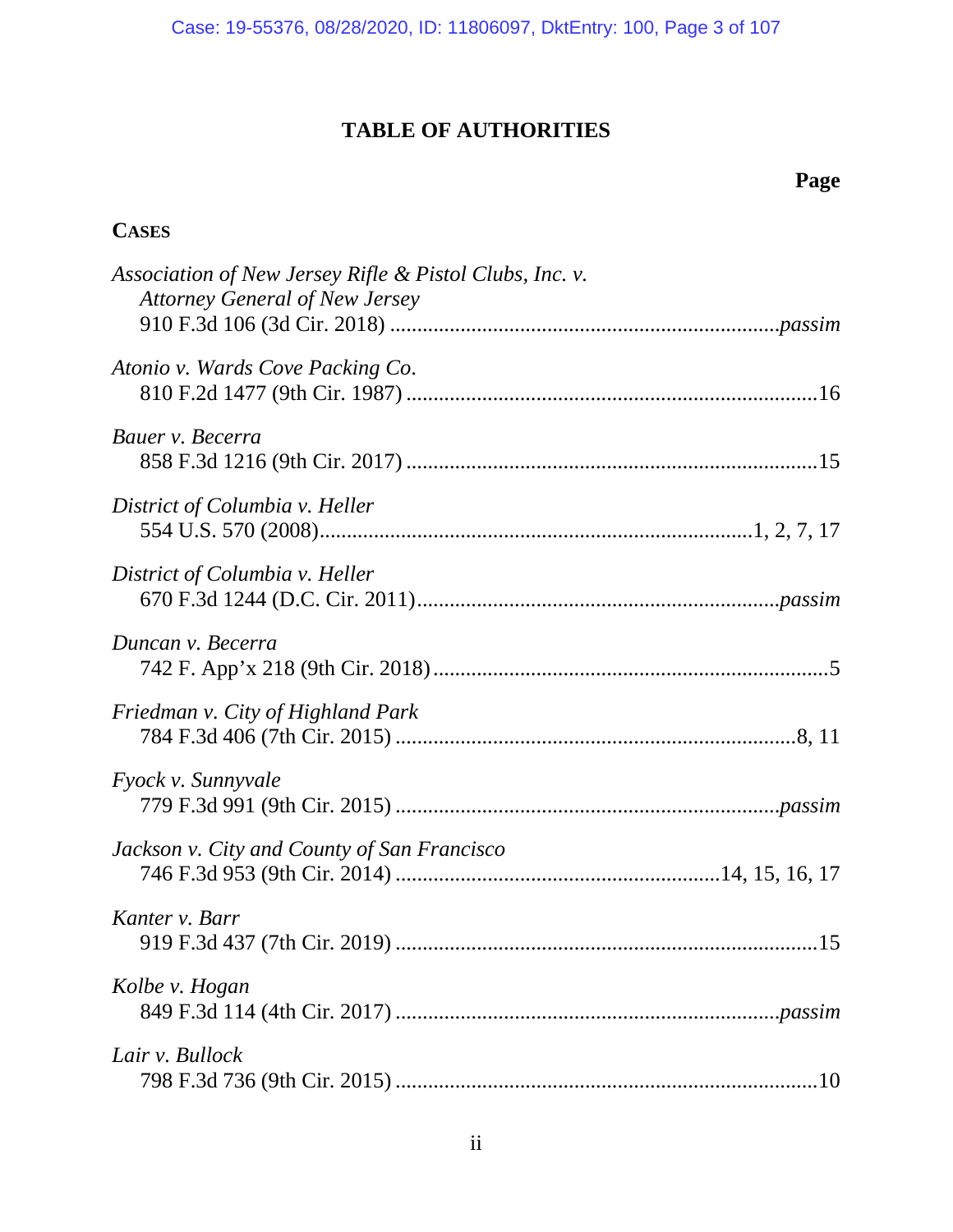# **TABLE OF AUTHORITIES (continued)**

| Mai v. United States                           |
|------------------------------------------------|
| New York State Rifle & Pistol Ass'n v. Cuomo   |
| Pena <i>v</i> . Lindley                        |
| Peruta v. County of San Diego                  |
| Silvester v. Harris                            |
| Tyler v. Hillsdale County Sheriff's Department |
| United States v. Chovan                        |
| United States v. McGinnis                      |
| United States v. Reese                         |
| Wiese v. Becerra                               |
| Worman v. Healey                               |
| <b>STATUTES</b>                                |
| California Penal Code                          |
|                                                |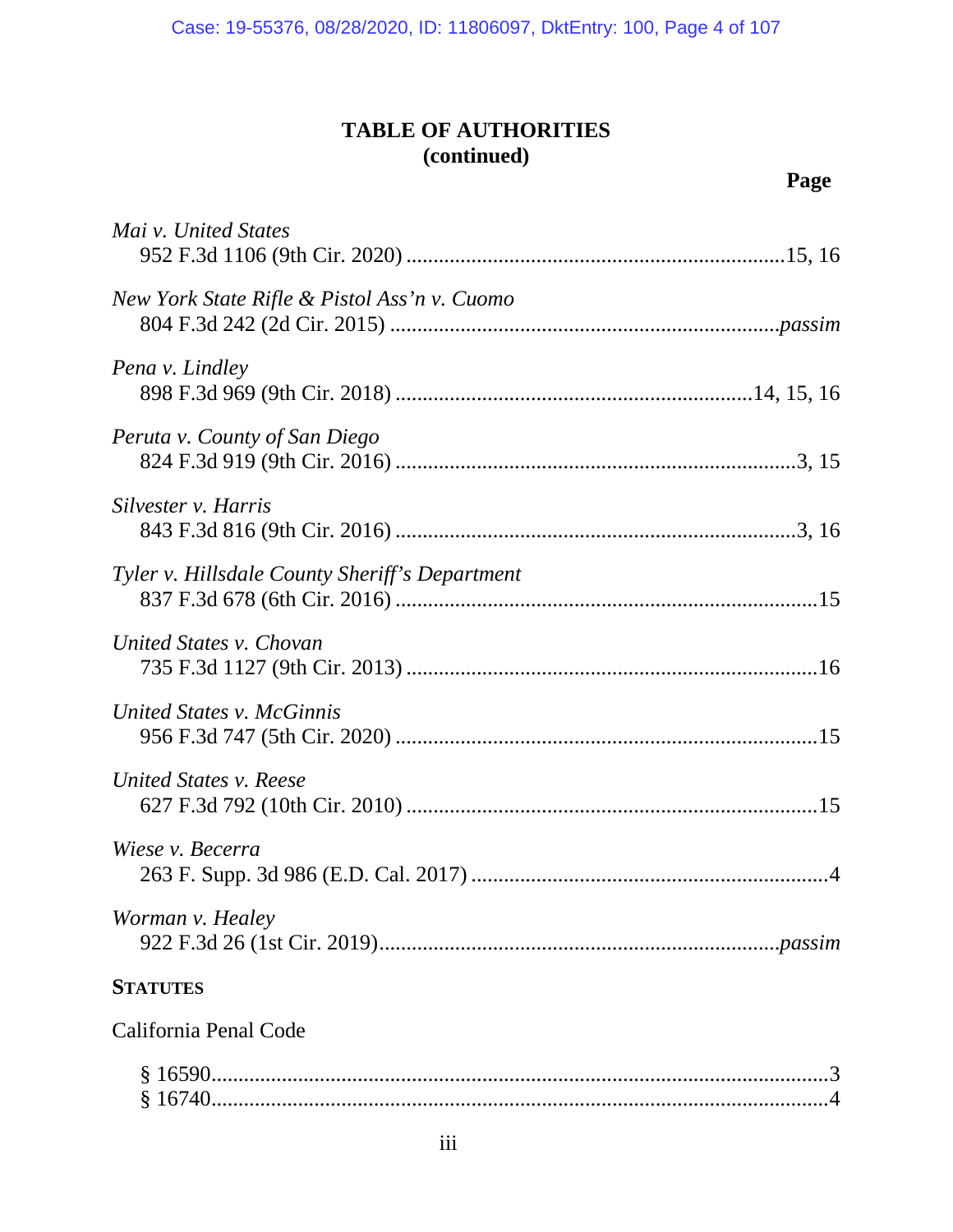Case: 19-55376, 08/28/2020, ID: 11806097, DktEntry: 100, Page 5 of 107

# **TABLE OF AUTHORITIES** (continued)

## Page

# **COURT RULES**

Federal Rules of Appellate Procedure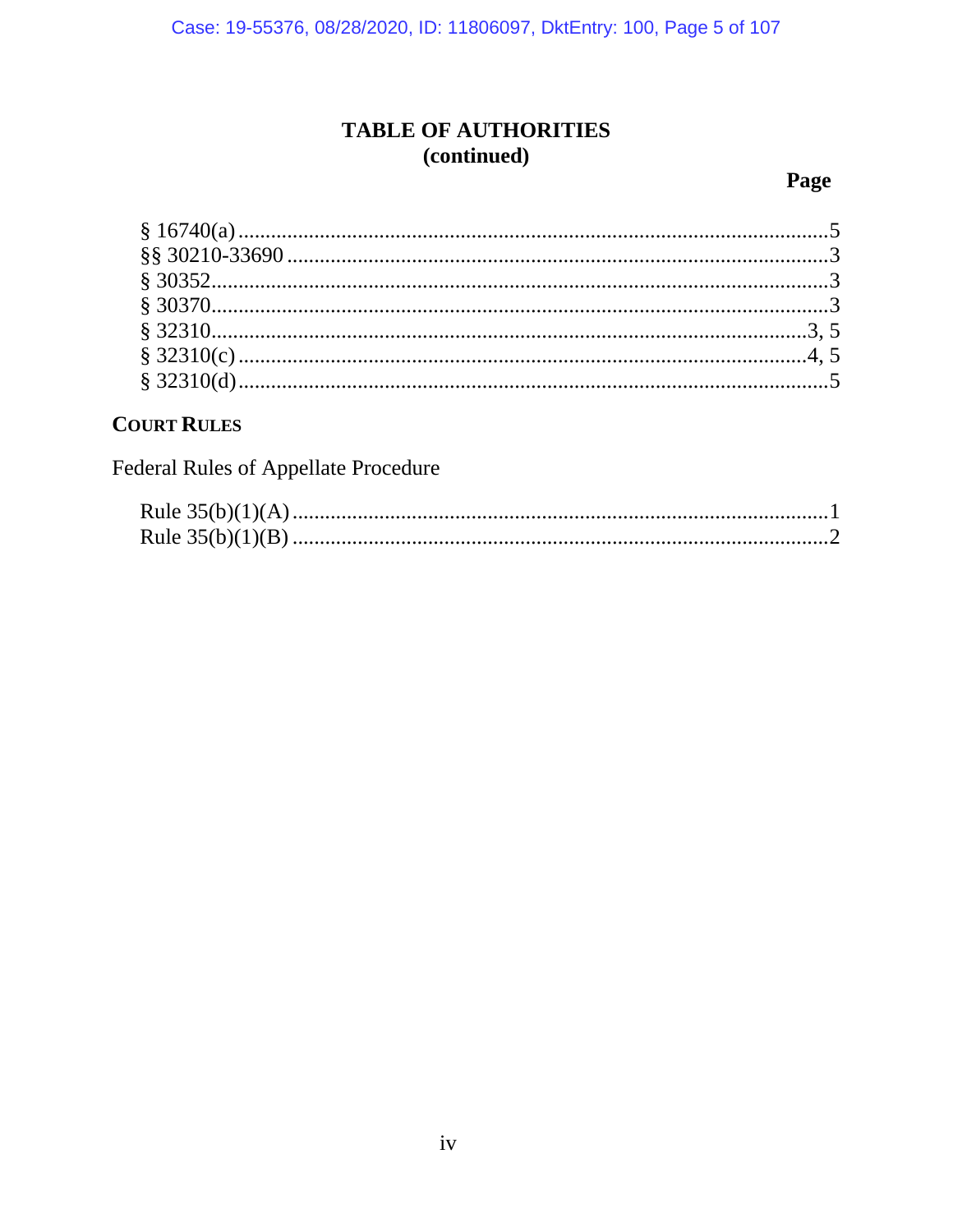## **INTRODUCTION AND RULE 35 STATEMENT**

California respectfully petitions for rehearing en banc of the panel's decision, which invalidates a state law restricting large-capacity magazines that can hold more than 10 rounds of ammunition (LCMs). California voters adopted the current LCM law in response to a spate of mass shootings in this State and across the Nation, and in light of evidence establishing the severe toll inflicted by mass shootings involving LCMs. A divided panel of this Court, however, held that this law is among the policy choices that the Second Amendment takes "off the table." *District of Columbia v. Heller*, 554 U.S. 570, 636 (2008).

The panel's decision squarely conflicts with this Court's decision in *Fyock v. Sunnyvale*, 779 F.3d 991, 994 (9th Cir. 2015), which affirmed the denial of a preliminary injunction with respect to a materially identical LCM restriction on a comparable record. *See* Fed. R. App. P. 35(b)(1)(A). Whereas *Fyock* applied intermediate scrutiny after concluding that the challenged law did "not severe[ly]" burden the "core Second Amendment right," 779 F.3d at 999, the panel here applied strict scrutiny after concluding that California's LCM law imposes a "substantial" burden on the core right "to defend hearth and home," Opn. 31. The panel then reasoned, in the alternative, that California's LCM law would fail intermediate scrutiny. Opn. 58-66. That portion of the panel's decision creates further intra-circuit conflicts by breaking from the established standard governing

1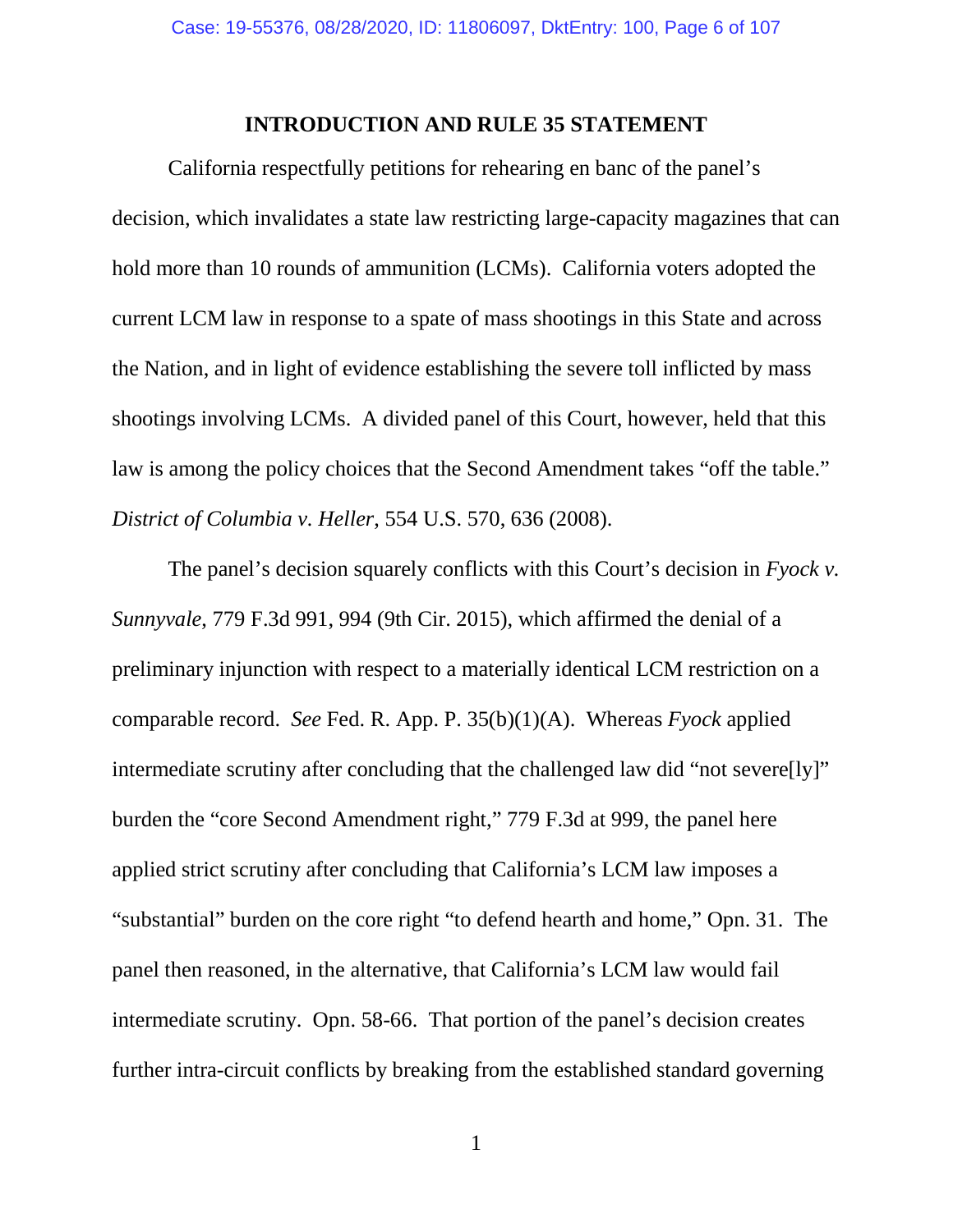#### Case: 19-55376, 08/28/2020, ID: 11806097, DktEntry: 100, Page 7 of 107

intermediate scrutiny and by rejecting *Fyock*'s application of that standard to a comparable law.

As the dissenting judge recognized, the panel's decision also creates a conflict with "every other Circuit to address the Second Amendment issue presented here." Opn. 67 (Lynn, J., dissenting); *see* Fed. R. App. P. 35(b)(1)(B). Indeed, five other circuits have considered a Second Amendment challenge to a similar or identical LCM restriction, held that the law is subject to intermediate scrutiny, and then rejected the challenge on the ground that there was a substantial relationship between the LCM restriction and important public safety interests.

This case involves a question of exceptional importance, affecting the safety of every Californian. *See* Fed. R. App. P. 35(b)(1)(B). All agree that the Second Amendment protects a fundamental right, Opn. 9, and California has adopted tailored regulations that accommodate the exercise of that right while also protecting public safety, *see Heller*, 554 U.S. at 636 (States retain a "variety of tools" to combat "the problem of handgun violence"). California enacted its current LCM law to mitigate the devastation caused by mass shootings. The record confirms that the law advances that interest while also preserving gun owners' ability to defend themselves. The Second Amendment allows this type of regulation—and the consequences of invalidating it could be devastating.

2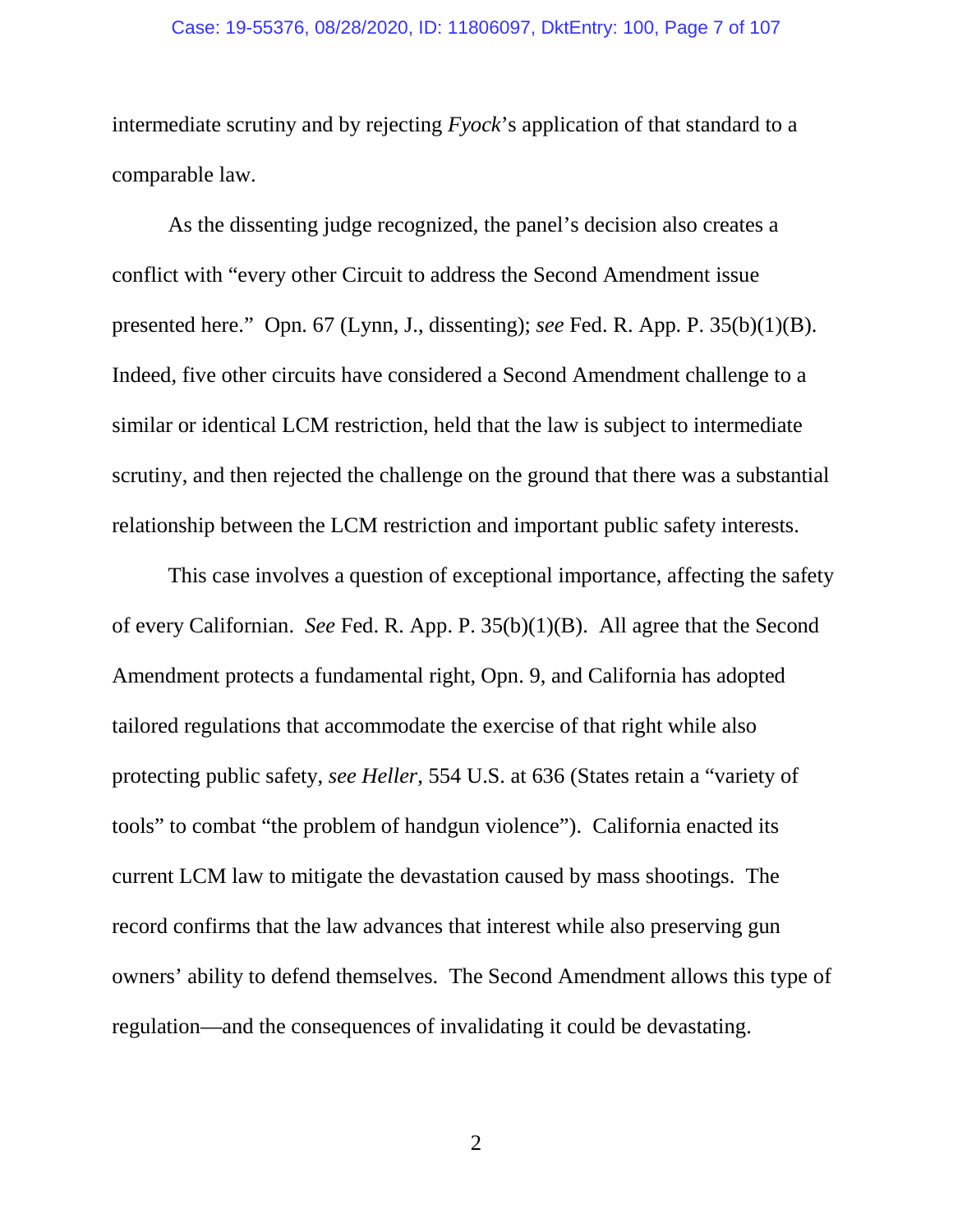This Court should grant rehearing en banc both to secure uniformity of its decisions and to ensure that California and other States retain the ability to adopt reasonable regulations addressing the deadly threat posed by LCMs. The Court should also order supplemental briefing to allow the parties to address these important issues in the light of the panel decision and in a manner that would be most helpful to the en banc panel.

## **STATEMENT**

#### **A. California's LCM Restriction**

To protect both individual rights and public safety, California has adopted a "multifaceted statutory scheme regulating firearms." *Peruta v. Cty. of San Diego*, 824 F.3d 919, 925 (9th Cir. 2016) (en banc). California generally allows lawabiding adults to possess and carry firearms in their homes, places of business, and in certain other places and for certain purposes, including when necessary to protect persons or property from immediate and grave danger. *Id.* at 925-926. Californians who pass a background check may acquire as many approved firearms as they want, *see Silvester v. Harris*, 843 F.3d 816, 823-825 (9th Cir. 2016), and as much ammunition as they want, *see* Cal. Penal Code §§ 30352, 30370.

But California restricts certain especially lethal weapons. *See* Cal. Penal Code §§ 16590, 30210-33690. The restriction challenged here bars the manufacture, acquisition, purchase, sale, or possession of LCMs, *id.* § 32310,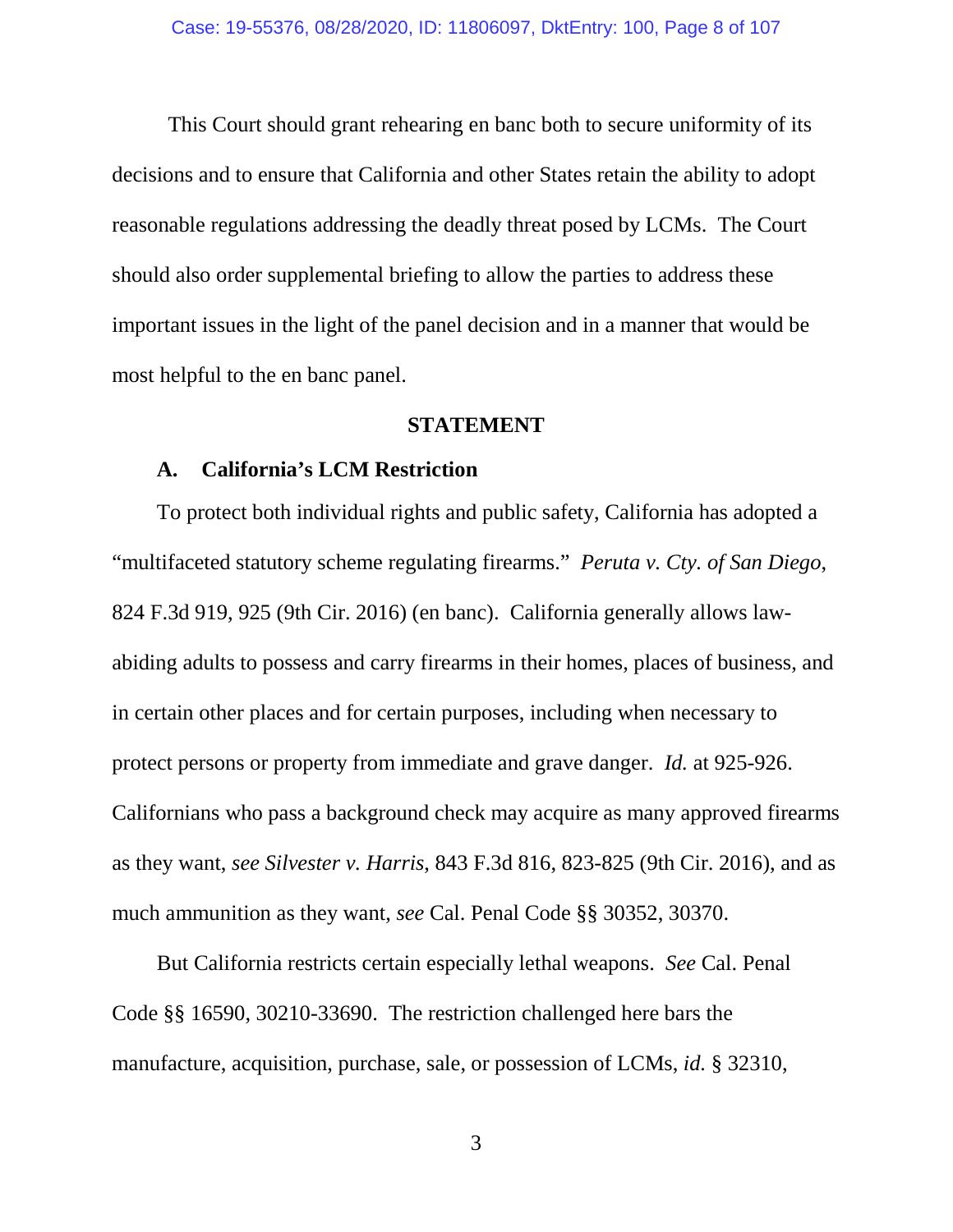#### Case: 19-55376, 08/28/2020, ID: 11806097, DktEntry: 100, Page 9 of 107

defined as ammunition-feeding devices with the capacity of accepting more than [1](#page-8-0)0 rounds, *id.* § 16740.<sup>1</sup> Magazines holding 10 rounds or less remain "widely available" in California and are "compatible with most, if not all, semiautomatic firearms," including handguns. ER 256.

California's original LCM law built on a 1994 federal statute (which expired in 2004) prohibiting the sale or acquisition of magazines with more than 10 rounds. *Fyock*, 779 F.3d at 994. In 2000, California adopted its own restriction on the manufacture, importation, and sale of LCMs. Opn. 10. Over the next decade, California added certain other LCM restrictions. Opn. 10-11. But those provisions did not bar individuals from possessing LCMs acquired before 2000, Opn. 11, and police could not readily distinguish between magazines that were lawfully "grandfathered" and those that were prohibited, *see Wiese v. Becerra*, 263 F. Supp. 3d 986, 993 (E.D. Cal. 2017).

California voters addressed that issue in 2016 by passing Proposition 63, Opn. 11, which closed "loopholes that le[ft] communities throughout the state vulnerable to gun violence and mass shootings," ER 1200. Among those reforms, Proposition 63 made it unlawful to possess an LCM after July 2017. Cal. Penal

<span id="page-8-0"></span> $<sup>1</sup>$  The law provides several exceptions, including for certain law enforcement</sup> officials. *See* Opn. 11 n.2.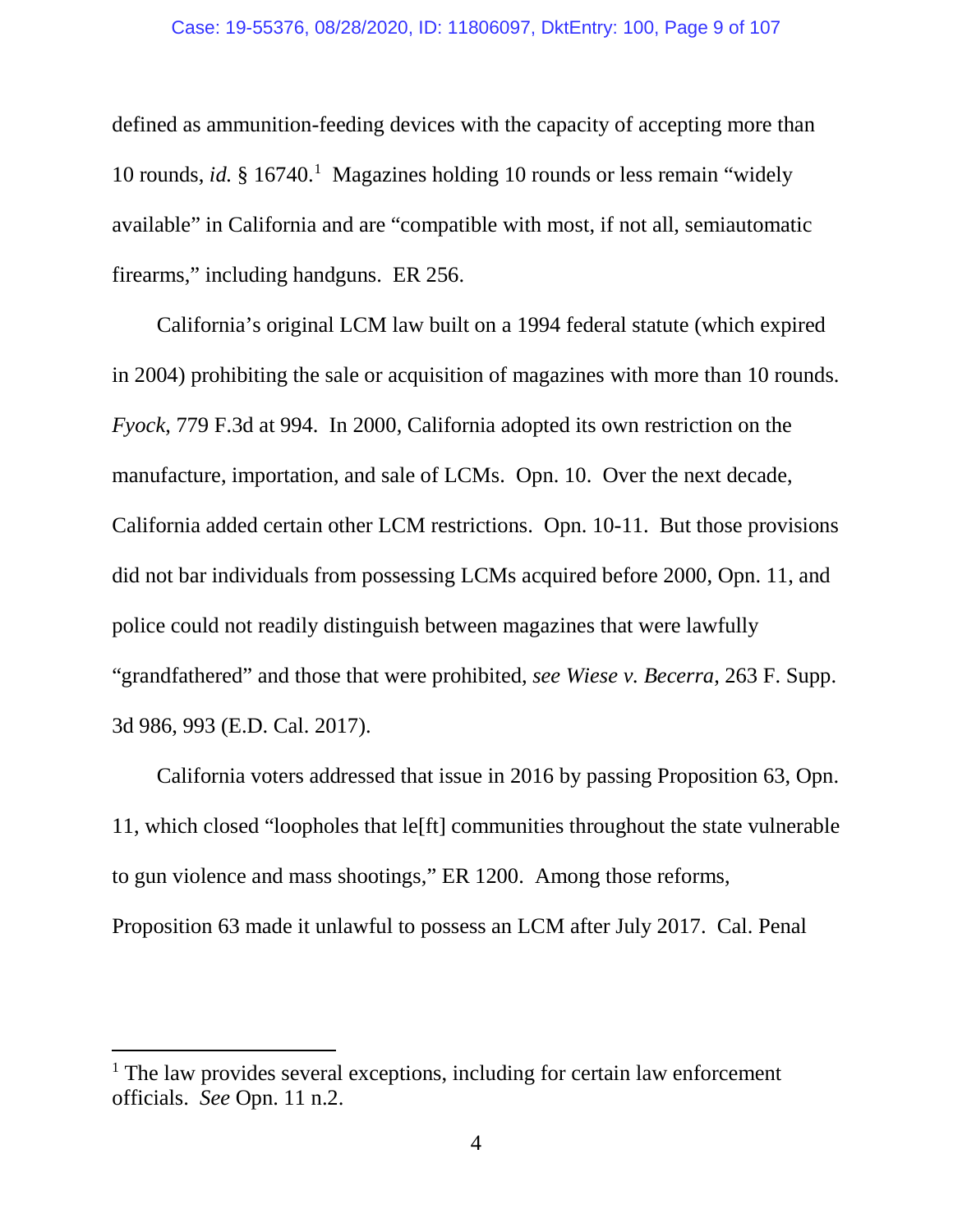Code § 32310(c). It also required individuals with LCMs to dispose of them in specified ways. *Id.* § 32310(d); *see also id.* § 16740(a).

#### **B. Procedural History**

After the voters passed Proposition 63, plaintiffs filed this lawsuit challenging California's LCM law in its entirety. *See* ER 1943-1965. Two days before the new provisions were set to take effect, the district court granted a preliminary injunction regarding the possession ban. Opn. 13. A divided panel of this Court affirmed in an unpublished decision. *Duncan v. Becerra*, 742 F. App'x 218, 221– [2](#page-9-0)2 (9th Cir. 2018). $^2$  The district court subsequently granted summary judgment to the plaintiffs, holding that Section 32310 was invalid and permanently enjoining the entire provision. Opn.  $14<sup>3</sup>$ 

A divided panel of this Court affirmed. *See* Opn. 9-66. The majority applied this Court's "two-prong" framework governing Second Amendment challenges. Opn. 18. At the first step, it concluded that California's LCM law "burden[ed] conduct protected by the Second Amendment." *Id.* At the second step, it held that the LCM law must be assessed under strict scrutiny because it "substantially

<span id="page-9-0"></span><sup>&</sup>lt;sup>2</sup> In response to an order directing the parties to address whether the matter should be reheard en banc, California explained that en banc review was not warranted at that time because a forthcoming decision on a motion for summary judgment could moot the appeal of the preliminary injunction. C.A. No. 17-56081, Dkt. 104.

<span id="page-9-1"></span><sup>&</sup>lt;sup>3</sup> The district court also held that certain provisions of Section 32310 violated the Takings Clause. Opn. 14.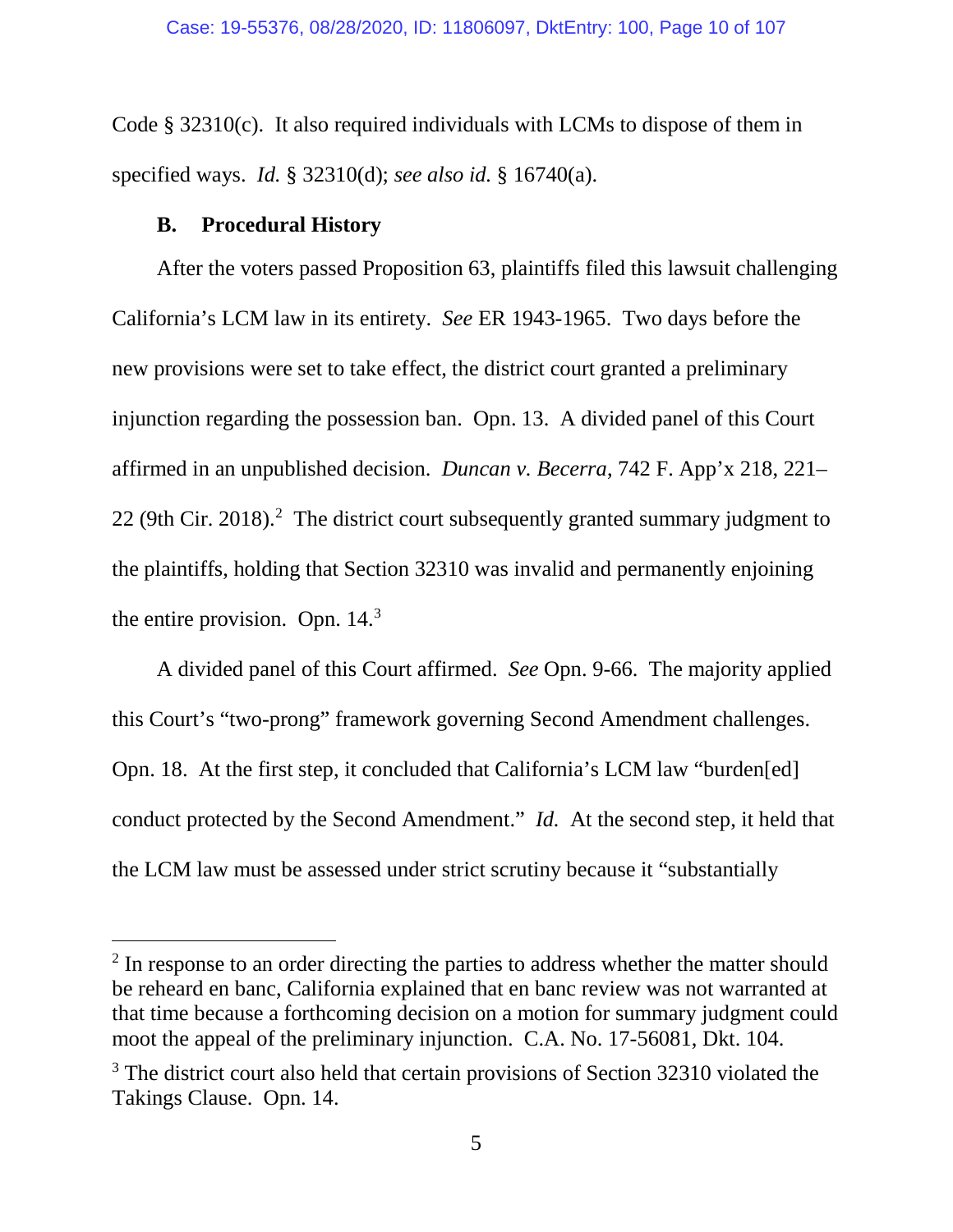#### Case: 19-55376, 08/28/2020, ID: 11806097, DktEntry: 100, Page 11 of 107

burdens core Second Amendment rights" by "categorically bar[ring] the possession of magazines that are commonly used in handguns." Opn. 33. It then concluded that the law did not survive either strict scrutiny, Opn. 56-58, or (in the alternative) intermediate scrutiny, Opn. 58-66.

Chief Judge Lynn, sitting by designation, dissented. Opn. 67-81. She observed that the "majority opinion conflicts with this Circuit's precedent in *Fyock v. Sunnyvale*, 779 F.3d 991 (9th Cir. 2015), and with decisions in every other Circuit to address the Second Amendment issue presented here." Opn. 67. She "assume[d]" California's LCM law "implicates conduct protected by the Second Amendment," but disagreed with the majority about the appropriate level of scrutiny and its application. *Id.* She would have upheld the law under intermediate scrutiny because it does not substantially burden core Second Amendment rights, and because it is substantially related to California's important public safety interests. Opn. 69-81.

#### **REASONS FOR GRANTING REHEARING EN BANC**

## **I. THE PANEL'S CONCLUSION THAT CALIFORNIA'S LCM LAW SUBSTANTIALLY BURDENS CORE SECOND AMENDMENT RIGHTS CREATES AN INTRA- AND INTER-CIRCUIT CONFLICT**

The panel held that California's LCM law is subject to strict scrutiny because it substantially burdens the "core right of law-abiding citizens to defend hearth and home." Opn. 31. That holding squarely conflicts with this Court's precedent and

6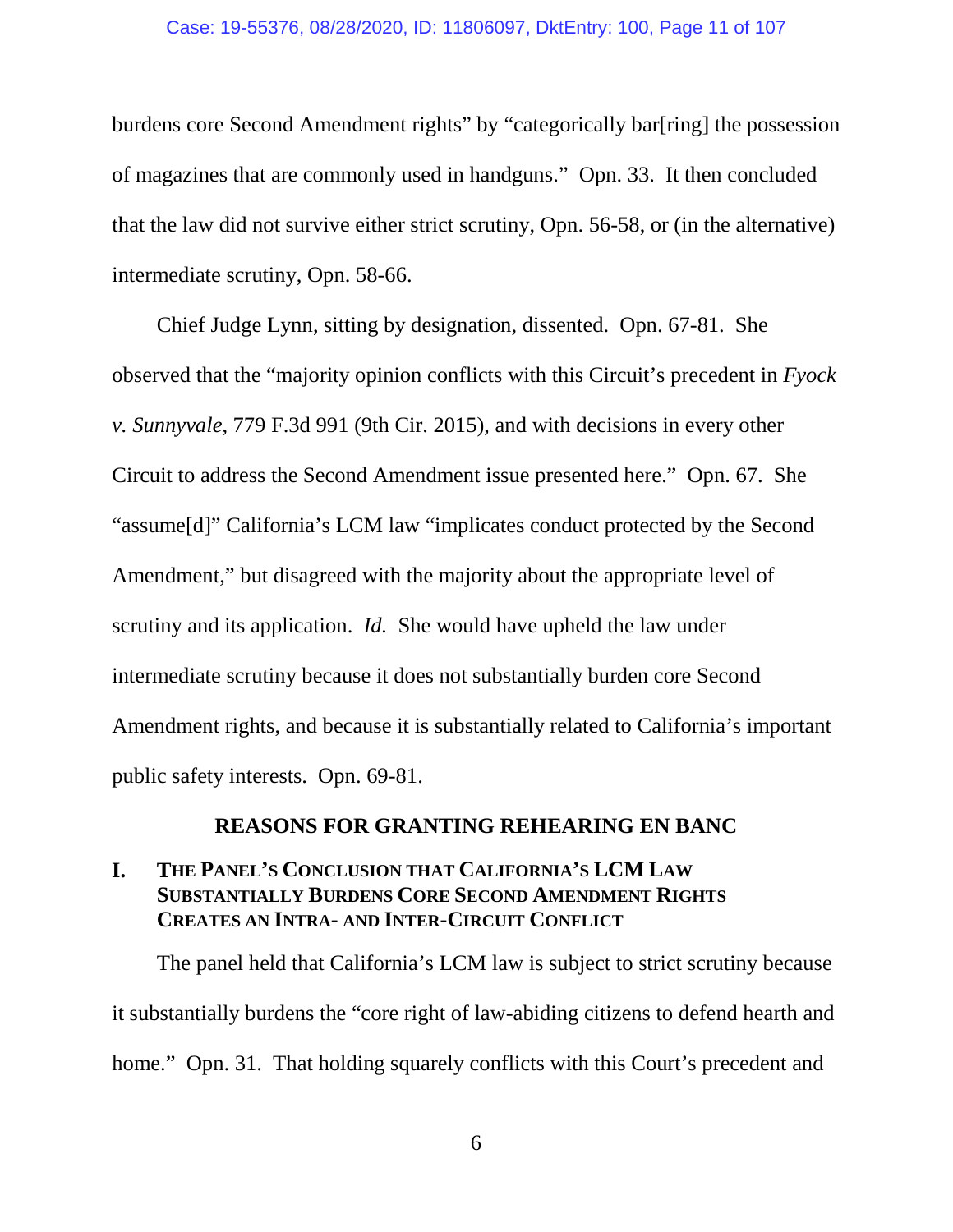is at odds with out-of-circuit authority. In *Fyock*, this Court held that an LCM regime materially identical to the one challenged here did "not severe[ly]" burden the "core Second Amendment right." 779 F.3d at 999. The Court reasoned that a ban on the possession of LCMs is "simply not as sweeping as the complete handgun ban at issue in *Heller*," and does not "affect the ability of law-abiding citizens to possess the 'quintessential self-defense weapon'—the handgun." *Id.*  (quoting *Heller*, 554 U.S. at 629). Nor does it "restrict the possession of magazines in general such that it would render any lawfully possessed firearms inoperable" or "restrict the number of magazines that an individual may possess." *Id.* Instead, such a law prohibits "possession of only a subset of magazines that are over a certain capacity." *Id.*

California's LCM regime mirrors the ordinance considered in *Fyock* in each of those respects. And *Fyock* accords with the decisions of five other federal circuits that have held that similar or identical LCM restrictions did not "substantial[ly] burden" core Second Amendments right because they did "not effectively disarm individuals or substantially affect their ability to defend themselves." *District of Columbia v. Heller*, 670 F.3d 1244, 1262 (D.C. Cir. 2011) (*Heller II*); *see also Worman v. Healey*, 922 F.3d 26, 37 (1st Cir. 2019); *Ass'n of N.J. Rifle & Pistol Clubs, Inc. v. Att'y Gen. of N.J.*, 910 F.3d 106, 118 (3d Cir. 2018) (*ANJRPC*); *Kolbe v. Hogan*, 849 F.3d 114, 138 (4th Cir. 2017) (en banc);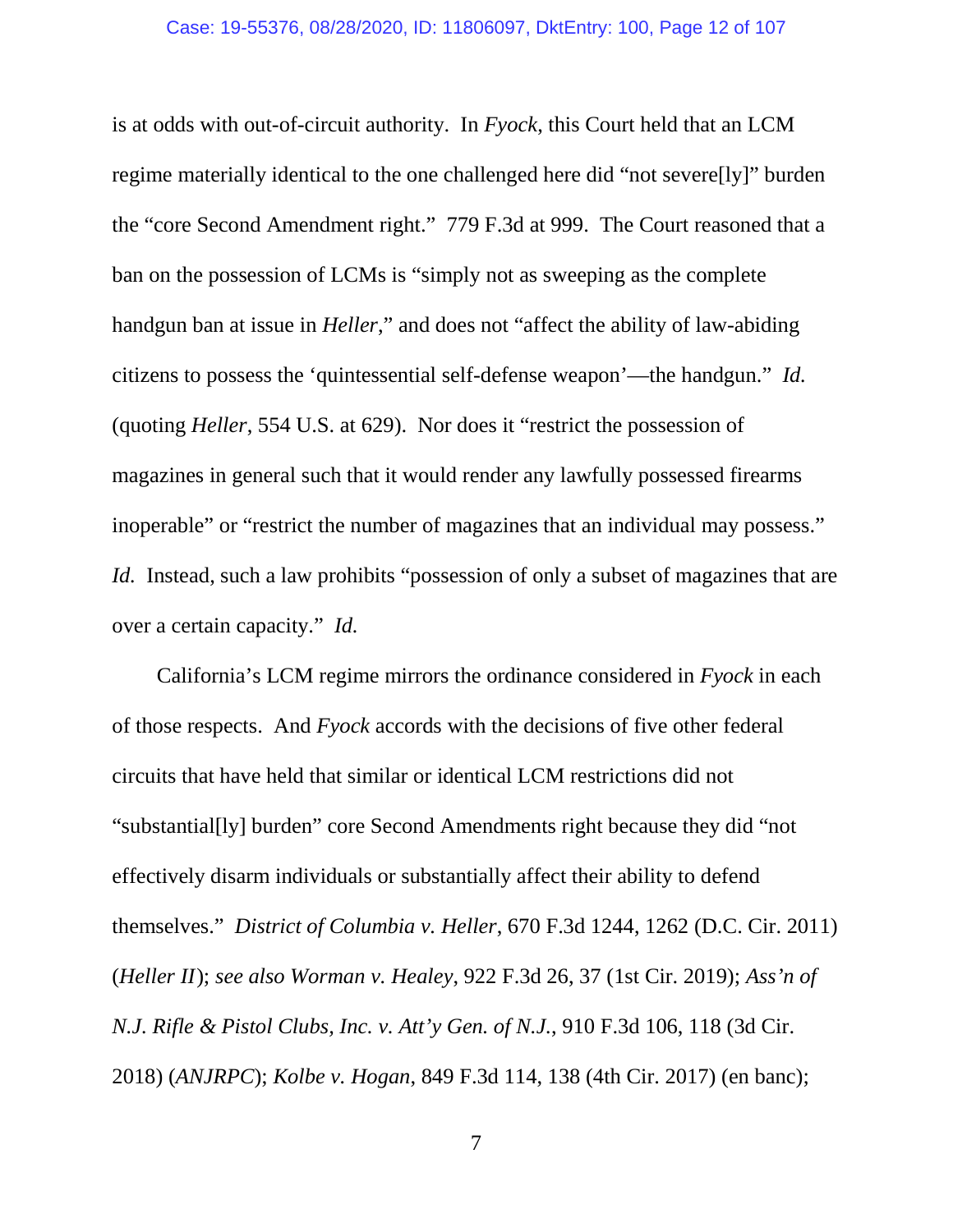*N.Y. State Rifle & Pistol Ass'n v. Cuomo*, 804 F.3d 242, 260 (2d Cir. 2015) (*NYSRPA*). [4](#page-12-0)

The panel decision also conflicts with the reasoning of *Fyock* and the out-ofcircuit authorities. *Fyock* held that Sunnyvale's LCM ordinance limited possession of "only a subset of magazines that are over a certain capacity." 779 F.3d at 999; *cf. ANJRPC*, 910 F.3d at 117 (New Jersey's LCM law "does not categorically ban a class of firearms"); *Worman*, 922 F.3d at 32 n.2 (similar); *NYSRPA*, 804 F.3d at 260 (similar). But the panel here concluded that California's LCM law "bans an entire class of arms." Opn. 41 (quotation marks omitted). And *Worman* held that Massachusetts's LCM restriction did not "circumscribe in any way" the right or ability to use a handgun to defend the home, because the record before it gave "no indication" that LCMs "have commonly been used for" that purpose. 922 F.3d at 37, 40; *see also ANJRPC*, 910 F.3d at 118 ("The record here demonstrates that LCMs are not well-suited for self-defense."). In contrast, the panel here concluded that LCMs are "commonly used for self-defense," Opn. 41, apparently because magazines with a capacity of more than 10 rounds sometimes "come standard in Glocks, Berettas, and other handguns that are staples of self-defense," Opn. 9. But

<span id="page-12-0"></span><sup>&</sup>lt;sup>4</sup> While the Seventh Circuit did not apply the substantial burden test, it upheld an LCM ordinance in part because it left "residents with many self-defense options." *Friedman v. City of Highland Park*, 784 F.3d 406, 411 (7th Cir. 2015).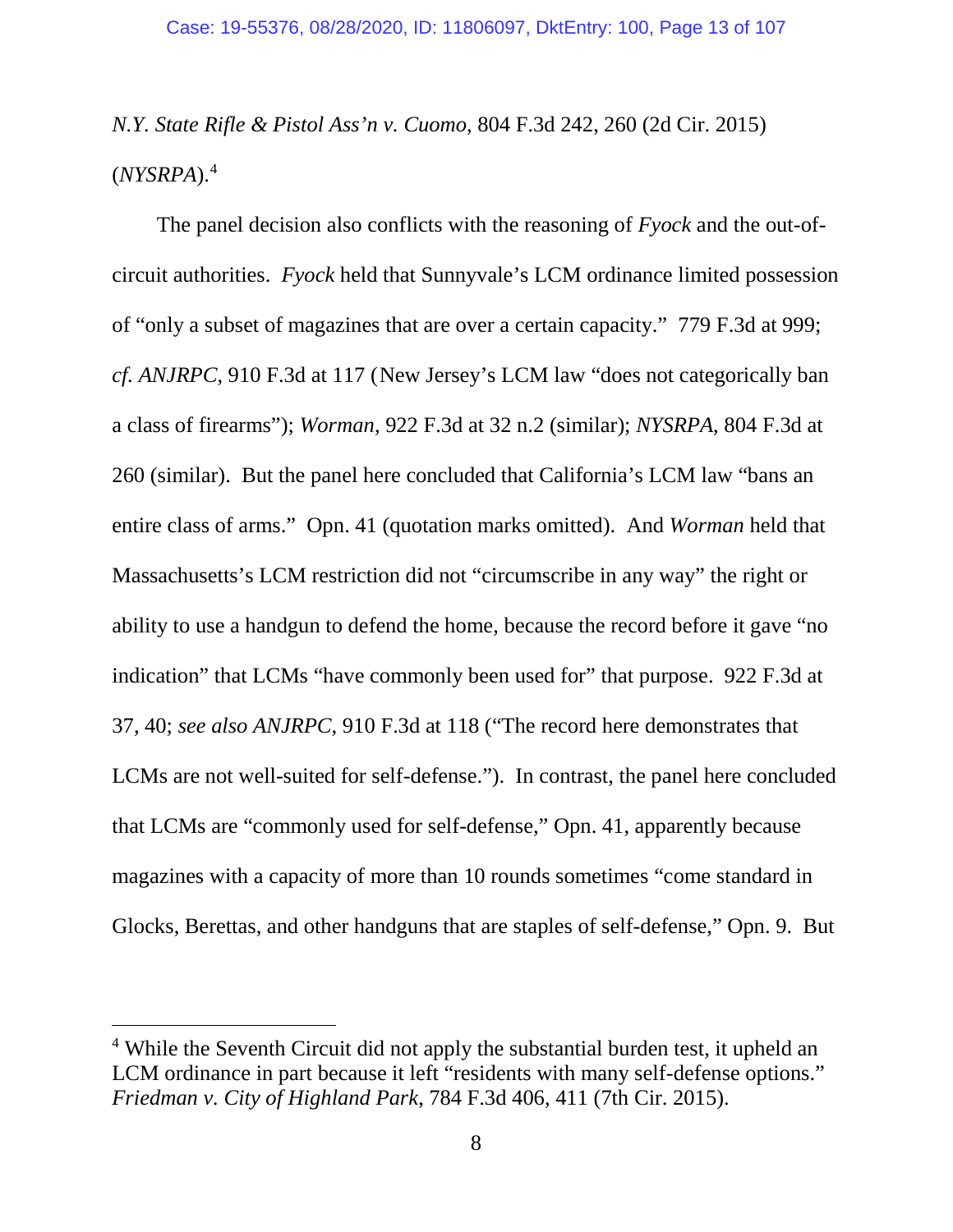#### Case: 19-55376, 08/28/2020, ID: 11806097, DktEntry: 100, Page 14 of 107

the record shows that those handguns—and nearly all others—remain available for self-defense, because magazines holding 10 rounds or fewer are "widely available in the state and compatible with most, if not all, semiautomatic firearms." ER 256; *cf. ANJRPC*, 910 F.3d at 118 & n.20 (New Jersey's LCM restriction "has no impact on the many other firearm options that individuals have to defend themselves in their home").<sup>[5](#page-13-0)</sup>

Although the panel attempted to distinguish *Fyock*, Opn. 53-55, the proffered distinctions "rest on a flimsy firmament," Opn. 73 (Lynn, J., dissenting). The panel reasoned that "*Fyock* does not hold that as a matter of law intermediate scrutiny applies" because it reviewed "a preliminary injunction denial" under the abuse of discretion standard. Opn. 53-54. But *Fyock* necessarily reviewed the "underlying legal principles de novo." 779 F.3d at 995; *see* Opn. 75 (Lynn, J., dissenting). The Court's substantial burden inquiry turned on whether the challenged LCM ordinance "le[ft] open alternative channels for self-defense," *Fyock*, 779 F.3d at 999, and the circumstances considered by the Court in

<span id="page-13-0"></span><sup>&</sup>lt;sup>5</sup> The panel repeatedly asserted that California's law would ban "half of all magazines in America." Opn. 9; *see* Opn. 12, 22, 40, 41 n.15, 42, 45, 50, 66. That figure appears to be drawn from the report of plaintiffs' expert, who cautioned that it was "an estimation based on extrapolation from indirect sources and" could not "be confirmed as unequivocally accurate." ER 1700. And that figure says little about what proportion of Americans or gun-owning Americans possess LCMs—or the extent to which LCMs are used for self-defense.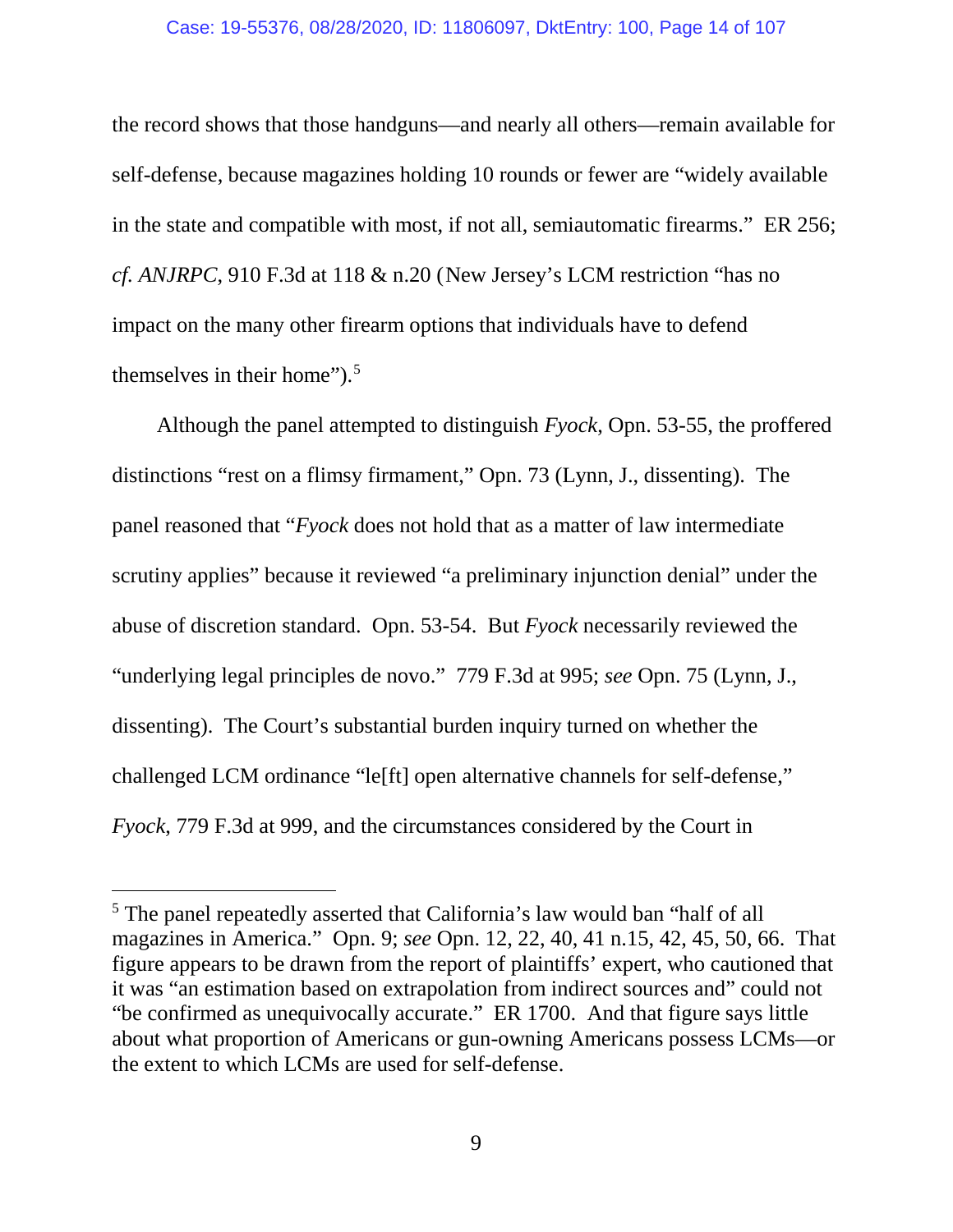#### Case: 19-55376, 08/28/2020, ID: 11806097, DktEntry: 100, Page 15 of 107

answering that question are materially identical to the circumstances presented here, *see id*. [6](#page-14-0) The panel also sought to distinguish *Fyock* on the ground that the opinion in that case was only "eight pages" and involved an "affluent" city with a lower "violent crime rate" than California as a whole. Opn. 54. None of those considerations justifies departing from this Court's "normal[]" rule that one threejudge panel is "bound by the decisions of prior three-judge panels." *Lair v. Bullock*, 798 F.3d 736, 745 (9th Cir. 2015).

The panel's attempt to distinguish the out-of-circuit authority (Opn. 52-53) is equally unpersuasive. Most of those courts considered LCM restrictions just as "sweeping" as California's. Opn. 52. All but one of those laws banned both the "possession of LCMs" and their "sale." Opn. 52; *see Heller II*, 670 F.3d at 1249; *Worman*, 922 F.3d at 31; *NYSRPA*, 804 F.3d at 249, 251; *ANJRPC*, 910 F.3d at 110. Only two mention a "grandfather" clause. Opn. 52; *see Worman*, 922 F.3d at 31; *NYSPRA*, 804 F.3d at 251 n.19. In any event, nothing in those decisions

<span id="page-14-0"></span> <sup>6</sup> Although Sunnyvale's LCM ban contained an exemption if a firearm "could not function with a lower capacity magazine," *Fyock*, 779 F.3d at 999, the record here confirms that "most, if not all, semiautomatic firearms" can operate with magazines of 10 rounds or less, ER 256.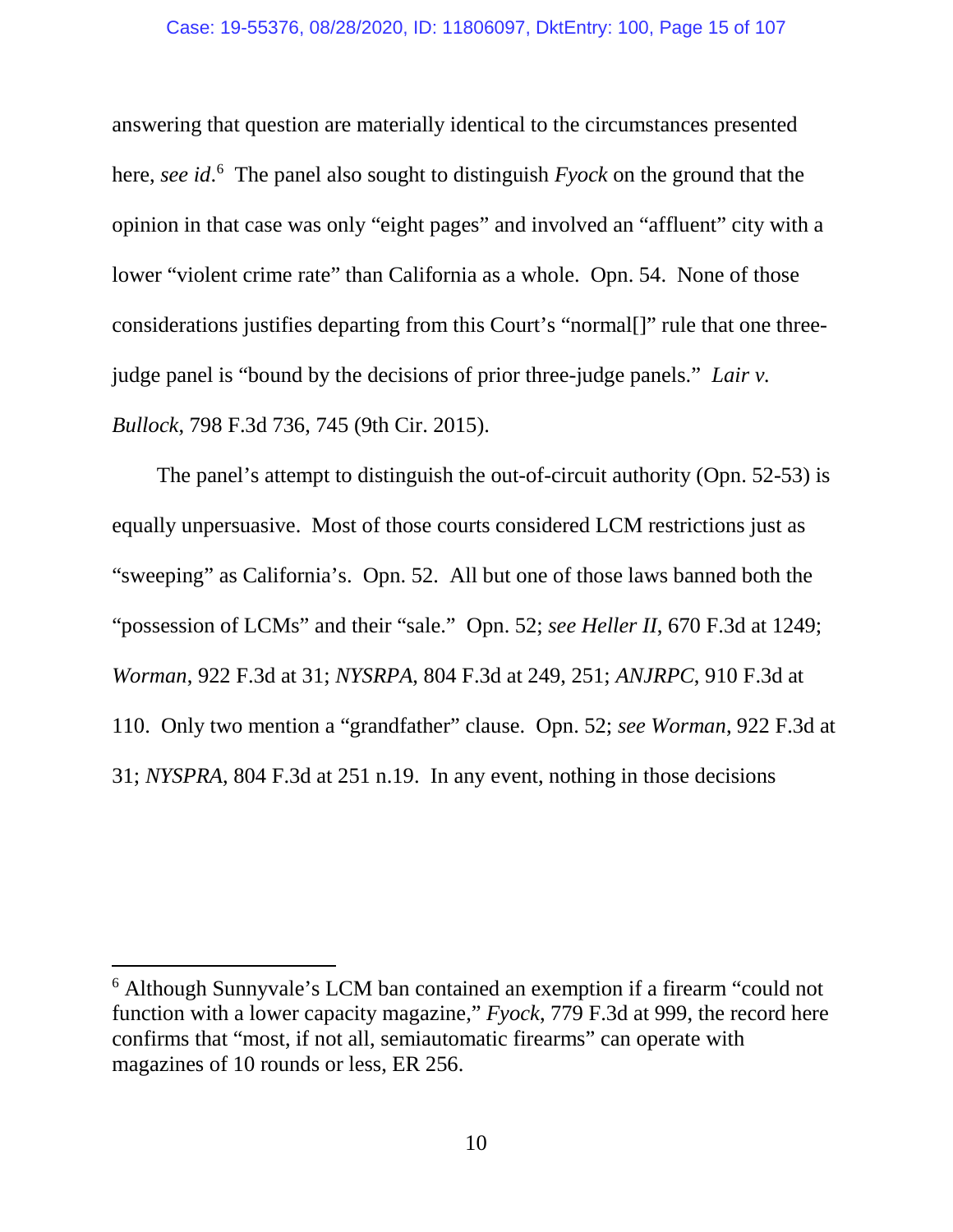suggests that the "allegedly distinguishing features" noted by the panel "made a critical difference to the courts' analyses." Opn. [7](#page-15-0)3 (Lynn, J., dissenting).<sup>7</sup>

Nor are the out-of-circuit authorities "unsound" because some involved challenges to laws regulating "*both* LCMs *and* assault weapons." Opn. 53. Each decision recognized that the law at issue regulated both assault weapons and LCMs, and presumably the courts took that feature into account in holding that the LCM restrictions did not "heavily burden the core right of self-defense in the home." *Worman*, 922 F.3d at 37; *see also Heller II*, 670 F.3d at 1262; *NYSRPA*, 804 F.3d at 260; *Kolbe*, 840 F.3d at 138; *Friedman*, 784 F.3d at 411; Opn. 74 (Lynn, J., dissenting). If anything, the fact that five other federal circuits have concluded that restrictions on assault weapons and LCMs considered together do not substantially burden the core Second Amendment right supports the view that LCM restrictions do not substantially burden that right by themselves.

## **II. THE PANEL'S INTERMEDIATE SCRUTINY ANALYSIS CREATES AN INTRA- AND INTER-CIRCUIT CONFLICT**

1. Although the panel held that California's LCM law failed strict scrutiny, it reasoned in the alternative that the law would fail intermediate scrutiny. Opn. 58. That conclusion warrants en banc review in its own right, because it conflicts with

<span id="page-15-0"></span><sup>&</sup>lt;sup>7</sup> The panel also never explained why the possession restrictions render the separate prohibitions on the manufacture, importation, or purchase of LCMs unconstitutional.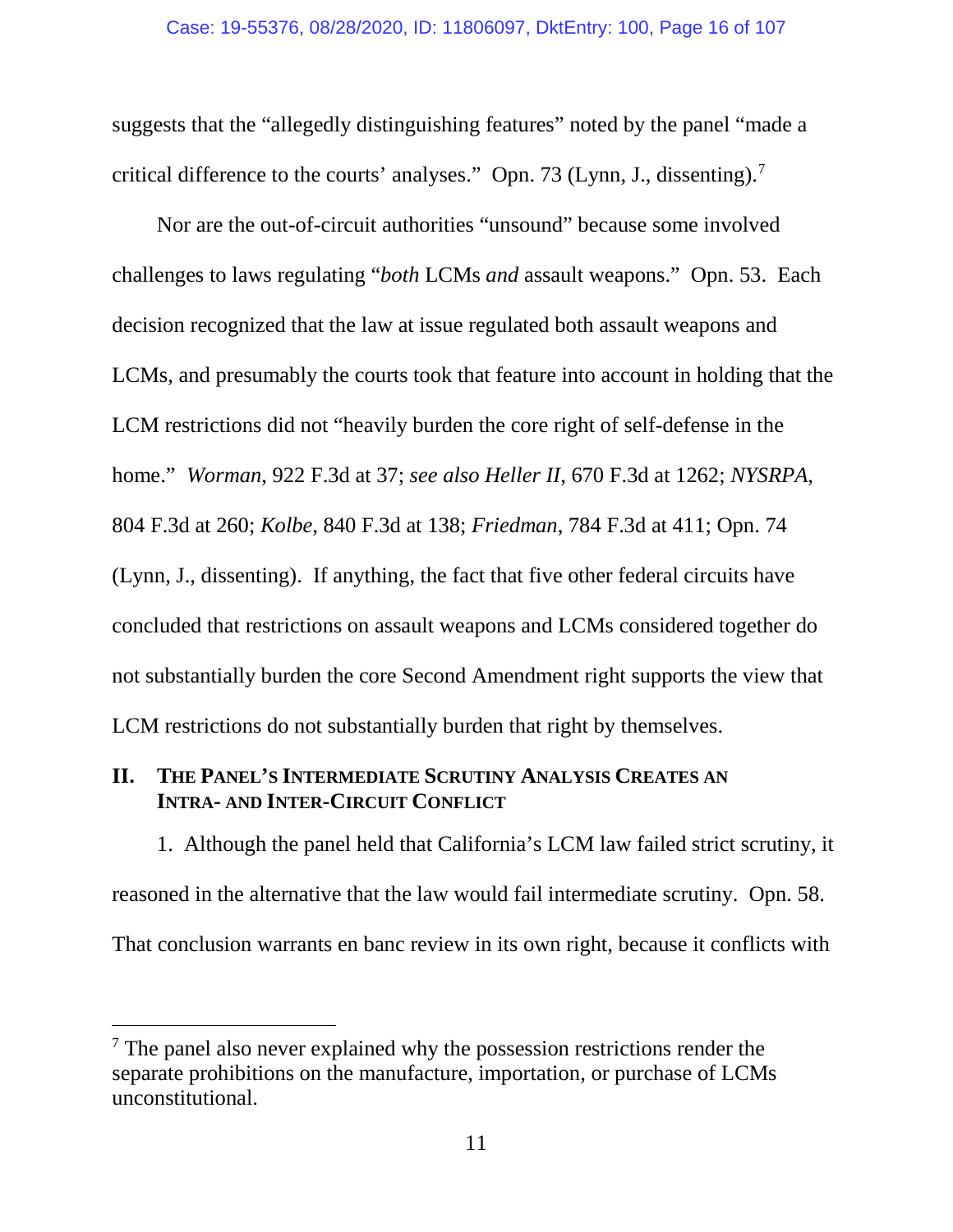*Fyock* and is inconsistent with every other federal appellate decision applying intermediate scrutiny to a similar statute. *See Fyock*, 779 F.3d at 1000-1001; *Heller II*, 670 F.3d at 1264; *Worman*, 922 F.3d at 40; *NYSRPA*, 804 F.3d at 264; *ANJRPC*, 910 F.3d at 122; *Kolbe*, 849 F.3d at 140. Each of those decisions required the government to introduce evidence showing that the LCM law advanced a "substantial and important" government interest, *e.g.*, *Fyock*, 779 F.3d at 1000, and to establish a substantial relationship between that interest and the LCM restriction, *see, e.g.*, *Heller II*, 670 F.3d at 1262-1264. Each decision properly concluded that the law in question survived intermediate scrutiny in light of the compelling public safety interests at stake.

The panel's contrary conclusion cannot be reconciled with those decisions. As in *Fyock*, California presented evidence in this case demonstrating that the "use of large-capacity magazines results in more gunshots fired, results in more gunshot wounds per victim, and increases the lethality of gunshot injuries." *Fyock*, 779 F.3d at 1000; *see, e.g.*, ER 357, 405, 756-757. California also presented evidence that LCMs are "disproportionately used in mass shootings as well as crimes against law enforcement" and that a "reduction in the number of large-capacity magazines in circulation may decrease the use of such magazines in gun crimes." *Fyock*, 779 F.3d at 1000; *see, e.g.*, ER 358, 405, 418, 756. This Court previously held that this was "precisely the type of evidence" that the government may "rely upon to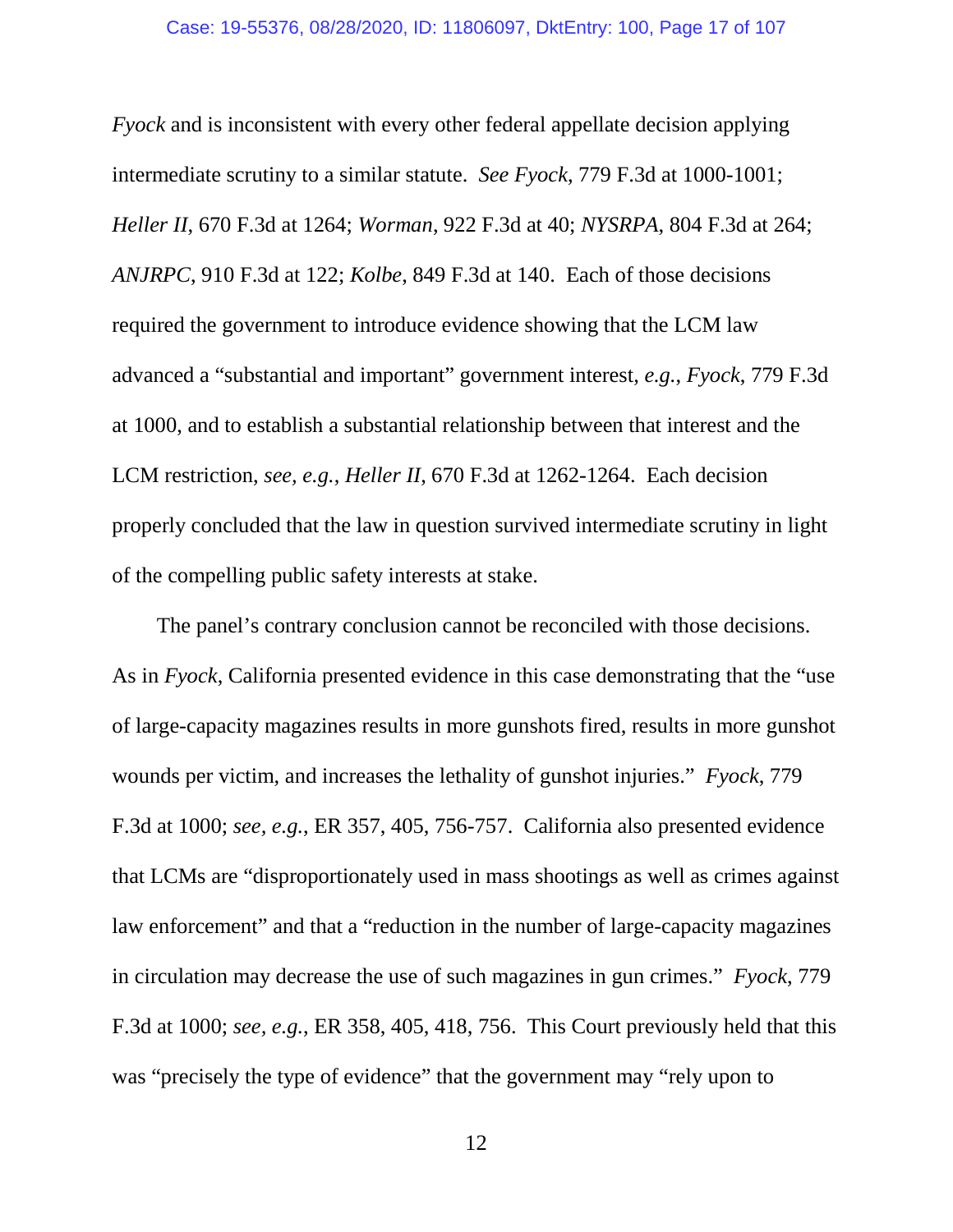substantiate its interest," and was sufficient to establish a reasonable fit between an LCM possession ban and the substantial government interest in public safety. *Fyock*, 779 F.3d at 1001.

Here again, *Fyock* comports with decisions from the First, Second, Third, Fourth, and D.C. Circuits. *Worman*, 922 F.3d at 38-40; *NYSRPA*, 804 F.3d at 261- 264; *ANJRPC*, 910 F.3d at 119-124; *Kolbe*, 849 F.3d at 139-141; *Heller II*, 670 F.3d at 1262-1264. Those courts held that the challenged LCM restriction withstood intermediate scrutiny, reasoning that "ample evidence" confirms the "unique dangers posed by" LCMs; that imposing restrictions "will help curtail outbreaks of mass violence"; and that the "fit between the asserted governmental interests and the means chosen to advance them is close enough to pass intermediate scrutiny," because the restrictions remove especially lethal magazines from circulation without limiting the number of firearms or magazines, or the amount of ammunition, that a person may lawfully possess. *Worman*, 922 F.3d at 39; *see, e.g.*, *NYSRPA*, 804 F.3d at 263; *Heller II*, 670 F.3d at 1264. Those conclusions were based on evidentiary records that are "nearly identical" to the one in this case, involving "many of the same experts and studies." Opn. 80-81 (Lynn, J., dissenting).

The panel's conclusion that the "fit" between California's LCM law and the public safety interests it addresses is "excessive and sloppy" (Opn. 63) relies on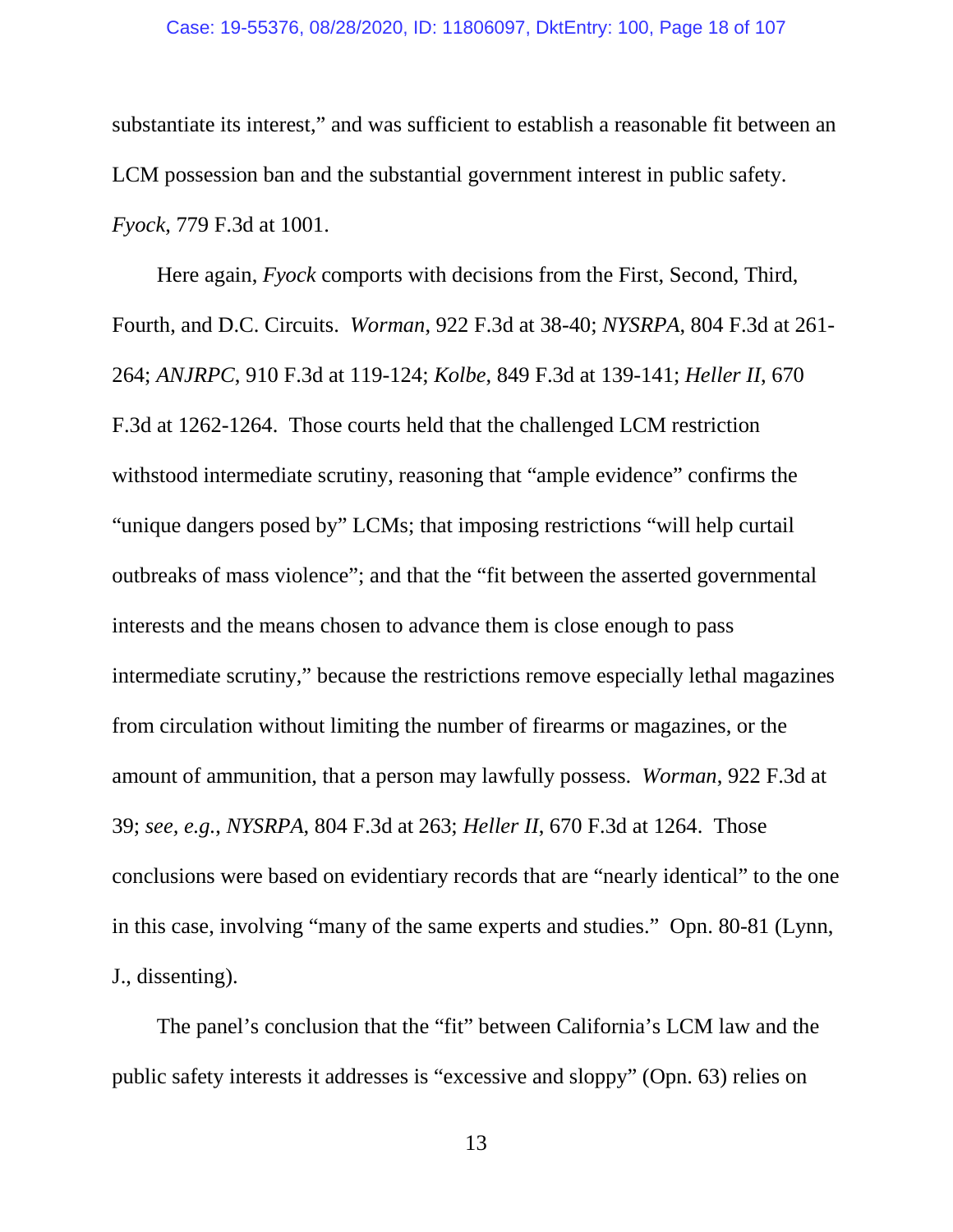contentions that other courts have rejected. The Third Circuit dismissed the claim that mass shootings involving LCMs are too infrequent to support LCM restrictions, *see* Opn. 65, because it "downplays the significant increase in the frequency and lethality of these incidents." *ANJRPC*, 910 F.3d at 121. The First Circuit rejected the criticism that LCM prohibitions deprive law-abiding citizens of effective tools for self-defense, *see* Opn. 64, as "too facile by half," because it gives "unduly short shrift to the legislature's prerogative to weigh the evidence, choose among conflicting inferences, and make necessary policy judgments." *Worman*, 922 F.3d at 40 (citation, quotation marks, and alternation omitted). And the Fourth Circuit dismissed concerns about the prospect of imperfect compliance, *see* Opn. 65, reasoning that LCM restrictions would still "curtail" the availability of those magazines to "criminals and lessen their use in mass shootings, other crimes, and firearms accidents." *Kolbe*, 849 F.3d at 139, 140.

2. En banc review is also warranted because the panel's decision will create confusion about how courts should apply intermediate scrutiny in future Second Amendment cases. Until the panel's decision, the standard in this Circuit has been clear: the intermediate scrutiny test asks whether the government's interest is "significant, substantial, or important," and, if so, whether there is a "'reasonable fit' between the challenged law and the asserted objective." *Pena v. Lindley*, 898 F.3d 969, 979 (9th Cir. 2018) (quoting *Jackson v. City and Cty. of San Francisco*,

14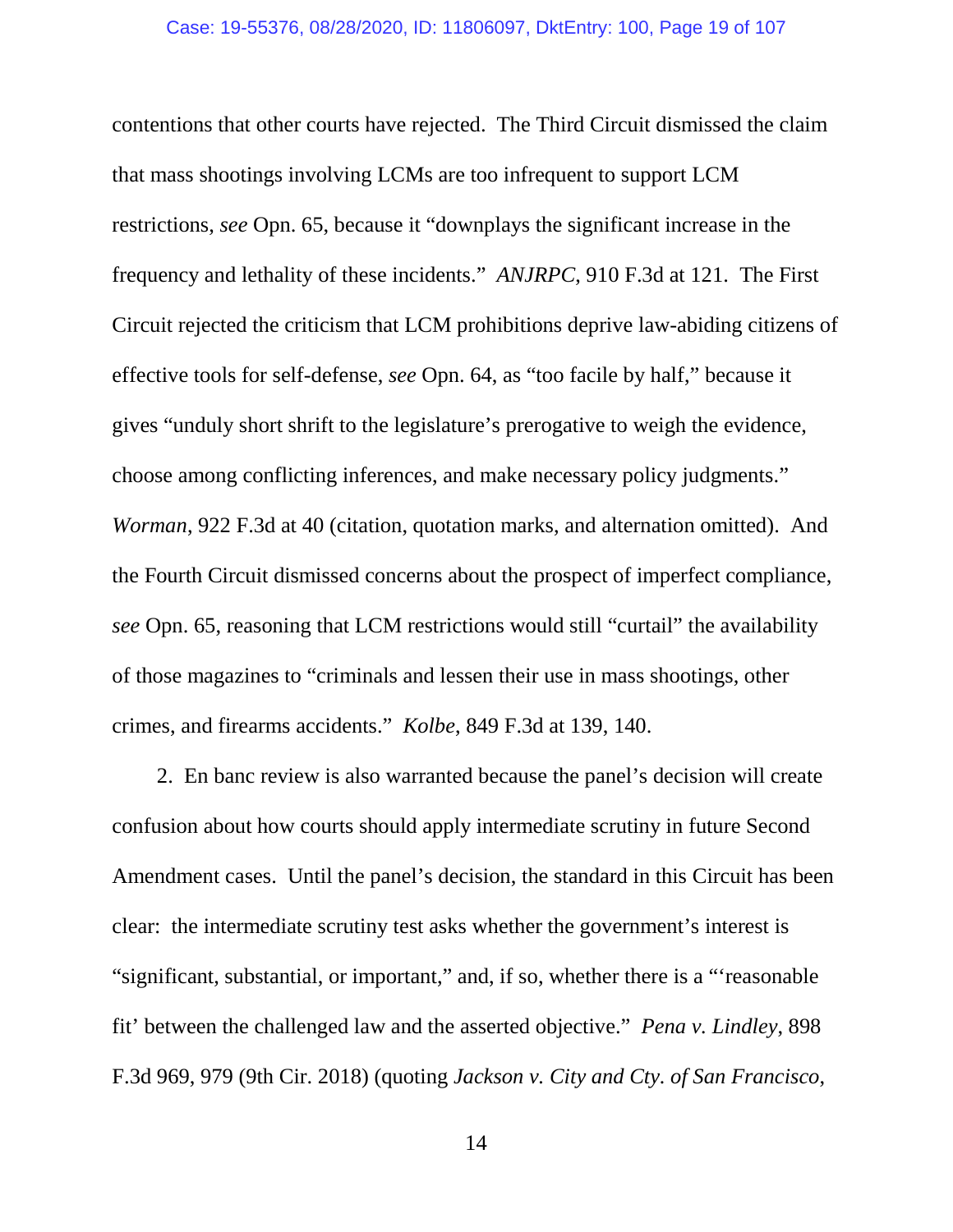746 F.3d 953, 965 (9th Cir. 2014)). The government need not show that a regulation is the "least restrictive means" of achieving its interest; only that the interest would be "achieved less effectively absent the regulation." *Id.*

This Court has routinely applied that test when analyzing various firearms restrictions. *See, e.g.*, *Jackson*, 746 F.3d at 965-966 (storage requirements); *Mai v. United States*, 952 F.3d 1106, 1120 (9th Cir. 2020) (prohibited persons); *Bauer v. Becerra*, 858 F.3d 1216, 1223-1224 (9th Cir. 2017) (fees). [8](#page-19-0) Every federal court of appeals to apply intermediate scrutiny in this context has adopted a similar test.<sup>[9](#page-19-1)</sup>

The panel's analysis here, however, imposed an "unnecessarily rigid burden of proof," effectively requiring that the LCM law be the "least restrictive means" of preventing "all mass shootings." Opn. 74, 79 (Lynn, J., dissenting); *see also id.*  at 79 ("[T]he Court should not improperly transform intermediate scrutiny into strict scrutiny."). The panel attempted to justify this break from precedent by characterizing the Court's jurisprudence as "inconsistent in its application" of

<span id="page-19-0"></span> <sup>8</sup> Judge Graber's concurrence in *Peruta* applied the same test in the context of concealed carry restrictions, 824 F.3d at 945, and the majority of the en banc panel "agree[d]" with that analysis, *id.* at 942. This issue is also implicated in *Young v. Hawaii*, which the Court is currently considering en banc. *See* C.A. No. 12-17808, Dkt. 245, 36-42.

<span id="page-19-1"></span><sup>9</sup> *See also United States v. McGinnis*, 956 F.3d 747, 758 (5th Cir. 2020); *Tyler v. Hillsdale Cty. Sheriff's Dep't*, 837 F.3d 678, 693 (6th Cir. 2016) (en banc); *Kanter v. Barr*, 919 F.3d 437, 448 (7th Cir. 2019); *United States v. Reese*, 627 F.3d 792, 802 (10th Cir. 2010).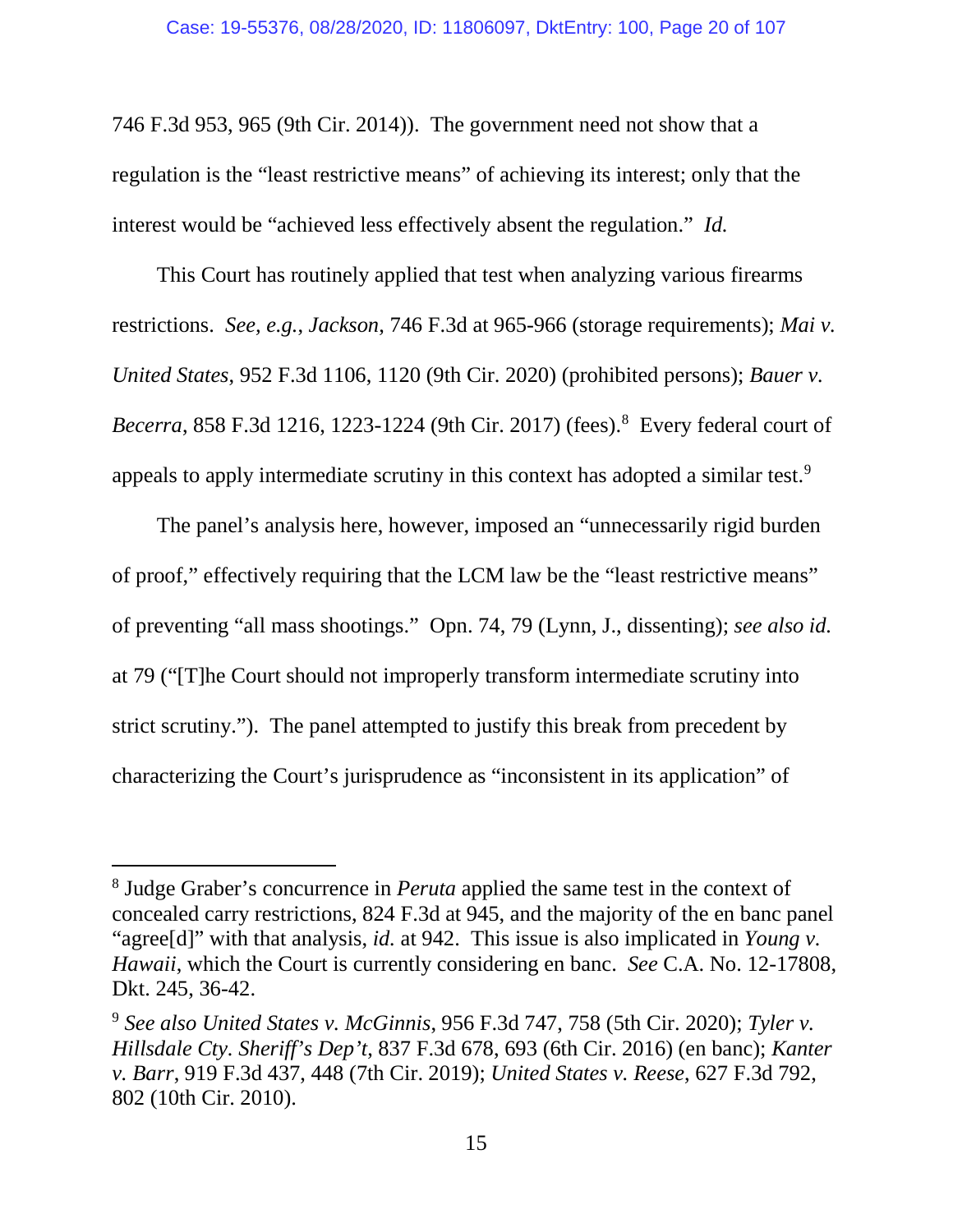intermediate scrutiny. Opn. 61. But the panel is simply wrong that *Silvester, Fyock, Jackson*, and *Chovan* applied a more demanding standard than the one applied in *Pena* and elsewhere. Opn. 61-62. Each of those cases conducted the same inquiry into whether the challenged regulation is "'substantially related to the important government interest of reducing firearm-related deaths and injuries.'" *Silvester*, 843 F.3d at 827 (quoting *Jackson*, 843 F.3d at 966); *see also Fyock*, 779 F.3d at 1000; *United States v. Chovan*, 735 F.3d 1127, 1139-1141 (9th Cir. 2013). This Court has repeatedly recognized that, in conducting that inquiry, forecasts about the practical effects of a law are not susceptible to proof with "scientific precision," *Mai*, 952 F.3d at 1118, and the Court's proper role in the face of "policy disagreements" or "conflicting" evidence is limited to ensuring that the State has "select[ed] among reasonable alternatives," *Pena*, 898 F.3d at 980 (citation and quotation marks omitted).

And even if there were any conflict among the Court's prior decisions, it is not a three-judge panel's prerogative to pick and choose which decisions "get it right." Opn. 62. Rather, the panel should have "call[e]d for en banc review," which is the "appropriate mechanism for resolving" such a conflict. *Atonio v*. *Wards Cove Packing Co*., 810 F.2d 1477, 1478-79 (9th Cir. 1987) (en banc); *see also* Opn. 79 n.10 (Lynn, J., dissenting).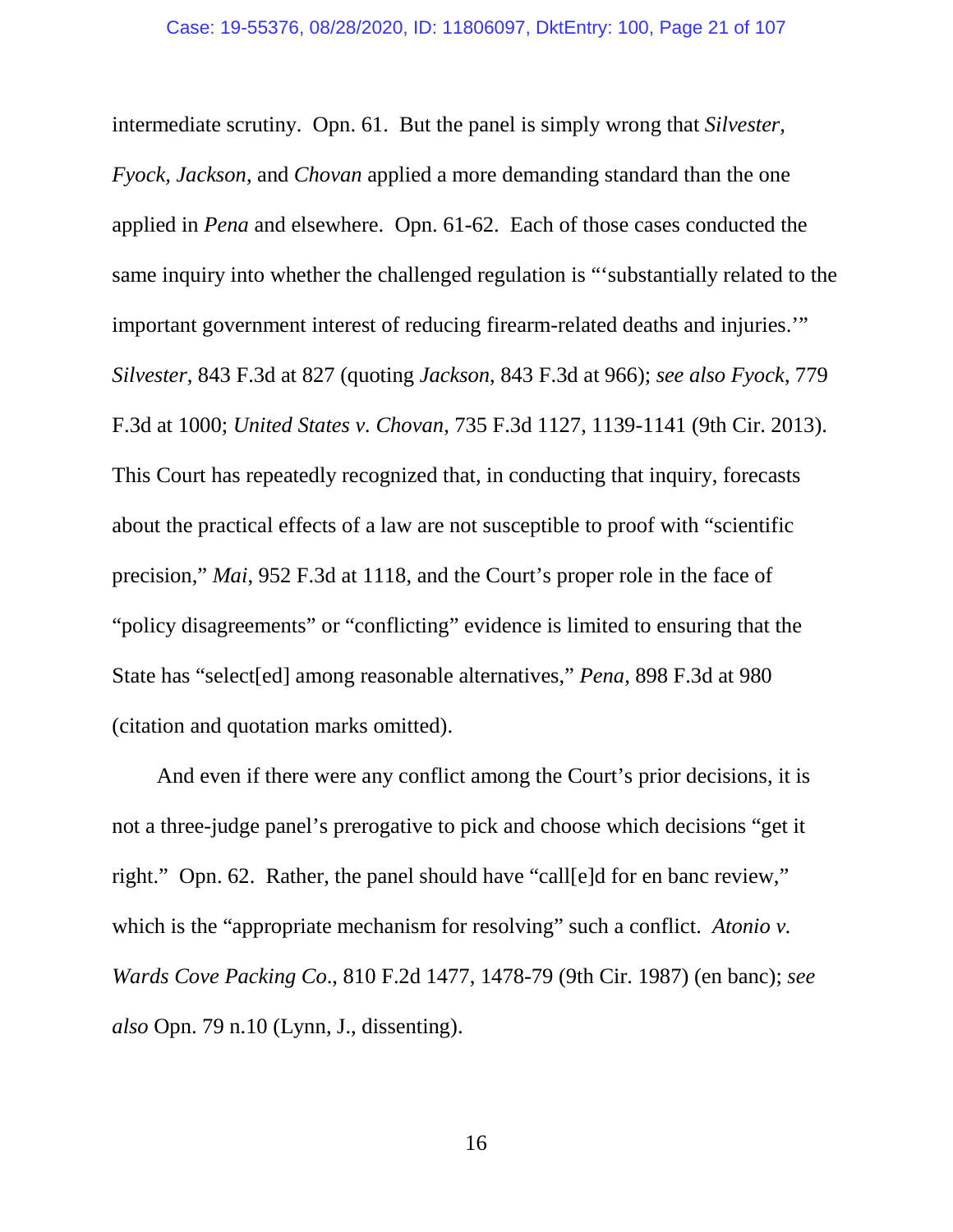#### **III. THIS CASE PRESENTS A QUESTION OF EXCEPTIONAL IMPORTANCE**

This case also presents a question of exceptional importance. California recognizes and protects the "right to armed self-defense." Opn. 9. Except for certain traditionally prohibited persons, Californians may possess as many approved firearms, magazines, and rounds of ammunition as they want. *See supra* p. 3. But California also has a profound interest in protecting the safety of everyone in the State. As the panel acknowledged, California "has latitude" to "enact[] laws to curb the scourge of gun violence," Opn. 9, and it must be afforded "reasonable opportunit[ies] to experiment with solutions to admittedly serious problems," *Jackson*, 746 F.3d at 966 (citation and quotation marks omitted).

California's LCM law is a reasonable regulation that is consistent with the Second Amendment. It does not render handguns (or other firearms) "inoperable," *Heller*, 554 U.S. at 628, as a legal or practical matter, *see* ER 256. Nor does it make it "impossible for citizens to use [handguns] for the core lawful purpose of self-defense." *Heller*, 554 U.S. at 630. Indeed, the 10-round limit is well above the average number of shots fired (2.2) when a gun is used for self-defense. *See*  ER 287.

What California's LCM law does do is protect the safety of the public and law enforcement officers, at a time when mass shootings are occurring with disturbing frequency. Although not all mass shootings involve LCMs, *see* Opn.

17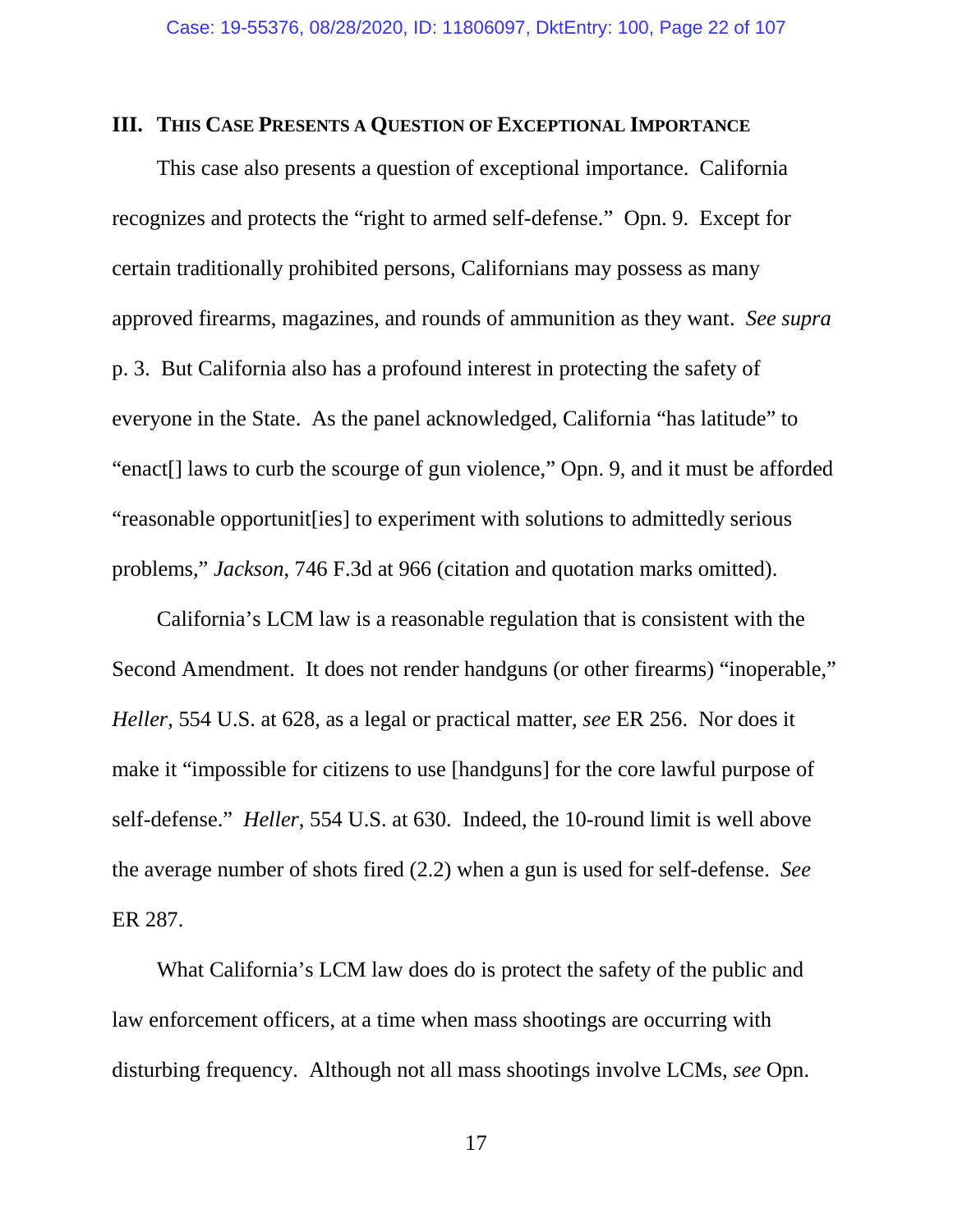50, those committed with LCMs are far deadlier—inflicting an average of *nearly three-and-a-half times as many casualties* as those that do not, *see* ER 756-757. While no law can eliminate the possibility that assailants might "illegally" smuggle[]" LCMs into California, Opn. 65, States that restrict LCMs have witnessed fewer mass shootings, fewer mass shootings featuring LCMs, and fewer deaths from mass shootings (on a per capita basis) than those that have not. ER 363-365, 388-389. And experience has demonstrated that LCMs are "disproportionately used" in "crimes against law enforcement." *Fyock*, 779 F.3d at 1000; *see also* ER 405.

The significance of this case thus extends beyond the fact that the panel's decision departs from this Court's precedent, creates an inter-circuit conflict, and would engender confusion in the law. The panel's decision to invalidate California's LCM law in its entirety could also have devastating practical effects throughout the State. The Court should grant rehearing en banc to eliminate the discord that the panel's decision would otherwise create.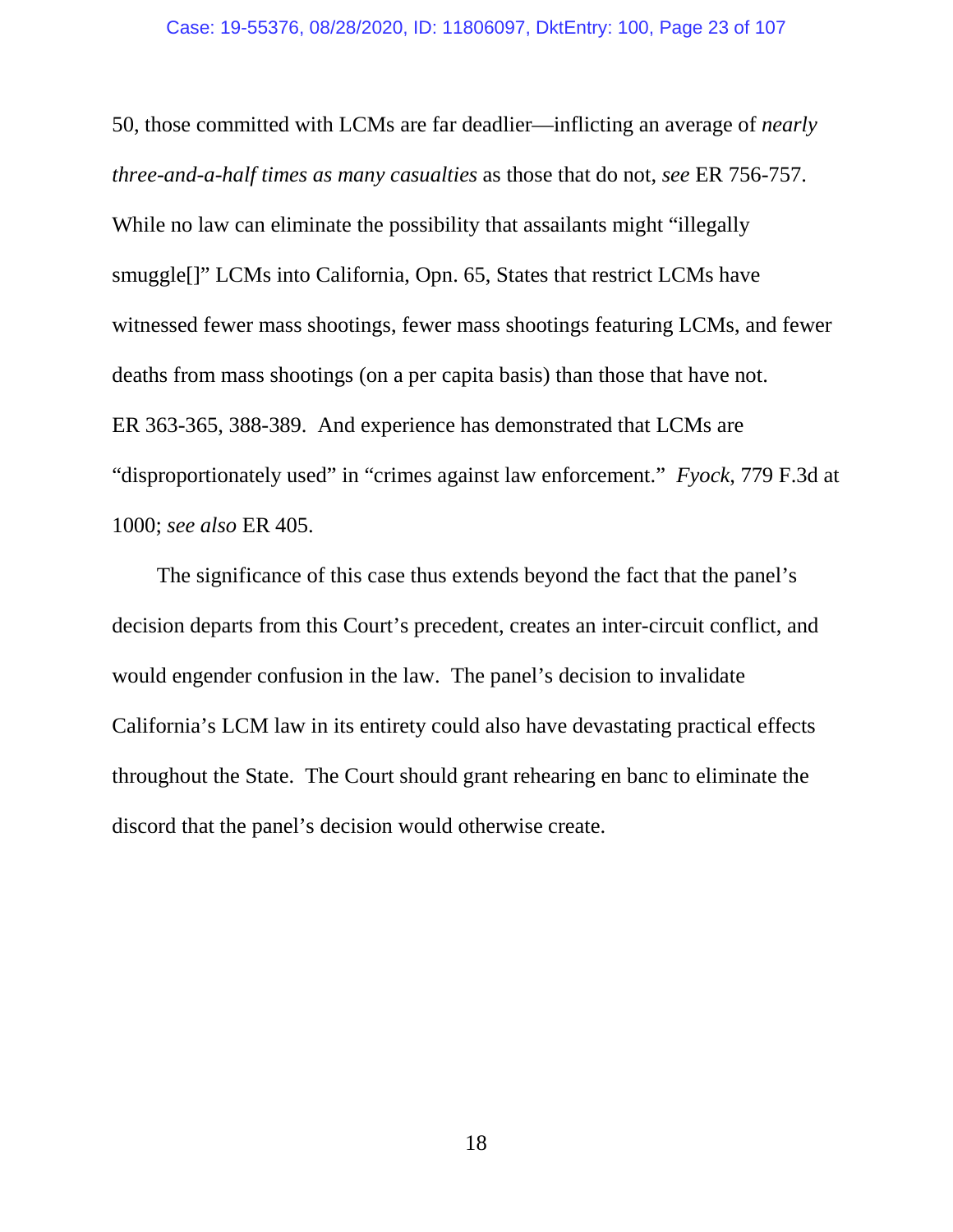Case: 19-55376, 08/28/2020, ID: 11806097, DktEntry: 100, Page 24 of 107

## **CONCLUSION**

The petition for rehearing en banc should be granted.

Dated: August 28, 2020 Respectfully submitted,

*s/ Samuel P. Siegel*

XAVIER BECERRA *Attorney General of California* MICHAEL J. MONGAN *Solicitor General* THOMAS S. PATTERSON *Senior Assistant Attorney General* SAMUEL P. SIEGEL HELEN H. HONG *Deputy Solicitors General* MARK R. BECKINGTON *Supervising Deputy Attorney General* JOHN D. ECHEVERRIA *Deputy Attorney General*

CALIFORNIA DEPARTMENT OF JUSTICE 1300 I Street Sacramento, CA 95814 (916) 210-6260 Sam.Siegel@doj.ca.gov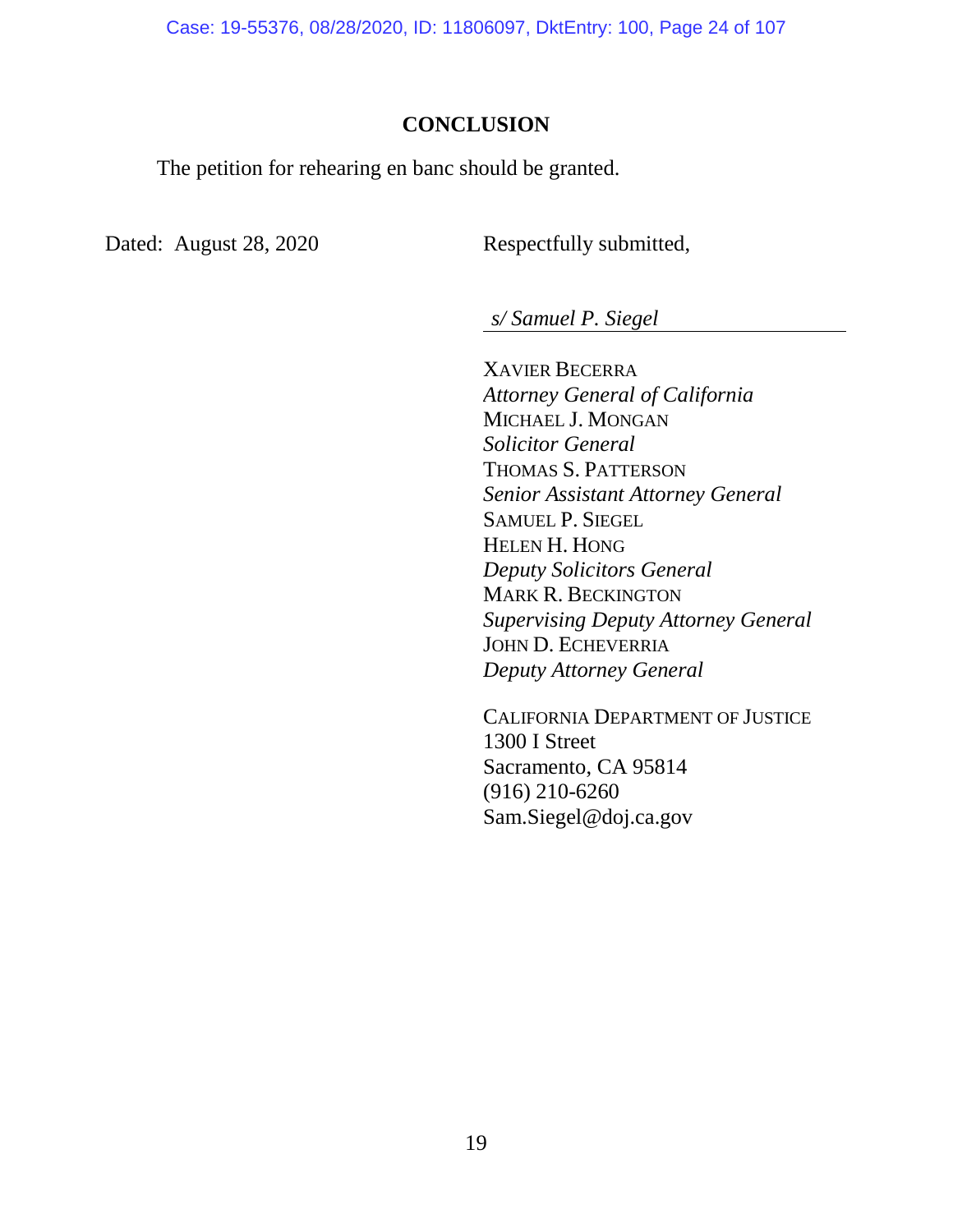## **UNITED STATES COURT OF APPEALS FOR THE NINTH CIRCUIT**

## **Form 11. Certificate of Compliance for Petitions for Rehearing or Answers**

*Instructions for this form: http://www.ca9.uscourts.gov/forms/form11instructions.pdf*

**9th Cir. Case Number(s)** 19-55376

I am the attorney or self-represented party.

I certify that pursuant to Circuit Rule 35-4 or 40-1, the attached petition for

panel rehearing/petition for rehearing en banc/answer to petition is (*select one*):

Prepared in a format, typeface, and type style that complies with Fed. R. App.

P.  $32(a)(4)-(6)$  and **contains the following number of words**:  $\begin{vmatrix} 4 & 196 \\ 4 & 196 \end{vmatrix}$ .

*(Petitions and answers must not exceed 4,200 words)* 

## **OR**

 $\circ$  In compliance with Fed. R. App. P. 32(a)(4)-(6) and does not exceed 15 pages.

**Signature** | s/ Samuel P. Siegel *(use "*s/[typed name]*" to sign electronically-filed documents)* Date  $\vert$  August 28, 2020

*Feedback or questions about this form? Email us at forms@ca9.uscourts.gov*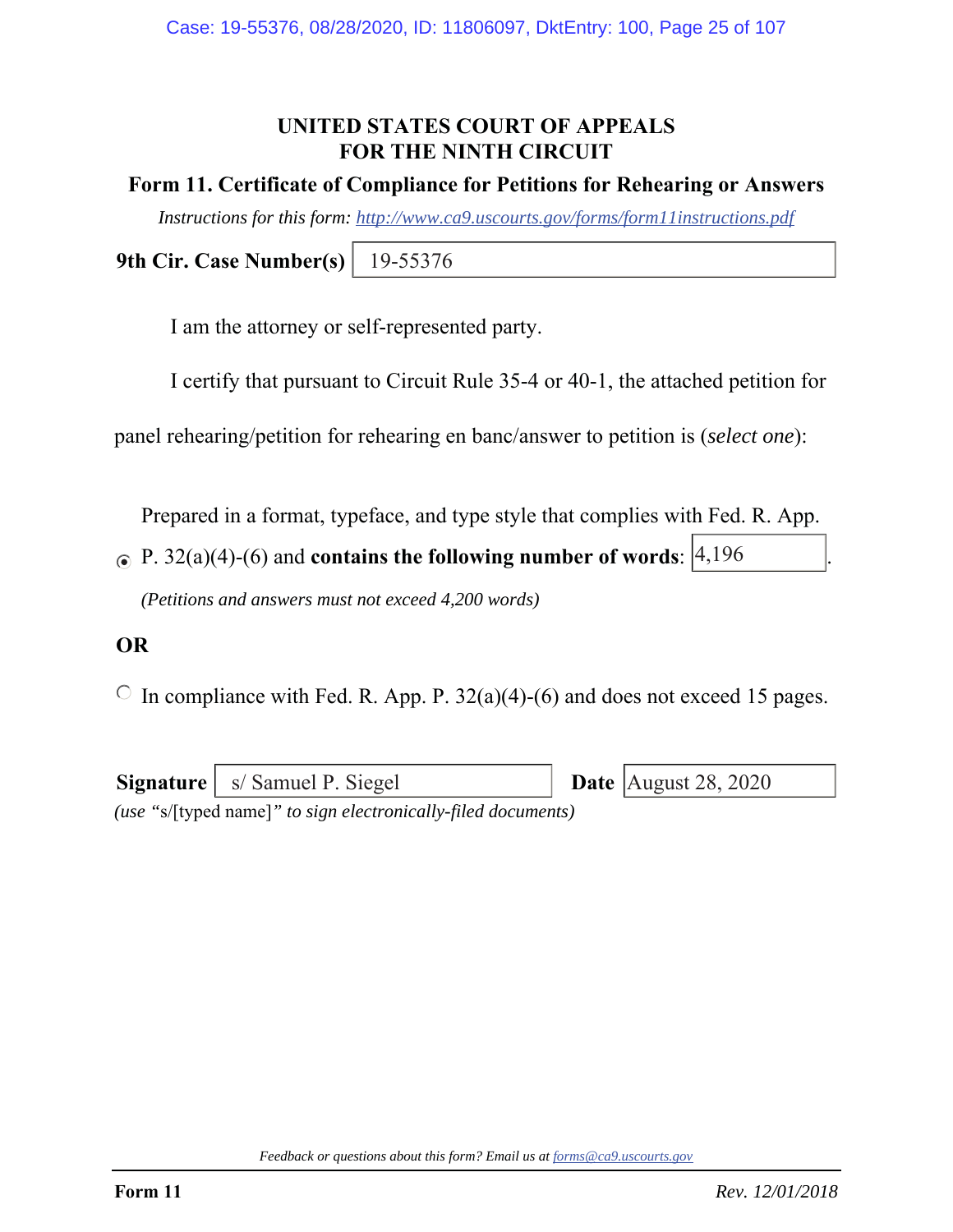Case: 19-55376, 08/28/2020, ID: 11806097, DktEntry: 100, Page 26 of 107

# **ADDENDUM**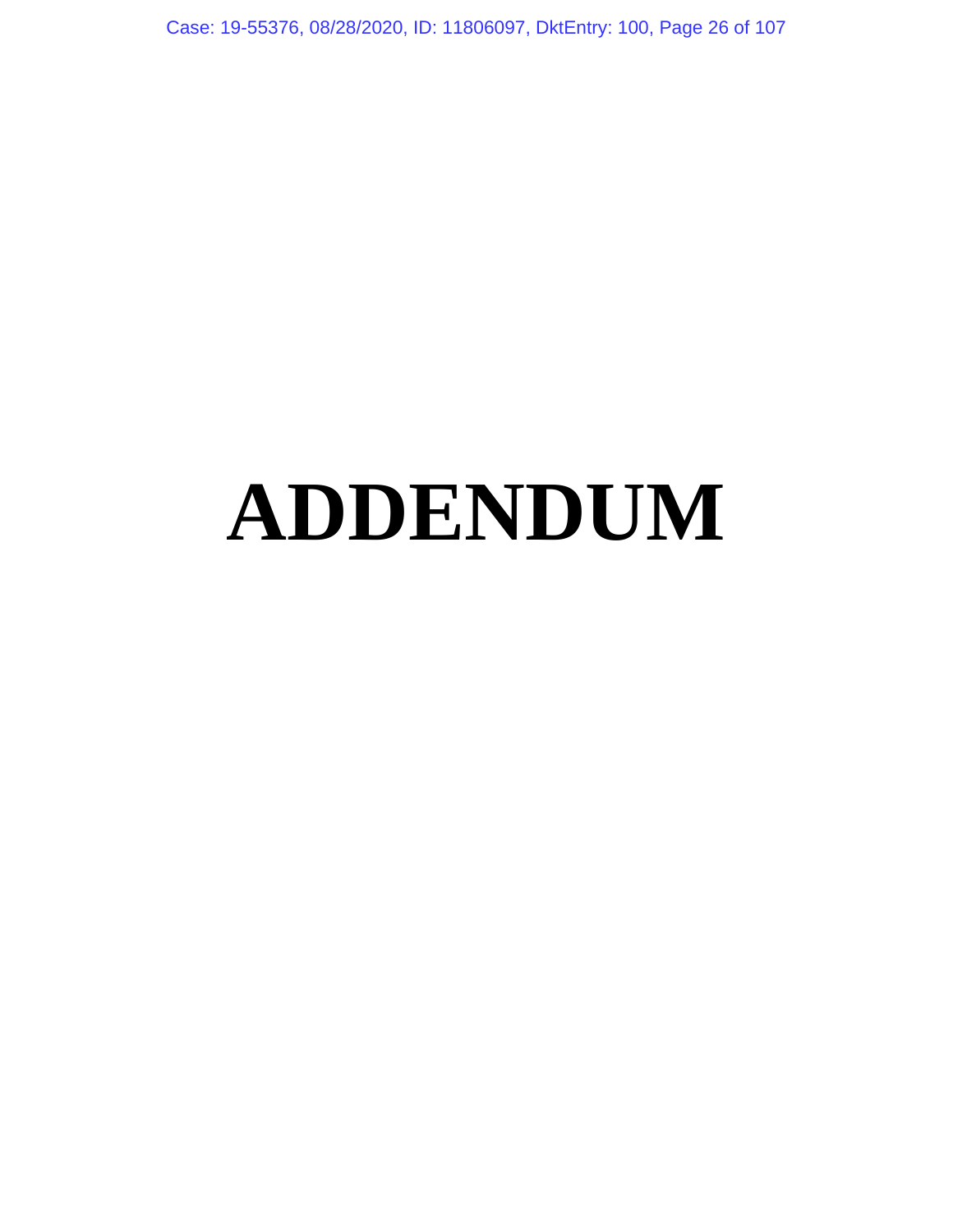#### **FOR PUBLICATION**

## **UNITED STATES COURT OF APPEALS FOR THE NINTH CIRCUIT**

| VIRGINIA DUNCAN; RICHARD LEWIS;     | No. 19-55376      |
|-------------------------------------|-------------------|
| PATRICK LOVETTE; DAVID              |                   |
| MARGUGLIO; CHRISTOPHER              | D.C. No.          |
| WADDELL; CALIFORNIA RIFLE &         | $3:17$ -cv-01017- |
| PISTOL ASSOCIATION, INC., a         | <b>BEN-JLB</b>    |
| California corporation,             |                   |
| Plaintiffs-Appellees,               |                   |
|                                     | <b>OPINION</b>    |
| V.                                  |                   |
| XAVIER BECERRA, in his official     |                   |
| capacity as Attorney General of the |                   |
| State of California,                |                   |
|                                     |                   |

*Defendant-Appellant.* 

Appeal from the United States District Court for the Southern District of California Roger T. Benitez, District Judge, Presiding

Argued and Submitted April 2, 2020 Pasadena, California

Filed August 14, 2020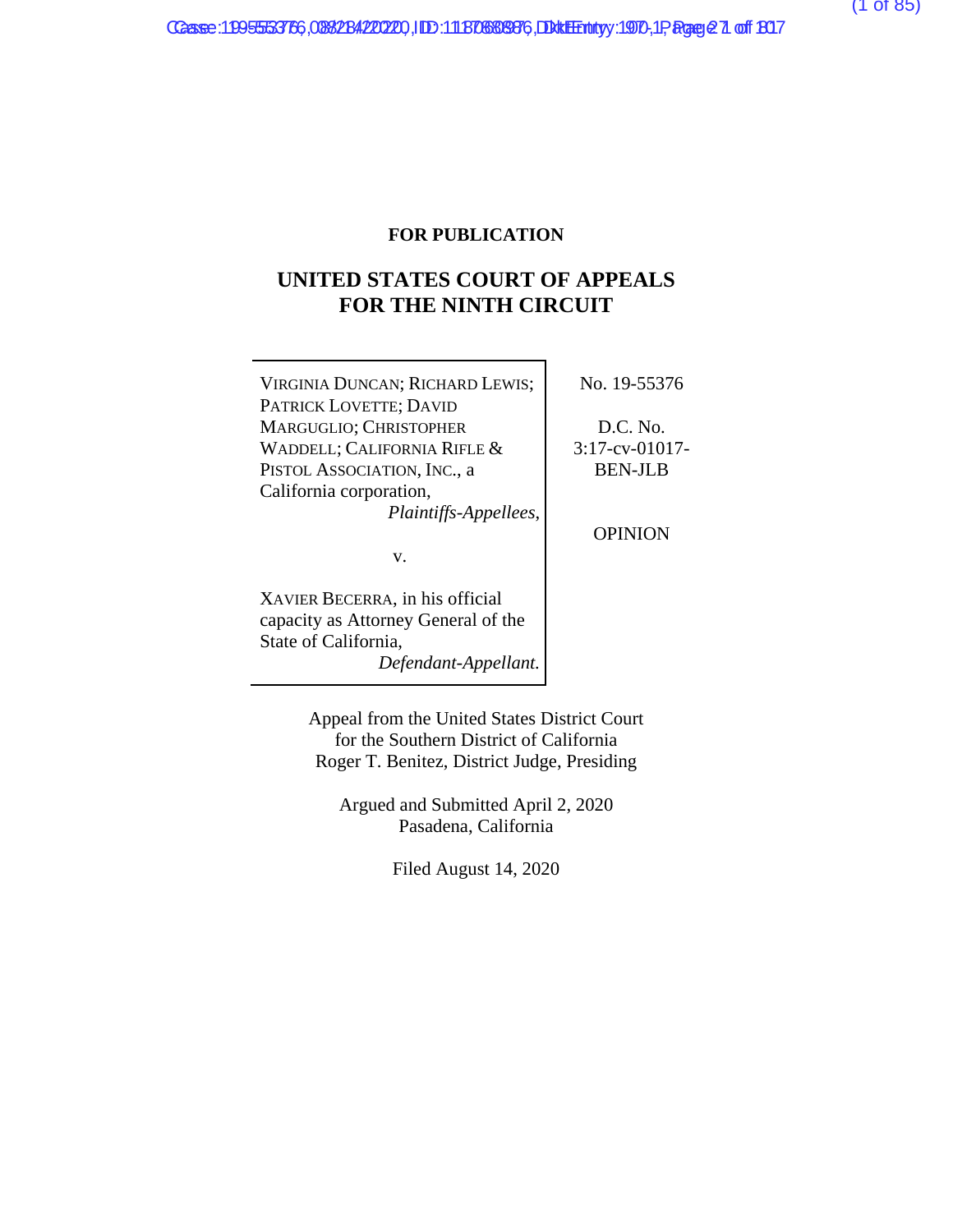Before: Consuelo M. Callahan and Kenneth K. Lee, Circuit Judges, and Barbara M. G. Lynn,**[\\*](#page-106-0)** District Judge.

> Opinion by Judge Lee; Dissent by Judge Lynn

#### **SUMMARY[\\*\\*](#page-106-0)**

#### **Second Amendment**

The panel affirmed the district court's summary judgment in favor of plaintiffs challenging California Government Code § 31310, which bans possession of largecapacity magazines ("LCMs") that hold more than ten rounds of ammunition; and held that the ban violated the Second Amendment.

The Ninth Circuit employs a two-prong inquiry to determine whether firearm regulations violate the Second Amendment: (1) whether the law burdens conduct protected by the Second Amendment; and (2) if so, what level of scrutiny to apply to the regulation. *United states v. Chovan*, 735 F.3d 1127, 1136 (9th Cir. 2013)

The panel held that under the first prong of the test, Cal. Penal Code § 32310 burdened protected conduct. First, the panel held that firearm magazines are protected arms under

**<sup>\*</sup>** The Honorable Barbara M. G. Lynn, United States Chief District Judge for the Northern District of Texas, sitting by designation.

**<sup>\*\*</sup>** This summary constitutes no part of the opinion of the court. It has been prepared by court staff for the convenience of the reader.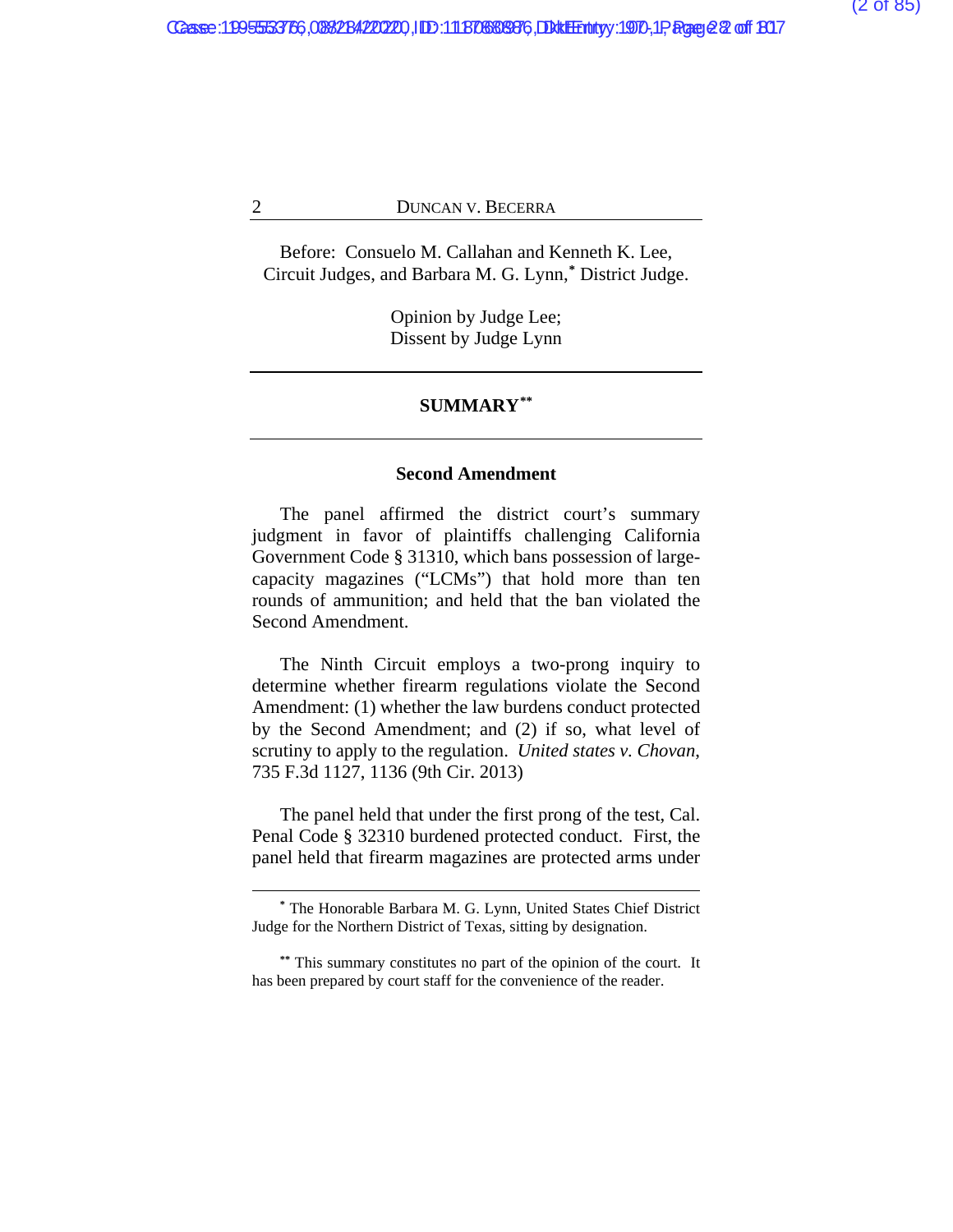the Second Amendment. Second, the panel held that LCMs are commonly owned and typically used for lawful purposes, and are not "unusual arms" that would fall outside the scope of the Second Amendment. Third, the panel held that LCM prohibitions are not longstanding regulations and do not enjoy a presumption of lawfulness. Fourth, the panel held that there was no persuasive historical evidence in the record showing LCM possession fell outside the ambit of Second Amendment protection.

Proceeding to prong two of the inquiry, the panel held that strict scrutiny was the appropriate standard to apply. First, the panel held that Cal. Penal Code § 32310 struck at the core right of law-abiding citizens to self-defend by banning LCM possession within the home. Second, the panel held that Section 32310's near-categorical ban of LCMs substantially burdened core Second Amendment rights. Third, the panel held that decisions in other circuits were distinguishable. Fourth, the panel held that this circuit's decision in *Fyock v. City of Sunnyvale*, 779 F.3d 991 (9th Cir. 2015), did not obligate the panel to apply intermediate scrutiny.

The panel held that Cal. Penal Code § 32310 did not survive strict scrutiny review. First, the panel held that the state interests advanced here were compelling: preventing and mitigating gun violence. Second, the panel held that Section 32310 was not narrowly tailored to achieve the compelling state interests it purported to serve because the state's chosen method – a statewide blanket ban on possession everywhere and for nearly everyone – was not the least restrictive means of achieving the compelling interests.

The panel held that even if intermediate scrutiny were to apply, Cal. Penal Code § 32310 would still fail. The panel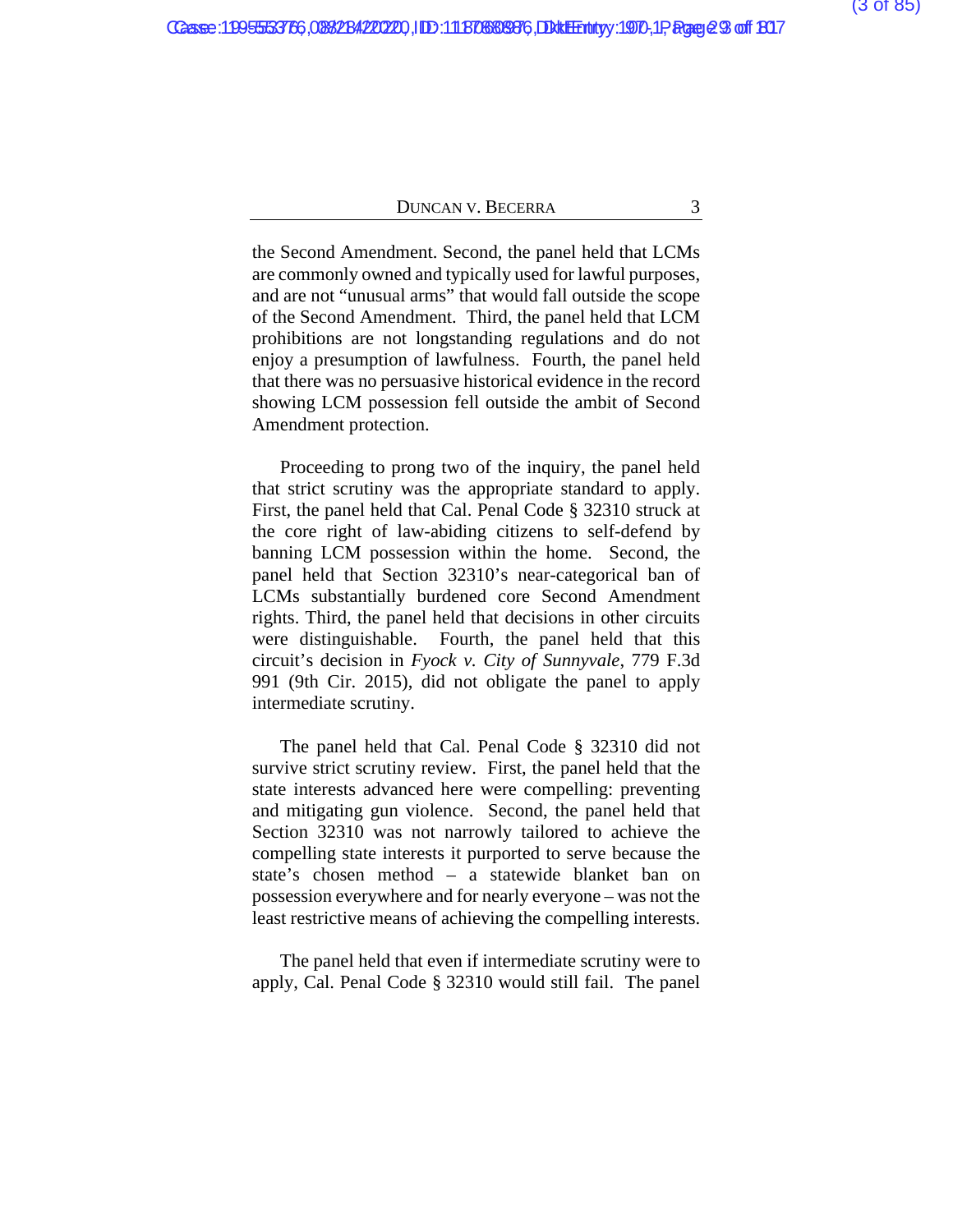held that while the interests expressed by the state qualified as "important," the means chosen to advance those interests were not substantially related to their service.

Chief District Judge Lynn dissented, and would reverse the district court's grant of summary judgment. Judge Lynn wrote that the majority opinion conflicted with this Circuit's precedent in *Fyock*, and with decisions in all the six sister Circuits that addressed the Second Amendment issue presented here. Judge Lynn would hold that intermediate scrutiny applies, and Cal. Penal Code § 32310 satisfies that standard.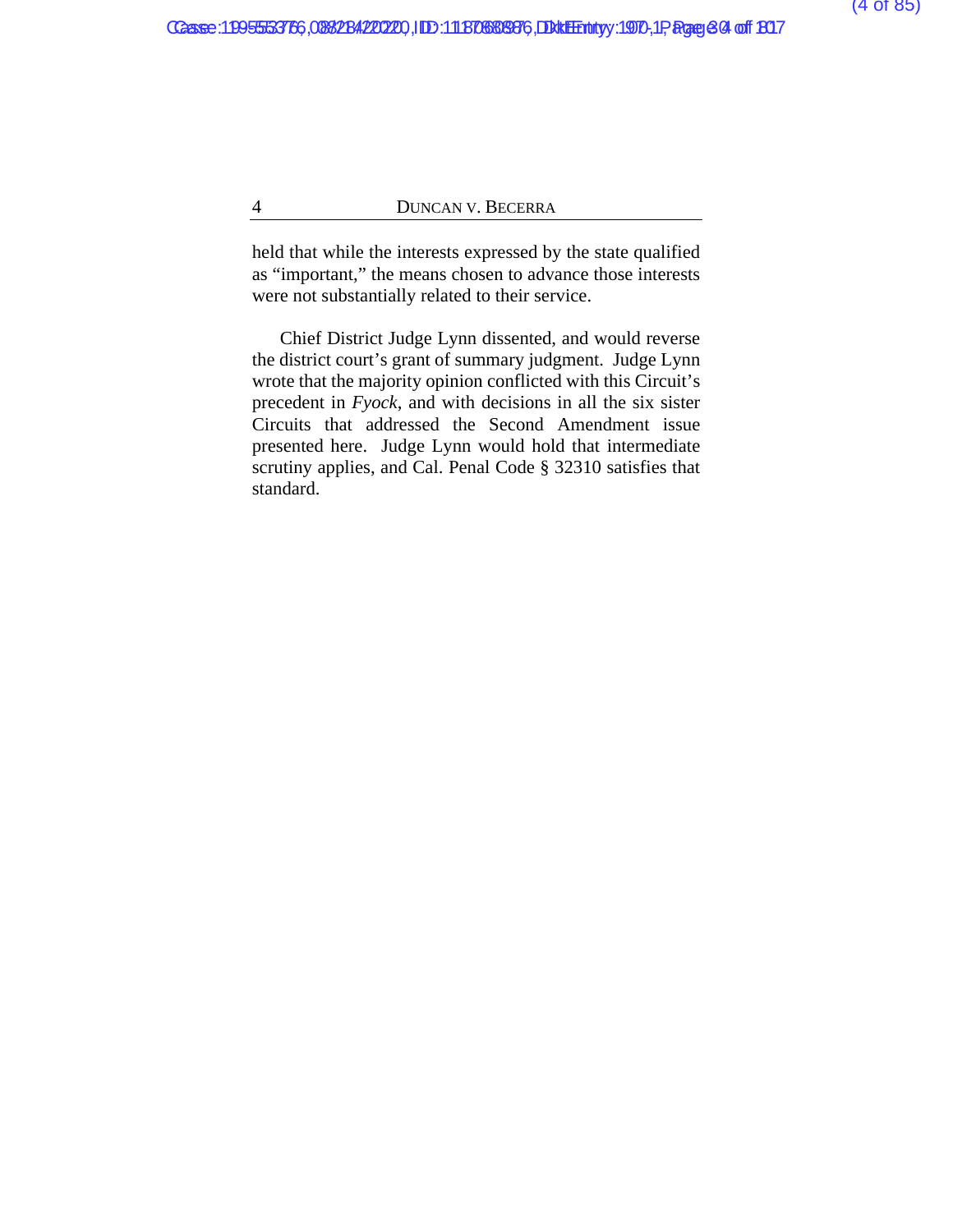#### **COUNSEL**

John D. Echeverria (argued), Deputy Attorney General; Mark R. Beckington, Supervising Deputy Attorney General; Thomas S. Patterson, Senior Assistant Attorney General; Xavier Becerra, Attorney General; Office of the Attorney General, California, Los Angeles, California; for Defendant-Appellant.

Erin E. Murphy (argued), Paul D. Clement, Kasdin M. Mitchell, and William K. Lane III, Kirkland & Ellis LLP, Washington, D.C.; C.D. Michel, Sean A. Brady, and Anna M. Barvir, Michel & Associates P.C., Long Beach, California; for Plaintiffs-Appellees.

Scott D. Danzis, Thomas C. Villalon, Rafael Reyneri, and Nora Conneely, Covington & Burling LLP, Washington, D.C.; Jonathan E. Lowy and T. Tanya Schardt, Brady, Washington, D.C.; for Amicus Curiae Brady.

Jonathan K. Baum, Katten Muchin Rosenman LLP, Chicago, Illinois; Mark T. Ciani, Katten Muchin Rosenman LLP, New York, New York; for Amici Curiae California Chapter of the American College of Emergency Physicians; American Academy of Pediatrics, California; and California Academy of Family Physicians.

Karl A. Racine, Attorney General; Loren L. Alikhan, Solicitor General; Caroline S. Van Zile, Deputy Solicitor General; Sonya L. Lebsack, Assistant Attorney General; Office of the Solicitor General, Washington, D.C.; William Tong, Attorney General, Hartford, Connecticut; Clare E. Connors, Attorney General, Honolulu, Hawaii; Brian E. Frosh, Attorney General, Baltimore, Maryland; Burbir S. Grewal, Attorney General, Trenton, New Jersey; Letitia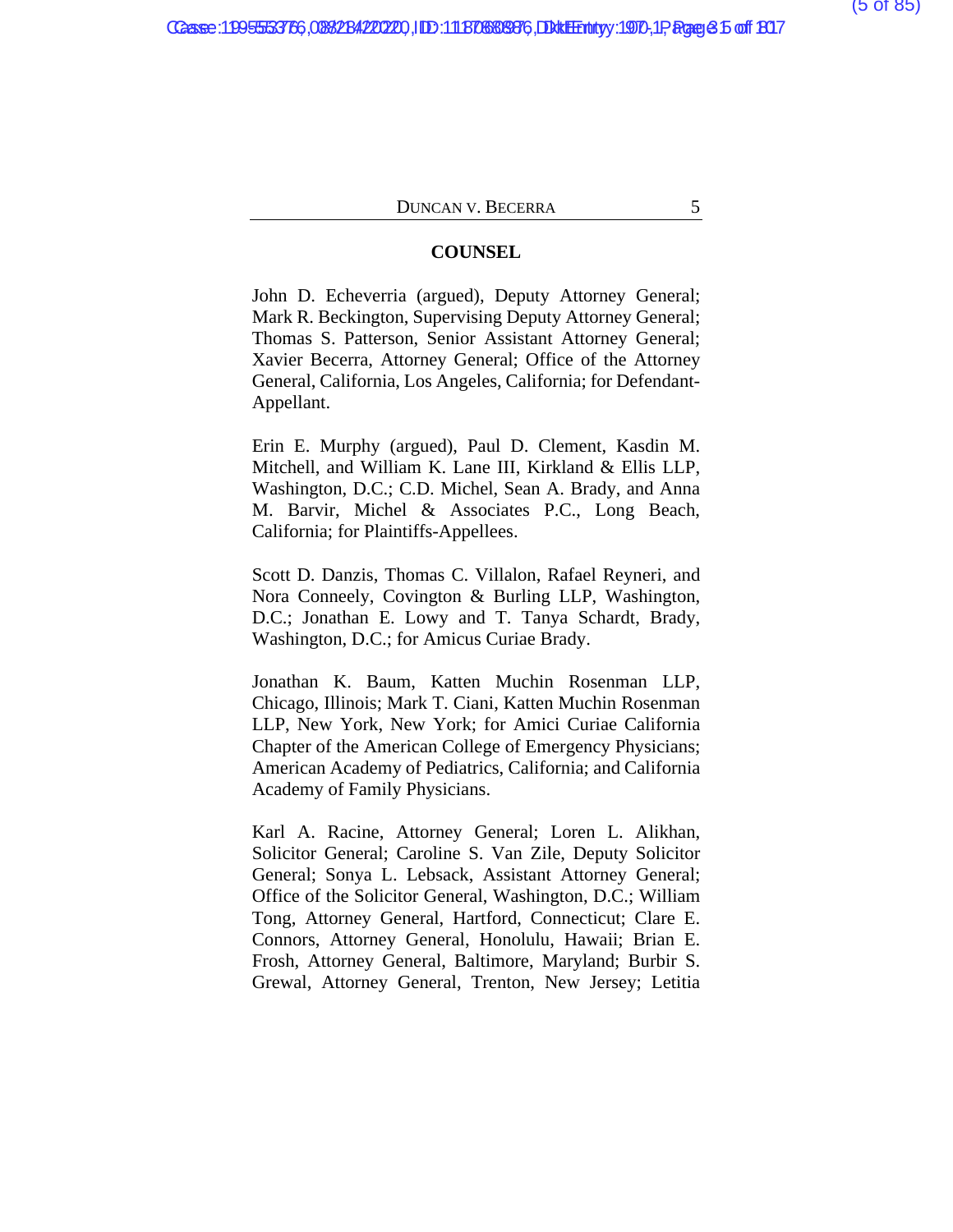James, Attorney General, New York, New York; Keith Ellison, Attorney General, St. Paul, Minnesota; Kathleen Jennings, Attorney General, Wilmington, Delaware; Kwame Raoul, Attorney General, Chicago, Illinois; Maura Healey, Attorney General, Boston, Massachusetts; Hector Balderas, Attorney General, Santa Fe, New Mexico; Dana Nessel, Attorney General, Lansing, Michigan; Ellen F. Rosenblum, Attorney General, Salem, Oregon; Josh Shapiro, Attorney General, Harrisburg, Pennsylvania; Thomas J. Donovan Jr., Montpelier, Vermont; Robert W. Ferguson, Attorney General, Olympia, Washington; Peter F. Neronha, Attorney General, Providence, Rhode Island; Mark R. Herring, Attorney General, Richmond, Virginia; for Amici Curiae District of Columbia, Connecticut, Delaware, Hawaii, Illinois, Maryland, Massachusetts, New Jersey, New Mexico, New York, Michigan, Minnesota, Oregon, Pennsylvania, Rhode Island, Vermont, Virginia, and Washington.

Dennis J. Herrera, City Attorney; Aileen McGrath, Co-Chief of Appellate Litigation; City Attorney's Office, San Francisco, California; for Amicus Curiae City and County of San Francisco.

Michael N. Feuer, City Attorney; James P. Clark, Kathleen Kenealy, Blithe Smith Bock, and Danielle L. Goldstein, Office of the City Attorney, Los Angeles, California; for Amicus Curiae City of Los Angeles.

Antonio J. Perez-Marques and Antonio M. Haynes, Davis Polk & Wardwell LLP, New York, New York; Eric Tirschwell, Mark Anthony Frassetto, and William J. Taylor Jr., Everytown Law, New York, New York; for Amicus Curaie Everytown for Gun Safety.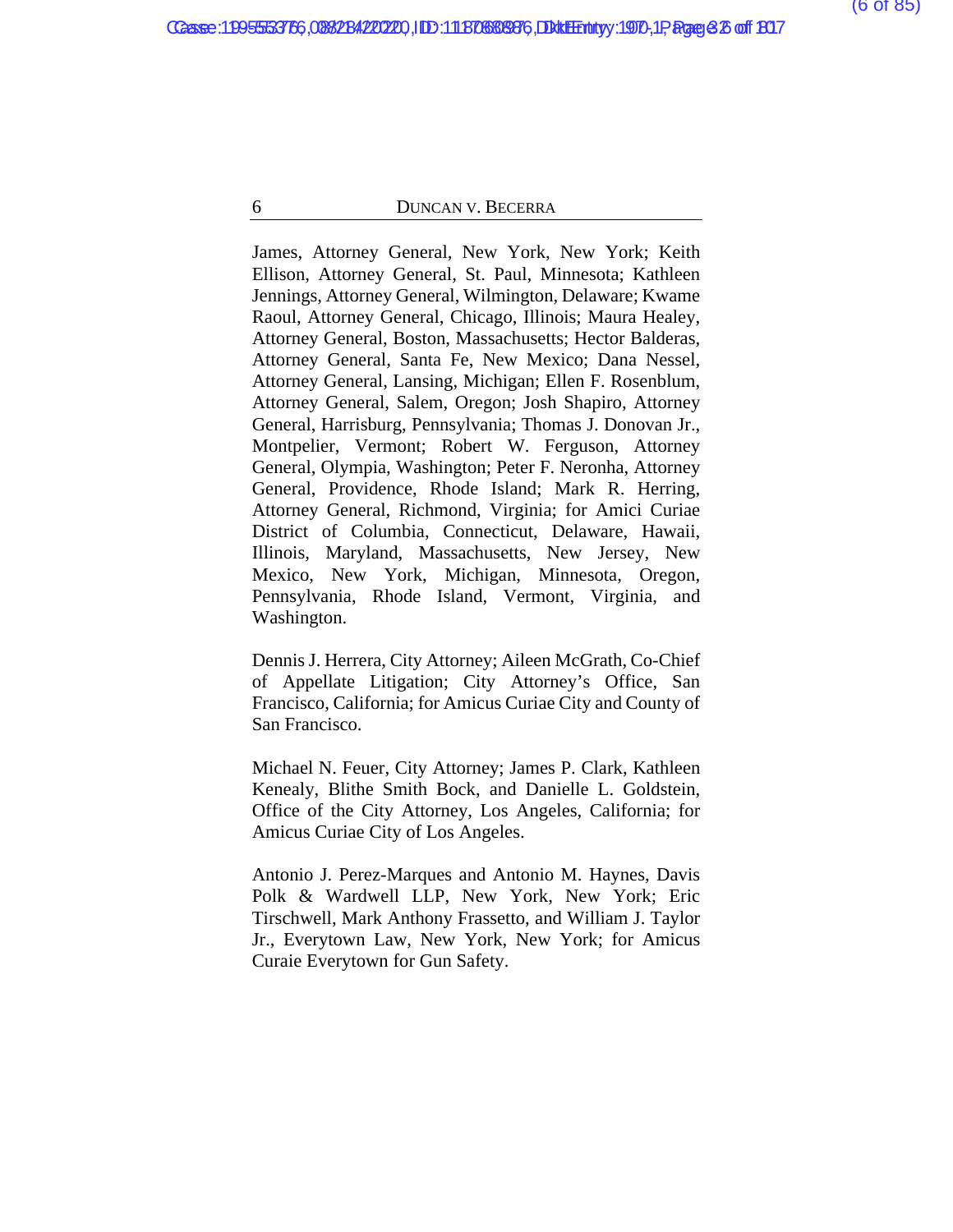Scott A. Edelman, Gibson Dunn & Crutcher LLP, Los Angeles, California; Vivek R. Gopalan and Matthew C. Reagan, Gibson Dunn & Crutcher LLP, San Francisco, California; Kathryn M. Cherry, Gibson Dunn & Crutcher LLP, Dallas, Texas; Hannah Shearer and Hannah Friedman, Giffords Law Center to Prevent Gun Violence, San Francisco, California; for Amicus Curiae Giffords Law Center to Prevent Gun Violence.

James E. Hough, Jamie A. Levitt, and Cesar A. Francia, Morrison & Foerster LLP, New York, New York, for Amici Curiae Pride Fund to End Gun Violence, Equality California, and Gays Against Guns.

Nezida S. Davis, Bakari Law LLC, Decatur, Georgia; Stephen P. Halbrook, Fairfax, Virginia; for Amici Curiae National African American Gun Association Inc. and Pink Pistols.

John Parker Sweeney, James W. Porter III, Marc A. Nardone, and Candice L. Rucker, Bradley Arant Boult Cummings LLP, Washington, D.C., for Amicus Curiae National Rifle Association of America Inc.

Robert J. Olson, Jeremiah L. Morgan, William J. Olson, and Herbert W. Titus, William J. Olson P.C., Vienna, Virginia; Joseph W. Miller, Joseph Miller Law Offices LLC, Fairbanks, Alaska; Steven C. Bailey, Ramona, California; for Amici Curiae Gun Owners of America Inc., Gun Owners Foundation, Gun Owners of California, California Constitutional Rights Foundation, Virginia Citizens Defense League, Conservative Legal Defense and Education Fund, Policy Analysis Center, The Heller Foundation, and Restoring Liberty Action Committee.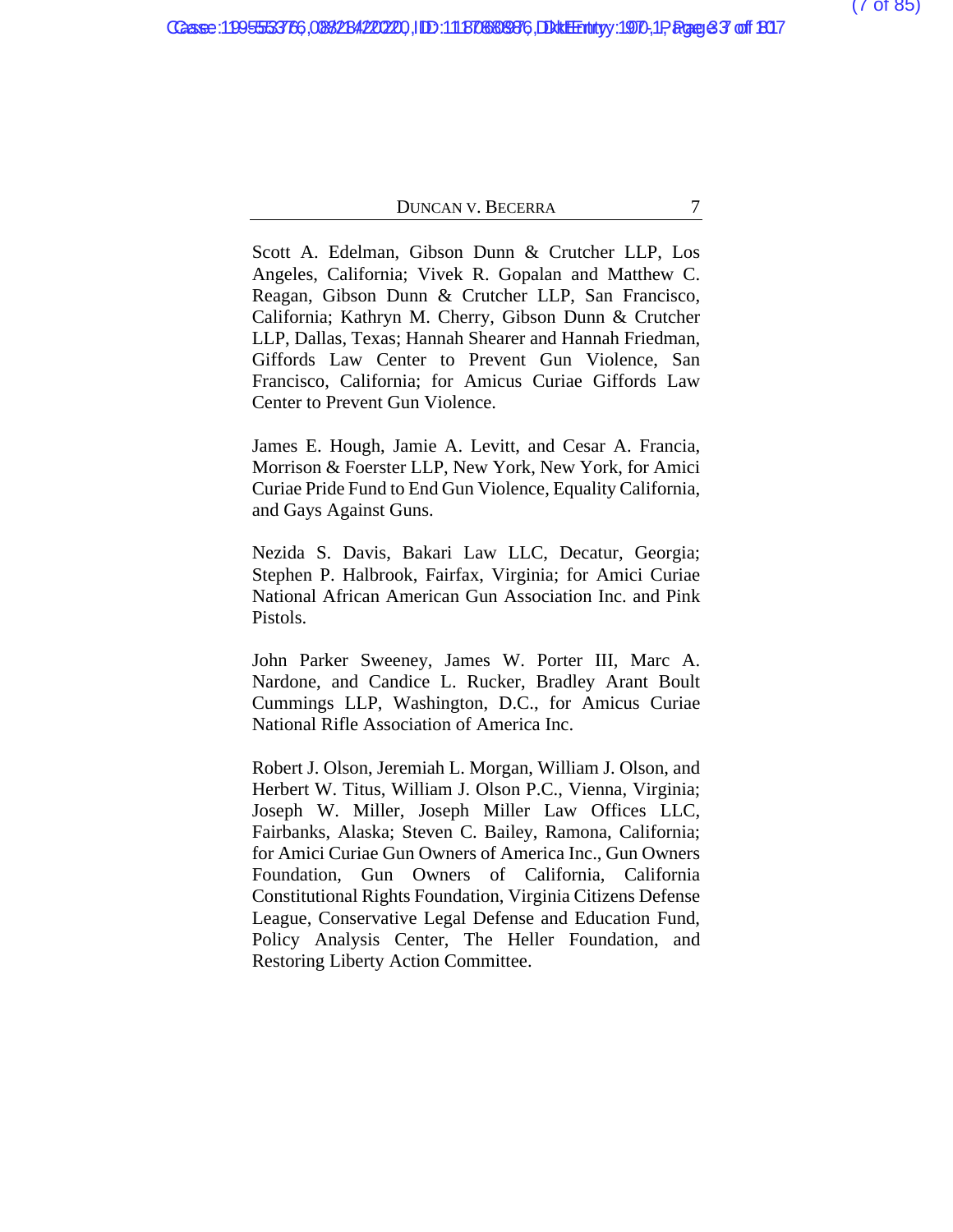Lawrence G. Keane and Benjamin F. Erwin, National Shooting Sports Foundation Inc., Newtown, Connecticut; Craig A. Livingston and Crystal L. Van Der Putten, Livingston Law Firm P.C., Walnut Creek, California; for Amicus Curiae National Shooting Sports Foundation Inc.

Dan M. Peterson, Dan M. Peterson PLLC, Fairfax, Virginia, for Amici Curiae Law Enforcement Groups and State and Local Firearms Rights Groups.

Joseph G.S. Greenlee, Firearms Policy Coalition, Sacramento, California; George M. Lee, Seiler Epstein LLP, San Francisco, California; for Amici Curiae William Wiese, Jeremiah Morris, Lance Cowley, Sherman Macaston, Clifford Flores, L.Q. Dang, Frank Federau, Alan Normandy, Todd Nielsen, California Gun Rights Foundation, Firearms Policy Coalition, Firearms Policy Foundation, Armed Equality, San Diego County Gun Owners, Orange County Gun Owners, Riverside County Gun Owners, California County Gun Owners, and Second Amendment Foundation.

Donald E. J. Kilmer Jr., Law Offices of Donald E. J. Kilmer Jr. APC, San Jose, California, for Amicus Curiae Madison Society Inc.

John Cutonilli, Garrett Park, Maryland, as Amicus Curiae.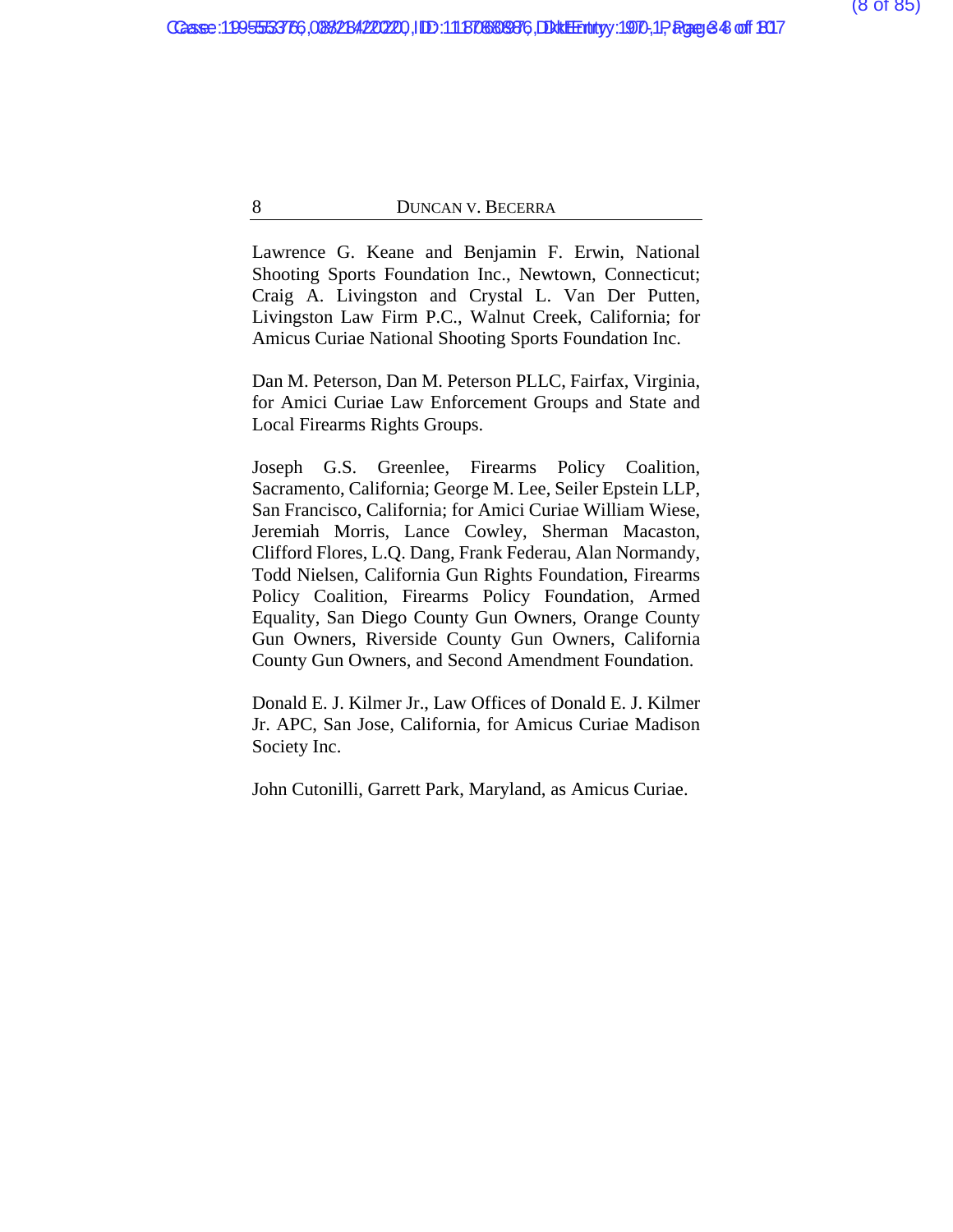#### **OPINION**

LEE, Circuit Judge:

In the wake of heart-wrenching and highly publicized mass shootings, the state of California barred its citizens from owning so-called "large capacity magazines" (LCMs) that hold more than ten rounds of ammunition. But even well-intentioned laws must pass constitutional muster. California's near-categorical ban of LCMs strikes at the core of the Second Amendment — the right to armed selfdefense. Armed self-defense is a fundamental right rooted in tradition and the text of the Second Amendment. Indeed, from pre-colonial times to today's post-modern era, the right to defend hearth and home has remained paramount.

California's law imposes a substantial burden on this right to self-defense. The ban makes it criminal for Californians to own magazines that come standard in Glocks, Berettas, and other handguns that are staples of selfdefense. Its scope is so sweeping that half of all magazines in America are now unlawful to own in California. Even law-abiding citizens, regardless of their training and track record, must alter or turn over to the state any LCMs that they may have legally owned for years — or face up to a year in jail.

The state of California has latitude in enacting laws to curb the scourge of gun violence, and has done so by imposing waiting periods and many other limitations. But the Second Amendment limits the state's ability to secondguess a citizen's choice of arms if it imposes a substantial burden on her right to self-defense. Many Californians may find solace in the security of a handgun equipped with an LCM: those who live in rural areas where the local sheriff may be miles away, law-abiding citizens trapped in high-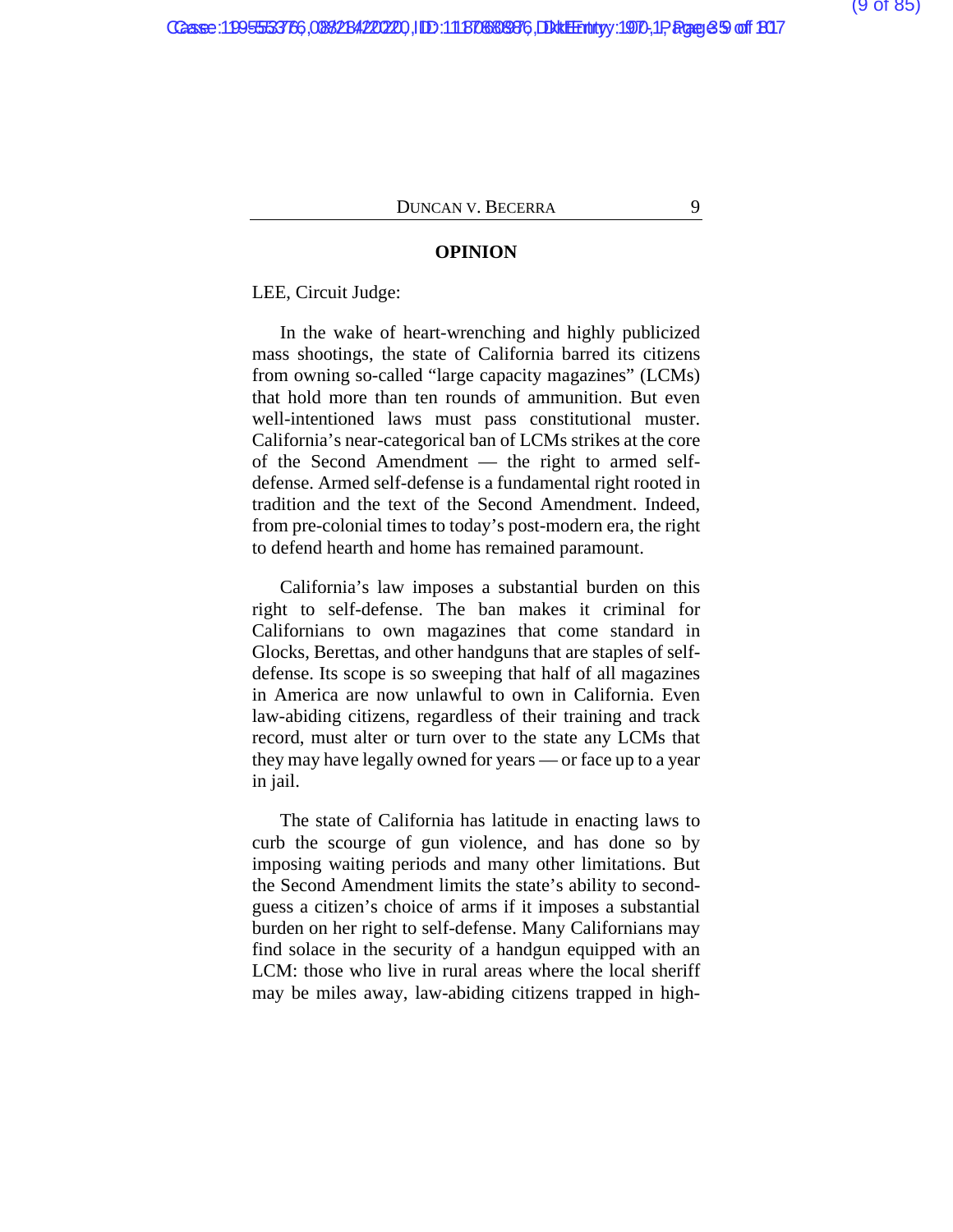crime areas, communities that distrust or depend less on law enforcement, and many more who rely on their firearms to protect themselves and their families. California's almostblanket ban on LCMs goes too far in substantially burdening the people's right to self-defense. We affirm the district court's summary judgment, and hold that California Penal Code section 32310's ban on LCMs runs afoul of the Second Amendment.

#### **BACKGROUND**

#### **A. California Penal Code section 32310 prohibits the people from owning LCMs.**

In 2016, California amended California Penal Code section 32310 to enact a wholesale ban on the possession of LCMs**[1](#page-106-0)** by almost everyone, everywhere, in the state of California. *See* Cal. Penal Code § 32310(c) (2016) (criminalizing "any person in this state who possesses any large-capacity magazine, regardless of the date the magazine was acquired").

But section 32310 has not always been so broad. As originally enacted in 2000, it prohibited the manufacture, importation, and sale of LCMs. *See* Act of July 19, 1999, ch. 129, 1999 Cal Stat. §§ 3, 3.5 (codified as amended at Cal. Penal Code § 12020(a)(2) (2000)) (superseded by Deadly Weapons Recodification Act of 2010, ch. 711, 2010 Cal. Stat. § 6 (codified at Cal. Penal Code § 32310)); *see also* Cal. Penal Code § 16740 (defining what constitutes an LCM). In

**<sup>1</sup>** To retain symmetry with the parties' briefing and the statute under review, we employ the term "large capacity magazine" (LCM) to denote any firearm magazine capable of holding more than ten rounds of ammunition. But we note that this definition is purely a function of the statutory framework challenged here.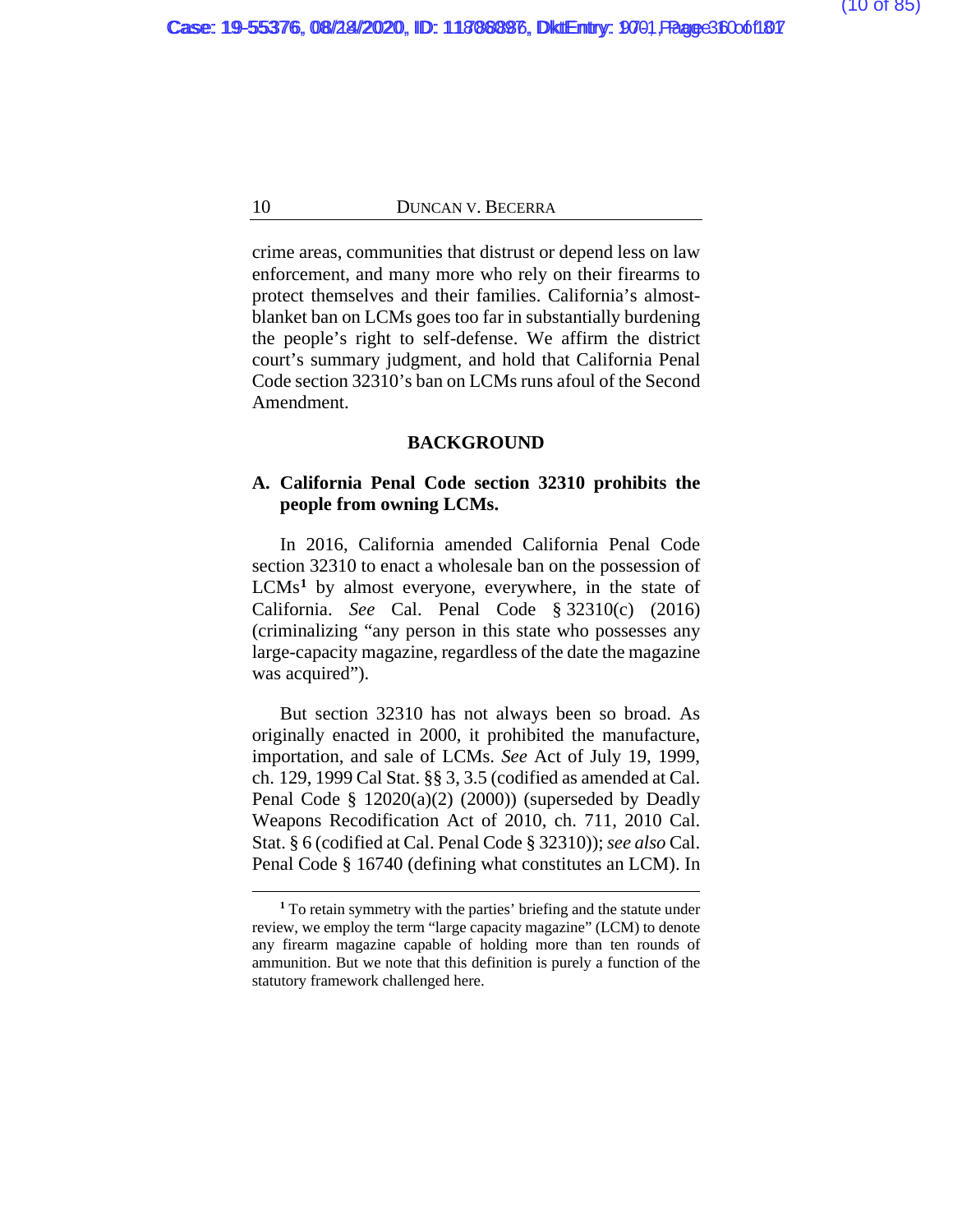other words, California at first did not regulate the possession of LCMs.

Ten years later, California declared unlawfully possessed LCMs to be a nuisance subject to confiscation and destruction. *See* Cal. Penal Code § 18010(b); *see also* Deadly Weapons Recodification Act of 2010, ch. 711, 2010 Cal. Stat. § 6 (codified at Cal. Penal Code § 32390). And in 2013, California further extended the law to prohibit the purchase and receipt of LCMs. *See* 2013 Cal. Stat. 5299, § 1 (amending Cal. Penal Code § 32310(a)).

It may seem that after the 2013 amendments, California had completed the circle in regulating LCMs. By then, the state had long since foreclosed the transfer and sale of LCMs. As of 2013, it prohibited their purchase and receipt. But the law still allowed Californians who lawfully bought LCMs well before section 32310's enactment to keep them.

So, in 2016, the California legislature passed Senate Bill 1446 that prohibited possession of LCMs outright after July 1, 2017. *See* 2016 Cal. Stat. 1549, § 1. A few months later, California voters approved Proposition 63, which subsumed S.B. 1446 and strengthened its prohibitions by providing that possession may constitute a misdemeanor offense punishable by up to a year's worth of jail time. *See*  Cal. Penal Code  $\S 32310(c)$ . The law as amended also requires citizens who own LCMs to remove the magazines from the state, sell them to a firearms dealer, or surrender them to law enforcement for destruction.**[2](#page-106-0)** Under Penal Code

**<sup>2</sup>** The Penal Code provides several exceptions to § 32310, including those for active or retired law enforcement officers, *see* Cal. Penal Code §§ 32400, 32405, 32406, 32455, armored vehicle security forces, *see id*. § 32435, manufacture for government use, *see id*. § 32440, holders of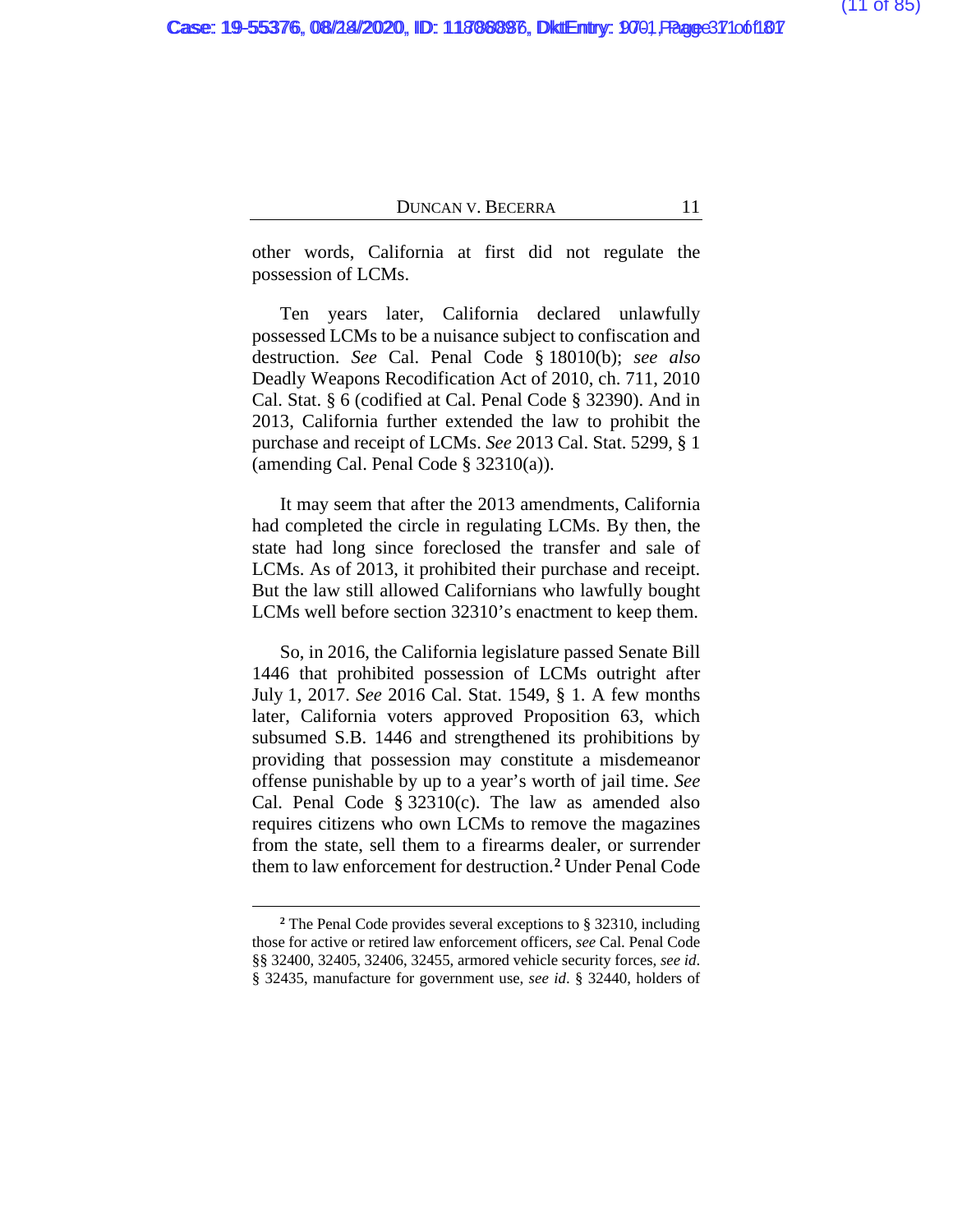section 16740(a), LCM owners may permanently modify nonconforming magazines to accept ten rounds or fewer, thus removing those magazines from the definition of what constitutes an LCM.

### **B. Large capacity magazines are prevalent in America.**

Millions of Americans across the country own LCMs. One estimate based in part on government data shows that from 1990 to 2015, civilians possessed about 115 million LCMs out of a total of 230 million magazines in circulation. Put another way, half of all magazines in America hold more than ten rounds. Today, LCMs may be lawfully possessed in 41 states and under federal law.

Notably, LCMs are commonly used in many handguns, which the Supreme Court has recognized as the "quintessential self-defense weapon." *District of Columbia v. Heller*, 554 U.S. 570, 629 (2008). For example, several variants of the Glock pistol — dubbed "America's gun" due to its popularity**[3](#page-106-0)** — come standard with a seventeen-round magazine. Almost all Glock models, except for subcompact variants designed for concealed carry, come standard with magazine capacities greater than ten rounds. Another popular handgun used for self-defense is the Beretta Model

special weapons permits for limited purposes, *see id*. § 32450, and use as props in film production, *see id*. § 32445.

**<sup>3</sup>** *See* Paul M. Barrett, Glock: The Rise of America's Gun (2012); *see also Proposals to Reduce Gun Violence: Protecting our Communities While Respecting the Second Amendment: Hearing Before the Subcomm. on the Constitution, Civil Rights & Human Rights of the S. Comm. on the Judiciary*, 113th Cong. 13-14 (2013) (statement of Laurence H. Tribe, Carl M. Loeb University Professor, Harvard Law School) (discussing the Glock).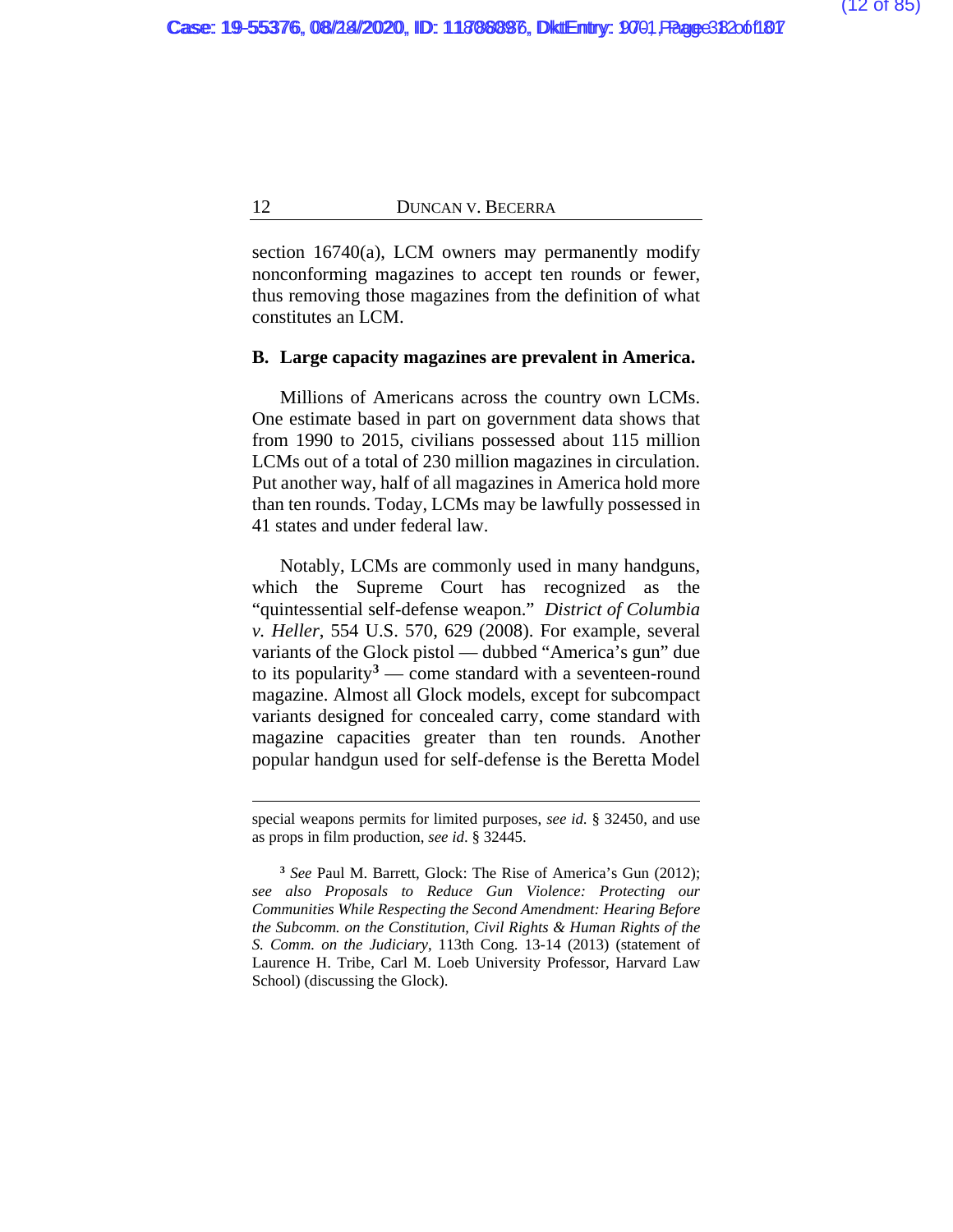92, which entered the market in 1976 and comes standard with a sixteen-round magazine. Indeed, many popular handguns commonly used for self-defense are typically sold with LCMs.**[4](#page-106-0)**

### **C. Procedural history.**

Virginia Duncan and other plaintiffs, who lawfully acquired LCMs or represent those who do (collectively, the "Owners"), brought a constitutional challenge to California Penal Code section 32310. Two days before the possession ban was to take effect, the district court issued a preliminary injunction enjoining enforcement of the law. On appeal, this court affirmed. *See Duncan v. Becerra*, 742 F. App'x 218, 221–22 (9th Cir. 2018).

While the interlocutory appeal was pending, the Owners filed a motion for summary judgment. The district court issued an order granting the Owners' motion, concluding that section 32310 violates the Second Amendment and the Fifth Amendment's Takings Clause.

On the Second Amendment claim, the court rested its extensive decision on three independent holdings. First, it concluded that section 32310 did not satisfy the "simple *Heller* test," which queries whether the firearm or firearm component is commonly owned by law-abiding citizens for lawful purposes. Central to the court's analysis were separate reports by two expert witnesses, James Curcuruto and Stephen Helsley. The Curcuruto report concluded that

**<sup>4</sup>** For example, Smith & Wesson (S&W) M&P 9 M2.0 ninemillimeter magazines contain seventeen rounds, and other S&W variants have similar capacities. The Ruger SR9 has a 17-round standard magazine. The Ruger SR9 and SR40 carry between nine and 17 rounds. Springfield Arms XD non-subcompact pistols hold up to 19 rounds.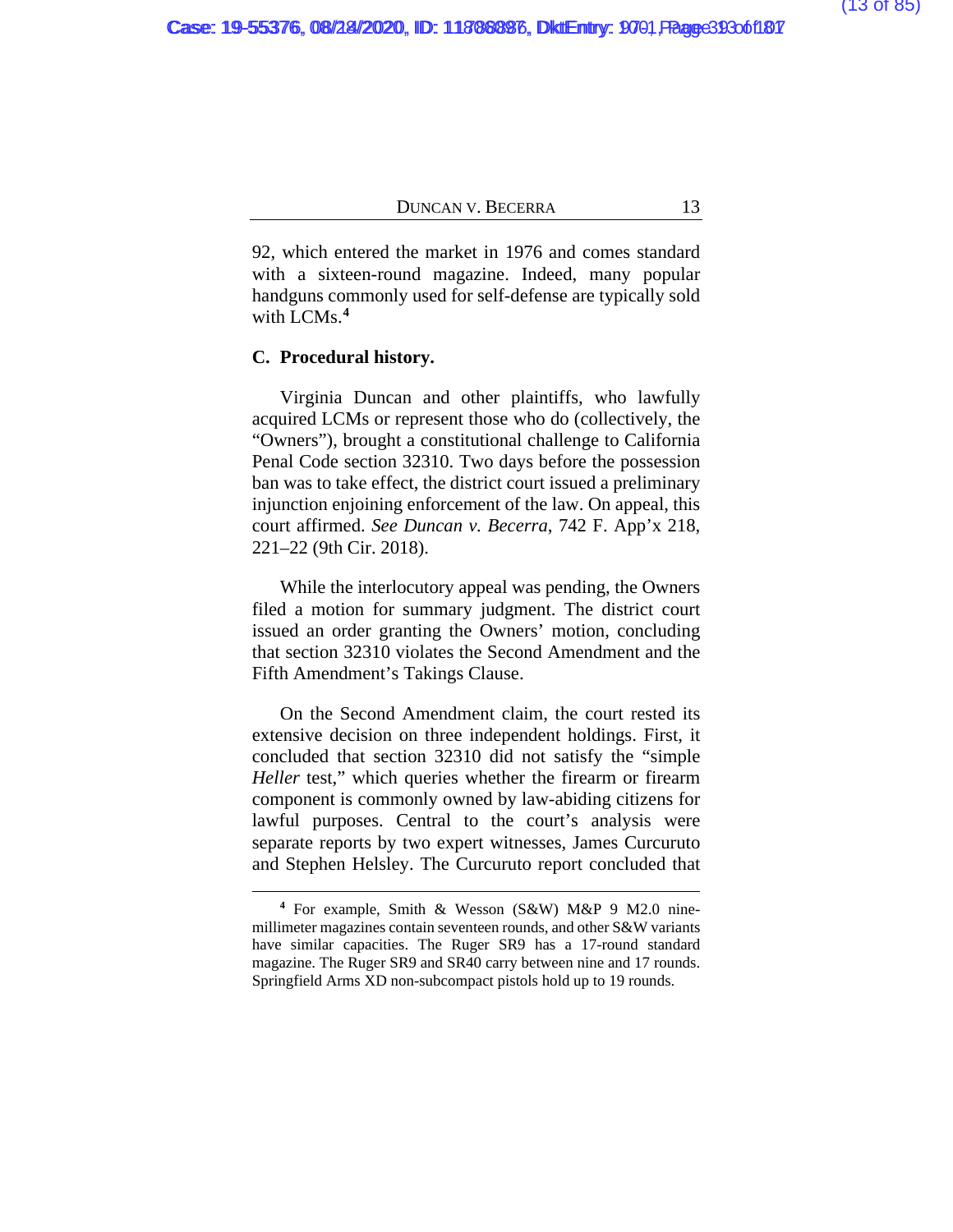"[t]here are at least one hundred million magazines of a capacity of more than ten rounds in possession of American citizens, commonly used for various lawful purposes." The Helsley report echoed Curcuruto's findings, noting that after four decades of sales, "millions of semiautomatic pistols with a magazine capacity of more than ten rounds and likely multiple millions of magazines" are in circulation in the United States. The court thus found that "[m]illions of ammunition magazines able to hold more than 10 rounds are in common use by law-abiding responsible citizens for lawful uses like self-defense."

Second, the court held that section 32310 fails under strict scrutiny for lack of narrow tailoring. The court found section 32310's complete prohibition on possession by nearly everyone, everywhere, to be the hallmark of a sloppy fit. Finally, the district court held that, even though it believed intermediate scrutiny was decidedly "the wrong standard" to apply, section 32310 still fails under this more lenient standard because the statute was not a reasonable fit to the important public safety interests that it was enacted to serve. As for the Fifth Amendment claim, the court found that section 32310 effectuates an unconstitutional taking.

Based on these conclusions, the district court found no genuine dispute of material fact that section 32310 violates the Second and Fifth Amendments of the United States Constitution, and ordered summary judgment for the Owners. California timely appealed.

#### **JURISDICTION AND STANDARD OF REVIEW**

We have jurisdiction under 28 U.S.C. § 1291. We review a district court's grant of summary judgment de novo. *See Devereaux v. Abbey*, 263 F.3d 1070, 1074 (9th Cir. 2001) (en banc).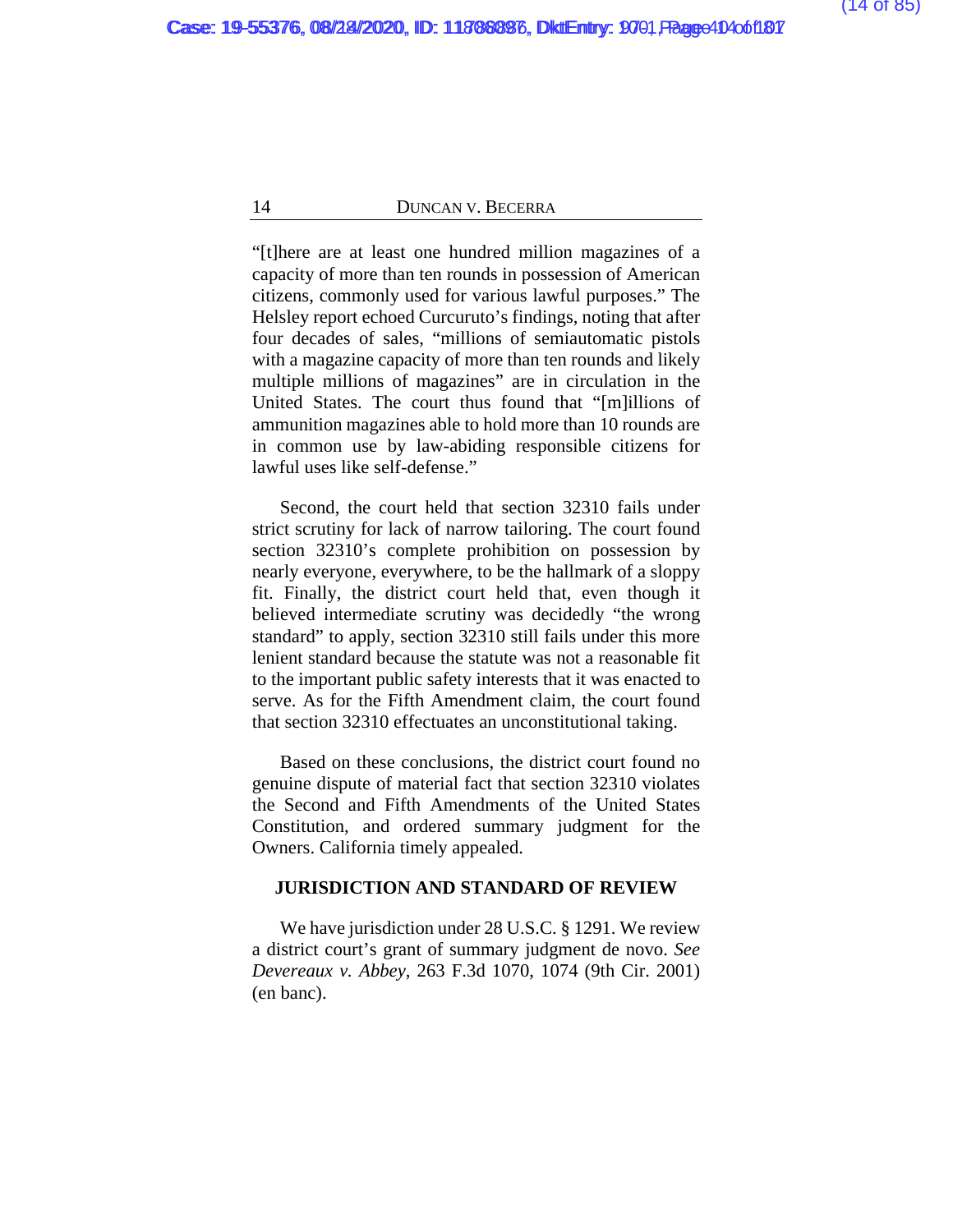## **ANALYSIS**

The state of California**[5](#page-106-0)** argues that the district court erred by granting summary judgment for the Owners. We disagree with the government's position, and we affirm. California Penal Code section 32310 severely burdens the core of the constitutional right of law-abiding citizens to keep and bear arms. The statute is a poor means to accomplish the state's interests and cannot survive strict scrutiny. But even if we applied intermediate scrutiny, the law would still fail.**[6](#page-106-0)**

# **I. The Second Amendment is a fundamental right rooted in both text and tradition.**

The Second Amendment provides: "A well regulated Militia, being necessary to the security of a free state, the right of the people to keep and bear Arms, shall not be infringed." U.S. Const. amend. II. In 2008, the Supreme Court held that the Second Amendment protects "an individual right to keep and bear arms." *Heller*, 554 U.S. at 595. The Court later incorporated the Second Amendment to the states through the Fourteenth Amendment's Due Process Clause. *McDonald v. City of Chicago*, 561 U.S. 742, 767 (2010). A citizen's right to self-defense, the Court held,

**<sup>5</sup>** This opinion will also use the terms "the state" or "the government" to refer to the Defendant-Appellant.

**<sup>6</sup>** We note that the district court's "simple *Heller* test" conflicts with our court's two-step inquiry framework for the Second Amendment. *See infra* at II.A. We are aware of the criticism that the two-step test "appears to be entirely made up" and that "its application has yielded analyses that are entirely inconsistent with *Heller.*" *Rogers v. Grewal*, 590 U.S. \_\_\_ at 3 (June 15, 2020) (Thomas, J., dissenting from denial of certiorari). But we must follow this court's precedent.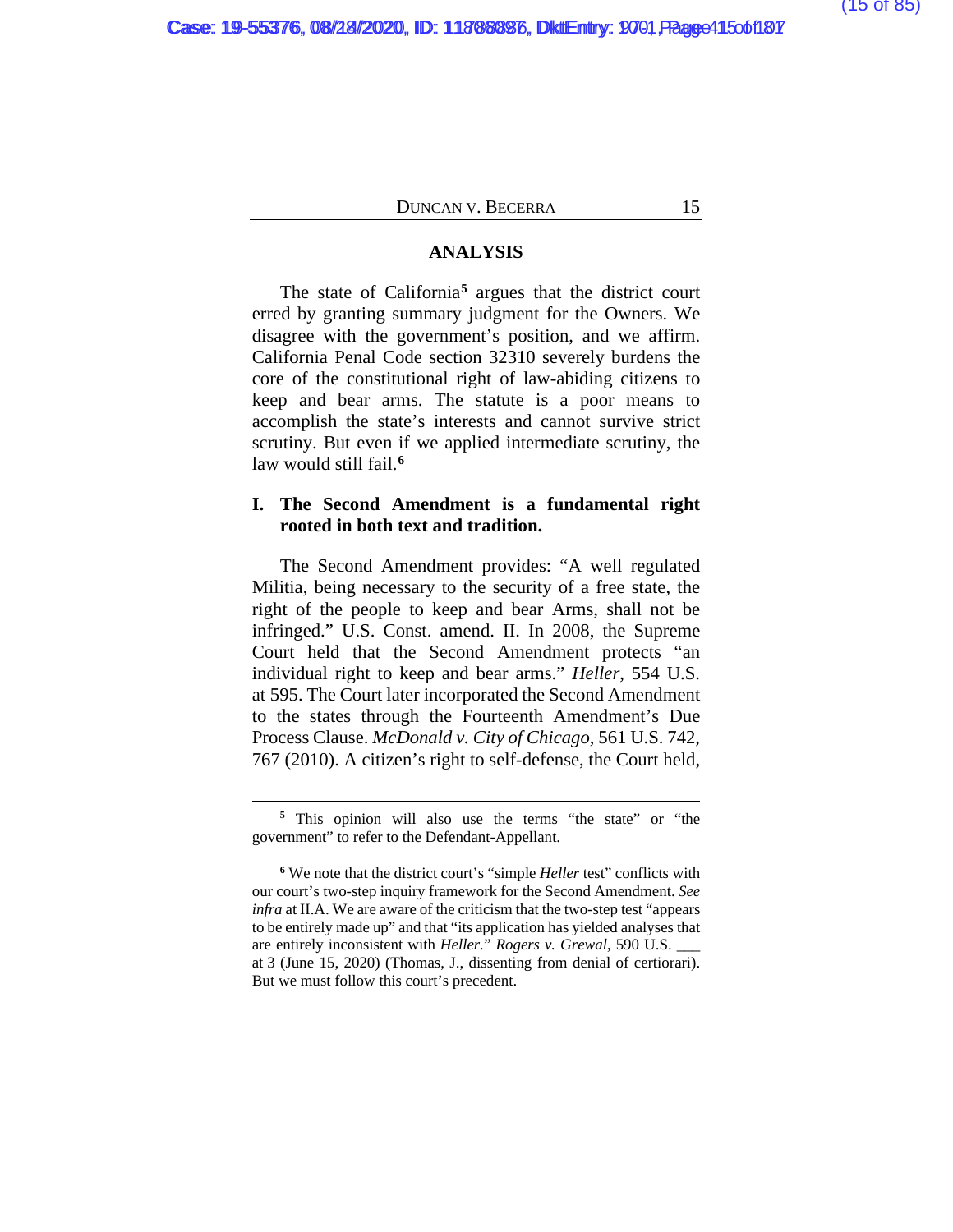is "deeply rooted in this Nation's history and tradition," and "fundamental to our scheme of ordered liberty." *Id*. at 767– 78. And indeed, history, text, and tradition underscore that the right to armed self-defense is fundamental. As the *McDonald* decision noted, "many legal systems from ancient times to the present day" have recognized the right to defend oneself from aggressors. *Id*. at 767.

From 1639 to 1660, the British people endured a civil war — and the creation and dissolution of a Republic during the Interregnum — until the Stuart Monarchy Restoration. Starting in 1662, the Catholic Stuarts persecuted their political enemies, enacting laws that dispossessed all arms from those deemed "dangerous to the peace of the kingdom." 13 & 14 Car. II c. 3 (1662). In 1670, Charles II further restricted possession of "guns" to the exclusive benefit of the wealthy — the purpose being the "prevention of popular insurrections and resistance to the government, by disarming the bulk of the people." 22 Car. II c. 25 (1670); 2 William Blackstone, Commentaries \*412. In the continuing tumult of the Protestant Reformation, James II and VII continued these policies by trying to disarm Protestants while allowing Catholics to maintain arms. Such despotism led to the King's ouster through the Glorious Revolution of 1688, and the enactment of the Declaration of Rights in 1689. Among these "true, ancient and indubitable rights" was the right of "[Protestants] [to] have Arms for their Defence suitable to their Condition, and as are allowed by Law." 1 W. & M., Sess. 2, c.2 (1689); s*ee also Heller*, 554 U.S. at 592–93.

In April 1775 and closer to home, a rag-tag group of private citizens, armed only with their personal firearms and makeshift weapons, fired the "shot heard round the world" in Concord, Massachusetts. Reminders of British efforts to confiscate personal firearms filled the Founders' minds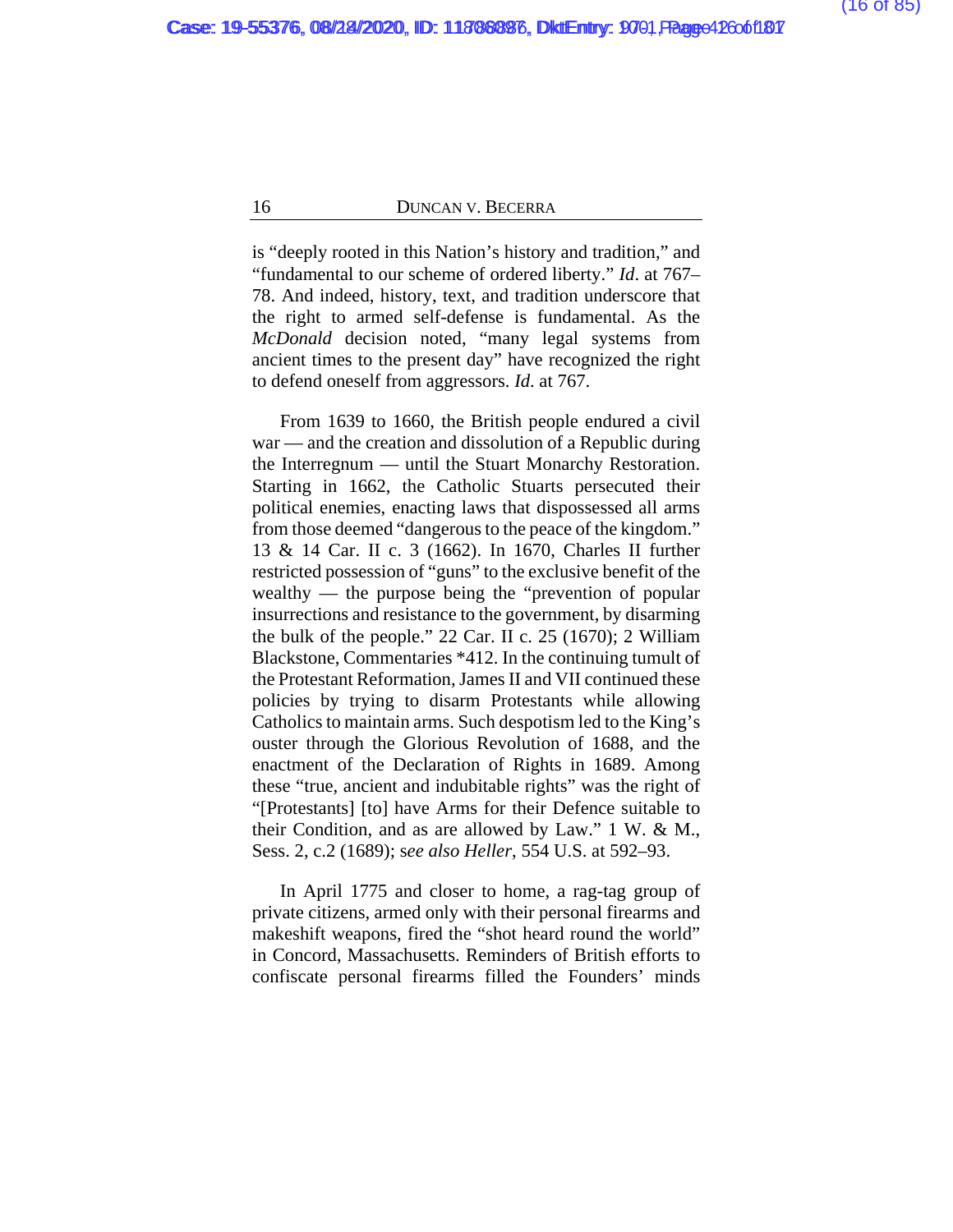when drafting the Bill of Rights in 1789. During the ratification of the Constitution, Antifederalists raised alarm over a potentially despotic national government that could disarm the people, as occurred under the Stuart Kings and other British regimes. *See McDonald*, 561 U.S. at 768. In response, the Federalists agreed to include a Bill of Rights, which, of course, featured the right to bear arms. *See McDonald*, 561 U.S. at 769.

In sum, self-defense "is a basic right, recognized by many legal systems from ancient times to the present day, and . . . individual self-defense is 'the central component' of the Second Amendment right." *McDonald*, 561 U.S. at 767 (citing *Heller*, 544 U.S. at 599) (emphasis and internal citation omitted). *Heller*'s holding ultimately led the Court to invalidate a District of Columbia law that virtually banned handgun possession in the home and further required all other firearms to be "unloaded and disassembled or bound by a trigger lock or similar device." 554 U.S. at 630, 635. The Court found the "inherent right to self-defense" to be a critical component of the Second Amendment and that the virtual handgun ban was constitutionally infirm because the handgun is the "quintessential self-defense weapon." *Id.* at 628–29. The Court similarly found the disassembly or trigger-lock requirement unconstitutional because it "makes it impossible for citizens to use [arms] for the core lawful purpose of self-defense." *Id.* at 630.

But the ruling in *Heller* was "not unlimited" and rejected the idea that citizens may "keep and carry any weapon whatsoever in any manner whatsoever and for whatever purpose." *Id.* at 626. *Heller* thus recognized that certain exceptions to the Second Amendment apply. For example, weapons that are "dangerous and unusual" fall outside the Second Amendment's protection. *Id.* at 627. Furthermore,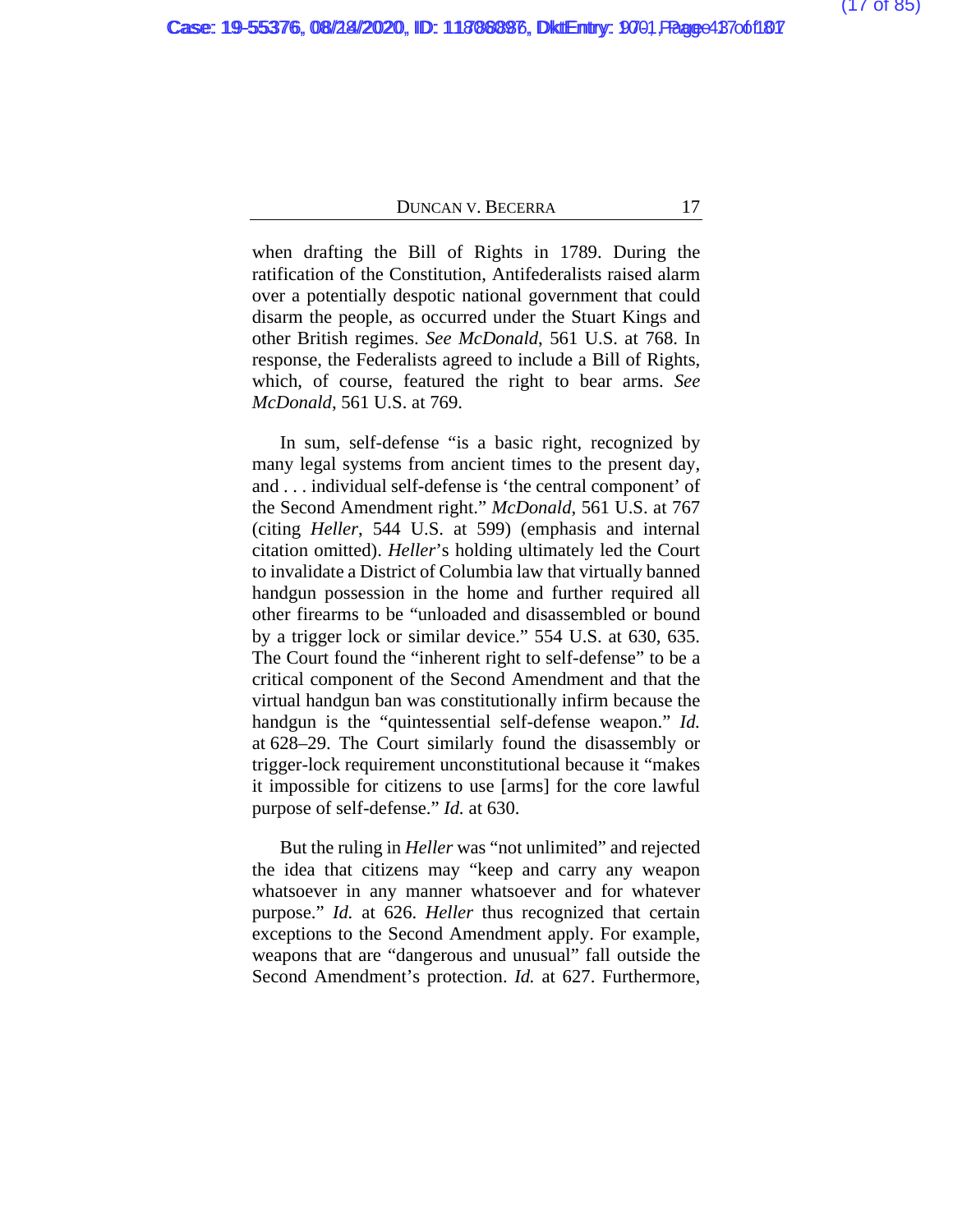the Court cited an open-ended list of "presumptively lawful regulatory measures" that constitute acceptable "longstanding prohibitions" on firearm ownership. *Id.* at 626–27, 627 n.26. Such prohibitions include possession of firearms by felons and the mentally ill, prohibitions on carriage in sensitive locations, and conditions or qualifications on the commercial sale of firearms. *Id.*

# **II. Under this court's precedent, California Penal Code section 32310 runs afoul of the Second Amendment.**

Applying this court's precedent, we hold that strict scrutiny is the proper standard of constitutional review. California Penal Code section 32310 cannot withstand this level of scrutiny and is unconstitutional.

# **A. The Ninth Circuit employs a two-prong test to determine whether firearm regulations violate the Second Amendment.**

The Ninth Circuit assesses the constitutionality of firearm regulations under a two-prong test. This inquiry "(1) asks whether the challenged law burdens conduct protected by the Second Amendment and (2) if so, directs courts to apply an appropriate level of scrutiny." *United States v. Chovan*, 735 F.3d 1127, 1136 (9th Cir. 2013) (internal citations omitted).

To determine whether the law burdens protected conduct, this court appears to ask four questions. First, as a threshold matter, we determine whether the law regulates "arms" for purposes of the Second Amendment. *See Jackson v. City and Cty. of San Francisco*, 746 F.3d 953, 967 (9th Cir. 2014). Second, we ask whether the law regulates an arm that is *both* dangerous *and* unusual. *See United States v. Henry*, 688 F.3d 637, 640 (9th Cir. 2012) (citing *Heller*,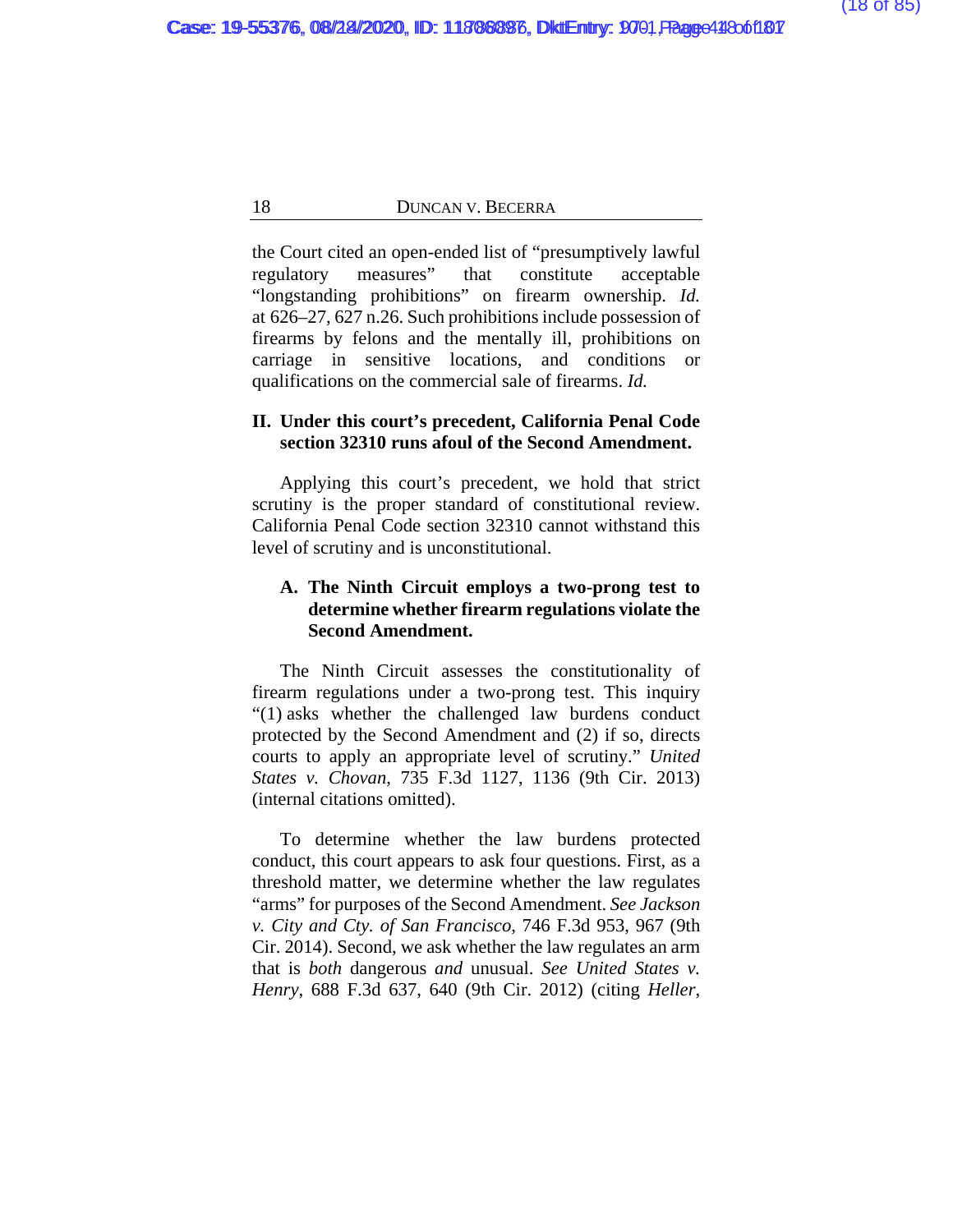554 U.S. at 627). If the regulated arm is both dangerous and unusual, then the regulation does not burden protected conduct and the inquiry ends. Third, we assess whether the regulation is longstanding and thus presumptively lawful. *See Chovan*, 735 F.3d at 1137. And fourth, we inquire whether there is any persuasive historical evidence in the record showing that the regulation affects rights that fall outside the scope of the Second Amendment. *See Silvester v. Harris*, 843 F.3d 816, 821 (9th Cir. 2016). If either of these latter questions is found in the affirmative, the law does not burden protected conduct and the inquiry ends.

If a court finds that a regulation burdens protected conduct, then it must proceed to the second prong of analysis and determine the appropriate level of constitutional scrutiny. *See Chovan*, 735 F.3d at 1136. This, in turn, requires the court to ask two more questions. First, we ask how "close" the challenged law comes to the core right of law-abiding citizens to defend hearth and home. *See id.* at 1138. And second, we analyze whether the law imposes substantial burdens on the core right. *See id*. If a challenged law does not strike at the core Second Amendment right or substantially burden that right, then intermediate scrutiny applies. *See Silvester*, 843 F.3d at 821; *Jackson*, 746 F.3d at 961; *Chovan*, 735 F.3d at 1138. Only where both questions are answered in the affirmative will strict scrutiny apply. *See Silvester*, 843 F.3d at 821.

# **B. Prong One: California Penal Code section 32310 burdens protected conduct.**

With our course now charted, we apply the first prong of the Ninth Circuit's test to determine whether California Penal Code section 32310 burdens protected conduct. We hold that it does.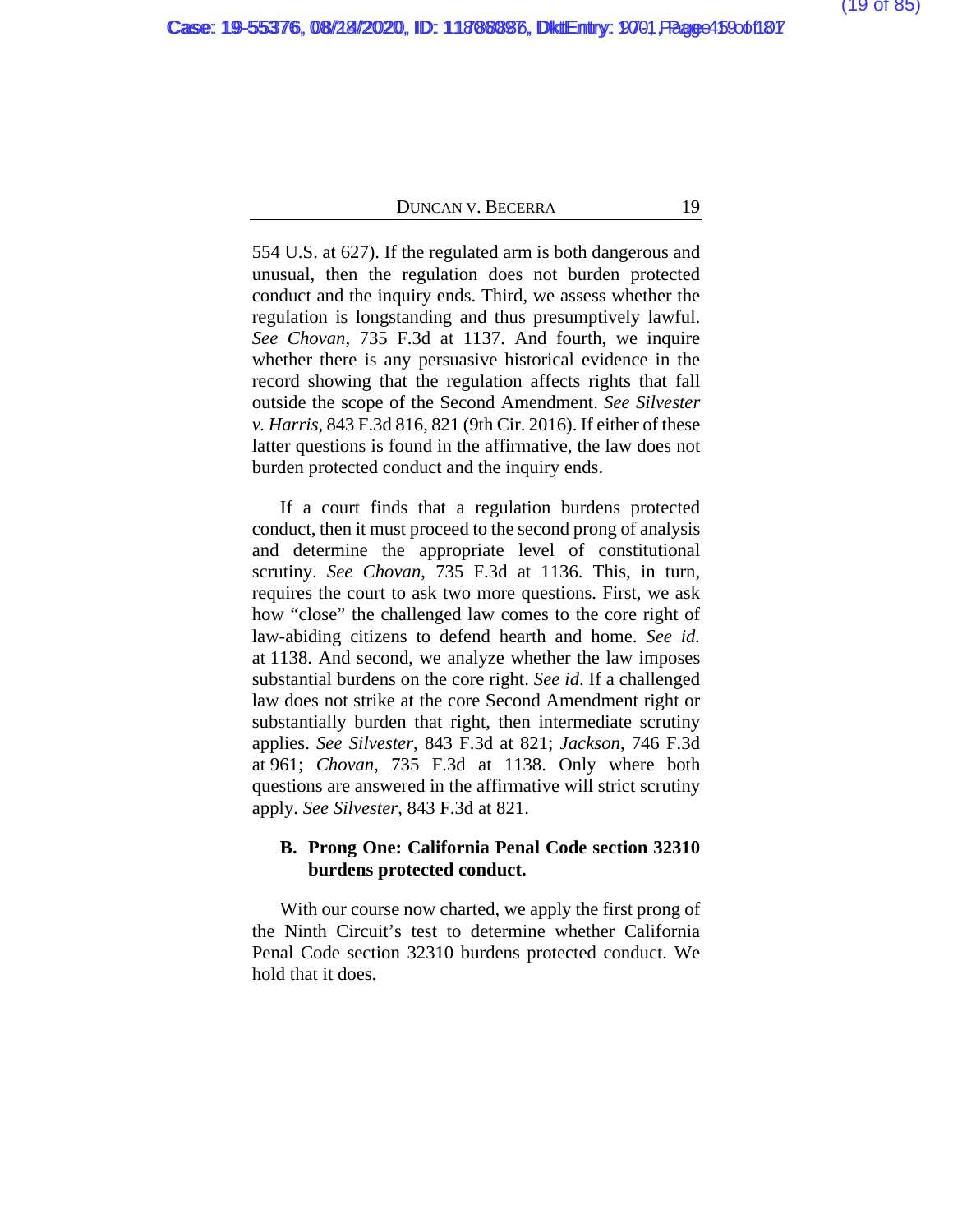# 1. Firearm magazines are protected arms under the Second Amendment.

Firearm magazines are "arms" under the Second Amendment. Magazines enjoy Second Amendment protection for a simple reason: Without a magazine, many weapons would be useless, including "quintessential" selfdefense weapons like the handgun. *See Heller*, 554 U.S. at 629. We have opined that where firearms "are commonly possessed by law-abiding citizens for lawful purposes," then "there must be some corollary, albeit not unfettered, right to possess the magazines necessary to render those firearms operable." *Fyock v. City of Sunnyvale*, 779 F.3d 991, 998 (9th Cir. 2015). In *Jackson*, we held that ammunition is a protected arm because "without bullets, the right to bear arms would be meaningless." 746 F.3d at 967.

We are not alone in this assessment. Our colleagues in the Third Circuit explicitly held that magazines are protected arms. *See Ass'n of New Jersey Rifle and Pistol Clubs v. Attorney Gen. New Jersey*, 910 F.3d 106, 116 (3d Cir. 2018) ("*ANJRPC*"). This was so because "magazines feed ammunition into certain guns, and ammunition is necessary for such a gun to function as intended." *Id.* Put simply, a regulation cannot permissibly ban a protected firearm's components critical to its operation. *See Heller,* 554 U.S. at 630 (holding that a regulation that "makes it impossible for citizens to use [their firearms] for the core lawful purpose of self defense" is unconstitutional).

### 2. LCMs are not unusual arms.

We next determine whether LCMs are arms that fall outside the scope of the Second Amendment. *Heller* provides that some arms are so dangerous and unusual that they are not afforded Second Amendment protection. *See*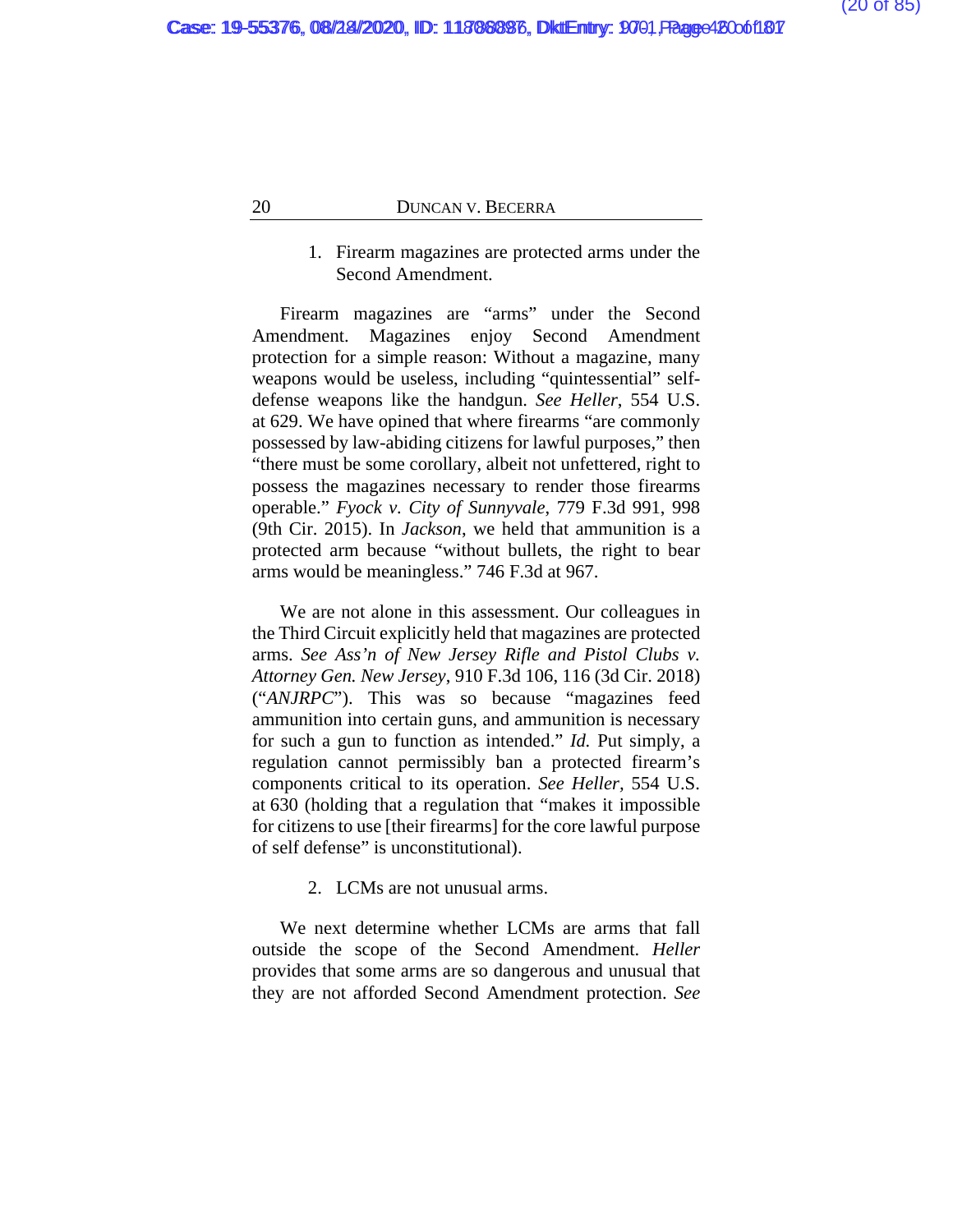554 U.S. at 627. But not so for LCMs. The record before us amply shows that LCMs are commonly owned and typically used for lawful purposes, *i.e.*, not unusual.

The Second Amendment "guarantees the right to carry weapons 'typically possessed by law-abiding citizens for lawful purposes.'" *Caetano v. Massachusetts*, 136 S. Ct. 1027, 1030 (2016) (Alito, J., concurring) (per curiam) (quoting *Heller*, 554 U.S. at 625). "A weapon may not be banned unless it is *both* dangerous *and* unusual." *Id.* at 1031. In addressing "unusualness," the Supreme Court held that "the Second Amendment extends, prima facie, to all instruments that constitute bearable arms, *even those that were not in existence at the time of the founding*." *Id.* at 1030 (quoting *Heller*, 554 U.S. at 582). In other words, just because a weapon was not in existence during the founding era does not mean it is "unusual." And, where a "weapon belongs to a class of arms commonly used for lawful purposes," "the relative dangerousness of a weapon is irrelevant." *Id.* at 1031 (citing *Heller*, 554 U.S. at 627).

To determine whether an arm is unusual, courts look to an arm's commonality or whether it is typically possessed by law-abiding citizens for purposes of self-defense. *See, e.g.*, *Silvester*, 843 F.3d at 830 (Thomas, C.J., concurring) (finding that the "right to keep and bear arms is limited to 'the sorts of weapons' that are 'in common use'" (quoting *Heller*, 554 U.S. at 627–28)); *see ANJRPC*, 910 F.3d at 116 (holding that for the first prong inquiry, courts "consider whether the type of arm at issue is commonly owned" (citing *United States v. Marzzarella*, 614 F.3d 85, 90–91) (3d. Cir. 2010)).

Commonality is determined largely by statistics. But a pure statistical inquiry may hide as much as it reveals. In the Second Amendment context, protected arms may not be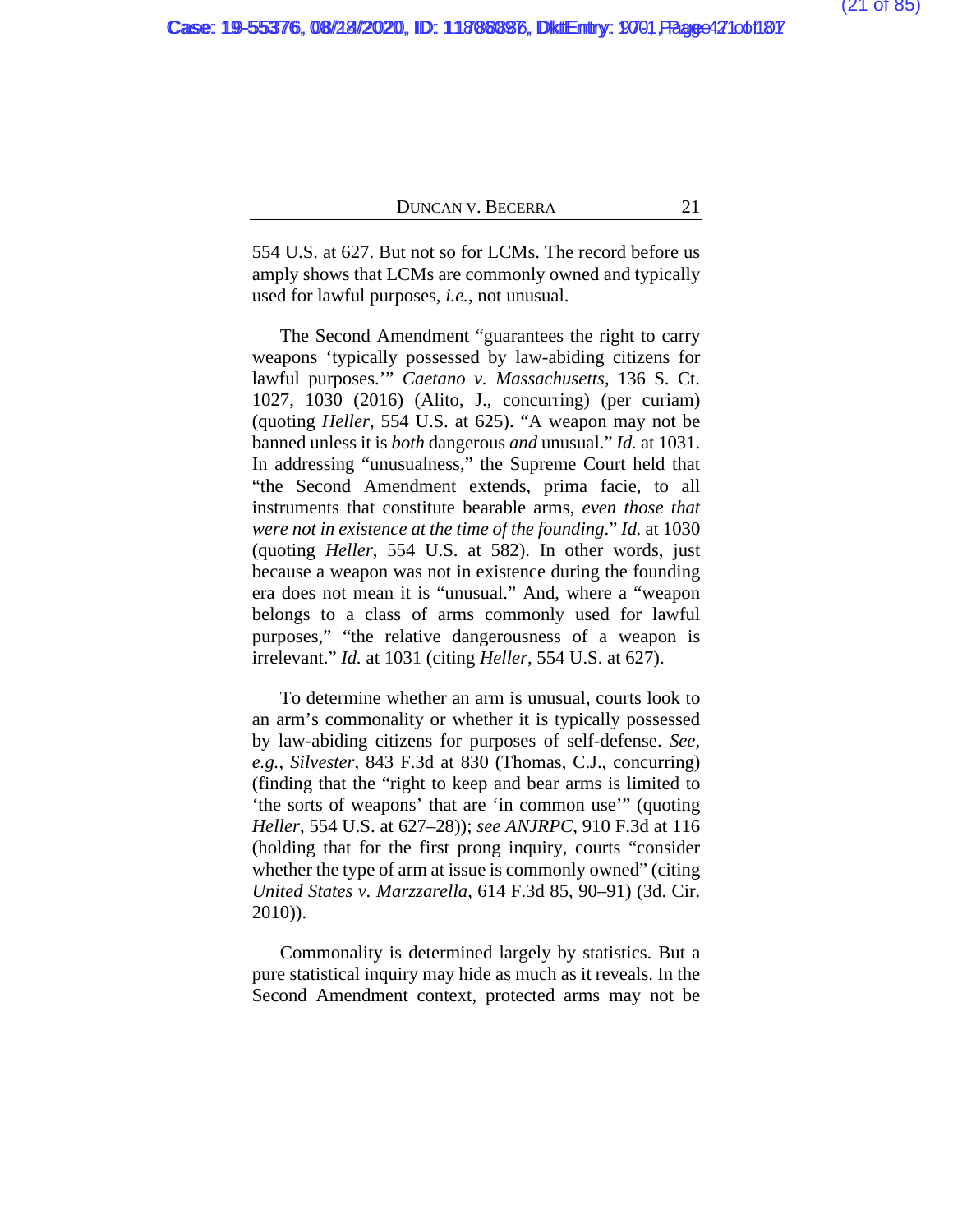numerically common by virtue of an unchallenged, unconstitutional regulation. Our colleagues in the Third and Seventh Circuits agree. *See ANJRPC*, 910 F.3d at 116 n.15 (common use alone "is not dispositive" because of an unconstitutional regulation restricting the quantity of protected arms in circulation); *Friedman v. City of Highland Park*, 784 F.3d 406, 409 (7th Cir. 2015) ("[I]t would be absurd to say that the reason why a particular weapon can be banned is that there is a statute banning it, so that it isn't commonly owned. A law's existence can't be the source of its own constitutional validity."). Thus, "[w]hile common use is an objective and largely statistical inquiry, typical possession requires us to look into both broad patterns of use and the subjective motives of gun owners." *New York State Rifle & Pistol Ass'n v. Cuomo*, 804 F.3d 242, 256 (2d Cir. 2015) ("*NYSRPA*") (internal alterations and quotation marks omitted).

As discussed earlier, nearly half of all magazines in the United States today hold more than ten rounds of ammunition. And the record shows that such magazines are overwhelmingly owned and used for lawful purposes. This is the antithesis of unusual.

That LCMs are commonly used today for lawful purposes ends the inquiry into unusualness. But the record before us goes beyond what is necessary under *Heller*: Firearms or magazines holding more than ten rounds have been in existence — and owned by American citizens — for centuries. Firearms with greater than ten round capacities existed even before our nation's founding, and the common use of LCMs for self-defense is apparent in our shared national history.

Semi-automatic and multi-shot firearms were not novel or unforeseen inventions to the Founders, as the first firearm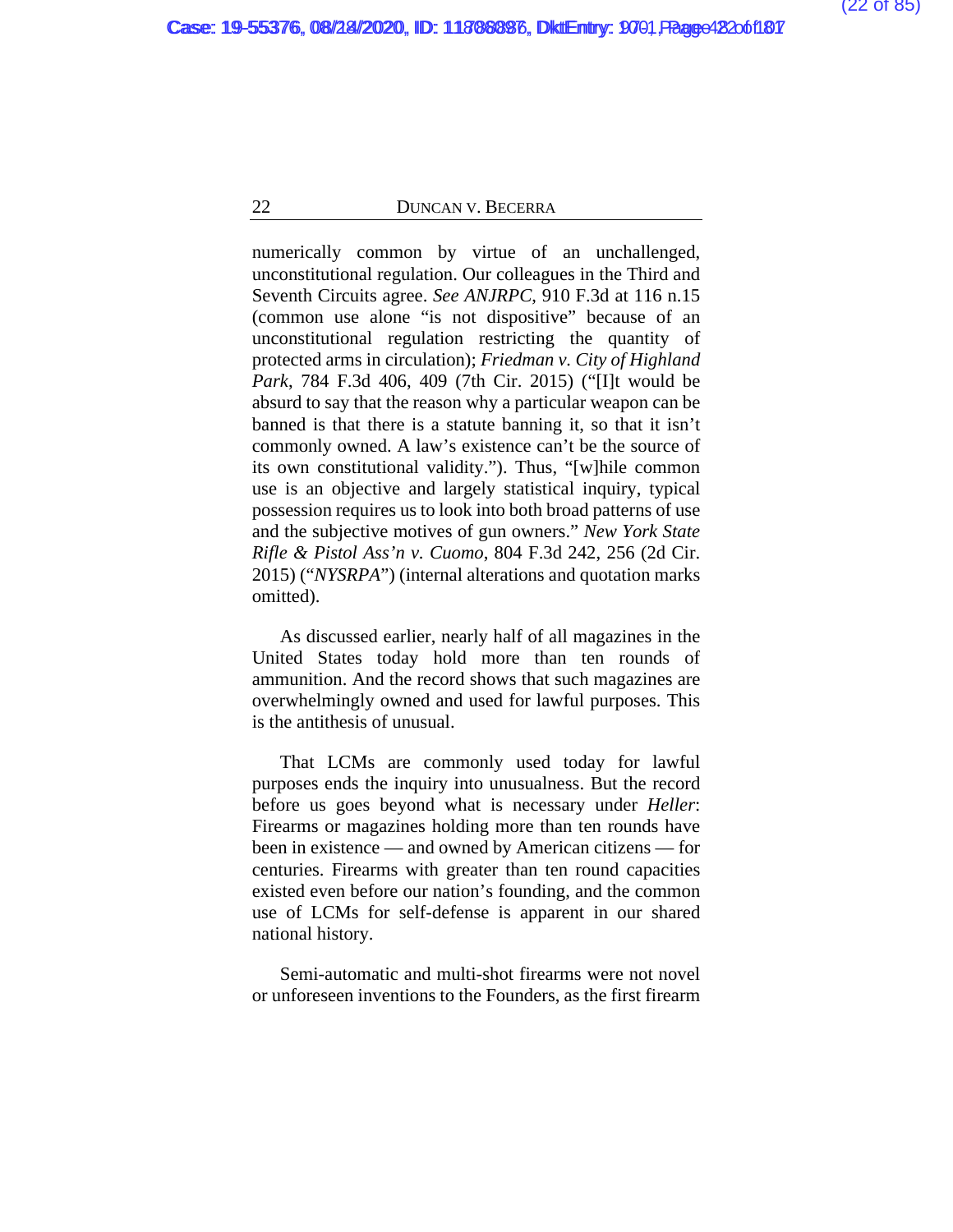that could fire more than ten rounds without reloading was invented around 1580. Rapid fire guns, like the famous Puckle Gun, were patented as early as 1718 in London. Moreover, British soldiers were issued magazine-fed repeaters as early as 1658. As a predecessor to modern revolvers, the Pepperbox pistol design pre-dates the American Revolution by nearly one hundred years, with common variants carrying five to seven shots at the ready and with several European variants able to shoot 18 or 24 shots before reloading individual cylinders. Similarly, breech-loading, repeating rifles were conceptualized as early as 1791.

After the American Revolution, the record shows that new firearm designs proliferated throughout the states and few restrictions were enacted on firing capacities. The Girandoni air rifle, developed in 1779, had a 22-round capacity and was famously carried on the Lewis and Clark expedition. In 1821, the Jennings multi-shot flintlock rifle could fire 12 shots without reloading. Around the late antebellum period, one variant of the Belgian Mariette Repeating Pepperbox could fire 18 shots without reloading. Pepperbox pistols maintained popularity over smallercapacity revolvers for decades, despite the latter being of newer vintage. At this time, revolving rifles were also developed like the Hall rifle that held 15 shots.

The advent of repeating, cartridge-fed firearms occurred at the earliest in 1855 with the Volcanic Arms lever-action rifle that contained a 30-round tubular magazine, and at the latest in 1867, when Winchester created its Model 66, which was a full-size lever-action rifle capable of carrying 17 rounds. The carbine variant was able to hold 12 rounds. Repeating rifles could fire 18 rounds in half as many seconds, and over 170,000 were sold domestically. The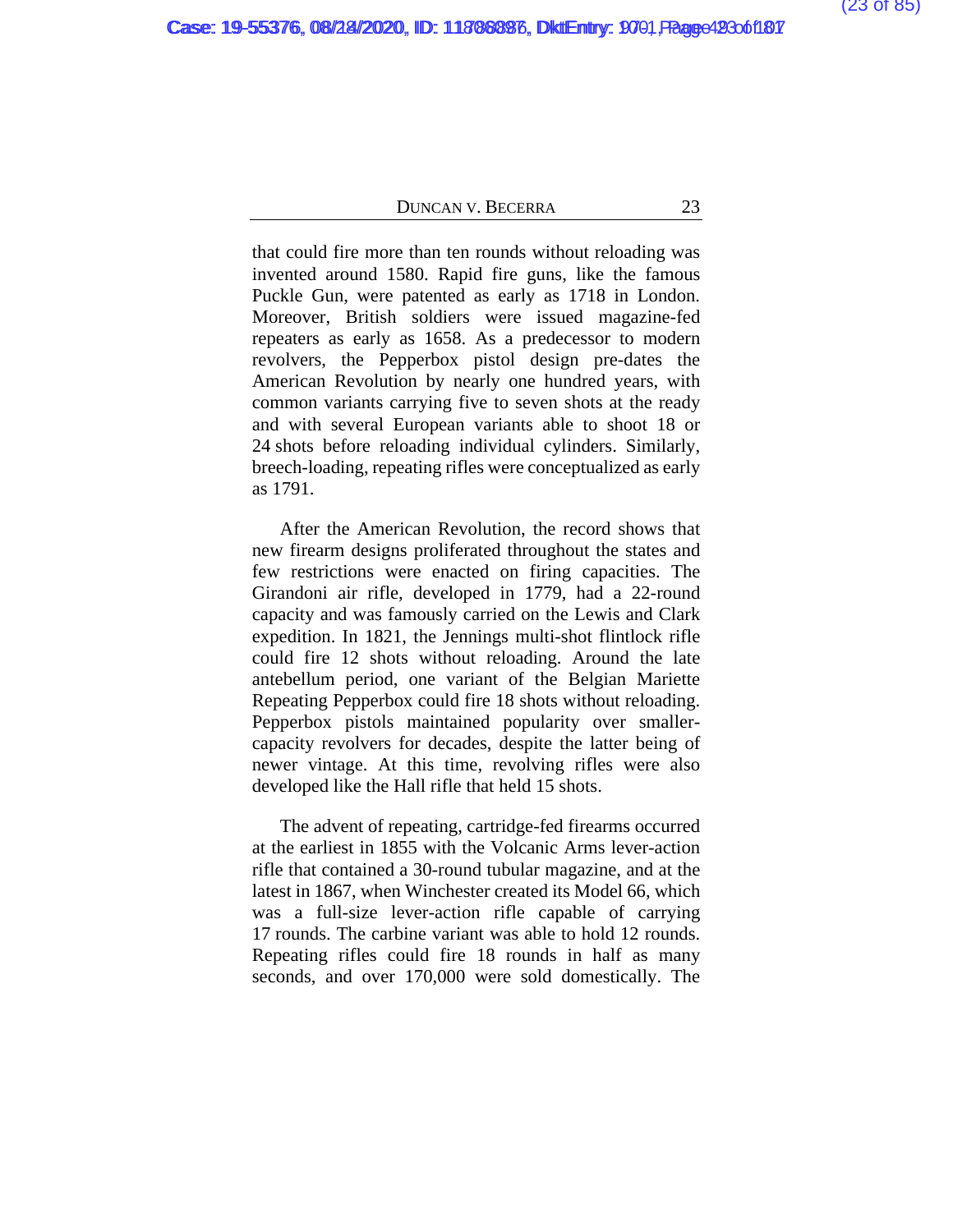Model 66 Winchester was succeeded by the Model 73 and Model 92, combined selling over 1.7 million total copies between 1873 and 1941.

The innovation of the self-contained cartridge along with stronger steel alloys also fostered development in handguns, making them smaller and increasing their capacities. Various revolver designs from France and Germany enabled up to 20 shots to be fired without reloading. A chain-fed variant, the French Guycot, allowed pistols to carry up to 32 shots and a rifle up to 100 shots. One American manufacturer experimented with a horizontally sliding "row of chambers" (an early stacked magazine) through a common frame, dubbed the Jarre "harmonica" pistol, holding ten rounds and patented in 1862. In 1896, Mauser developed what might be the first semi-automatic, recoil-operated pistol — the "Broomhandle" — with a detachable 20-round magazine. Luger's semiautomatic pistol hit the market in 1899 and came with seven or eight round magazines, although a 32 round drum magazine was widely available.

In 1935, Browning developed the 13-round Hi-Power pistol which quickly achieved mass-market success. Since then, new semi-automatic pistol designs have replaced the revolver as the common, quintessential, self-defense weapon. Many of these pistol models have increased magazine capacities as a result of double-stacked magazines. One of the most popular handguns in America today is the Glock 17, which comes standard with a magazine able to hold 17 bullets.

Rifle magazine development paralleled that of pistol magazines. In 1927, Auto Ordinance Company released its semi-automatic rifle with a 30-round magazine. A decade and a half later, the M-1 carbine was invented for the "citizen soldier" of WWII. The M-1 remained a common and popular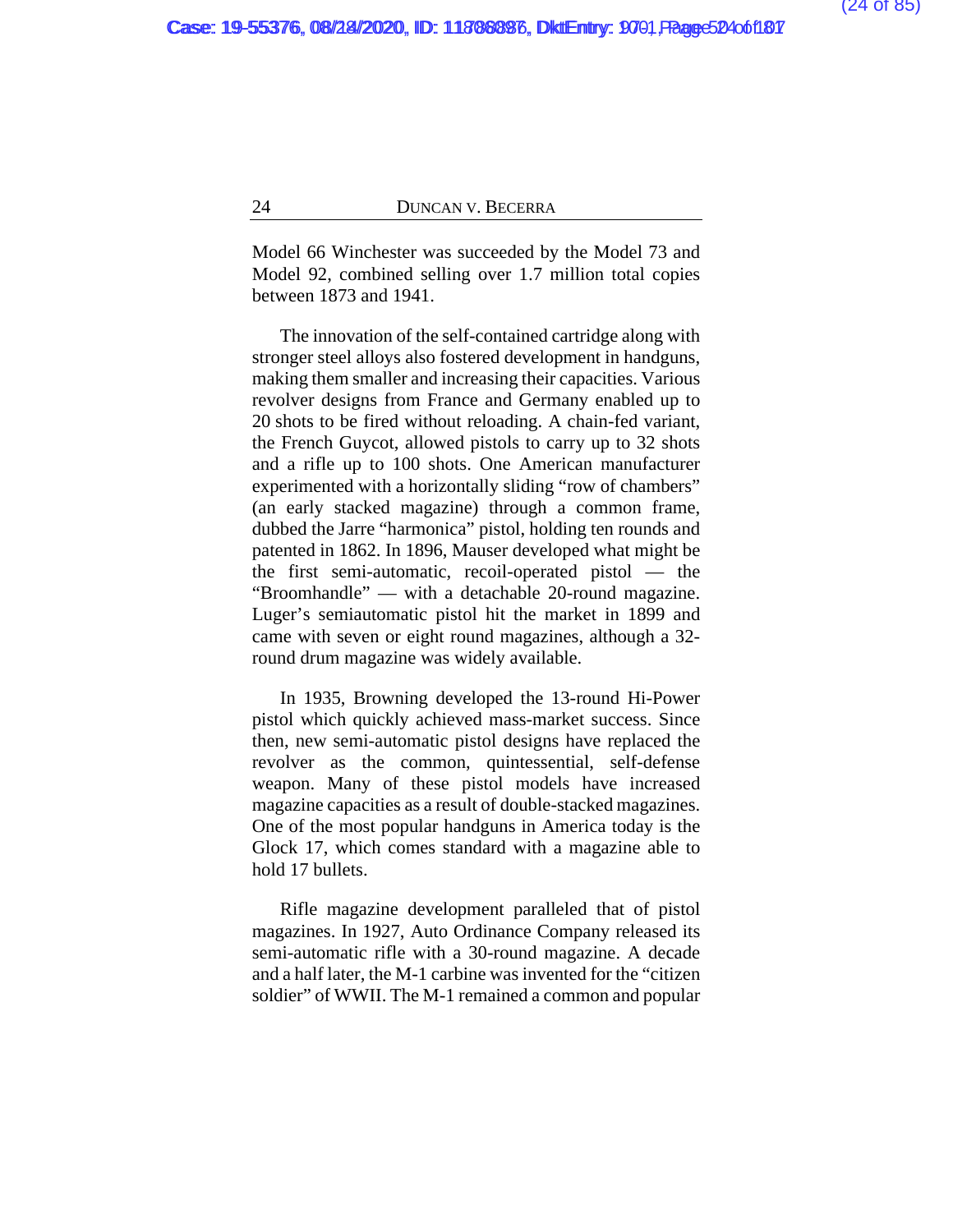rifle for civilians after the war. In 1963, almost 250,000 M-1s, capable of holding between 15 and 30 rounds, were sold at steeply discounted prices to law-abiding citizens by the federal government. The ultimate successor to the M-1 was the M-16, with a civilian version dubbed the Armalite Model 15, or AR-15. The AR-15 entered the civilian market in 1963 with a standard 20-round magazine and remains today the "most popular rifle in American history." The AR-15 was central to a 1994 Supreme Court case in which the Court noted that semiautomatic rifles capable of firing "only one shot with each pull of the trigger" "traditionally have been widely accepted as lawful possessions." *Staples v. United States*, 511 U.S. 600, 602 n.1, 603, 612 (1994). By the early-1970s, the AR-15 had competition from other American rifle models, each sold with manufacturerstandard 20-round or greater magazines. By 1980, comparable European models with similar capacities entered the American market.

The point of our long march through the history of firearms is this: The record shows that firearms capable of holding more than ten rounds of ammunition have been available in the United States for well over two centuries.**[7](#page-106-0)** While the Supreme Court has ruled that arms need not have been common during the founding era to receive protection under the Second Amendment, the historical prevalence of firearms capable of holding more than ten bullets underscores the heritage of LCMs in our country's history. *See Heller*, 554 U.S. at 582. Thus, we hold that LCMs are

**<sup>7</sup>** For a comprehensive discussion on the history of firearms and magazines, *see* Clayton E. Cramer and Joseph Edward Olson, *Pistols, Crime, and Public: Safety In Early America*, 44 Willamette L. Rev. 699 (2008); *see also* David B. Kopel, *The History of Firearm Magazines and Magazine Prohibitions*, 78 Alb. L. Rev. 849 (2015).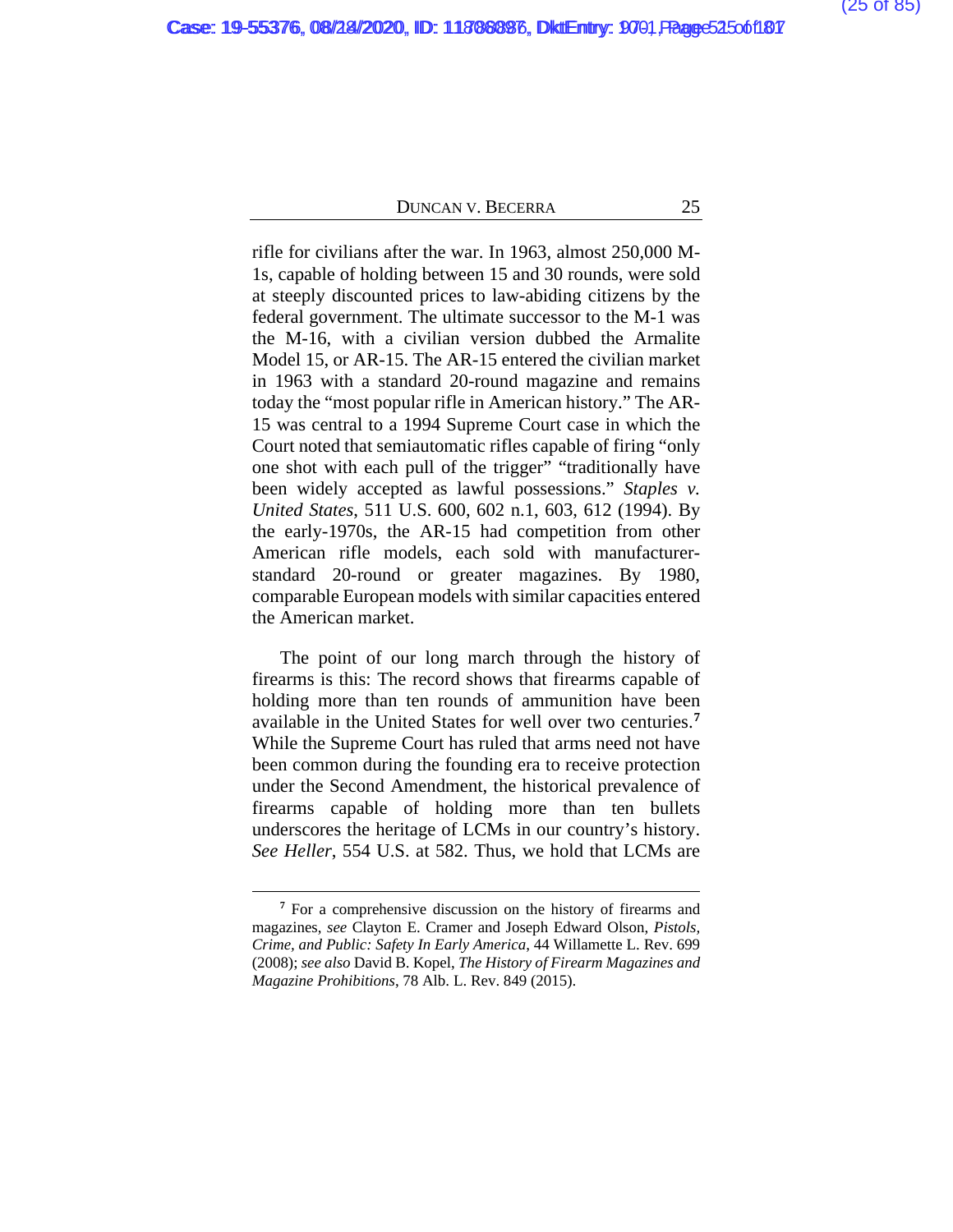not "unusual" arms. And because LCMs are not "unusual," we need not opine on their dangerousness under our court's test.**[8](#page-106-0)**

The state claims that LCMs fall outside the scope of the Second Amendment because they are "most useful in military service." But that claim misses its mark. The state relies on a Fourth Circuit case in which a sharply divided court held that LCMs are not arms protected by the Second Amendment because they are "most useful in military service." *Kolbe v. Hogan*, 849 F.3d 114, 137 (4th Cir. 2017). *Kolbe* remains an outlier, and other circuits have rejected its analysis. *See, e.g.*, *Worman v. Healey*, 922 F.3d 26, 35 (1st Cir. 2019) (rejecting the test); *NYSRPA*, 804 F.3d at 256 (finding the test to be "difficult to manage in practice"). We reaffirm the test announced by the Supreme Court in *Heller* and *Caetano*: Arms are not unusual if commonly owned and typically used by law-abiding citizens for lawful purposes.

**<sup>8</sup>** Dangerousness is a more difficult question because weapons are necessarily dangerous. The "very attributes that make handguns particularly useful for self-defense are also what make them particularly dangerous." *Heller*, 554 U.S. at 711 (Breyer, J., dissenting). While we do not opine on the dangerousness of LCMs, we note that statistics in the record show that criminal use of LCMs is relatively low compared to their market saturation. Despite nearly 115 million LCMs in circulation in America today, between 1982 and 2012 LCMs were used 31 times in an incident where four or more people were killed. Let us be perfectly clear: We do not cite these statistics to downplay the gravity of these tragic and heartbreaking events. Rather, they are necessary to discern the "broad patterns of use and subjective motives of gun owners" when assessing whether "typical possession" is for lawful purposes. *See New York State Rifle & Pistol Ass'n v. Cuomo*, 804 F.3d 242, 256 (2d Cir. 2015). Based on the statistics in the record, we conclude that LCMs are in fact both commonly owned and typically possessed for lawful purposes.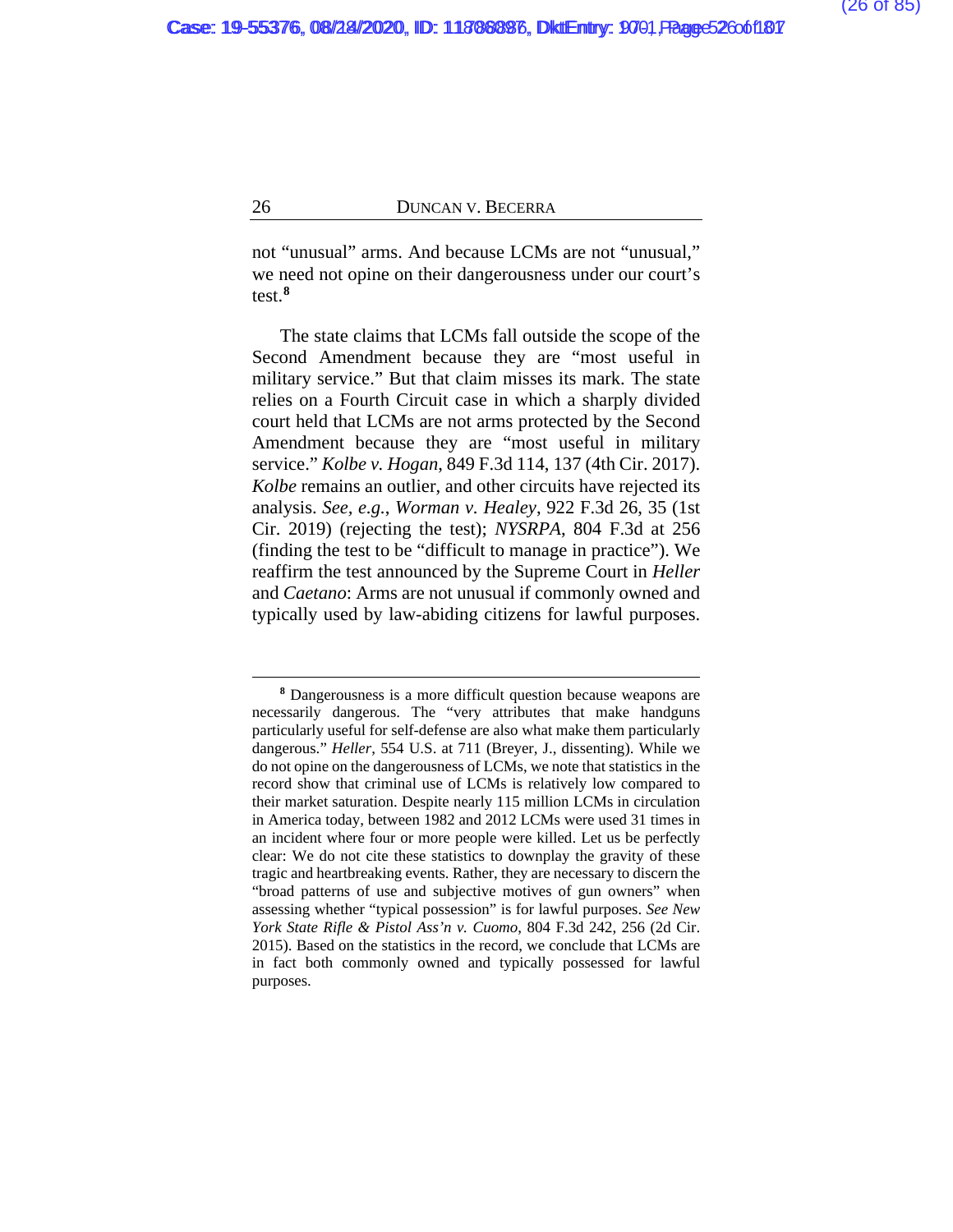*See Caetano*, 136 S. Ct. at 1030 (Alito, J., concurring); *see also Heller*, 554 U.S. at 621–25.

> 3. LCM prohibitions are not longstanding regulations and do not enjoy a presumption of lawfulness.

Some firearm prohibitions are presumptively lawful because of their longstanding nature. *Heller* lists three types of permissible regulations that are presumptively consistent with the Second Amendment: prohibitions on possession by the mentally ill or felons, laws forbidding carriage in sensitive places, and laws that place qualifications on commercial sales of firearms. 554 U.S. at 626–27.**[9](#page-106-0)** But because this list was held to be non-exhaustive by *Heller* and later affirmed in *McDonald*, 561 U.S. at 786, a court reviewing other types of laws must determine whether those laws are sufficiently longstanding regulations.

This, of course, raises the question of what constitutes a sufficiently longstanding regulation. In our circuit, we have looked for evidence showing whether the challenged law

**<sup>9</sup>** *Heller* did not clarify whether these "presumptively lawful" restrictions are rebuttable. *See* 554 U.S. at 626–27, 627 n.26. Our court has not directly addressed this issue. *See United States v. Phillips*, 827 F.3d 1171, 1176 n.5 (9th Cir. 2016) (noting that it "remains to be seen" whether someone can challenge a felon-in-possession charge if the felony predicate is "stealing a lollipop"). Several of our sister circuits, however, have held that a litigant may be able to raise an as-applied challenge to such laws. *See Binderup v. Attorney Gen. U.S.*, 836 F.3d 336, 343–44 (3d Cir. 2016) (en banc); *Schrader v. Holder*, 704 F.3d 980, 988–89 (D.C. Cir. 2013); *United States v. Moore*, 666 F.3d 313, 316 (4th Cir. 2012); *United States v. Torres-Rosario*, 658 F.3d 110, 113 (1st Cir. 2011); *United States v. Williams*, 616 F.3d 685, 691–92 (7th Cir. 2010); *see also United States v. Woolsey*, 759 F.3d 905, 909 (8th Cir. 2014) (hearing as-applied challenge to § 922(g)(1) but not mentioning *Heller*).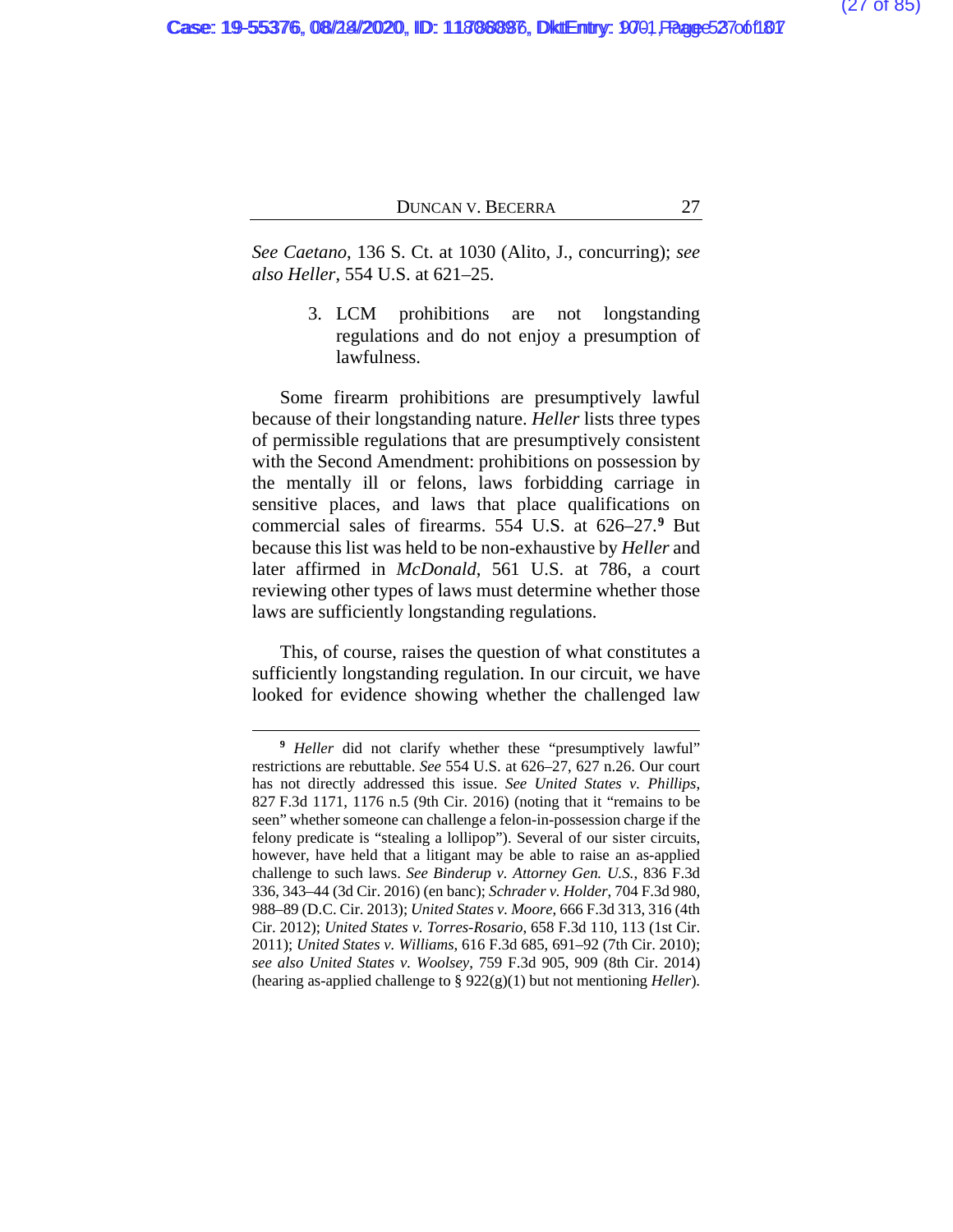traces its lineage to founding-era or Reconstruction-era regulations. In *Chovan*, for example, we expressed strong doubts that bans on firearm possession for violent offenders were sufficiently longstanding because the first known restriction was not enacted until 1938. *See* 735 F.3d at 1137 (citing C. Kevin Marshall, *Why Can't Martha Stewart Have a Gun?*, 32 Harv. J.L. & Pub. Pol'y 695, 698, 708 (2008)). In *Jackson*, we reviewed regulations on handgun storage and sales of certain ammunition, keying our analysis to analogues in founding-era and Reconstruction-era fire safety laws. 746 F.3d at 962–63.

Section 32310 cannot be considered a longstanding regulation that enjoys presumptive legality. As noted above, when the Founders ratified the Second Amendment, no laws restricted ammunition capacity despite multi-shot firearms having been in existence for some 200 years. Only during Prohibition did a handful of state legislatures enact capacity restrictions.**[10](#page-106-0)** As the Third Circuit in *ANJRPC* noted, "LCMs were not regulated until the 1920s, but most of those laws were invalidated by the 1970s." 910 F.3d at 117 n.18.

At the federal level, Congress chose to impose the strictest regulations on fully automatic machine guns with the National Firearms Act of 1934. *See* Pub. L. No. 73-474, 48 Stat. 1236. But despite its strong regulations, the law imposed no similar restrictions on magazine possession. Congress briefly prohibited LCMs with capacities greater than ten rounds when it enacted the Violent Crime Control

**<sup>10</sup>** These states included Michigan (1927, repealed in 1959), Rhode Island (1927, repealed in 1975), and Ohio (1933, repealed in 2014). It is important to note that the Rhode Island and Michigan statutes applied only to weapons rather than magazines, and the Ohio statute was interpreted to only forbid the *simultaneous* purchase of a firearm and compatible 18-round magazine.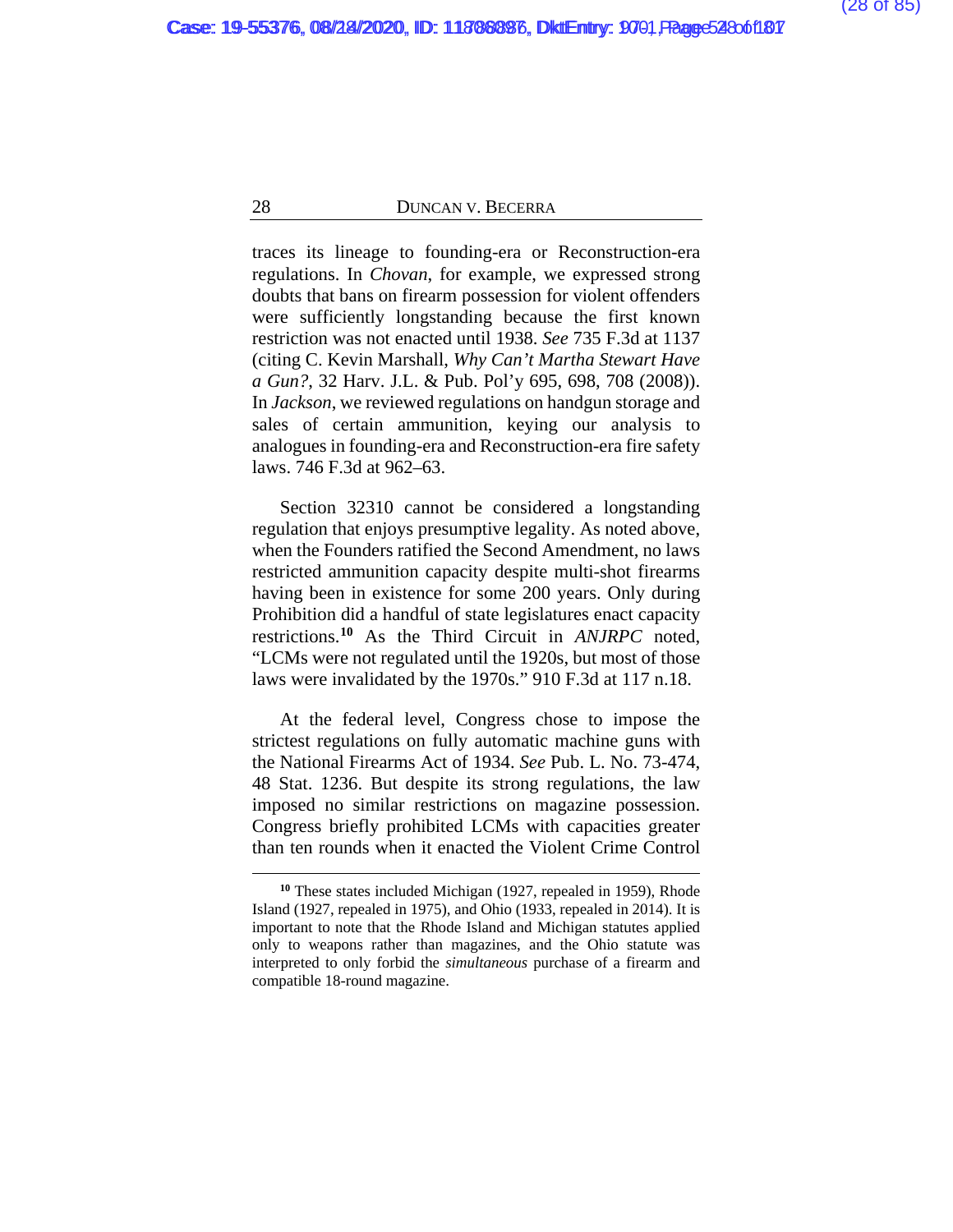and Law Enforcement Act of 1994. *See* Pub. L. No. 103-322, 108 Stat. 1796 (codified at 18 U.S.C. §§ 921(a)(31)(A),  $922(w)(1)$  (expired 2004)). But even during the ten years between the federal ban's enactment and expiration, a grandfather clause allowed continued possession for previously purchased LCMs. *See id*. § 922(w)(2) (expired 2004). In fact, the *only* statute regulating LCMs that has been in continuous existence, and only since 1932, is found in the District of Columbia, which prohibits possession of a firearm that "shoots automatically or semi-automatically more than twelve shots without reloading." Act of July 8, 1932, Pub. L. No. 72-275, 47 Stat. 650. Only recently, and in apparent conjunction with the 1994 federal experiment banning assault weapons, have a small smattering of states experimented with various LCM regulations.

In sum, laws restricting ammunition capacity emerged in 1927 and all but one have since been repealed. *Cf. Heller*, 554 U.S. at 632 ("[W]e would not stake our interpretation of the Second Amendment upon a single law . . . that contradicts the overwhelming weight of other evidence regarding the [Second Amendment]."). Modern LCM restrictions are of an even younger vintage, only enacted within the last three decades. Thus, the LCM restrictions of section 32310 cannot be considered longstanding, and thus do not enjoy a presumption of lawfulness.**[11](#page-106-0)**

**<sup>11</sup>** *See Ass'n of New Jersey Rifle and Pistol Clubs v. Attorney Gen. New Jersey*, 910 F.3d 106, 116, 117 n. 18 (3d Cir. 2018) ("While a lack of longstanding history does not mean that the regulation is unlawful, the lack of such a history deprives us of reliance on *Heller*'s presumption that such regulation is lawful."); *Heller v. District of Columbia*, 670 F.3d 1244, 1260 (D.C. Cir. 2011) ("*Heller II*") ("We are not aware of evidence that prohibitions on either semi-automatic rifles or large-capacity magazines are longstanding and thereby deserving of a presumption of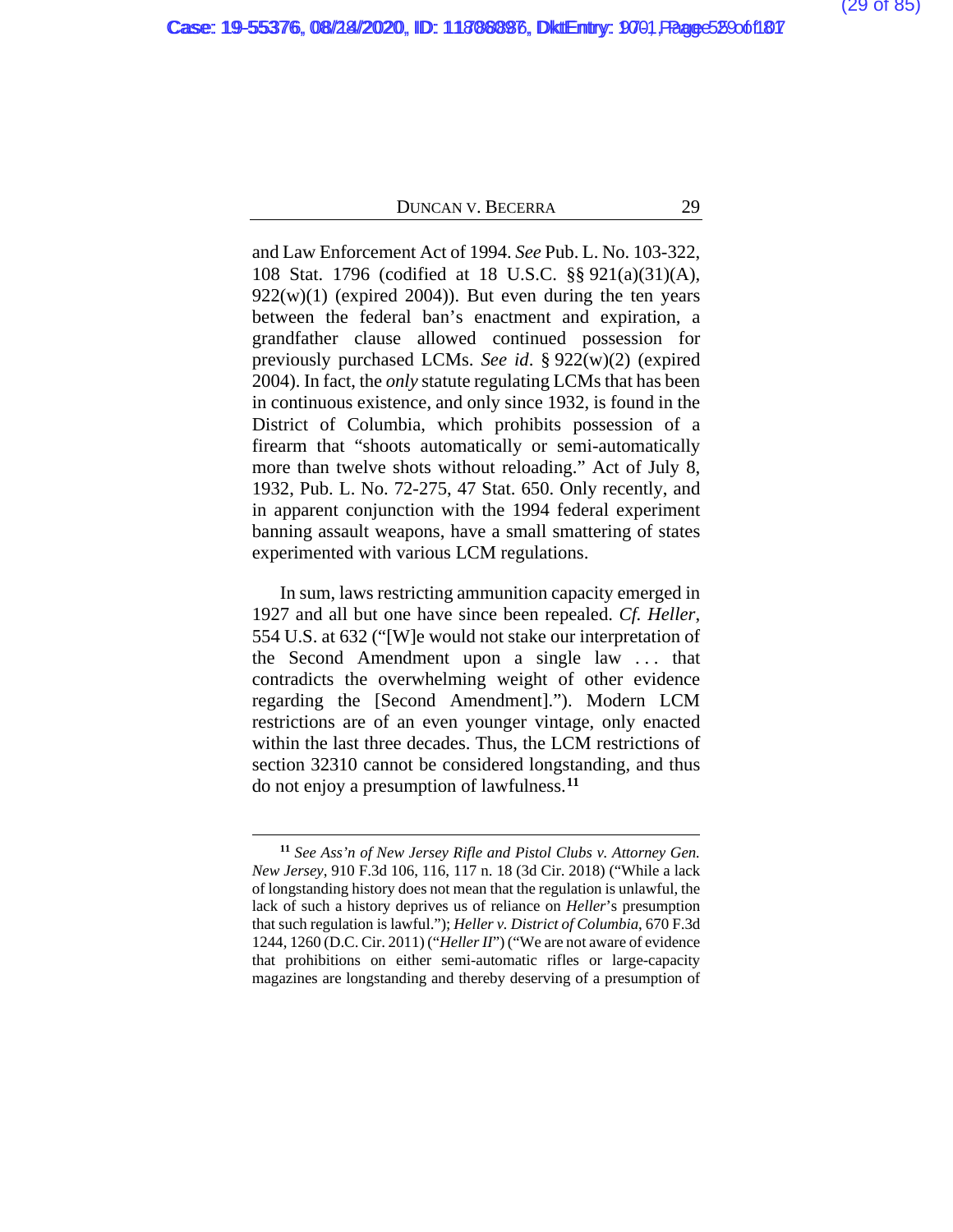# 4. There is no persuasive historical evidence in the record showing LCM possession falls outside the ambit of Second Amendment protection.

In a similar vein, courts may assess historical understandings to determine whether a challenged law is a permissible regulation. To do so, we must look for "persuasive historical evidence establishing that the regulation at issue imposes prohibitions that fall outside the historical scope of the Second Amendment." *Jackson*, 746 F.3d at 960; *see also Peruta v. Cty. of San Diego*, 824 F.3d 919, 939 (9th Cir. 2016) (en banc) (holding that carriage of concealed weapons outside the home was beyond the scope of the Second Amendment after engaging in a lengthy historical analysis spanning the late English medieval period through Supreme Court precedent in the late 1800s); *Chovan*, 735 F. 3d at 1137 (noting the lack of historical evidence that the Second Amendment did not apply to domestic violence misdemeanants).

The record before us provides no persuasive historical evidence showing that LCM possession is understood to fall outside the scope of the Second Amendment. As discussed above, the historical record shows that LCM restrictions are modern creations.

The Seventh Circuit in *Ezell v. City of Chicago* reached a similar conclusion. That case involved a municipal ordinance that required firing-range training as a prerequisite to gun ownership while prohibiting all firing ranges in the City of Chicago. 651 F.3d 684, 704–05 (7th Cir. 2011). The

validity."); *see also Chovan*, 735 F.3d at1137 (doubting whether a restriction was longstanding because similar restrictions were enacted starting in 1938).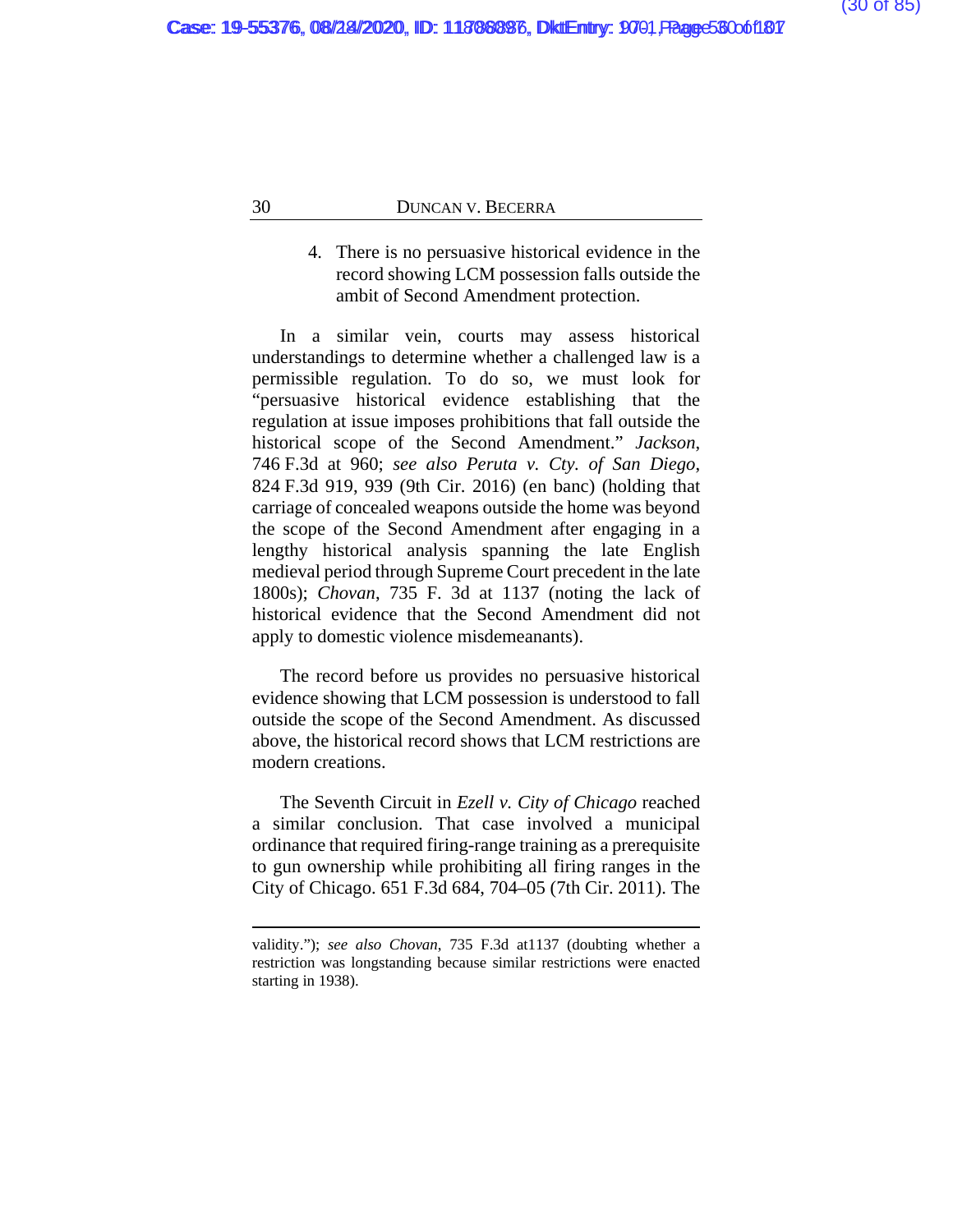*Ezell* court was presented with two laws from 1826 and 1831 that were relevant to its analysis. *Id.* at 706. These laws fell "far short of establishing that target practice is wholly outside the Second Amendment as it was understood when incorporated as a limitation on the States." *Id. Compare with Peruta*, 824 F.3d at 939 (noting an unbroken lineage of prohibitions on concealed carriage since 1541).

\* \* \*

As for prong one of our analysis, the record shows that LCMs are not subject to the exceptions announced in *Heller*. Magazines are protected arms, and larger capacity magazines are not unusual. LCMs have never been subject to longstanding prohibitions. And a historic analysis fails to persuade that LCMs otherwise fall outside constitutional protections. We hold that California Penal Code section 32310 burdens protected conduct and proceed to the second prong of the analysis.

# **C. Prong Two: Strict scrutiny is the appropriate standard to apply.**

Because California Penal Code section 32310 burdens protected conduct, we must now determine what standard of constitutional scrutiny applies. Section 32310 strikes at the core right of law-abiding citizens to defend hearth and home, and the burden imposed on the core right is substantial. As this court has held, where a burden on the core right is substantial, strict scrutiny is appropriate. *See Silvester*, 843 F.3d at 821.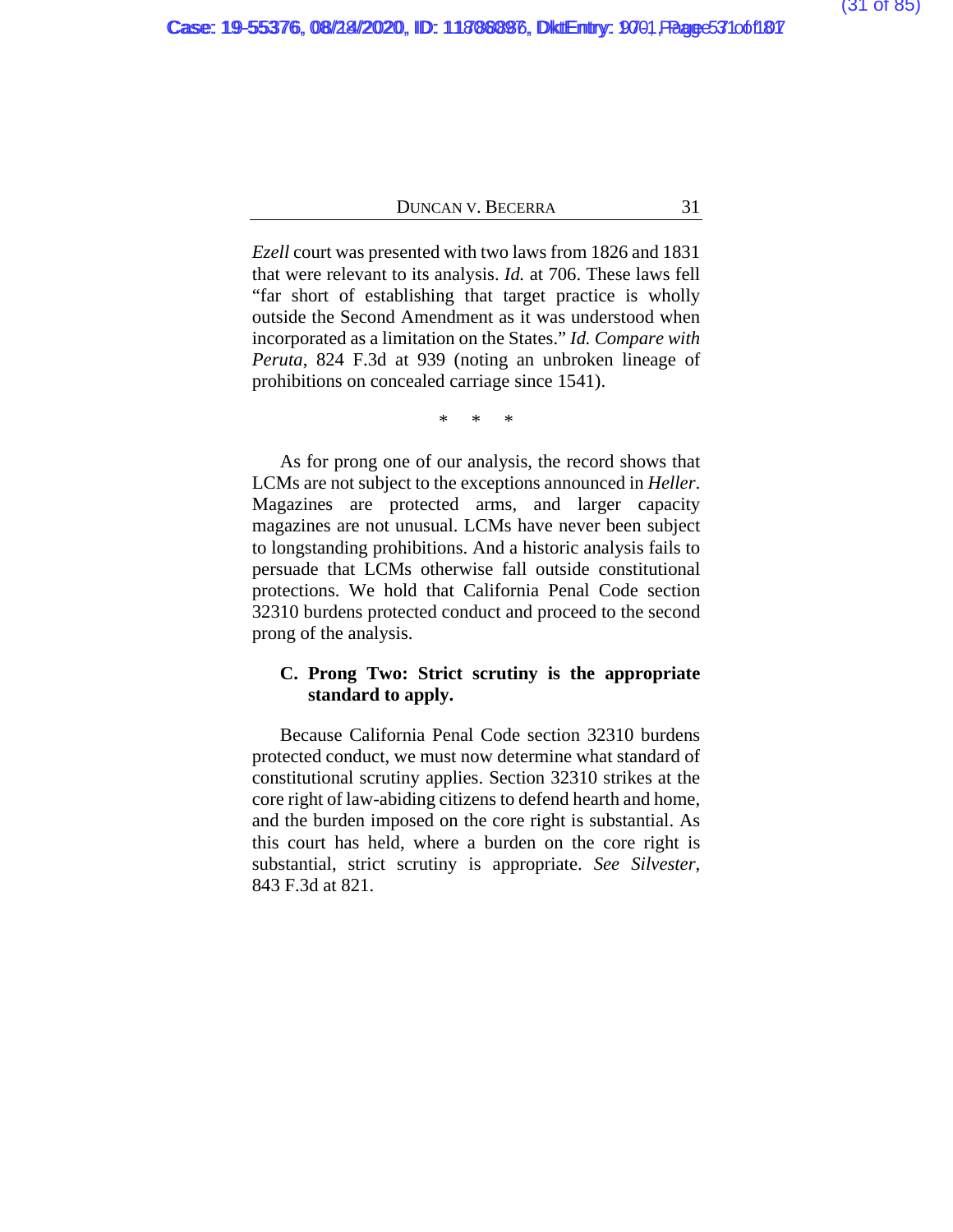1. California Penal Code section 32310 strikes at the core right of law-abiding citizens to selfdefend by banning LCM possession within the home.

*Heller* held that the "core" Second Amendment right is for law-abiding citizens to defend hearth and home. 554 U.S. at 635; *see also Kachalsky v. Cty. of Westchester*, 701 F.3d 81, 89 (2d Cir. 2012) ("Second Amendment guarantees are at their zenith within the home."). This is a simple inquiry: If a law regulating arms adversely affects a law-abiding citizen's right of defense of hearth and home, that law strikes at the core Second Amendment right. *See Jackson*, 746 F.3d at 963 (finding that a challenged law "[o]n its face . . . implicates the core because it applies to law-abiding citizens and imposes restrictions on the use of handguns within the home").

Section 32310 strikes at core Second Amendment rights. By banning LCMs everywhere for nearly everyone, it necessarily bans possession of LCMs within the home where protections are "at their zenith." *Kachalsky*, 701 F.3d at 89. We stated in *Fyock* that because Sunnyvale's LCM ordinance "restricts the ability of law-abiding citizens to possess large-capacity magazines within their homes for the purpose of self-defense, . . . [the ordinance] may implicate the core of the Second Amendment." 779 F.3d at 999. The Second Circuit in *NYSRPA* was more explicit. That court held that LCM restrictions "[b]y their terms . . . implicate the core of the Second Amendment's protection by extending into the home, 'where the need for defense of self, family and property is most acute.'" 804 F.3d at 258 (citing *Heller*, 554 U.S. at 628). So too here.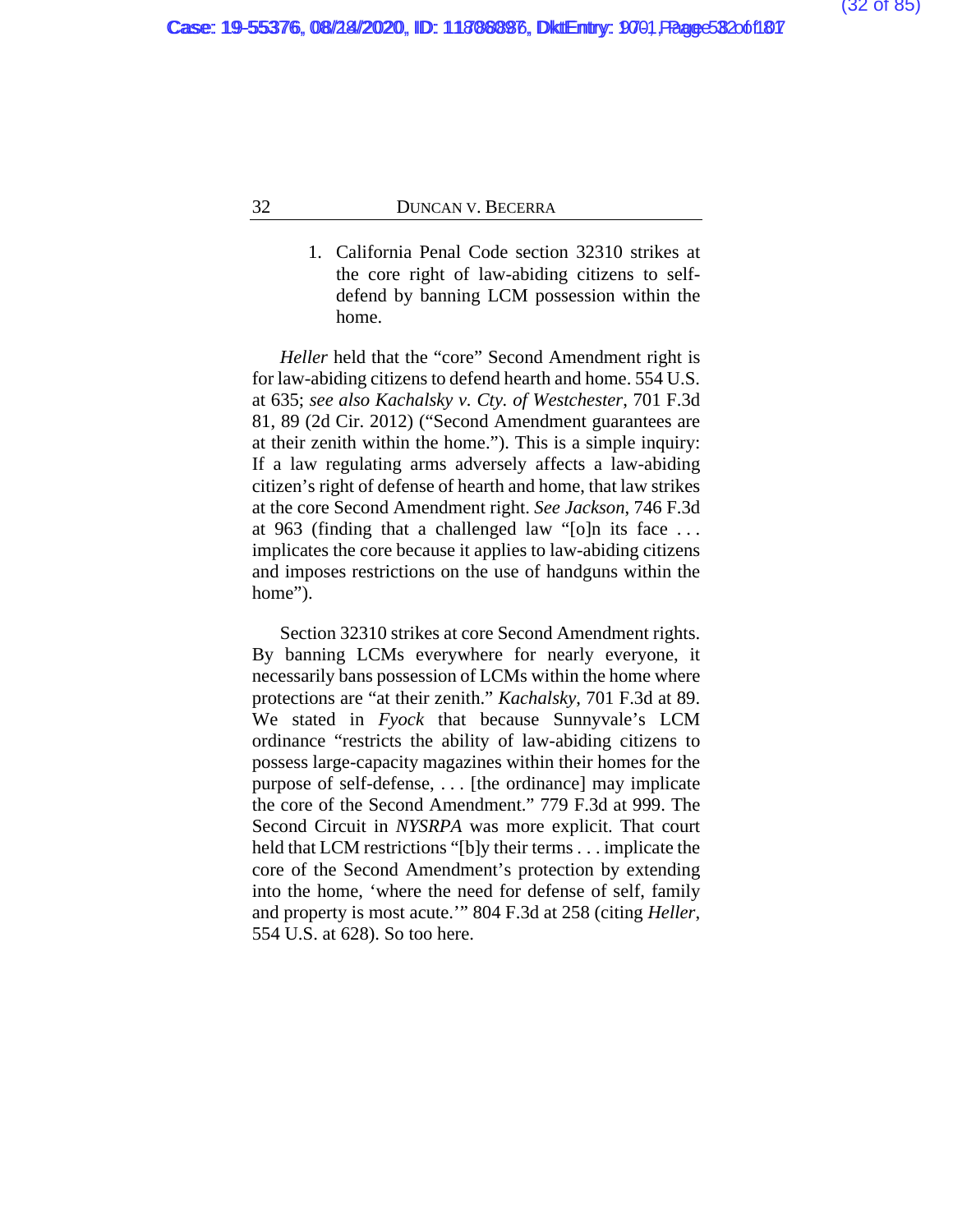2. California Penal Code section 32310 substantially burdens core Second Amendment rights.

Section 32310 burdens core Second Amendment rights in a substantial way, requiring us to review it under strict scrutiny. The law categorically bars the possession of magazines that are commonly used in handguns, the "quintessential self-defense weapon." *Heller*, 554 U.S. at 629. And it bans LCM possession for nearly everyone, everywhere in California. Simply put, any law that comes close to categorically banning the possession of arms that are commonly used for self-defense imposes a substantial burden on the Second Amendment.

# *a. Self-defense is a fundamental right rooted in our national history.*

While the political branches enjoy latitude to craft legislation to stamp out gun violence, their powers are not limitless if they encroach on an enumerated right enshrined in our Constitution. Moreover, the Second Amendment is more than just a right guaranteed in our Bill of Rights. As the Supreme Court has held, self-defense is a "fundamental" individual right that is "necessary to our system of ordered liberty." *See McDonald*, 561 U.S. at 778. It is also preexisting. "This is not a right granted by the Constitution. Neither is it in any manner dependent upon that instrument for its existence." *United States v. Cruikshank*, 92 U.S. 542, 553 (1875). In short, the right of armed self-defense sits atop our constitutional order and remains rooted in our country's history. Any law that limits this right of self-defense must be evaluated under this constitutional and historical backdrop.

The seeds of the modern right to defend oneself germinated from fertile ground long ago. The English Bill of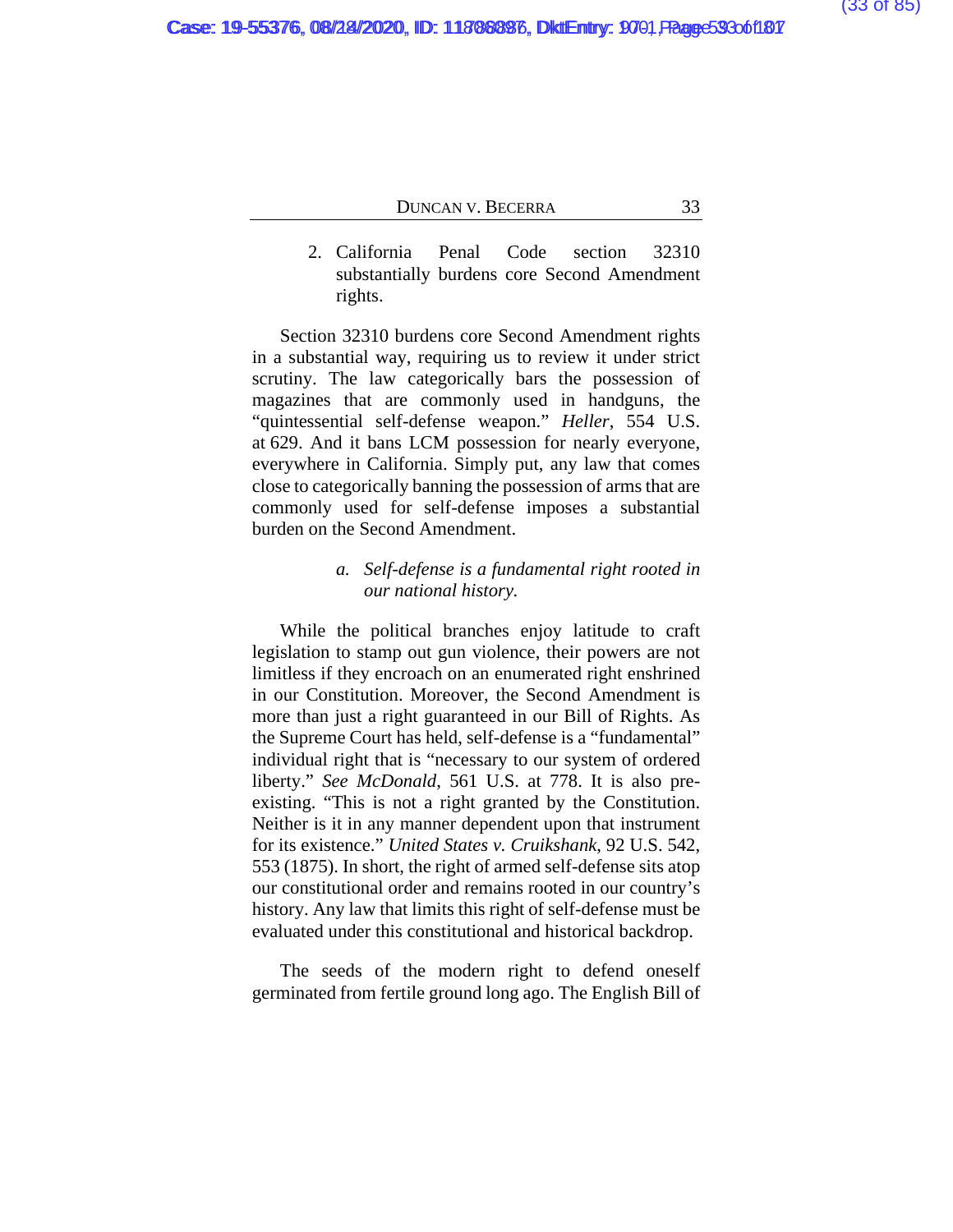Rights, considered the predecessor to our own, conferred an individual right to self-defense. *See Heller*, 554 U.S. at 593. "[T]he right secured in 1689 as a result of the Stuarts' abuses was by the time of the founding understood to be an individual right protecting against both public and private violence." *Id.* And "[b]y the time of the founding, the right to have arms had become fundamental for English subjects." *Id.*

American colonists similarly understood their rights to include the "'right of self-preservation' as permitting a citizen to 'repe[l] force by force' when 'the intervention of society in his behalf, may be too late to prevent an injury." *Id.* at 594–95 (citing 1 William Blackstone, Commentaries \*145–146, n. 42). This belief was galvanized by George III's attempt to disarm the colonists just as the Stuarts attempted to disarm Protestants. *Id.* at 594.

Before our federal Bill of Rights was ratified, at least four states — Pennsylvania, Vermont, North Carolina, and Massachusetts — included within their state constitutions, or "Declaration of Rights," a guarantee to keep and bear arms. See *Heller*, 554 U.S. at 601, 595 n. 8. Shortly after the ratification of our Constitution, at least nine state constitutions "enshrined a right of citizens to 'bear arms in defense of themselves and the state' or 'bear arms in defense of himself and the state.'" *Id.* at 584–85, 585 n.8.

Perhaps the most poignant and persuasive reminder of the fundamental right to self-defense rests in the denial of that right to Black Americans during tragic chapters of our country's history. After the founding, Southern states often severely limited, or outright prohibited, firearm possession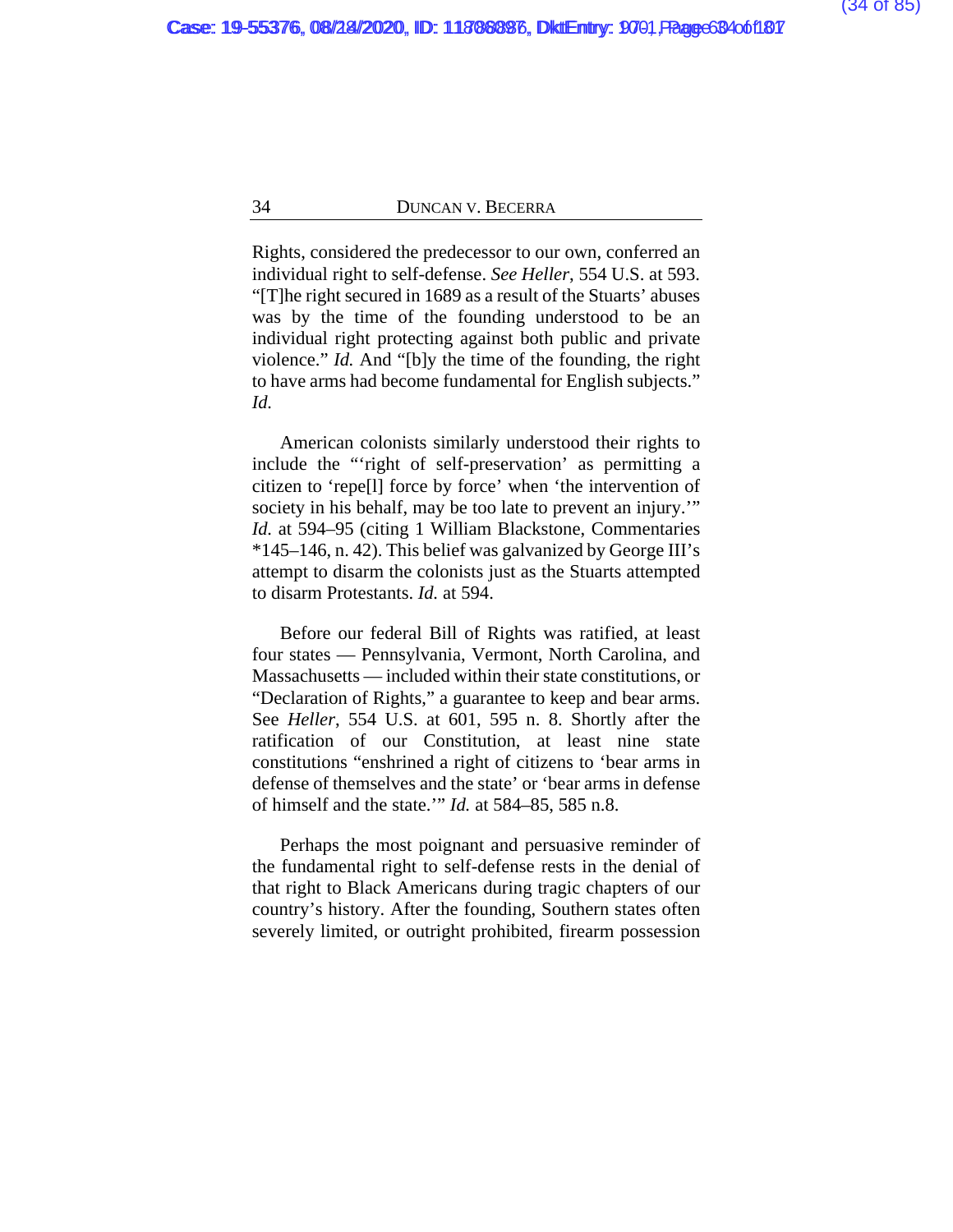by slaves, freedmen, and others.**[12](#page-106-0)** The judicial branch, too, played a role in denying this fundamental right of selfdefense to Blacks. In the infamous *Dred Scott v. Sanford* decision, Chief Justice Taney recited a parade of horribles if Black Americans were to be considered citizens: it would give Blacks the "right to enter every other State whenever they pleased," to exercise "full liberty of speech," to "hold public meetings upon political affairs," and "to keep and carry arms wherever they went." 60 U.S. 393, 417 (1857).

It did not get much better even after a bloody war that tore the country apart. Post-Civil War state legislation and the Black Codes in the South deprived newly freed slaves of their Second Amendment rights. *McDonald*, 561 U.S. at 771. Meanwhile, armed bands of ex-Confederates roamed the countryside forcibly disarming and terrorizing African-Americans. *See id*. at 772–73. The Radical Republicans in Congress fought back against these "systematic efforts . . . to disarm" Black Americans by enacting the Freedmen's Bureau Act of 1866 and the Civil Rights Acts of 1866, both of which guaranteed all persons the right of self-defense. *Id.* at 771–74.

But laws promising protection and equality for African-Americans rang hollow because, in the post-Reconstruction era, the Ku Klux Klan and other marauding bands of terrorists slaughtered thousands of unarmed Black Americans. *See generally* Allen W. Trelease, White Terror: The Ku Klux Klan Conspiracy and Southern Reconstruction

**<sup>12</sup>** *See, e.g.*, Act of Mar. 2, 1819, ch. 111, § 7, 1819 Va. Acts 423 (repealed); Act of Nov. 1, 1806, ch. 81, § 1, 1811 Md. Laws 297 (repealed); *State v. Newsom*, 27 N.C. 250, 207 (N.C. 1844) (quoting Act of Jan. 11, 1841, ch.30, 1840 N.C. Sess. Laws 61) (repealed); Act of Dec. 19, 1865, vol. 8, Ch. 13, No. 4731, 1865 S.C. Acts 250 (S.C. 1865) (repealed).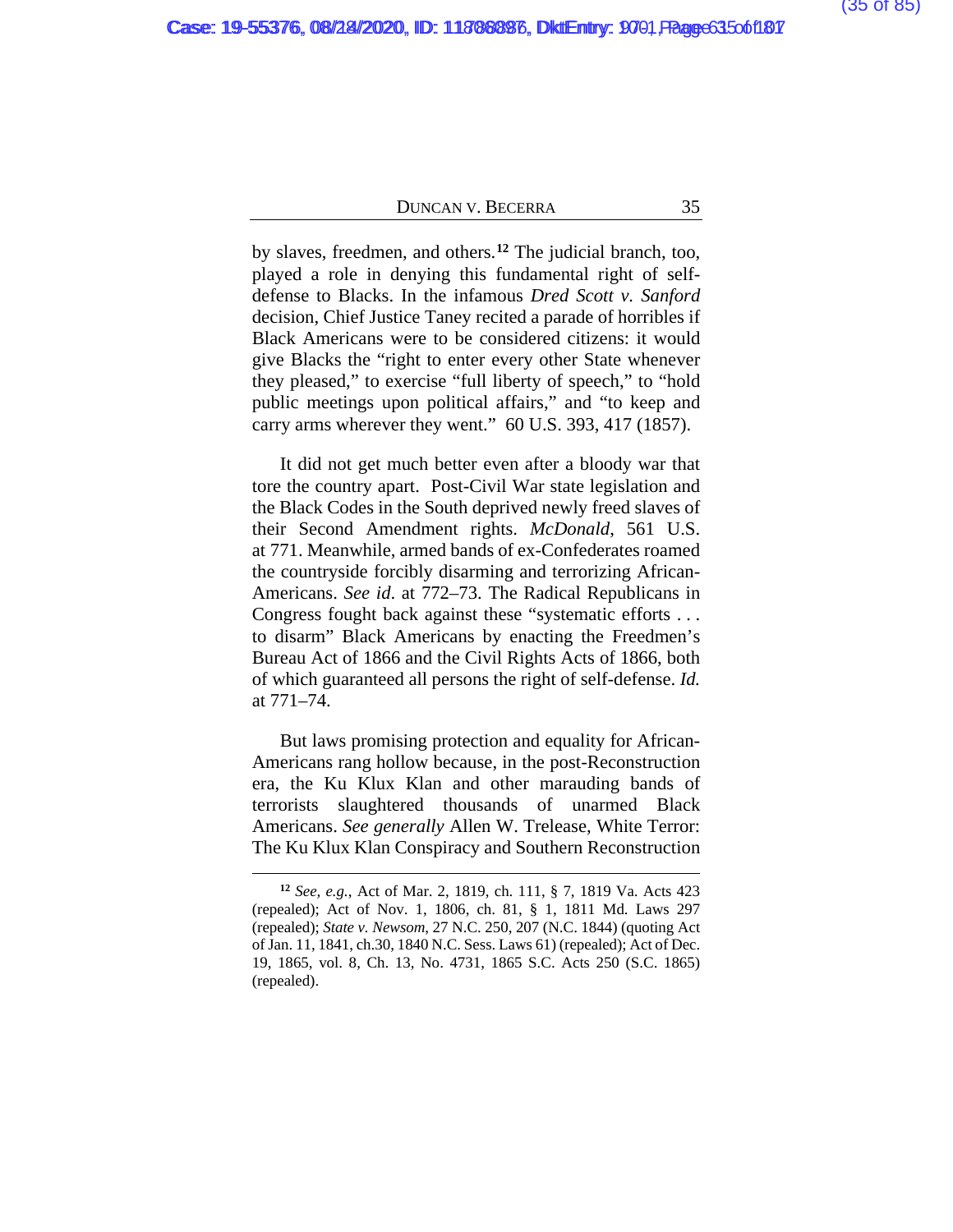(1971); *see also* Robert J. Kaczorowski, *Federal Enforcement of Civil Rights During the First Reconstruction*, 23 Fordham Urb. L. J. 155, 156–57 (1995). Not surprisingly, Black Americans embraced their right to self-defense, understanding that protections offered by the state may be promising in theory but fatal in fact. Ida B. Wells — the crusading journalist who co-founded the NAACP — wrote that "a Winchester rifle should have a place of honor in every black home, and it should be used for that protection which the law refuses to give." Ida B. Wells, *Southern Horrors and Other Writings: The Anti-Lynching Campaign of Ida B. Wells, 1892–1900* 70 (Jacqueline Jones Royster ed., 1997). Martin Luther King, Jr., despite his non-violent approach to protest, owned numerous firearms and hired armed men to guard his house during the Montgomery Bus Boycott in 1956. *See* Annelieke Dirks, *Between Threat and Reality: The National Association for the Advancement of Colored People and the Emergence of Armed Self-Defense in Clarksdale and Natchez, Mississippi, 1960–1965*, 1 J. for the Study of Radicalism 71, 73 (2007). One civil rights activist who visited Dr. King's home during that time described the house as an "arsenal." *Id.*

Stories of other civil rights activists exercising their right to self-defense are legion. While the NAACP espoused nonviolence, many of its members carried firearms for selfprotection, and for good reason. *See id.* at 71. Aaron Henry, then a branch president of the NAACP, would openly display his firearm after his house was firebombed in 1963. *See id.* When NAACP activist Hartman Turnbow tried to register to vote, nightriders lit his house on fire with Molotov cocktails. *See id.* at 72. Turnbow recounted that he grabbed his rifle, escaped the burning building, and exchanged gunfire with two white men waiting outside. *See id.* The men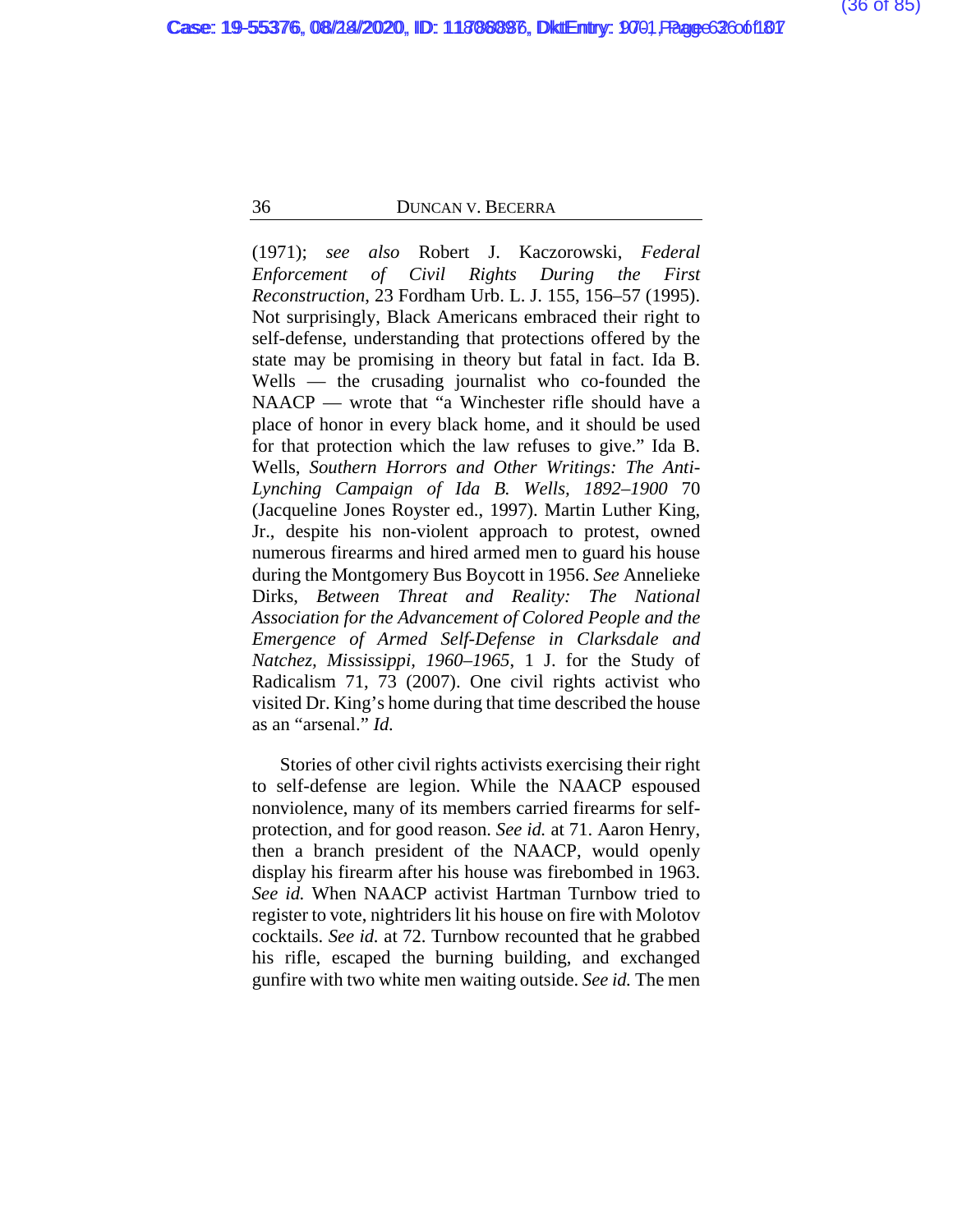fled once Turnbow started shooting back. *See id.* Ida B. Wells documented that "[o]f the many inhuman outrages of [that] year, the only case where the proposed lynching did *not* occur, was where the men armed themselves . . . and prevented it. The only times an Afro-American who was assaulted [and] got away has been when he had a gun and used it in self-defense." Ida B. Wells, *supra*.

During the crucible of the civil rights movement, Black American veterans from World War II and the Korean War founded the Deacons for Defense and Justice to protect Black people from racial violence at the hands of the Ku Klux Klan. *See generally* Lance Hill, The Deacons for Defense: Armed Resistance and the Civil Rights Movement (Univ. of N.C. Press ed., 2004). In 1966, the small Louisiana town of Bogalusa integrated the local junior high school to the ire of the local Klan. *See id.* at 1. Armed with guns, this roving band of racist terrorists arrived at the junior high school. *See id.* Their intentions were obvious: In that small town, two African-Americans, one of whom was a deputy sheriff, had been recently killed by white people. *See id.* But this time around, the Klan encountered something unexpected at the entrance of the school: The Deacons for Defense and Justice — armed with revolvers and rifles, and rooted in righteousness and resolution. Outgunned by the Deacons, the Klan fled. *See id.* As one member of the Deacons noted afterwards, "From that day forward, we didn't have too many more problems." *Id.* at 2.

These terrible events did not occur long ago in faraway lands. They occurred on American soil, some less than sixty years ago. And tragically, they are not unique. Indeed, Black Americans' experience throughout the civil rights movement was just the latest iteration in an ongoing struggle to defend hearth and home from those who wished them ill.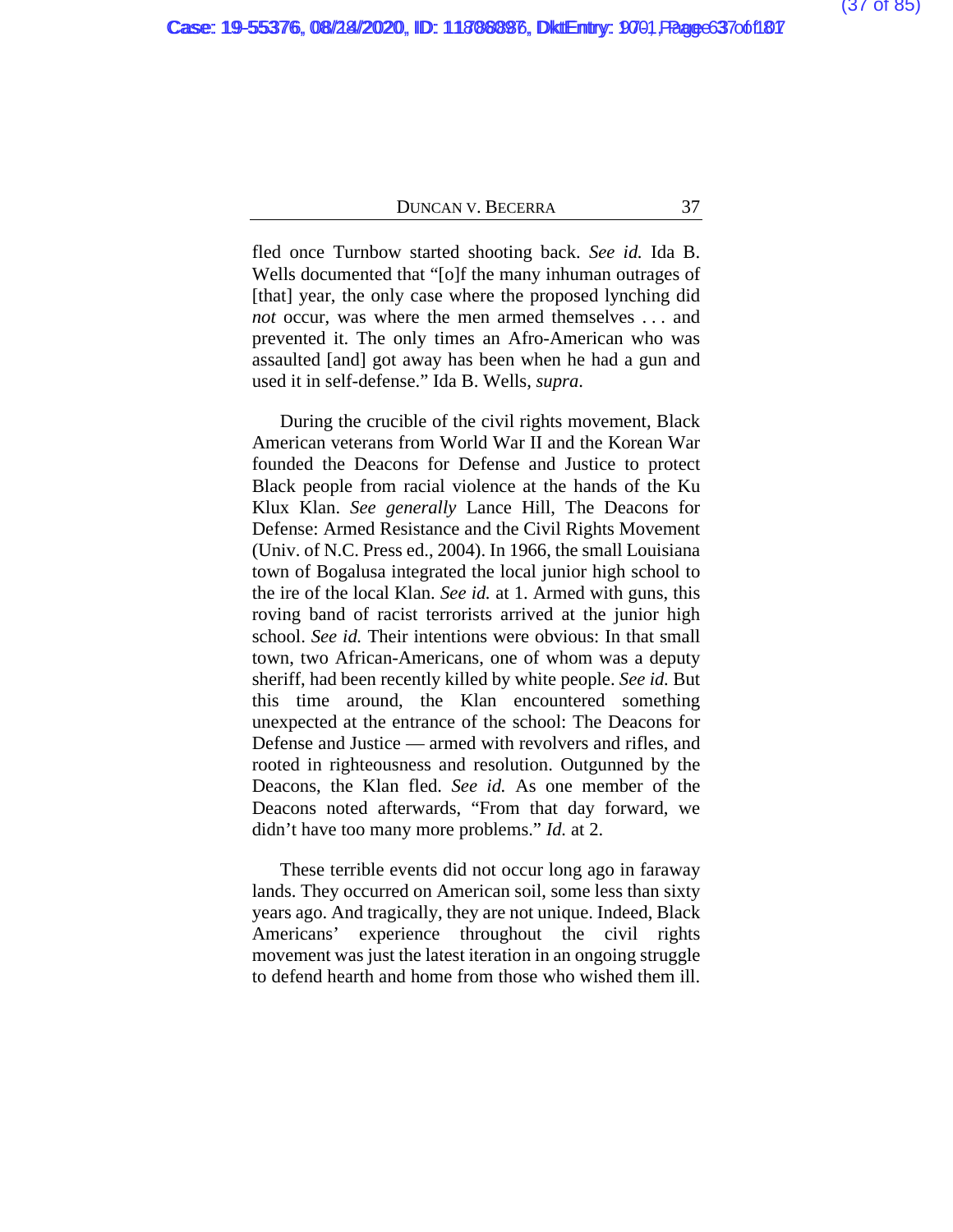*See* Dirks, *supra*, at 72–73 ("This was part of a long-standing tradition of revolts, armed resistance, and self-defense that developed during slavery and continued after emancipation when Reconstruction failed to deliver political and social equality for Black Americans.").

Our country's history has shown that communities of color have a particularly compelling interest in exercising their Second Amendment rights. The Second Amendment provides one last line of defense for people of color when the state cannot — or will not — step in to protect them. This remains true today across all communities of color. For example, amid the COVID-19 pandemic, Asian-Americans have become the target of physical attacks by those who scapegoat them for the virus. *See* Sabrina Tavernise and Richard A. Oppel, Jr., *Spit On, Yelled At, Attacked: Chinese-Americans Fear for Their Safety*, N.Y. Times, Mar. 24, 2020, at A1. In response to these assaults and threats to their lives, Asian-Americans have begun arming themselves. *See id.* When one Asian mother was asked why she was buying a pistol, she replied in tears, "[t]o protect my daughter." *Id.* Another Asian immigrant purchasing an AR-15 rifle feared violence should COVID-19 deaths continue to mount: "And when all these bad things come, I am a minority. People can see my face is Chinese, clearly. My son, when he goes out, they will know his parents are Chinese." *Id.*

People of color are not alone in relying on the Second Amendment to protect themselves when the state's protections fail them. We need look no further than the facts of the Supreme Court's *Caetano* decision. Jaime Caetano had obtained multiple restraining orders against her abusive boyfriend after he had put her in the hospital. *See Caetano*, 136 S. Ct. at 1028–29 (Alito, J., concurring). Unfortunately, restraining orders meant little to her abuser. *See id.* He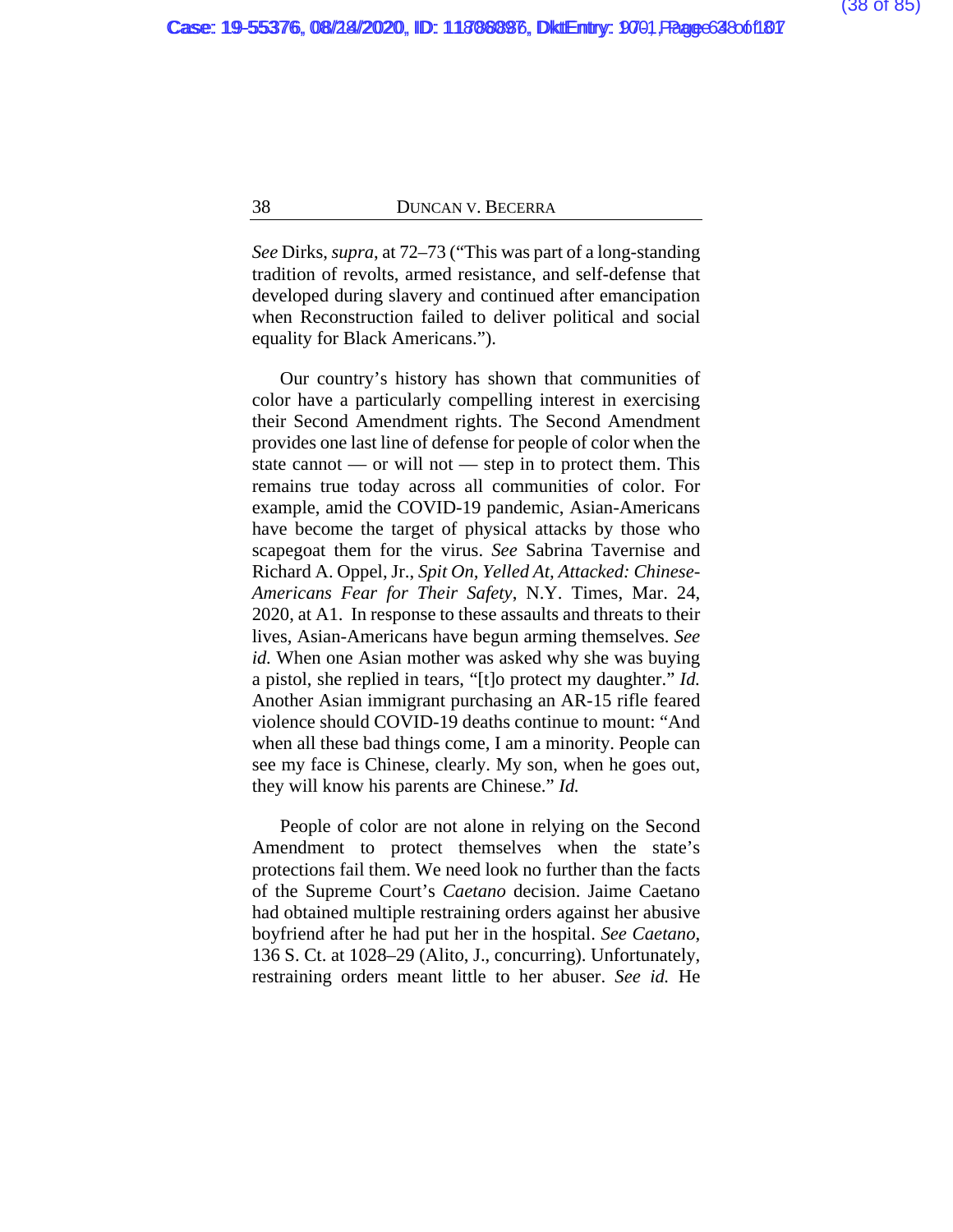continued to stalk and menace her. One day, he waited for her outside her workplace, but this time she came armed. *See id.* The abusive boyfriend "got scared and he left [her] alone." *Id.* Her story is not unique. For many women, a firearm may be the equalizer against their abusers and assailants when the state fails to protect them.**[13](#page-106-0)**

So, too, for members of the lesbian, gay, bisexual, and transgender (LGBT) communities. They are "disproportionately the victims of hate crimes and other types of criminal violence" because they are "perceived . . . as safe targets for violence and hateful acts." Brief for Pink Pistols, et al. as Amici Curiae Supporting Plaintiffs-Appellees at 2. As amici Pink Pistols explain in their brief, armed self-defense can dispel those perceptions and deter such attacks against LGBT members. *See id.*

We mention these examples to drive home the point that the Second Amendment is not a second-class right. *See McDonald*, 561 U.S. at 780–81. Nor is self-defense a dispensation granted at the state's mercy. Rather, the Second Amendment is a fundamental constitutional right guaranteed to the people — especially those who may not be equally protected by the state. Moreover, the Second Amendment is not a relic relevant only during the era of Publius and parchments. It is a right that is exercised hundreds of times on any given day. The parties and amici disagree on the number of times that guns are used for defensive purposes, offering anywhere from 240,000 to 2.5 million times a year.

**<sup>13</sup>** *See McDonald v. City of Chicago*, 561 U.S. 742, 78–90, 790 n.33 (2010) (citing, among others, Brief for Pink Pistols as Amici Curiae) ("Amici . . . contend that the right is especially important for women and members of other groups that may be especially vulnerable to violent crime.").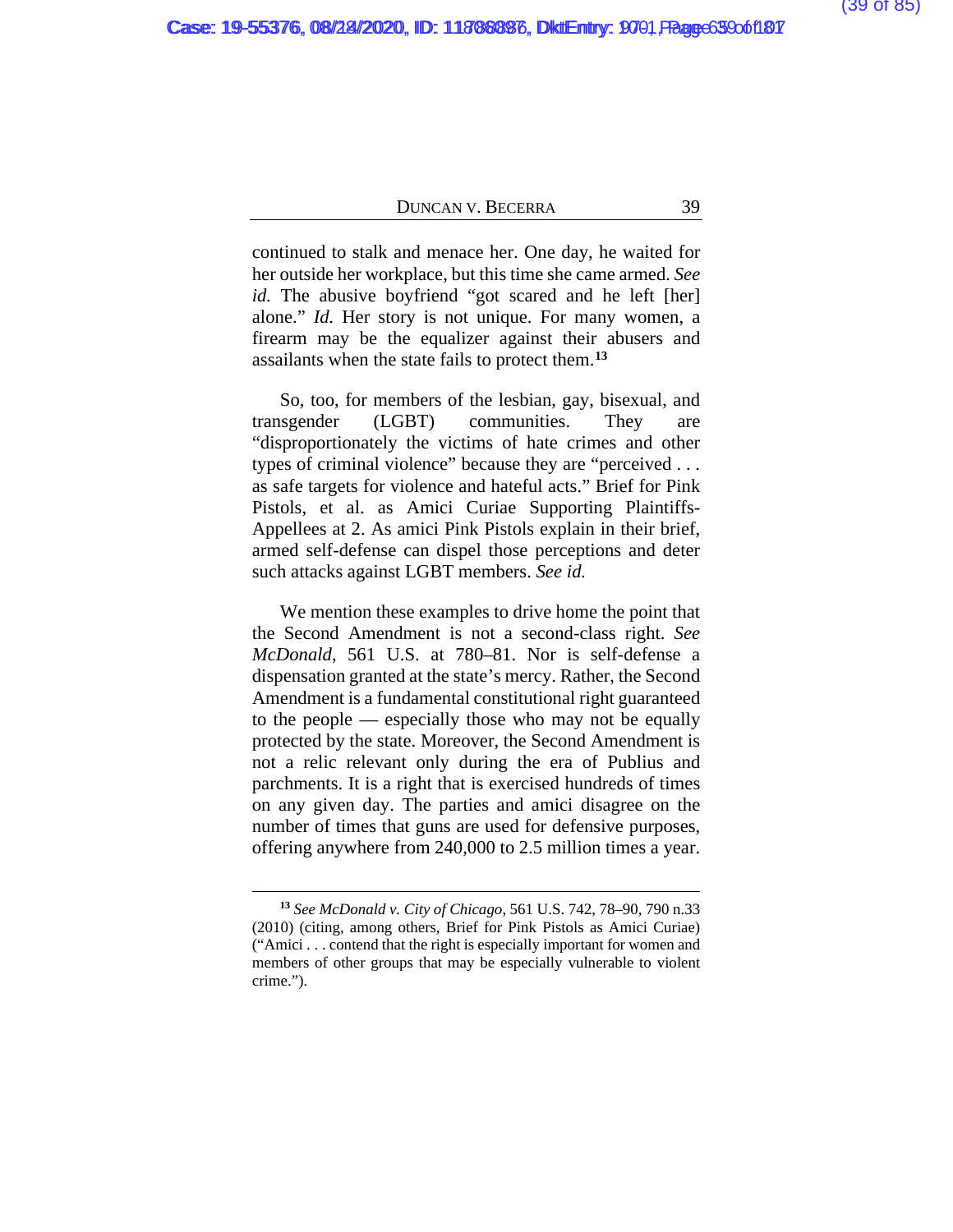That means that an average of 657 Americans — and perhaps up to 6,849 Americans — use guns to defend themselves every single day of the year. We take notice of this fact in recognizing the fundamental right of self-defense.

# *b. California Penal Code section 32310 substantially burdens Second Amendment rights.*

California Penal Code section 32310 substantially burdens core Second Amendment rights because of its sweeping scope and breathtaking breadth. Half of all magazines in the United States are now illegal to own in California. It does not matter that these magazines are not unusual and are used commonly in guns for self-defense. Law-abiding citizens must alter or turn them over — or else the government may forcibly confiscate them from their homes and imprison them up to a year. The law's prohibitions apply everywhere in the state and to practically everyone. It offers no meaningful exceptions at all for lawabiding citizens. These features are the hallmark of substantial burden.

The state argues that its law does not impose a substantial burden on the Second Amendment because citizens still can defend themselves with guns equipped with non-LCMs. But the Supreme Court in *Heller* rejected that type of policy argument when it comes to a fundamental constitutional right. We know from that case that a regulation may impose a substantial burden on the Second Amendment, even though the restriction does not foreclose the right to self-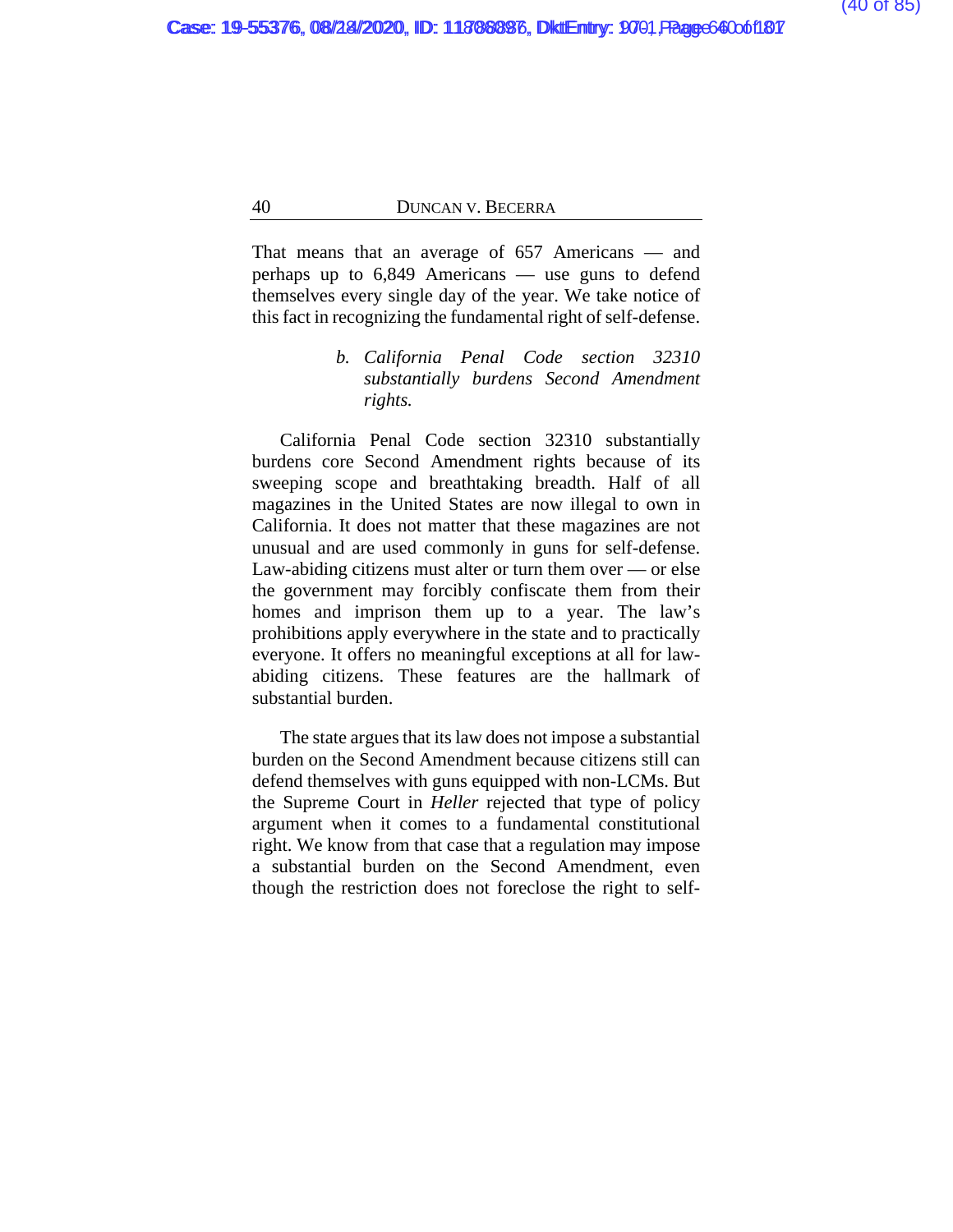defense. *See Heller*, 554 U.S. at 574.**[14](#page-106-0)** The District of Columbia law banning possession of handguns did not prevent citizens from defending themselves because, as the District argued, they could still use a shotgun or a variety of other arms to defend themselves. But the Supreme Court rejected the argument that "it is permissible to ban the possession of handguns so long as the possession of other firearms (*i.e.*, long guns) is allowed." *Heller*, 554 U.S. at 629. Because the law banned an "entire class of 'arms' that is overwhelmingly chosen by American society" for self-defense — a handgun, in that case — the restriction was "severe" and ran afoul of the Second Amendment. *Id.* at 628. California's law, too, bans an "entire class of 'arms'" that is commonly used for self-defense and thus infringes on the Second Amendment.**[15](#page-106-0)**

The state essentially invites us to engage in a policy decision that weighs the pros and cons of an LCM ban to

**<sup>14</sup>** As discussed earlier (n.6), *Heller* itself does not mention "substantial burden," but this court has construed *Heller* to require a twostep analysis that includes a substantial burden component.

**<sup>15</sup>** The dissent concludes that LCMs do not qualify as a separate class of arms, but rather "are simply larger magazines." Dissent Op. at [71.](#page-106-0) But we need only to look at California's statute to conclude that it is indeed a class of arms: The state created this separate class by its definition of what constitutes an LCM under Penal Code section 16740. Moreover, LCMs cannot be fairly characterized as a mere subset of magazines because they account for half the magazines in America. Finally, the dissent concludes that the LCM restriction is more akin to a manner restriction because it only affects how one can exercise her Second Amendment right. But in the First Amendment context, no court would uphold a state's ban on half of all parks and sidewalks for public protest because the other half remained available for use. We thus do not agree that prohibiting possession of one of every two otherwise protected arms constitutes a mere regulation on the manner in which one exercises her Second Amendment rights.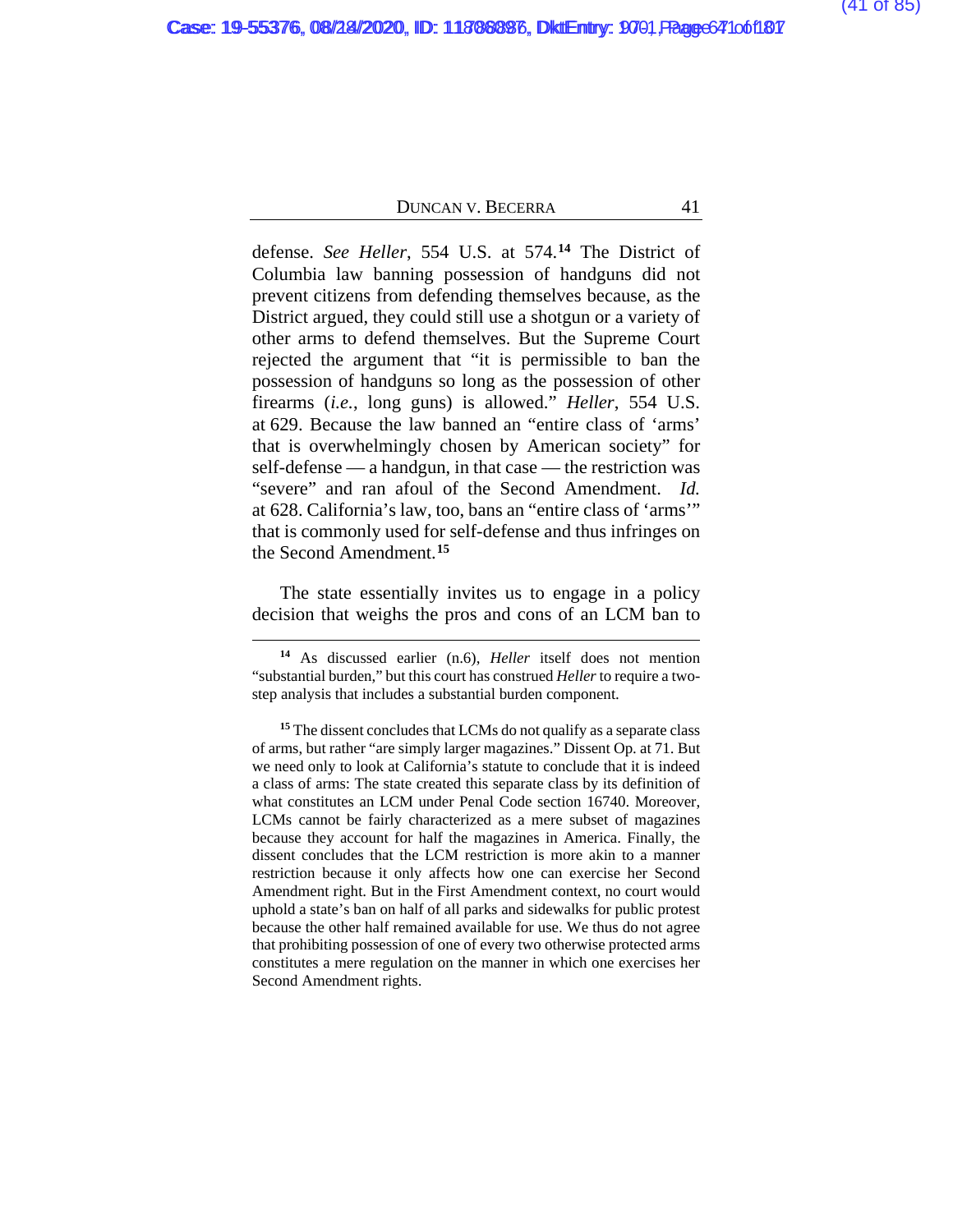determine "substantial burden." That is exactly what the dissent in *Heller* proposed: Ask "whether the statute burdens a protected interest in a way or to an extent that is out of proportion to the statute's salutary effects upon other important governmental interests." *Id.* at 689–90 (Breyer, J., dissenting). But the Supreme Court in *Heller* took any such policy-balancing notion off the table: "The very enumeration of the right takes out of the hands of government — even the Third Branch of Government — the power to decide on a case-by-case basis whether the right is *really worth* insisting upon. A constitutional guarantee subject to future judges' assessments of its usefulness is no constitutional guarantee at all. Constitutional rights are enshrined with the scope they were understood to have when the people adopted them, whether or not future legislatures or (yes) even future judges think that scope too broad." *Id.* at 634–35.

Put another way, a "substantial burden" on the Second Amendment is viewed not through a policy prism but through the lens of a fundamental and enumerated constitutional right. We would be looking through the wrong end of a sight-glass if we asked whether the government permits the people to retain some of the core fundamental and enumerated right. Instead, *Heller* counsels us to look at whether the government regulation restricts the core fundamental right from the outset. In other words, we look to what a restriction *takes away* rather than what it leaves behind. Here, California's law takes away a substantial swath of the core constitutional right of self-defense because it bans possession of half of all magazines in America today, even though they are common in guns used for self-defense. In short, a law that takes away a substantial portion of arms commonly used by citizens for self-defense imposes a substantial burden on the Second Amendment.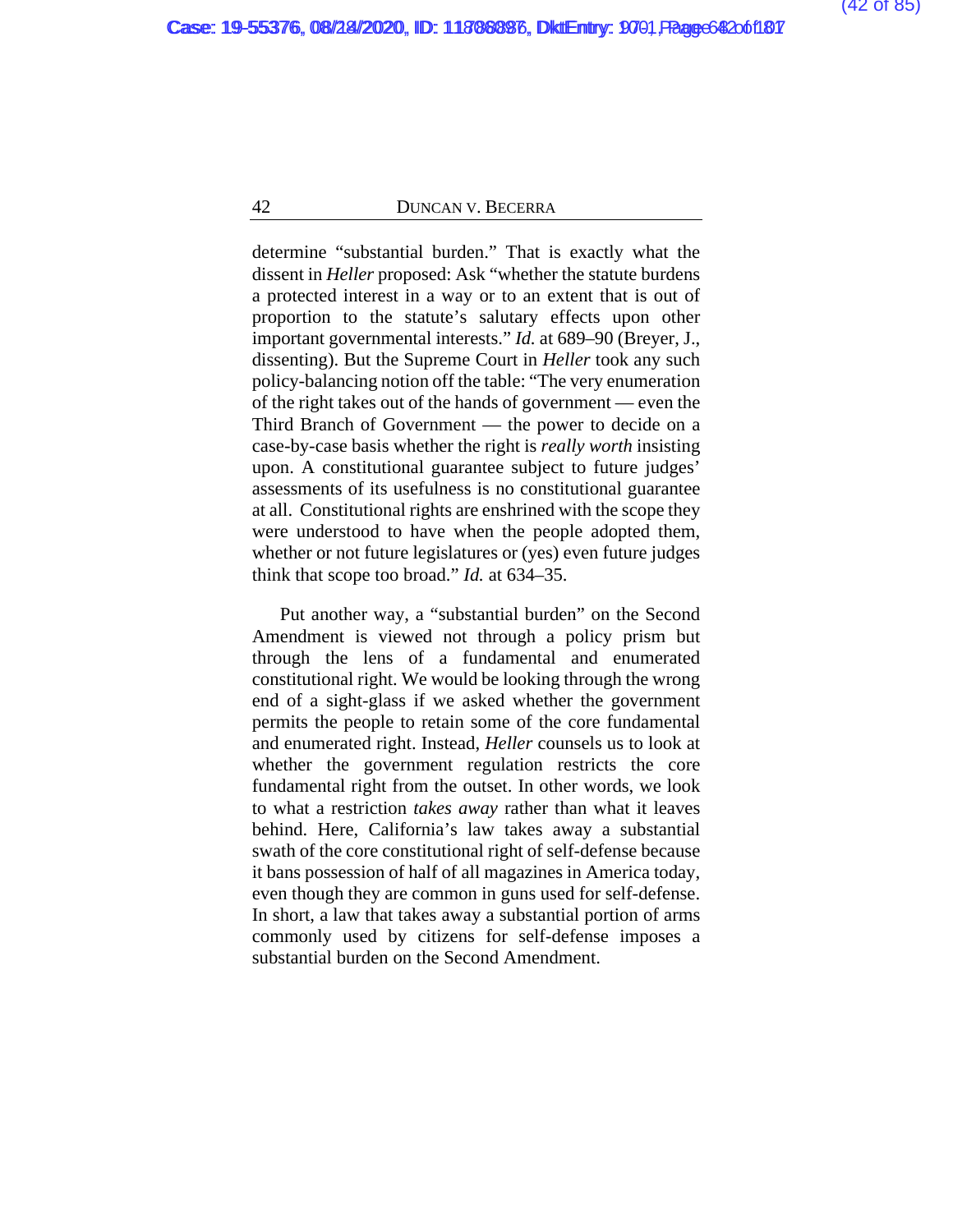Notably, the Supreme Court has taken a similar approach in a kaleidoscope of cases involving other fundamental enumerated rights. The Court does not look away from a governmental restriction on the people's liberty just because the state did not impose a full-tilt limitation on a fundamental and enumerated right. Rather, in assessing a governmental imposition on a fundamental right, the Court shuns policybalancing and focuses on the erosion of the people's liberties. *See, e.g.*, *Reynolds v. Sims*, 377 U.S. 533, 561–62 (1964) ("Undoubtedly, the right  $[$ to vote $]$ ... is a fundamental matter in a free and democratic society. . . [A]ny alleged infringement of the right . . . must be carefully and meticulously scrutinized."); *W. Va. State Bd. of Educ. v. Barnette*, 319 U.S. 624, 638 (1943) ( "The very purpose of a Bill of Rights was to withdraw certain subjects from the vicissitudes of political controversy, to place them beyond the reach of majorities and officials and to establish them as legal principles to be applied by the courts. One's right to life, liberty, and property, to free speech, a free press . . . and other fundamental rights may not be submitted to vote; they depend on the outcome of no elections."); *Jacob v. City of N.Y.*, 315 U.S. 752, 752–53 (1942) ("A right [to jury trial] so fundamental and sacred to the citizen, whether guaranteed by the Constitution or provided by statute, should be jealously guarded by the courts."). We find ourselves in good company in declining the state's invitation to hold otherwise.

Our decision today is in keeping with Ninth Circuit precedent. While we have not articulated a precise standard for what constitutes a substantial burden on core Second Amendment rights, we have consistently stated that a law that bans *possession* of a commonly used arm for selfdefense — with no meaningful exception for law-abiding citizens — likely imposes a substantial burden on the Second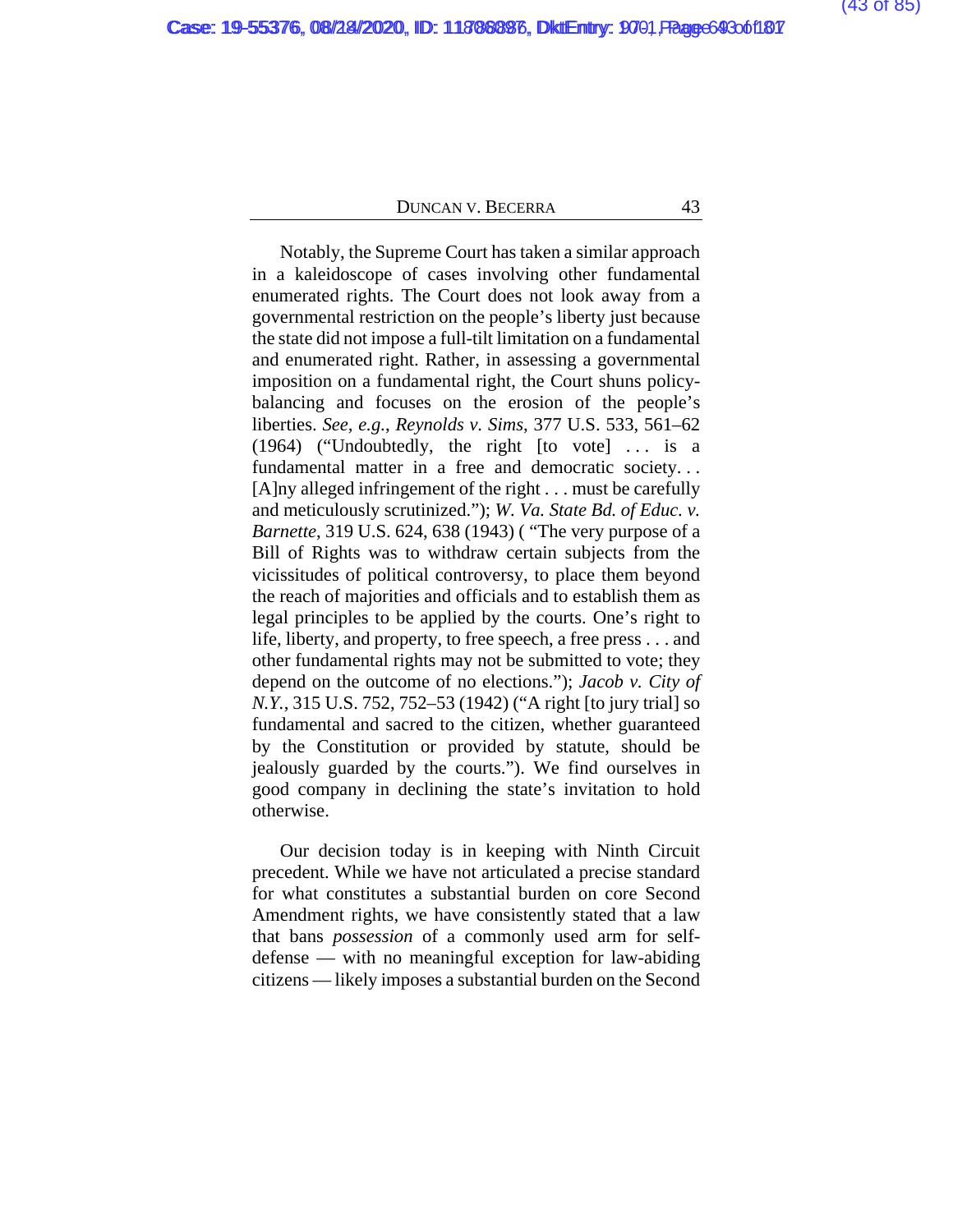Amendment.**[16](#page-106-0)** And for good reason: The Supreme Court has scrutinized with a gimlet eye any limitation of a fundamental right exercised at home because such an imposition, by its nature, severely restricts individual liberty. Here, the state effectively intrudes into the homes of lawabiding citizens to forcibly confiscate arms that they rely on for self-defense. If the Supreme Court has made one thing clear time and again, it is that the home is a sanctuary and the government should be chary to intrude. *Cf. Lawrence v. Texas*, 539 U.S. 558, 562 (2003) ("Liberty protects the person from unwarranted government intrusions into a dwelling or other private places. In our tradition the State is not omnipresent in the home.").

So, in *Jackson*, we held that a bar on the *sale* of hollowpoint ammunition within city limits was not a severe burden because San Francisco residents could still *own* that ammunition within the home. 746 F.3d at 968. We thus applied intermediate scrutiny to the regulation. *See id.* Stated differently, we implied that strict scrutiny likely applies if a law completely bans the possession of a certain class of ammunition (there, hollow-point bullets).

Two years later in *Silvester*, we applied intermediate scrutiny to a ten-day waiting period because it did not completely ban possession. 843 F.3d at 827. We held that such regulations were more akin to time, place, or manner restrictions in the First Amendment context. *See id.* In doing so, we implied that a complete ban on possession likely merits a more stringent review than intermediate scrutiny.

**<sup>16</sup>** We are not articulating a universal principle but are providing one circumstance where strict scrutiny applies.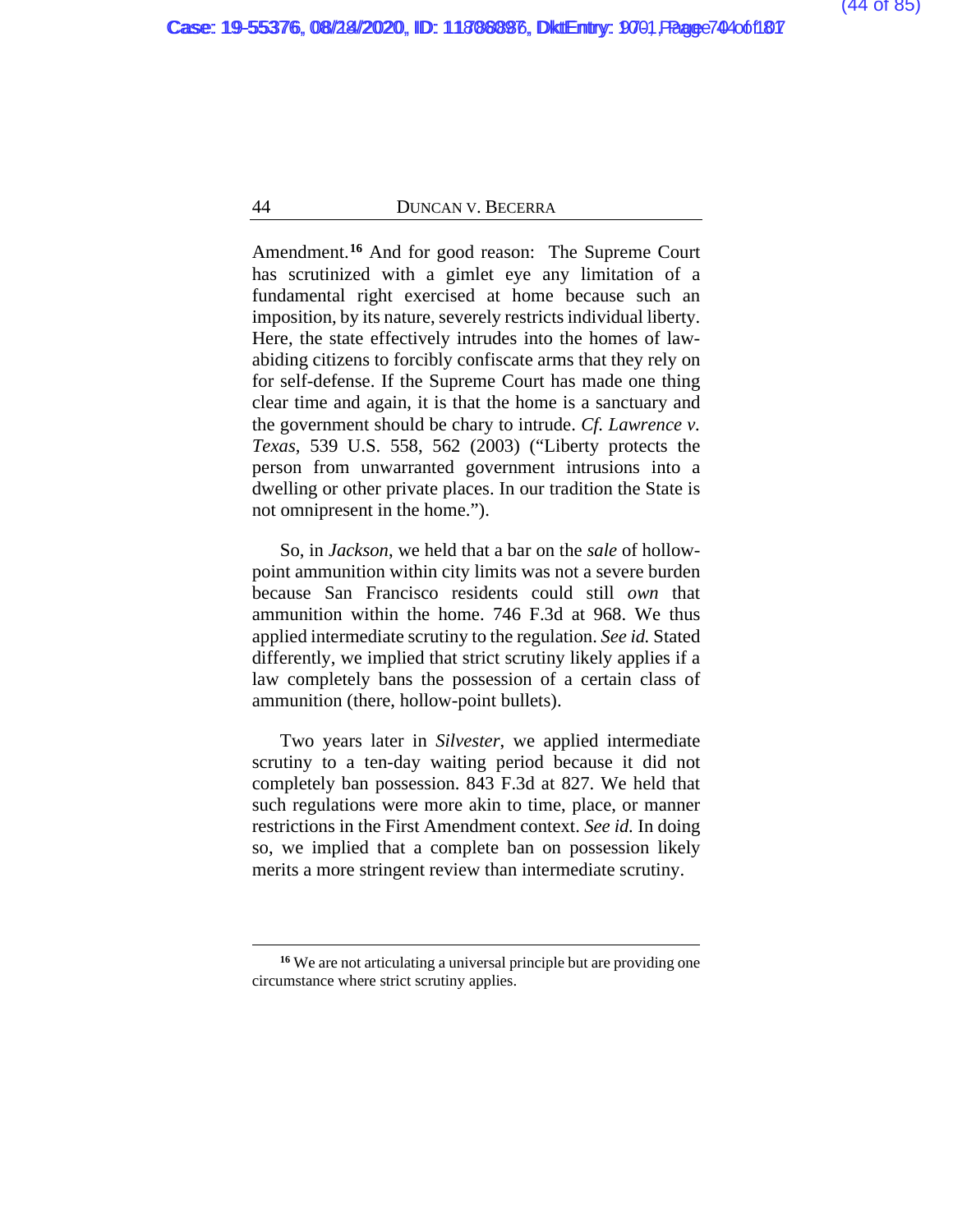Then in 2018 in *Pena*, our court reaffirmed that possession bans on arms are strong medicine likely requiring strict scrutiny. We held that a grandfather provision was "important[]" to our decision to apply intermediate scrutiny. 898 F.3d at 977.**[17](#page-106-0)** Put differently, the lack of a grandfather provision likely requires strict scrutiny because governmental bans on possession cut deeply into the core constitutional right to protect hearth and home.

Perhaps this point was made most clear in *Chovan*. 735 F.3d at 1138. While we applied intermediate scrutiny on a ban on arms for domestic violence misdemeanants, we made clear that the standard was different for law-abiding citizens. *See id.* If a ban on arms borders on a "total prohibition" of ownership for law-abiding citizens, the burden is substantial. *See id.***[18](#page-106-0)**

Turning to whether section 32310 imposes a substantial burden on the Second Amendment, the record makes that answer plainly obvious. Half of all magazines in America are prohibited under section 32310. The state threatens imprisonment if law-abiding citizens do not alter or turn them over. It does not matter that LCMs come standard for guns commonly used for self-defense, or that law-abiding

**<sup>17</sup>** In *Worman v. Healy*, the Fourth Circuit similarly applied intermediate scrutiny to a law containing a grandfather clause for weapons owned lawfully before its enactment. *See* 922 F.3d 26, 31–32.

**<sup>18</sup>** Other courts have adopted similar analysis. The Third Circuit has held, for example, that a ban on possessing firearms with obliterated serial numbers did not generate significant burdens because a gun owner remains free to possess any firearm they choose so long as it has an intact serial number. *See United States v. Marzzarella*, 614 F.3d 85, 97 (3d. Cir. 2010); *see also Kolbe v. Hogan*, 849 F.3d 114, 123 (4th Cir. 2017) (noting that the law under review "does not ban the possession of a largecapacity magazine").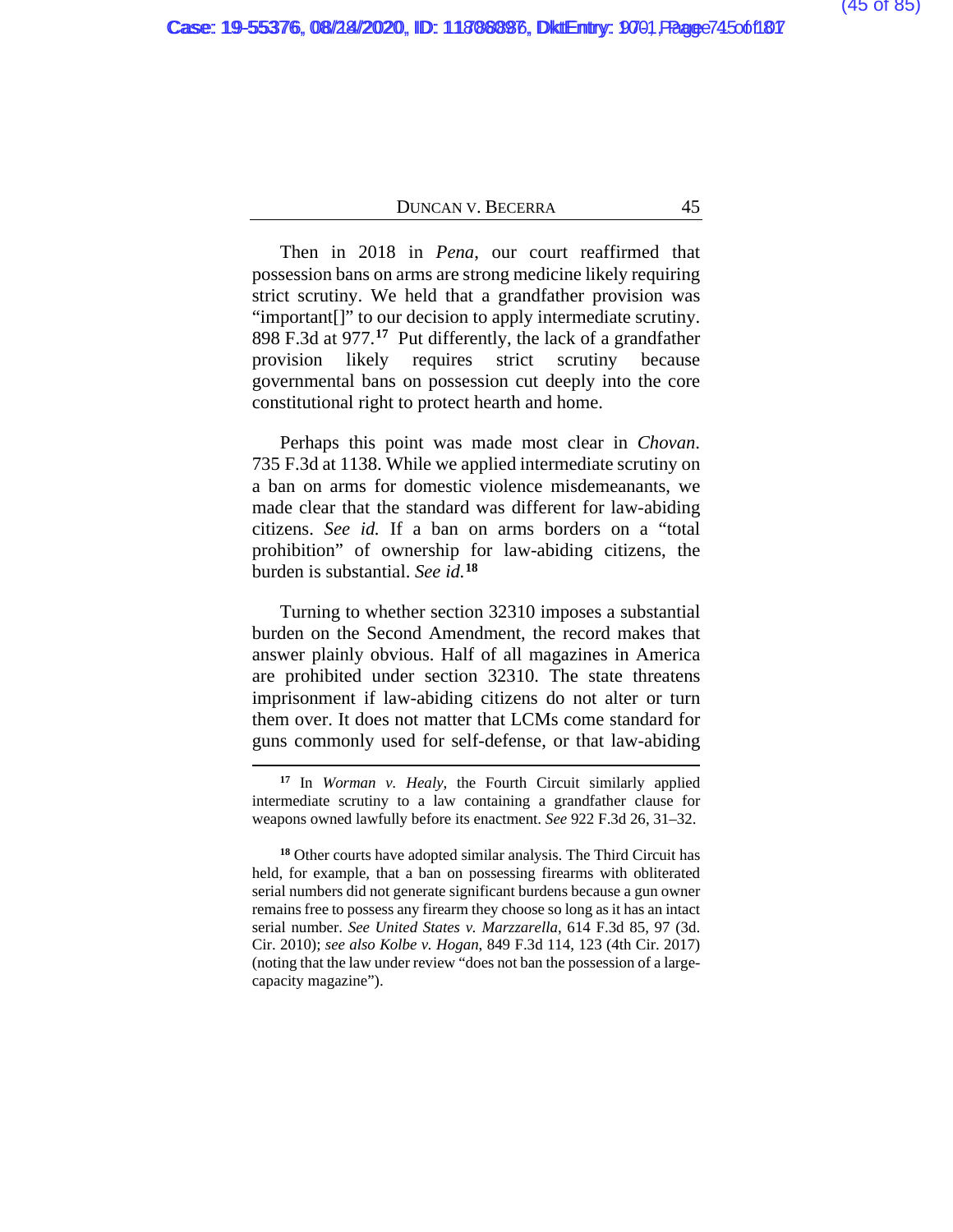citizens may have owned them lawfully for years or even decades. When the government bans tens of millions of protected arms that are staples of self-defense and threatens to confiscate them from the homes of law-abiding citizens, that imposes a substantial burden on core Second Amendment rights.

Moreover, California's law has no meaningful exceptions for law-abiding citizens. There is no grandfather clause that *Pena* found "important" to avoid strict scrutiny. 898 F.3d at 977. None of the limited exceptions in the statute speak to the average law-abiding citizen, and none mitigate the severe burdens imposed by section 32310 on core Second Amendment rights. California's LCM ban applies to almost everyone, everywhere, and to nearly every weapon that can be reasonably expected for use in self-defense. If a far-reaching law restricting arms contains no meaningful exceptions for law-abiding citizens who use them for selfdefense, it invites strict scrutiny.

Section 32310 also cannot be considered merely a time, place, or manner regulation. Unlike *Jackson*'s storage requirements, a wholesale statewide prohibition on possession of one out of every two magazines is greater in scope and severity. And *Pena*'s microstamping requirement for guns could properly be considered a manner restriction because it did not dispossess owners of nonconforming weapons. The same can be said for the law in *Silvester* that otherwise did not affect how a citizen exercises her Second Amendment rights after completing the ten-day waiting period.

Section 32310 instead appears to be more like the firingrange restrictions that the Seventh Circuit in *Ezell* struck down. The City of Chicago had banned firing ranges within city limits, which the Seventh Circuit held was "a serious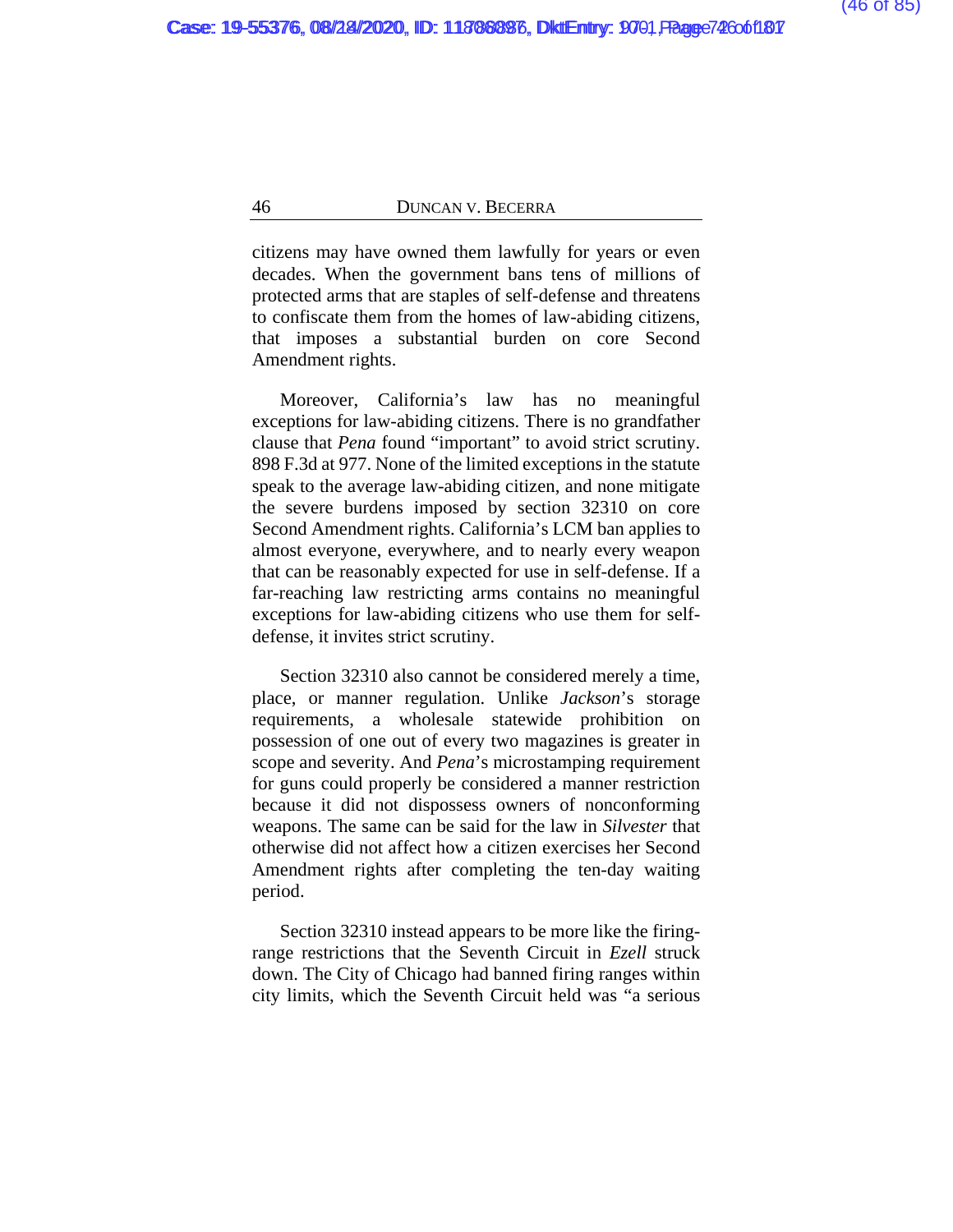encroachment" on the right to self-defense. 651 F.3d at 708– 09. This, the court held, constituted more than a restriction on the manner in which those rights were exercised because of the importance of having weapons training and proficiency among the firearm-owning public. *Id.* at 708. The magazine restrictions here, as in *Ezell*, amount to a "serious encroachment." *Cf. Jackson v. City and Cty. of San Francisco*, 135 S. Ct. 2799, 2801 (2015) (Thomas, J., dissenting from denial of certiorari) (considering the burden "significant" where residents are prohibited from keeping handguns operable for immediate self-defense via storage requirements).

More fundamentally, no court would ever countenance similar restrictions for other fundamental rights. The nub of the state's position is that even though it bars Californians from owning one of every two magazines in the United States, that restriction is not substantially burdensome because Californians can still possess other magazines. But no court would hold that the First Amendment allows the government to ban "extreme" artwork from Mapplethorpe just because the people can still enjoy Monet or Matisse. Nor would a court ever allow the government to outlaw so-called "dangerous" music by, say, Dr. Dre, merely because the state has chosen not to outlaw Debussy.**[19](#page-106-0)** And we would never sanction governmental banning of allegedly "inflammatory" views expressed in Daily Kos or Breitbart on the grounds

**<sup>19</sup>** *Cf.* Rebecca Laurence, *NWA: 'The World's Most Dangerous Group'?*, BBC (Aug. 13, 2015), http://www.bbc.com/culture/story/201 50813-nwa-the-worlds-most-dangerous-group (discussing failed efforts to limit "dangerous" gangster rap music).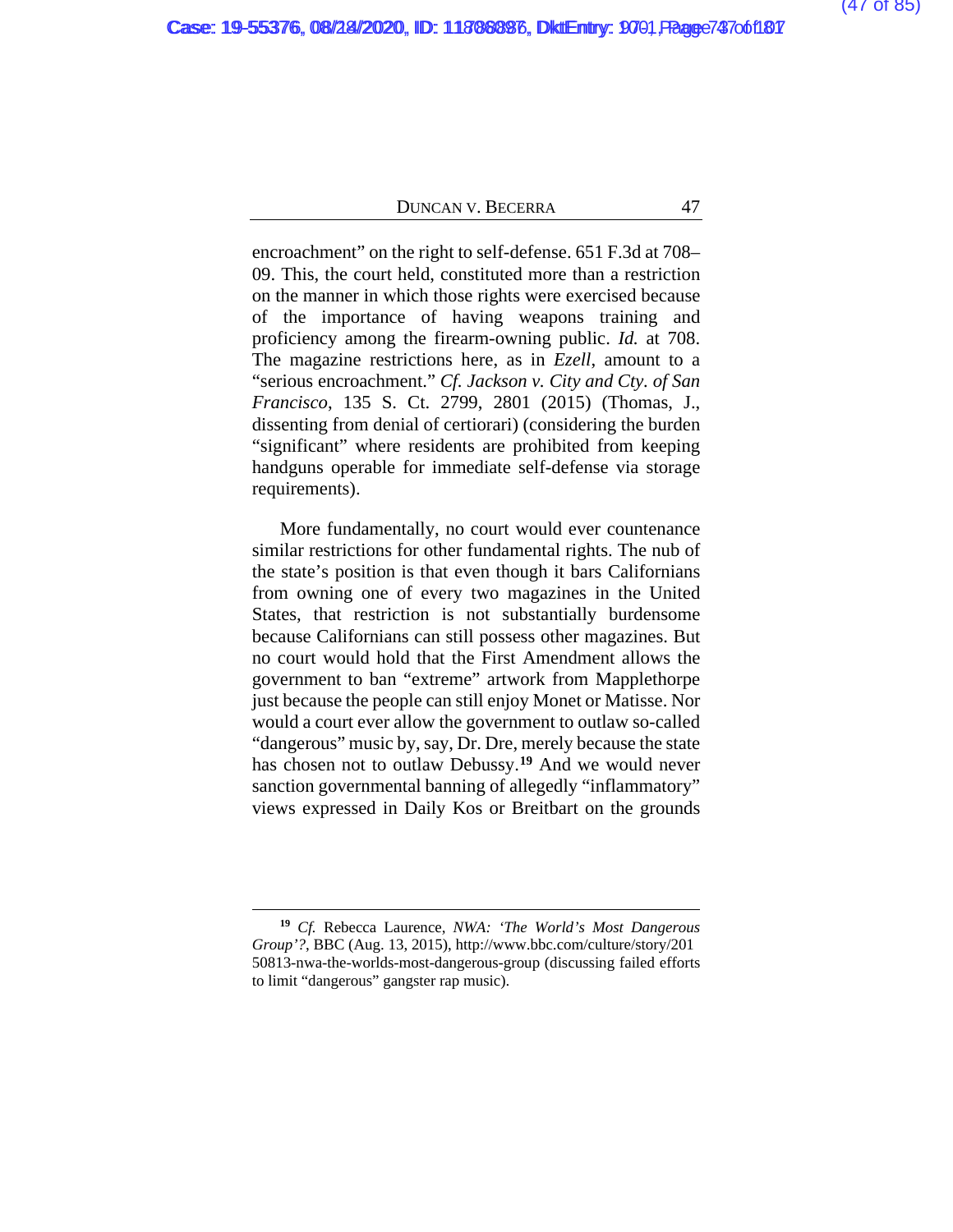that the people can still read the New York Times or the Wall Street Journal.**[20](#page-106-0)**

The state relies on the fallback position that the Second Amendment deserves less protection because it allegedly poses an inherent danger to public safety that other rights do not. But individual rights often impose at least some risk on public safety. "The right to keep and bear arms . . . is not the only constitutional right that has controversial public safety implications. All of the constitutional provisions that impose restrictions on law enforcement and on the prosecution of crimes fall into the same category." *McDonald*, 561 U.S. at 783 (internal citations omitted).

The exclusionary rule in criminal procedure is a clear example. Under that doctrine, "the criminal is to go free because the constable has blundered." *Mapp v. Ohio*, 367 U.S. 643, 659 (1961) (internal quotations and citation omitted). Surely, too, the government's efforts to secure

**<sup>20</sup>** The state's implicit suggestion that the Second Amendment deserves less protection than the First Amendment conflicts with precedent that we look to the First Amendment for guidance in fleshing out jurisprudence for the Second Amendment. *See, e.g., Jackson*, 746 F.3d at 960 (the Second Amendment "inquiry bears strong analogies to the Supreme Court's free-speech caselaw"); *Ezell*, 651 F.3d at 706– 07 ("*Heller* and *McDonald* suggest that First Amendment analogues are more appropriate, and . . . have already begun to adapt First Amendment doctrine to the Second Amendment context." (internal citations omitted)). The state's approach is also at odds with the Supreme Court's framework for other rights. *Cf., e.g., June Med. Servs. LLC v. Russo*, 591 U.S. \_\_\_ at 35 (June 29, 2020) (invalidating a state law as unduly burdensome on a woman's right to abortion because it would have reduced the state's abortion capacity by over half); *Whole Woman's Health v. Hellerstedt*, 136 S. Ct. 2292, 2312 (2016) (invalidating as unduly burdensome a similar law that reduced the number of abortion clinics "from about 40 to about 20" within the state).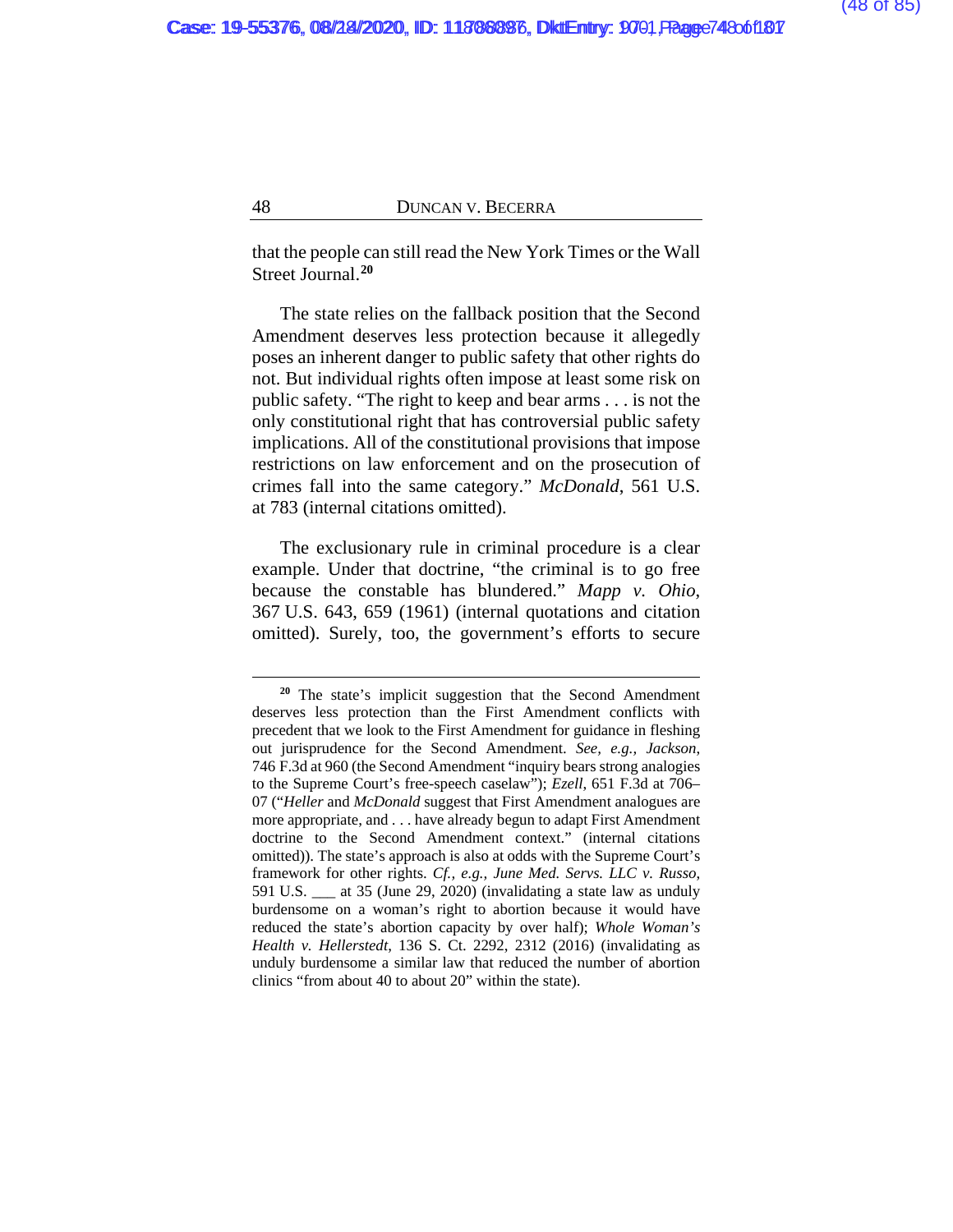damning criminal confessions has been hobbled since *Miranda v. Arizona*. "The most basic function of any government is to provide for the security of the individual and of his property.... The rule announced today will measurably weaken the ability of the criminal law to perform these tasks." *Miranda v. Arizon*a, 384 U.S. 436, 539–41 (1966) (White, J., dissenting). This is not hypothetical. Criminals sometimes go free because our society prioritizes individual constitutional rights over concerns that freed offenders may commit crimes again. *See, e.g.*, Jim Haner, Kimberly A.C. Wilson, & John B. O'Donnell, *Cases Crumble, Killers Go Free*, Balt. Sun, Sept. 29, 2002, at 1A (discussing a group of 83 defendants who had charges for homicide dropped due to technical error and were later rearrested for new crimes, "including 24 indicted in fresh murders or attempted murders").

There is also no stopping point to the state's argument. Under its logic, California could limit magazines to as few as three bullets and not substantially burden Second Amendment rights because, on average, 2.2 bullets are used in every defensive encounter according to one study.**[21](#page-106-0)** But the threat to life does not occur in an average act in the abstract; self-defense takes place in messy, unpredictable, and extreme events. And what's more, the state's logic is in no way limited to restricting the number of bullets in a magazine. If it is not substantially burdensome to limit magazines to ten rounds because the average defensive

**<sup>21</sup>** At oral argument, counsel for the state conceded that there is a threshold below which some capacity "does actually impose a severe burden on the core right of self-defense" and would be "too low." When asked whether the state could permissibly restrict magazines to contain zero bullets, allowing for one round in the firearm's chamber, counsel offered only a qualified concession: "I think that might be too low. Hypothetically."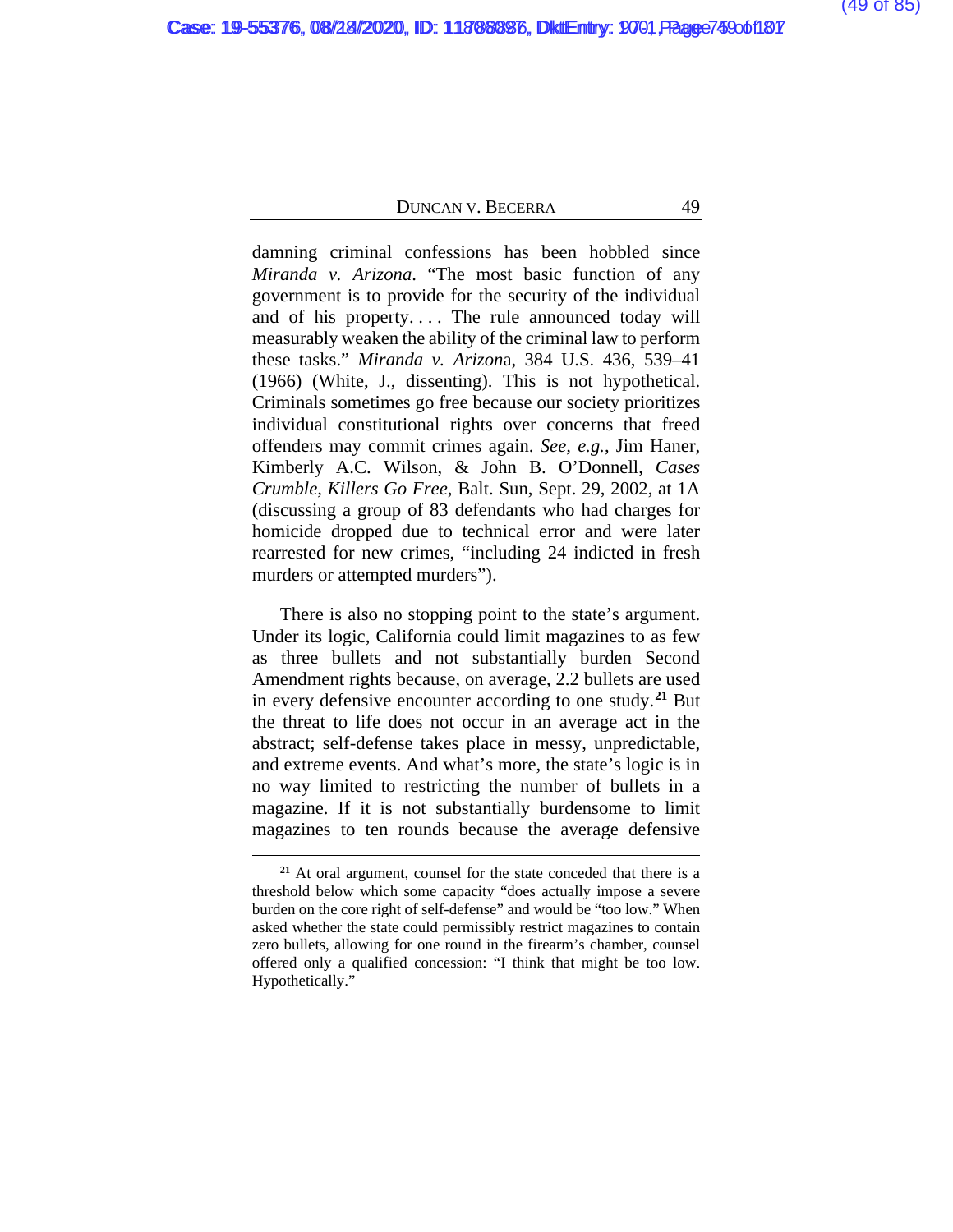shooter uses fewer bullets, then there is no reason it could not impose a one-gun-per-person rule. In fact, there is a more compelling case to impose a one-gun policy under the state's theory. After all, the study relied on by the state also shows that an overwhelming majority of mass shootings involved the use of multiple guns while a relative few definitively involved LCMs. This cannot be right. We would never uphold such a draconian limitation on other fundamental and enumerated constitutional rights.

More broadly, the government's argument misses the mark because the Second Amendment limits the state's ability to second-guess the people's choice of arms if it imposes a substantial burden on the right to self-defense. As discussed above, "substantial burden" cannot be a policybalancing inquiry because it implicates a fundamental constitutional right. Banning the ownership of half the magazines in America inflicts a substantial burden on the Second Amendment.

In any event, it does not take a wild imagination to conclude that citizens may need LCMs to defend hearth and home. While Hollywood and the Bay Area symbolize California to the world, the Golden State is in fact a much more diverse and vibrant place, with people living in sparsely populated rural counties, seemingly deserted desert towns, and majestic mountain villages. In such places, the closest law enforcement may be far, far away — and it may take substantial time for the county sheriff to respond. And it is no guarantee that the things that go bump in the night come alone; indeed, burglars often ply their trade in groups recognizing strength in numbers. *See* Carl E. Pope, Law Enf't Assistance Admin., U.S. Dep't of Justice, 148223, Crime-Specific Analysis: An Empirical Examination of Burglary Offenses and Offender Characteristics 48 (1977)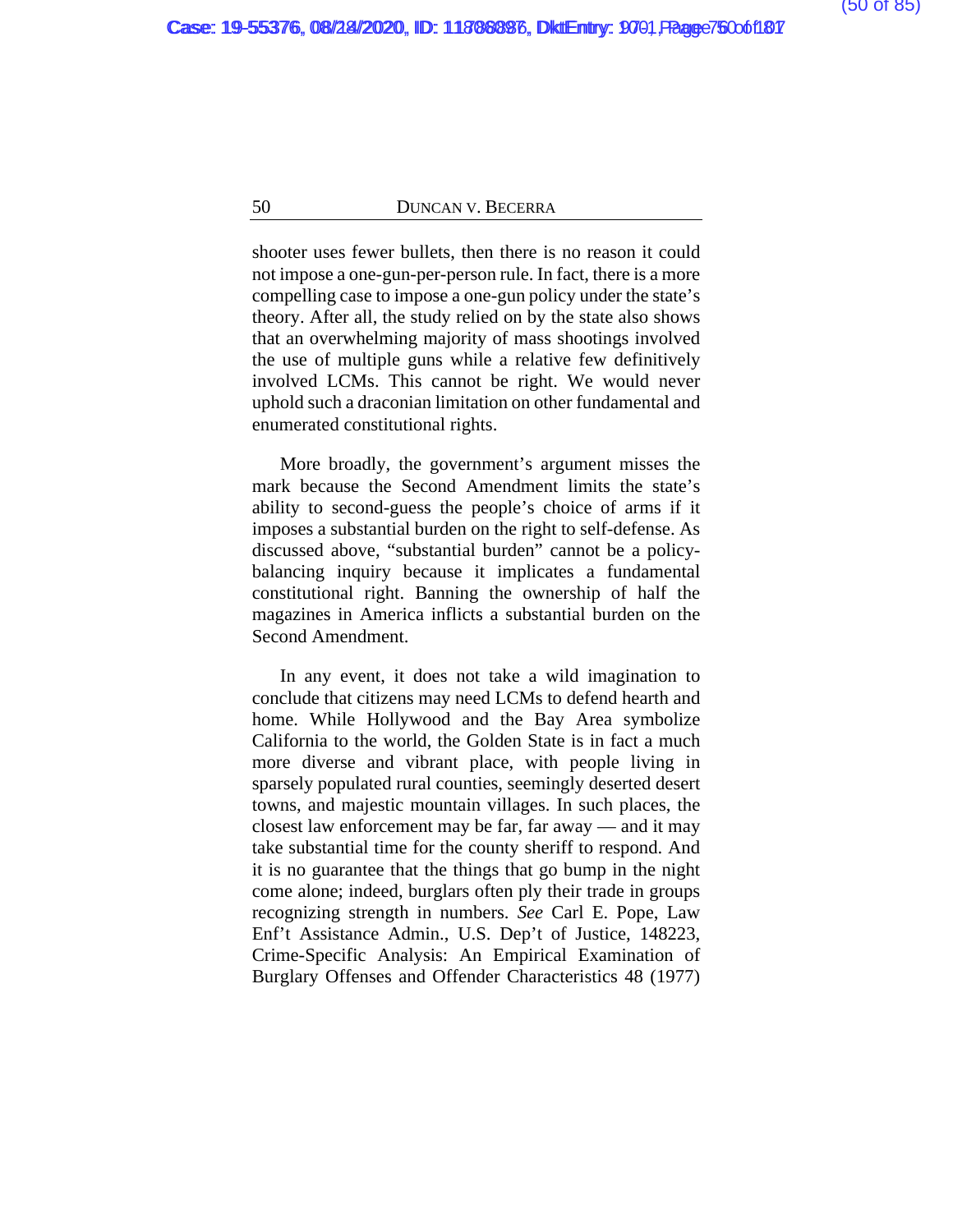(finding that 70% of burglars operate in groups); *see also*  Andy Hochstetler, *Opportunities and Decisions: Interactional Dynamics in Robbery and Burglary Groups*, 39 Criminology 737, 746–56 (2001) (suggesting that burgling in groups reduces anxiety of punishment). Lawabiding citizens in these places may find security in a gun that comes standard with an LCM.

Further, some people, especially in communities of color, do not trust law enforcement and are less likely over 40% less likely, according to one study — to call 911 even during emergencies. *See* 163 Cong. Rec. S1257-58 (daily ed. Feb. 16, 2017) (statement of Sen. Kamala Harris) (discussing a study showing that certain ethnic groups are over 40% less likely to call 911 in an emergency); *see also* Nik Theodore & Robert Habans, *Policing Immigrant Communities: Latino Perceptions of Police Involvement in Immigration Enforcement*, 42 J. of Ethnic and Migration Stud. 970 (2016). These citizens may rely more on selfdefense than the "average" person in a home invasion or some other emergency.

Law-abiding citizens trapped in high-crime areas where the law enforcement is overtaxed may defend themselves in their homes with a handgun outfitted with LCMs. And in incidents of mass chaos and unrest, law enforcement simply may be unable to protect the people, leaving them solely responsible for their own safety in a seemingly Hobbesian world. Finally, many citizens will not take any chances or compromise their ability to defend themselves and their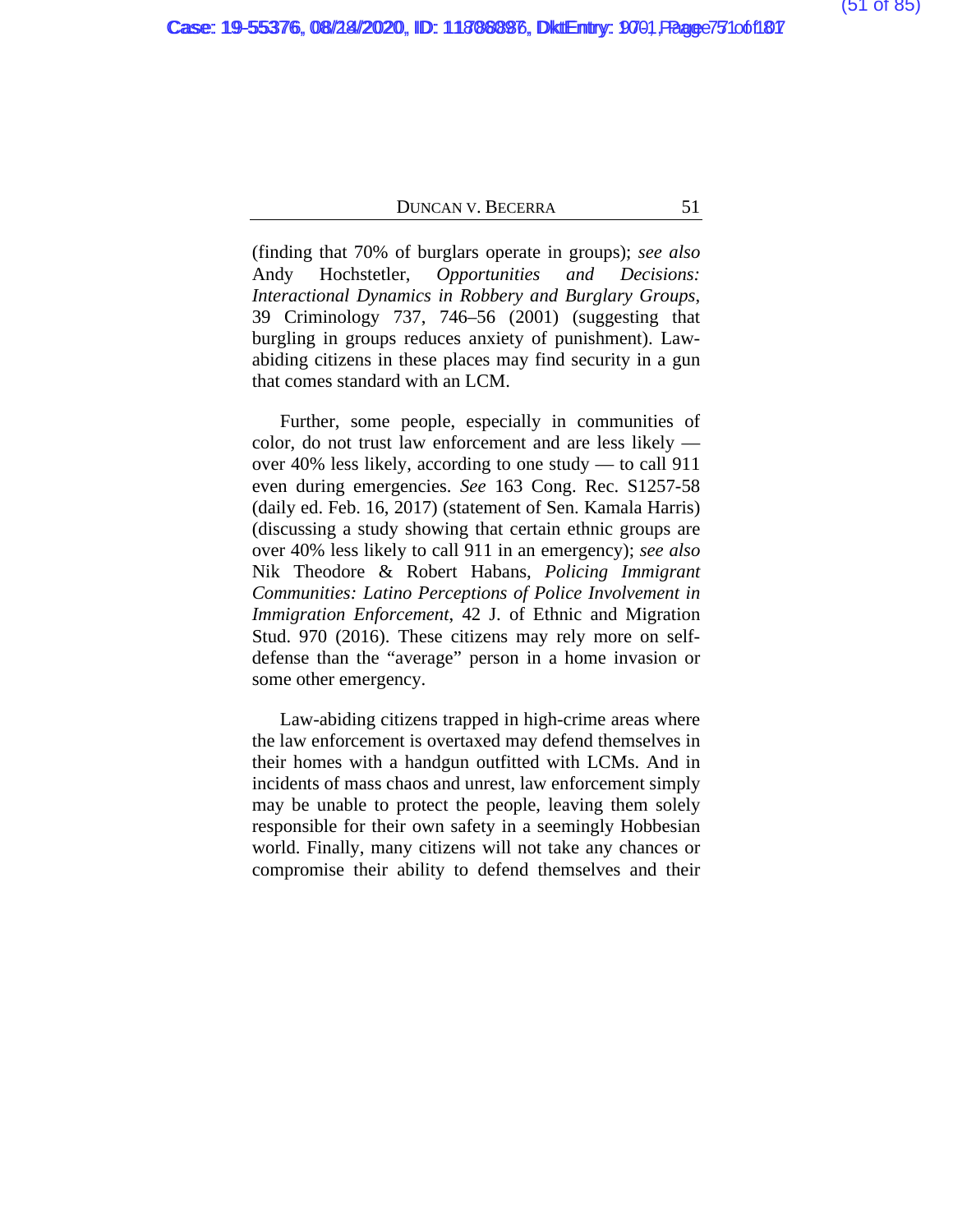families, and they may place their trust in guns equipped with LCMs as a last resort.**[22](#page-106-0)**

Simply put, the guardrails found in our precedent that limit the government's intrusion on the Second Amendment right do not exist in California's near-categorical ban of LCMs. It imposes a substantial burden on the people's Second Amendment rights. Strict scrutiny applies. *See Jackson*, 746 F.3d at 961.

3. Decisions in other circuits are distinguishable.

The state attempts to seek refuge in the holdings of extracircuit authority. But those decisions present myriad distinctions and are inapposite.

To begin, many of the other states' laws are not as sweeping as section 32310. For example, the Maryland state law in the Fourth Circuit's decision in *Kolbe* did not ban possession of LCMs, but only barred the sale of them. *See*  849 F.3d at 122–23. Similarly, the Massachusetts state law in *Worman* had a grandfather clause that allowed owners of LCMs to keep them. *See* 922 F.3d at 31. As our court has explained, laws that only ban the sale of arms or include a grandfather clause impose a lesser burden. *See Pena*, 898 F.3d 969, 977–78 (grandfather clause was an "important" reason for applying intermediate scrutiny); *see also Jackson*, 746 F.3d 964–65 (intermediate scrutiny applies when law only banned sale of hollow-point ammunition and did not ban possession).

**<sup>22</sup>** This, of course, does not mean that a citizen has a right to own any weapon solely because it will aid her in self-defense. As *Heller*  pointed out, if a weapon is "dangerous and unusual," then it does not fall within the Second Amendment's ambit. 554 U.S. at 627.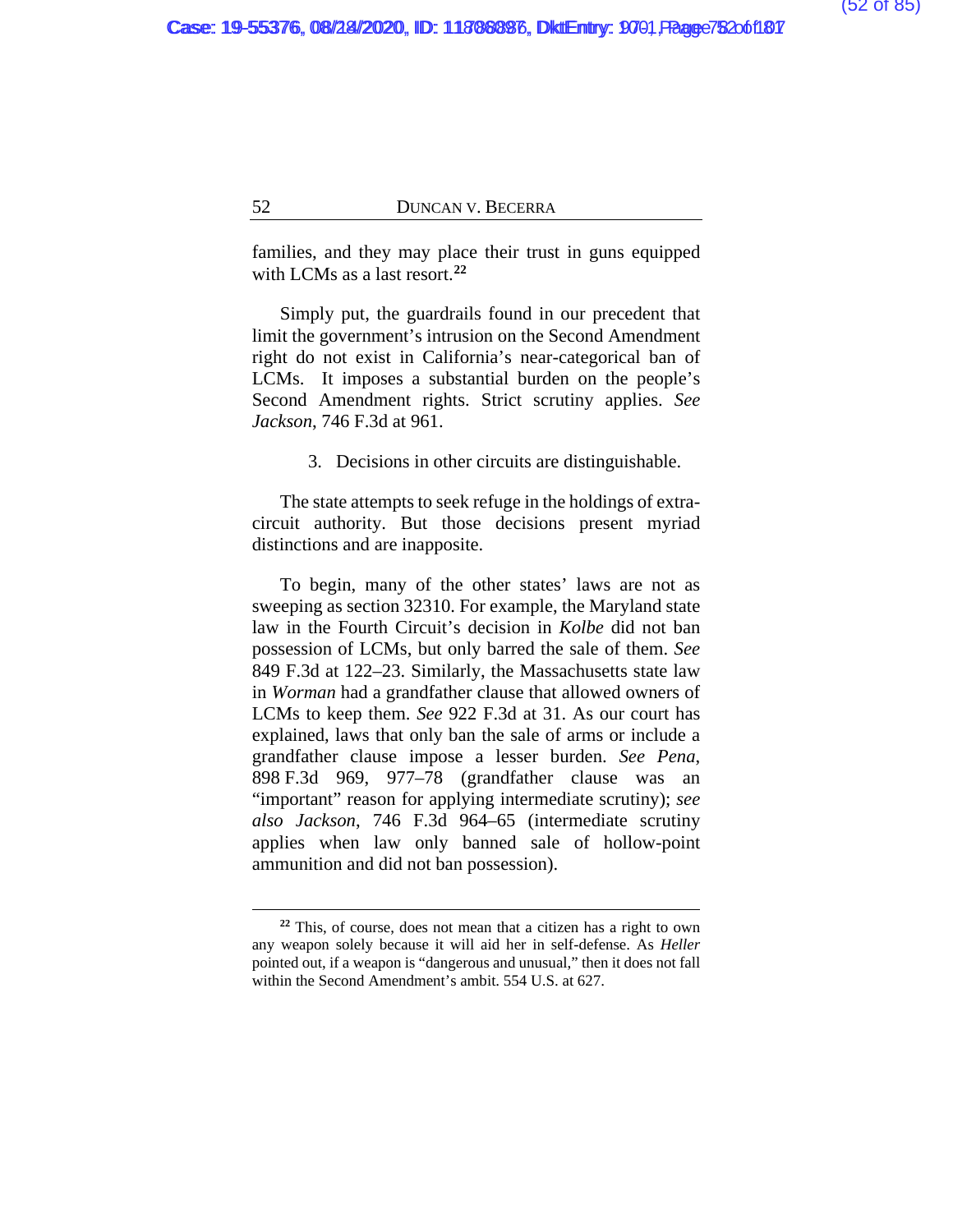Moreover, almost all the other state laws banned *both* LCMs *and* assault weapons. As a result, the decisions too often conflated the analysis between the two. For example, the D.C. Circuit in *Heller v. District of Columbia* ("*Heller II*") upheld the ban on assault weapons and LCMs because the record reflected that assault weapons are not typically used for self-defense, quoting a study that "revolvers and *semi-automatic pistols* are together used almost 80% of the time in incidents of self-defense with a gun." 670 F.3d 1244, 1262 (D.C. Cir. 2011) (emphasis added). But "semi-automatic pistols" used for self-defense — such as a Glock — routinely use LCMs, and, in fact, an LCM is the standard magazine that comes equipped with the gun. The analysis in many of these cases is thus rendered unsound for our purposes today, as we only opine on the validity of California's LCM ban.**[23](#page-106-0)**

> 4. Fyock v. City of Sunnyvale does not obligate us to apply intermediate scrutiny.

The state relies on this court's decision in *Fyock v. City of Sunnyvale* to maintain that intermediate scrutiny applies here. But it hangs too heavy a hat on too small a hook. *Fyock* does not hold that as a matter of law intermediate scrutiny applies to LCM regulations.

In *Fyock,* we did not reach the merits of the case, but instead were asked to review a preliminary injunction denial relating to an LCM ban in the City of Sunnyvale based on a

**<sup>23</sup>** We also note that most extra-circuit decisions were split with dissents that strongly disagreed. *See ANJRPC*, 910 F.3d at 126–34 (Bibas, J., dissenting); *Kolbe*, 849 F.3d at 151–63 (Traxler, J., dissenting, joined by Niemeyer, Shedd, and Agee); *Friedman v. City of Highland Park*, 784 F.3d 406, 412–21 (7th Cir. 2015) (Manion, J., dissenting); *Heller II*, 670 F.3d at 1269–96 (Kavanaugh, J., dissenting).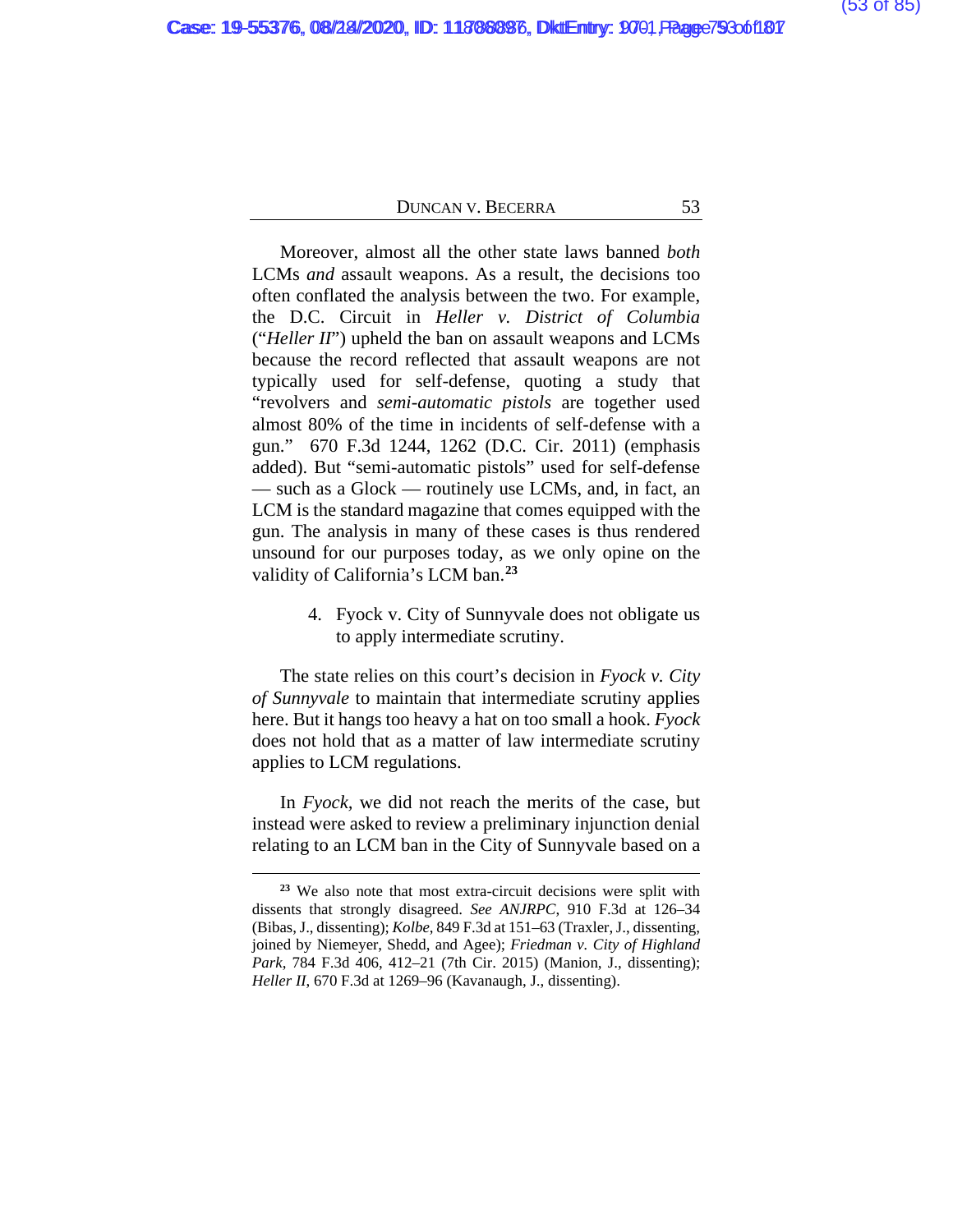limited record. Critically, we acknowledged that we were merely "consider[ing] whether the district court *abused its discretion by applying intermediate scrutiny*." *Fyock*, 779 F.3d at 998 (emphasis added). We held only that the district court did not abuse its discretion by choosing intermediate scrutiny based on the limited record before it on a preliminary injunction appeal. *Id.* at 1001. The abuse of discretion standard, of course, is highly deferential, and an appellate court can reverse only if the trial court made "a clear error of judgment." *DISH Network Corp. v. F.C.C.*, 653 F.3d 771, 776 (9th Cir. 2011). The limited nature of that opinion is self-evident; in its eight pages, it referenced the abuse of discretion standard twelve times, and it repeatedly emphasized the narrow scope of the ruling. *See, e.g.*, *Fyock*, 779 F.3d at 995 ("our disposition of appeals from most preliminary injunctions may provide little guidance as to the appropriate disposition on the merits"); *id.* at 997 n.3 (noting the "undeveloped record" before it and stating that the record will be developed at the merits stage); *id.* at 1001 ("we decline to substitute our own discretion for that of the district court").

It is perhaps understandable why our court in *Fyock* ruled as it did in light of the deferential standard of review and the unique facts presented in the case. Sunnyvale is a small and affluent community. Its violent crime rate is less than half of the statewide violent crime rate. *Compare* City of Sunnyvale, *Sunnyvale Uniform Crime Report 2018* (1.7 incidents per 1,000 people), *with* Cal. Dep't of Justice, *Crime in California 2018*, Criminal Justice Statistics Center Publications at 1, 10 (4.4 incidents per 1,000 people).**[24](#page-106-0)**

**<sup>24</sup>** Available at https://sunnyvale.ca.gov/civicax/filebank/blobdload. aspx?BlobID= 22968 (last updated Apr. 22, 2020), and https://data-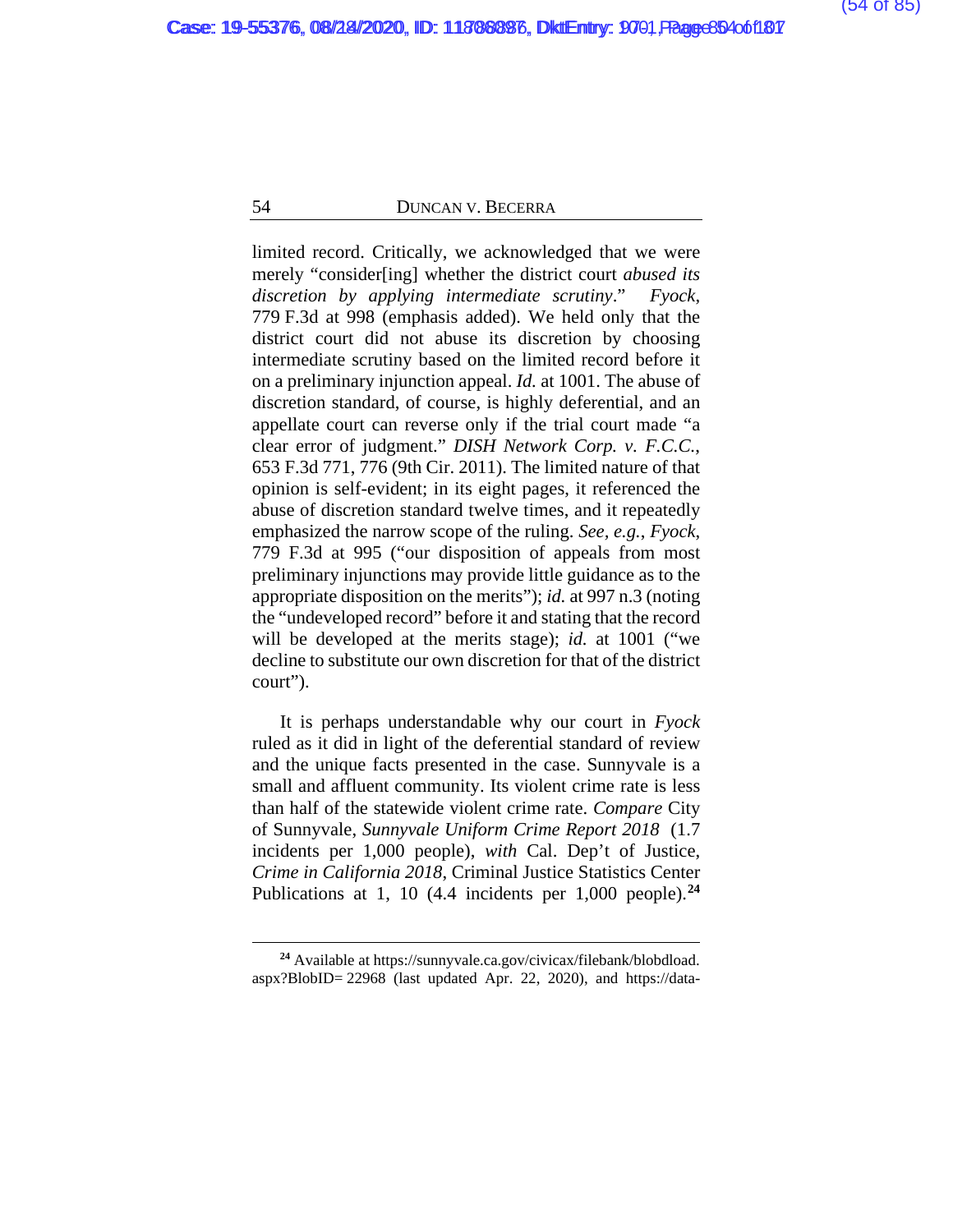Sunnyvale also boasts one of the largest combined public safety departments in the United States. *See* Erika Towne, *Sunnyvale's Department of Public Safety is One of the Largest Combined Departments in the U.S.*, Santa Clara Weekly (Apr. 10, 2019), at 9. We are not in Sunnyvale anymore.**[25](#page-106-0)**

\* \* \*

California Penal Code section 32310 substantially burdens core Second Amendment rights. It bans LCMs that come standard in guns commonly used for self-defense in the home. Its scope is broad and indiscriminate. And it provides no meaningful exceptions for law-abiding citizens. Strict scrutiny applies under the reasoning of our prior decisions: "A law that implicates the core of the Second Amendment right and severely burdens that right warrants strict scrutiny." *Silvester*, 843 F.3d at 821, 827; *see also Pena*, 898 F.3d at 977, 978–79; *Jackson*, 746 F.3d at 961, 964; *Chovan*, 735 F.3d at 1138.

openjustice.doj.ca.gov/sites/default/files/2019-07/Crime%20In%20CA %202018%2020190701.pdf (last visited June 12, 2020).

**<sup>25</sup>** The dissent suggests that we are engaging in policy-based judgments by reciting these facts. But this is not so. We only mention these considerations to provide some context in understanding why the *Fyock* court may have ruled as it did, based on the highly deferential standard of review that court applied while reviewing a preliminary injunction with a limited record before it. Even Justice Breyer's dissent in *Heller* recognized that laws that are limited in geographic scope may reduce burdens compared to restrictions that burden the broader public. *See Heller*, 554 U.S. at 682 (voting to uphold DC's law in part because "[t]he law is tailored to the urban crime problem in that it is local in scope and thus affects only a geographic area both limited in size and entirely urban") (Breyer, J., dissenting).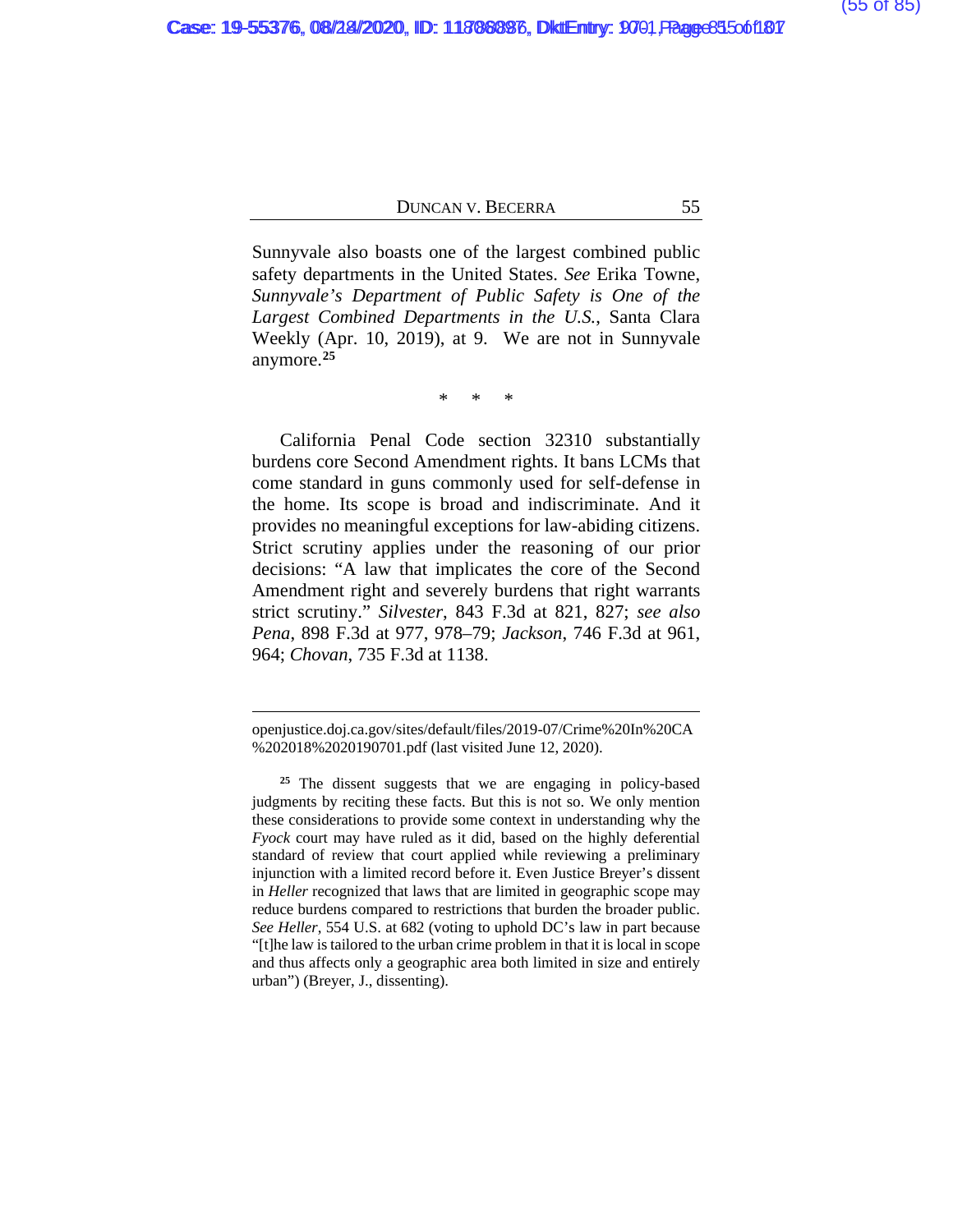Apart from this circuit's two-prong analysis for tiers of scrutiny, our approach is in keeping with how we generally address fundamental rights in our Constitution. As the Supreme Court held, the Second Amendment is a "fundamental" right that is "necessary to our system of ordered liberty." *McDonald*, 561 U.S. at 778. When the government tries to limit the people's fundamental rights, the Supreme Court typically presumes that strict scrutiny applies. *See, e.g.*, *Glucksberg*, 521 U.S. at 721 (strict scrutiny applies to "fundamental" liberty interests); *Poe v. Ullman*, 367 U.S. 497, 548 (1961) (Harlan, J., dissenting) (laws affecting "fundamental aspect[s] of liberty" are "subjected to strict scrutiny") (internal quotations omitted).**[26](#page-106-0)** And it makes sense to do so. If the government imposes a substantial limitation on the most sacred and fundamental rights enumerated in our Constitution, then such a law restricting the people's liberty should face the highest tier of scrutiny.

# **D. California Penal Code section 32310 does not survive strict scrutiny review.**

Strict scrutiny is the "most rigorous and exacting standard of constitutional review," and requires that a state law be "narrowly tailored to achieve a compelling interest." *Miller v. Johnson*, 515 U.S. 900, 920 (1995); *see also Kolbe*, 849 F.3d at 133. "[I]f there are other, reasonable ways to achieve [a compelling state purpose] with a lesser burden on constitutionally protected activity, a State may not choose the way of greater interference. If it acts at all, it must choose

**<sup>26</sup>** We recognize that the Supreme Court, for example, applies intermediate scrutiny for time, place, or manner restrictions on First Amendment rights, but as noted above, section II.C.2.ii, the restriction here is not a time, place, or manner regulation.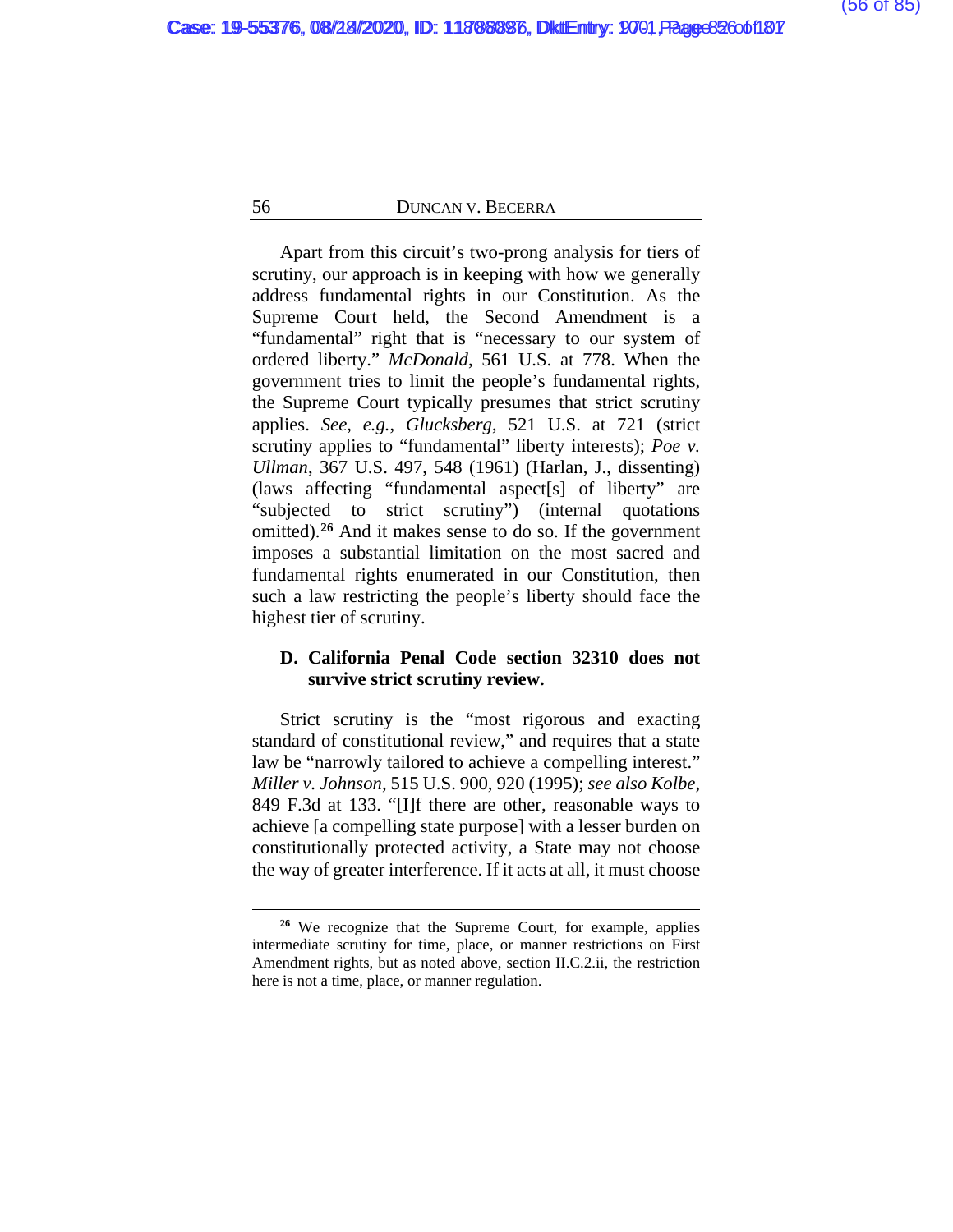'less drastic means.'" *Attorney General of New York v. Soto-Lopez*, 476 U.S. 898, 909–10 (1986) (citing *Dunn v. Blumstein,* 405 U.S. 330, 343 (1972)) (alterations original).

1. The state interests advanced here are compelling.

In the court below, the state advanced four interests underlying California Penal Code section 32321: protecting citizens from gun violence, protecting law enforcement from gun violence, protecting public safety, and preventing crime. The district court found these interests to be "important." On appeal, the Attorney General does not explicitly enumerate these four interests but does stylize them as "interests in preventing and mitigating gun violence, particularly public mass shootings and the murder of law enforcement personnel." The state claims that these interests are compelling. We agree.**[27](#page-106-0)** *See Schall v. Martin*, 467 U.S. 253, 264 (1984) ("The 'legitimate and compelling state interest' in protecting the community from crime cannot be doubted.").

> 2. California Penal Code section 32310 is not narrowly tailored to achieve the compelling state interests it purports to serve.

California Penal Code section 32310 cannot withstand strict scrutiny analysis because the state's chosen method a statewide blanket ban on possession everywhere and for nearly everyone — is not the least restrictive means of achieving the compelling interests.

**<sup>27</sup>** We remind future litigants that it is still necessary to show that the stated interest is compelling and may not simply be presumed.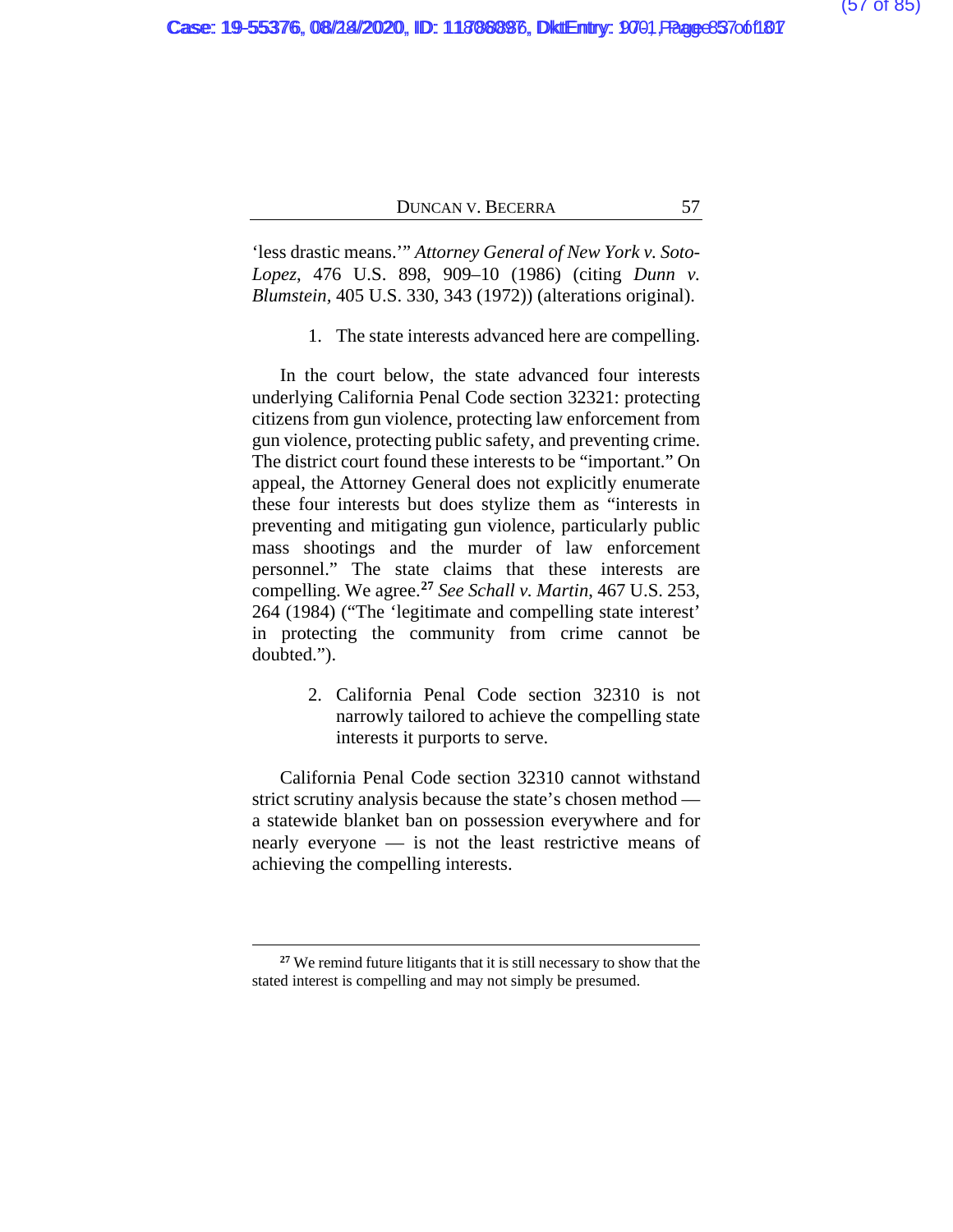As discussed above, section 32310 provides few meaningful exceptions for the class of persons whose fundamental rights to self-defense are burdened. The scope of section 32310 likewise dooms its validity. Section 32310 applies statewide. It necessarily covers areas from the most affluent to the least. It prohibits possession by citizens who may be in the greatest need of self-defense like those in rural areas or places with high crime rates and limited police resources. It applies to nearly everyone. It is indiscriminating in its prohibition. Nor is the law limited to firearms that are not commonly used for self-defense. These are not features of a statute upheld by courts under the least restrictive means standard.**[28](#page-106-0)**

# **E. Even if intermediate scrutiny were to apply, California Penal Code section 32310 would still fail.**

As made plain by our earlier discussion, intermediate scrutiny is the wrong standard to apply. But even if we were to apply it today, California Penal Code section 32310 would

**<sup>28</sup>** *See, e.g.*, *Holt v. Hobbs*, 574 U.S. 352, 364–65 (2015) (restriction preventing beard growth for religious practitioners to half of an inch not the least restrictive means of furthering prison safety and security); *United States v. Alvarez*, 567 U.S. 709, 729 (2012) (Stolen Valor Act held unconstitutional because other less speech-restrictive means were available to the government to combat fraudulent Medal of Honor recipient claims); *United States v. Playboy Entm't Grp.*, 529 U.S. 803, 816–27 (2000) (statute regulating the hours for sexually oriented cable channel programming to shield children from pornography held unconstitutional because other plausible less restrictive means were readily available); *Reno v. ACLU*, 521 U.S. 844, 874–75 (1997) (statute that criminalized "indecent" or "patently offensive" speech on the internet was unconstitutional because it was "an unnecessarily broad suppression" of free speech rights and therefore not the least restrictive means).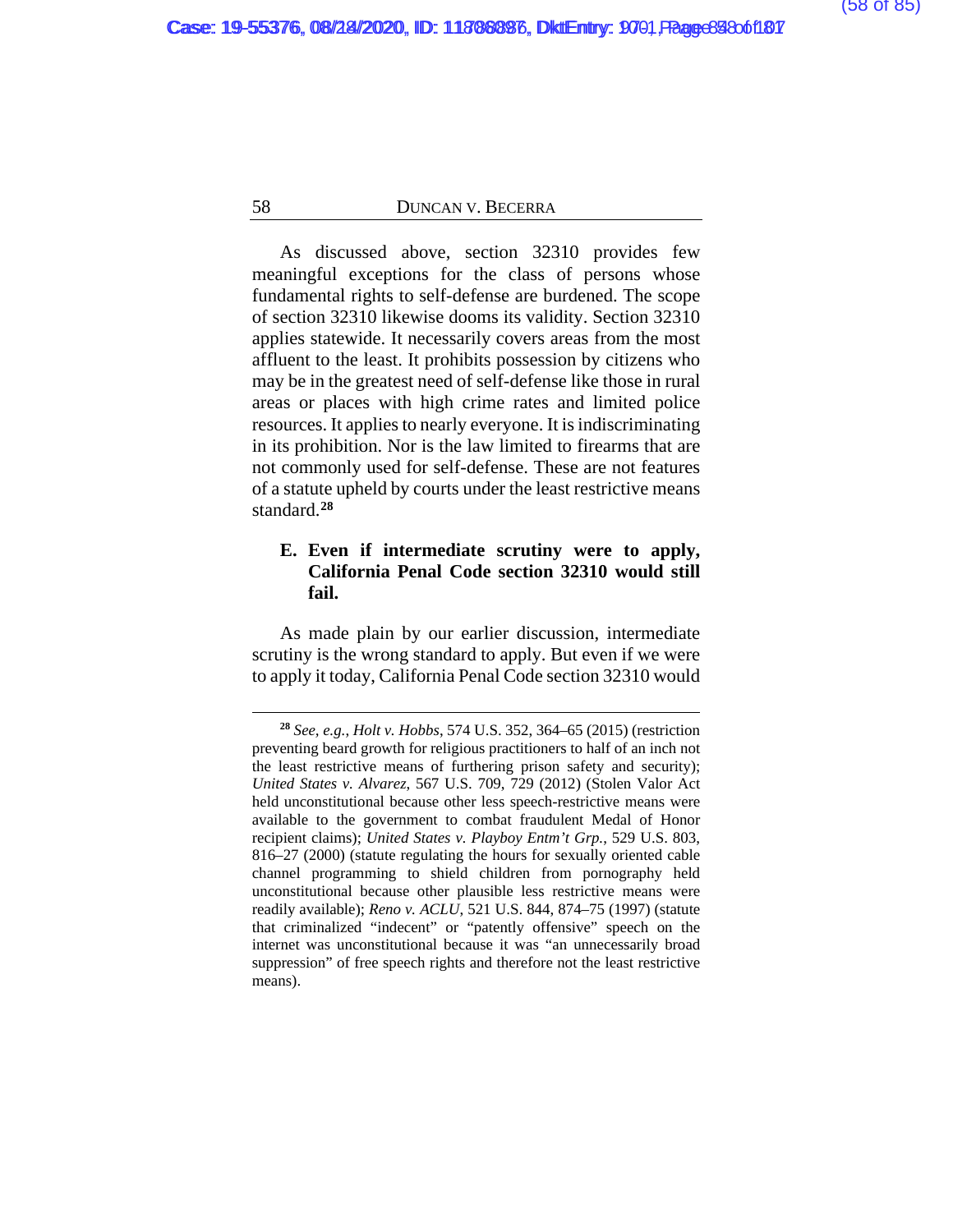still fail. While that provision doubtless purports to serve important state interests, the means chosen by the state are not substantially related to serving those interests.

> 1. Intermediate scrutiny as traditionally understood has bite.

Courts apply intermediate scrutiny in a variety of contexts*.* Broadly speaking, to survive intermediate scrutiny a statute "must be substantially related to an important governmental objective." *Clark v. Jeter*, 486 U.S. 456, 461 (1988).

Recently, the Supreme Court emphasized the potent nature of intermediate scrutiny. In *Packingham v. North Carolina*, the Court held that to survive intermediate scrutiny "a law must be 'narrowly tailored to serve a significant governmental interest." 137 S. Ct. 1730, 1736 (2017) (quoting *McCullen v. Coakley*, 573 U.S. 464, 486  $(2014)$ ).

While the precise contours of intermediate scrutiny may vary, this much is certain: It has bite. It is a demanding test. While its application is neither fatal nor feeble, it still requires a reviewing court to scrutinize a challenged law with a healthy dose of skepticism. Indeed, the law must address "harms" that "are real" in a "material" way. *Edenfield v. Fane*, 507 U.S. 761, 771 (1993)*.* At its core, intermediate scrutiny is a searching inquiry.

> 2. Appellate courts have not settled on a particular intermediate scrutiny formulation for Second Amendment challenges.

This circuit has used seemingly varying formulations of intermediate scrutiny in the Second Amendment context.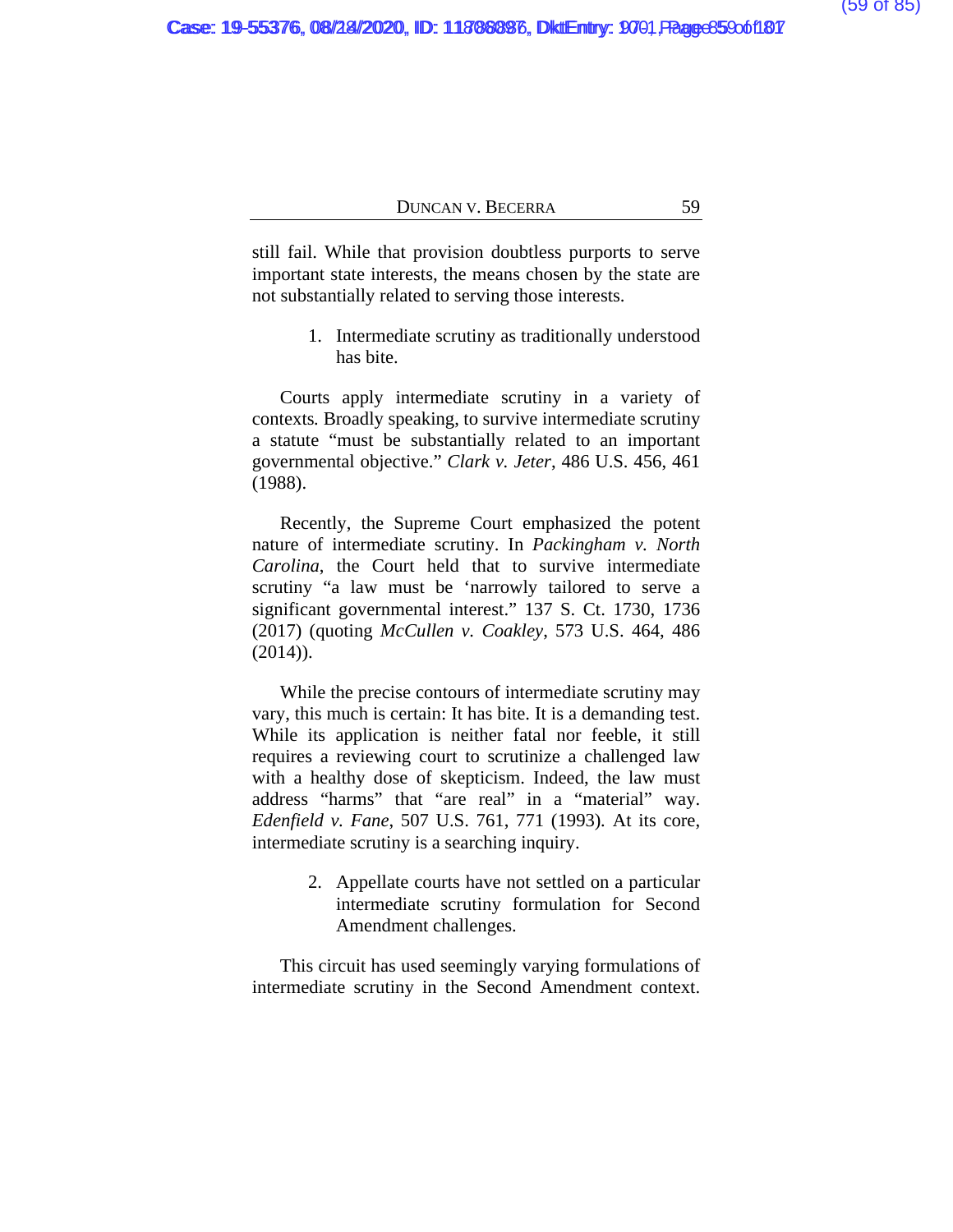*Chovan* provides that intermediate scrutiny requires "(1) the government's stated objective be significant, substantial, or important; and (2) a reasonable fit between the challenged regulation and the asserted objective." 735 F.3d at 1139. But in *Silvester*, we stated that gun regulations need only promote a "substantial government interest that would be achieved less effectively absent the regulation." 843 F.3d at 829. We cited *both* standards in *Pena*, though that decision appears to interpret the latter as a means to assess the fit prong of the former. 898 F.3d at 979.

Other decisions within our court and elsewhere have used language that suggests varying intensities of "bite." Some applications of intermediate scrutiny are severe. *See, e.g.*, *Jackson*, 746 F.3d at 966 (whether the challenged restriction is "substantially related to the important government interest of reducing firearm-related deaths and injuries"); *Heller II*, 670 F.3d at 1258 (requiring "a tight 'fit' between the [regulation] and an important or substantial government interest, a fit 'that employs not necessarily the least restrictive means but . . . a means narrowly tailored to achieve the desired objective'"). Others appear less stringent. *See, e.g.*, *Worman*, 922 F.3d at 38–39 ("there must be a 'reasonable fit' between the restrictions imposed by the law and the government's valid objectives, 'such that the law does not burden more conduct than is reasonably necessary'"); *ANJRPC*, 910 F.3d at 119 (same). A few fall somewhere in between. *See, e.g.*, *Kolbe*, 849 F.3d at 139 (restriction passes intermediate scrutiny if "reasonably adapted to a substantial government interest") (citation omitted).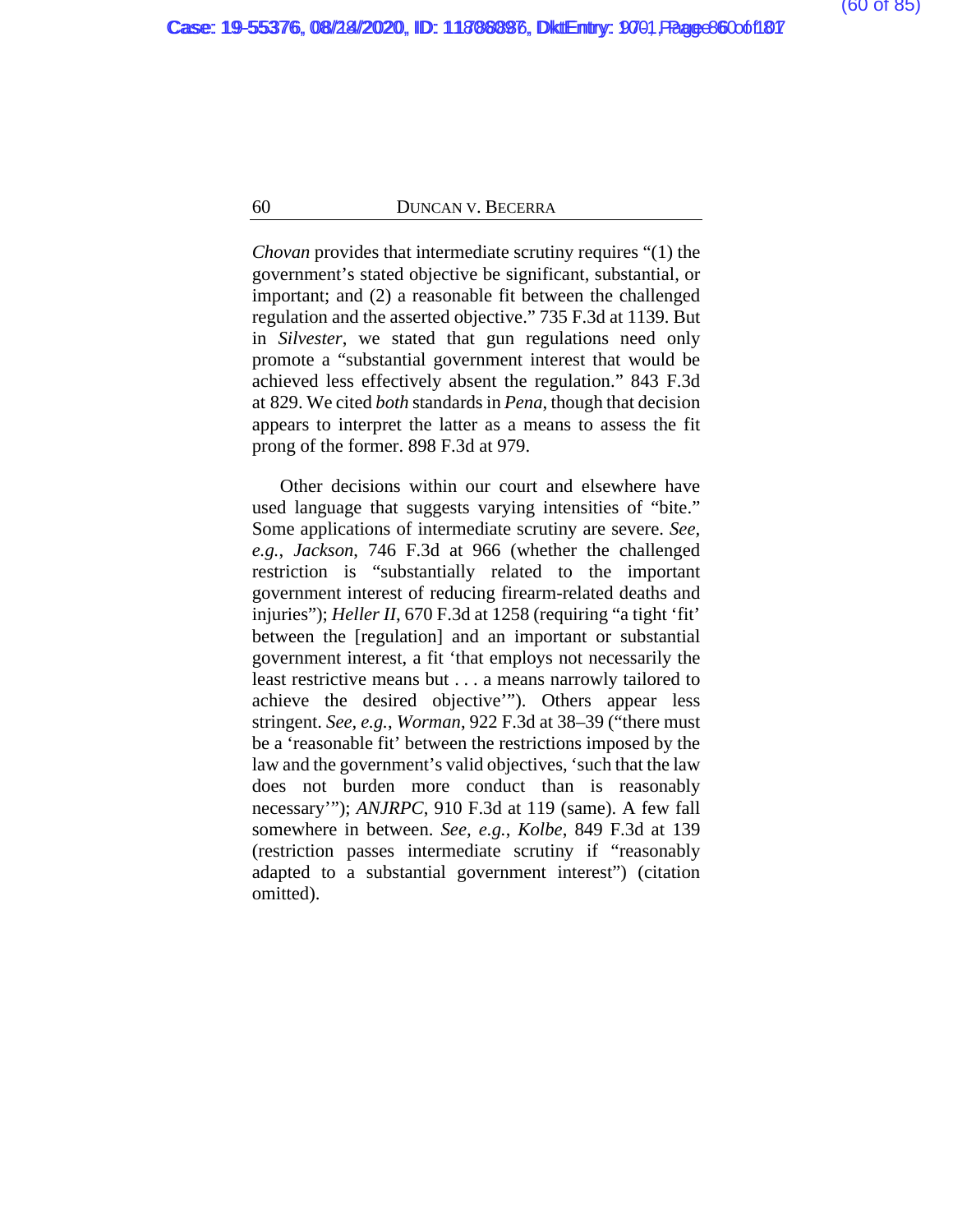3. Some courts have applied a diluted form of intermediate scrutiny that approximates rational basis, which Heller forbids.

Whatever its precise contours might be, intermediate scrutiny cannot approximate the deference of rational basis review. *Heller* forecloses any such notion. *See Heller*, 554 U.S. at 628 n.27. Yet the state asserts that the deferential standard presented by the case of *Turner Broadcasting System, Inc. v. F.C.C.* applies here. But reliance on this line of cases is misplaced. While some courts have analyzed Second Amendment regulations under the highly deferential *Turner* standard, it has been inconsistently applied and ultimately remains inapplicable.

*Turner* deference stems from two Supreme Court cases that addressed certain rules imposed on cable television companies. *See Turner Broadcasting System, Inc. v. F.C.C.*, 512 U.S. 622 (1994) ("*Turner I*"); *Turner Broadcasting System, Inc. v. F.C.C.*, 520 U.S. 180 (1997) ("*Turner II*"). These cases establish a general rule that where "policy disagreements exist in the form of conflicting legislative 'evidence,'" courts "'owe [the legislature's] findings deference in part because the institution is far better equipped than the judiciary to amass and evaluate the vast amounts of data bearing upon legislative questions.'" *Pena*, 898 F.3d at 979 (quoting *Turner II*, 520 U.S. at 195). A few courts have imported this deference to analyze Second Amendment claims. *See, e.g.*, *Kolbe*, 849 F.3d at 140 (applying *Turner* deference to LCM restrictions); *NYSRPA*, 804 F.3d at 261 (same); *Drake v. Filko*, 724 F.3d 426, 436– 37 (3d Cir. 2013) (same, for public carriage restrictions). But courts in our own circuit have been inconsistent in its application. In *Pena*, we applied *Turner* deference. *See* 898 F.3d at 979–80. But in *Silvester*, *Fyock*, *Jackson*, and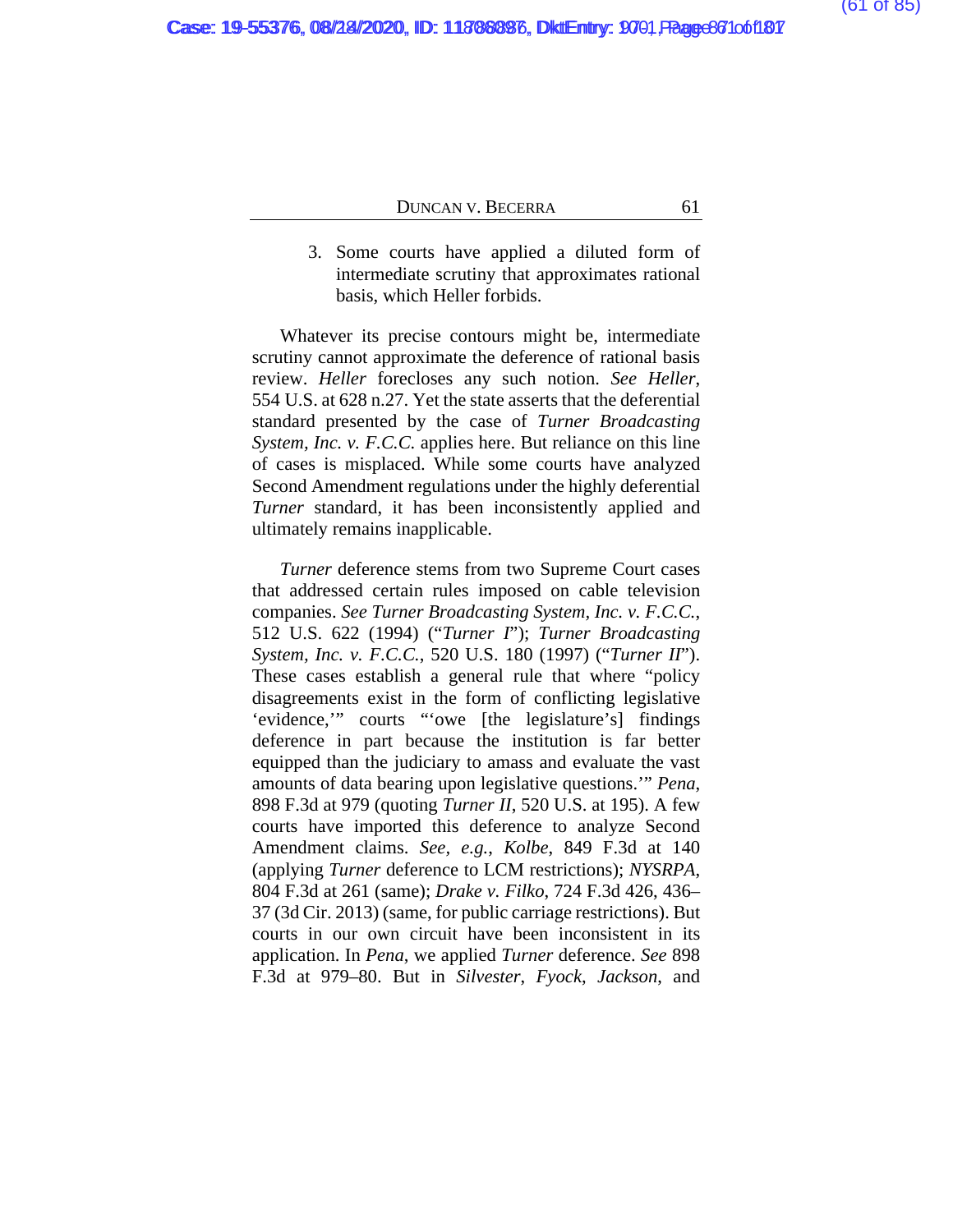*Chovan* we did not. *See generally* 843 F.3d at 817–29; 779 F.3d at 994–1001; 746 F.3d at 957–70; 735 F.3d at 1129–42.

The latter opinions get it right. *Turner* is an inappropriate standard for a simple reason: That line of cases addressed a very different set of laws and circumstances. There, cable television operators challenged the constitutionality of mustcarry provisions of the Cable Television Consumer Protection and Competition Act of 1992. *See Turner I*, 512 U.S. at 626–27. As the Court explained in *Turner II*, the deferential principle outlined in *Turner I* applies mainly in "cases . . . involving congressional judgments concerning *regulatory schemes of inherent complexity and assessments about the likely interaction of industries undergoing rapid economic and technological change.* Though different in degree, the deference to Congress is in one respect akin to deference owed to administrative agencies because of their expertise." *Turner II*, 520 U.S. at 196 (emphasis added).

Not so here. While the issue of gun violence is important and emotionally charged, it does not involve highly technical or rapidly changing issues requiring such deference. The state cannot infringe on the people's Second Amendment right, and then ask the courts to defer to its alleged "expertise" once its laws are challenged. Put another way, intermediate scrutiny cannot mean *Chevron*-like deference. Indeed, this very argument advanced by the state was roundly rejected by the majority in *Heller*. Despite Justice Breyer's dissenting opinion explicitly advancing *Turner* deference, *see* 554 U.S. at 690–91, 704–05, the majority in *Heller* did not once mention *Turner* and its progeny. To apply *Turner* today would amount to an abdication of our judicial independence and we refuse to do so. And in any event, the *Turner I* Court emphasized that deference does "not foreclose our independent judgment of the facts bearing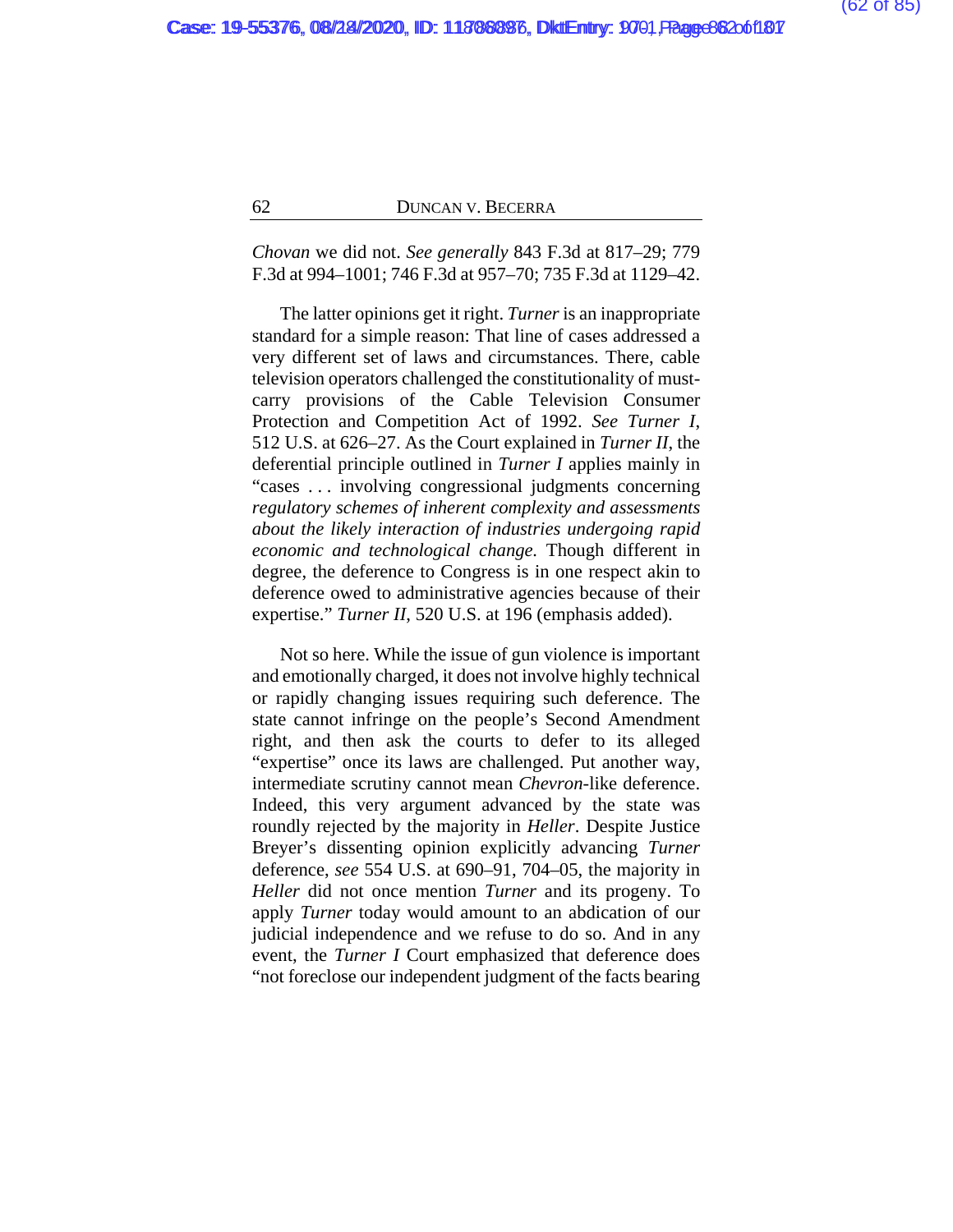on an issue of constitutional law." *Id.* at 666 (citation omitted).

> 4. California Penal Code section 32310 would still fail to pass constitutional muster under an intermediate scrutiny analysis.

Even if we were to apply intermediate scrutiny, California Penal Code section 32310 would still fail. While the interests expressed by the state no doubt qualify as "important," *Chovan*, 735 F.3d at 1139, the means chosen to advance those interests are not substantially related to their service.

Section 32310 fails intermediate scrutiny for many of the same reasons it fails strict scrutiny. Even with the greater latitude offered by this less demanding standard, section 32310's fit is excessive and sloppy. In his dissent in *Heller*, Justice Breyer would have upheld D.C.'s law under his interest-balancing test because the law was "tailored to the urban crime problem [] that is local in scope and thus affects only a geographic area both limited in size and entirely urban." *Heller*, 554 U.S. at 682 (Breyer, J., dissenting). Not so here. The statute operates as a blanket ban on all types of LCMs everywhere in California for almost everyone. It applies to rural and urban areas, in places with low crime rates and high crime rates, areas where law enforcement response times may be significant, to those who may have high degrees of proficiency in their use for self-defense, and to vulnerable groups who are in the greatest need of selfdefense. The law also prohibits possession outright. And it applies to all firearms, including handguns that are the "quintessential self-defense weapon." *Heller*, 554 U.S. at 629.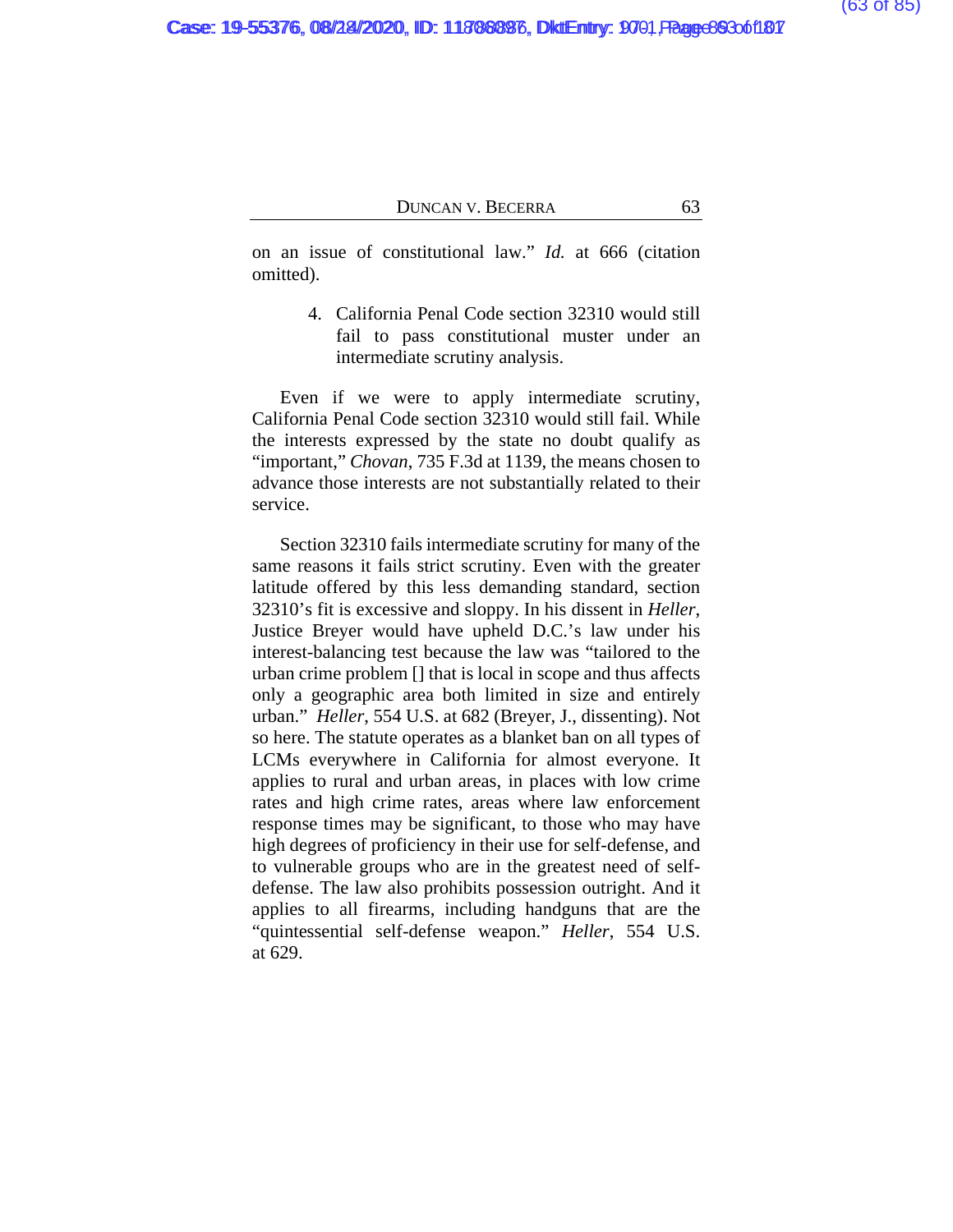Section 32310's failure to incorporate a grandfather clause is another red flag. We do not write on a blank slate on this matter. This court has already held that grandfather clauses are "important[]" in reducing burdens generated by a restriction. *Pena*, 898 F.3d at 977. It follows that grandfather clauses are also important to assess fit. Without such a clause, law-abiding citizens who legally possessed LCMs before enactment are deprived of the right to use those arms for lawful ends. These law-abiding citizens could have owned LCM for decades, and perhaps even used them for self-defense in the past. But none of that matters under California law. They must turn them over — or face a year in jail. Based on the record before us, there is no apparent justification or support for the lack of a grandfather exception. *See New York State Rifle & Pistol Ass'n v. City of New York*, 140 S. Ct. 1525, 1543 (2020) (Alito, J., dissenting from denial of certiorari) ("a court engaged in any serious form of scrutiny would ... question<sup>[]</sup> the absence of evidence").

The state speculates that a complete prohibition is necessary to avoid legally owned LCMs from falling into the wrong hands. But the flaws of that argument are obvious. The state could ban virtually anything if the test is merely whether something causes social ills when someone other than its lawful owner misuses it. Adopting such a radical position would give the government carte blanche to restrict the people's liberties under the guise of protecting them.

While the harms that California attempts to address are no doubt real, section 32310 does not address them in a "material" way. *Edenfield*, 507 U.S. at 770–71. The data relied on by the state in defense of section 32310 is, as the trial court found, "remarkably thin." California primarily cites two unofficial surveys to support dispossessing law-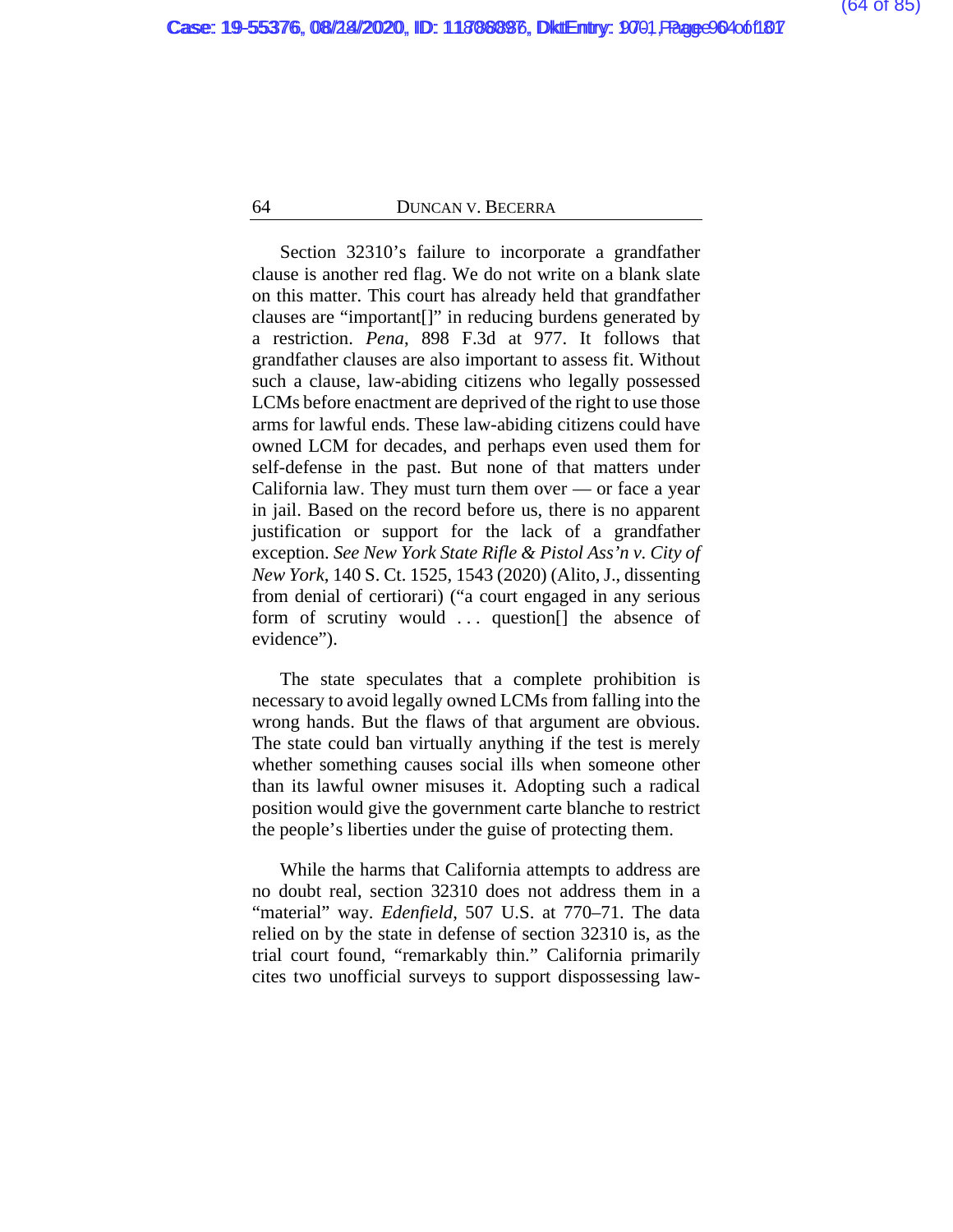abiding Californians of millions of magazines. But the district court pointed out that these surveys hardly show that section 32310 is effective — and in any event, they cannot save that provision. One of the surveys documents that in 14 of the 17 mass shootings in California, assailants brought multiple weapons.**[29](#page-106-0)** This undercuts the state's claim, as noted by the district court, that LCMs shoulder much of the blame for casualties because the more weapons brought to a shooting incident, the greater the capacity for casualties.

But more than that, the district court pointed out that only three of these incidents definitively involved LCMs. And for each, the assailant brought high capacity magazines that were illegally smuggled into California. In other words, section 32310 would have had little effect on the outcomes in these tragic events. Many incidents do not appear to have involved LCMs, and for those that did, the LCMs appear to have been smuggled into the state. *See Scott v. Harris*, 550 U.S. 372, 380–81 (2007) ("When opposing parties tell two different stories, one of which is blatantly contradicted by the record, so that no reasonable jury could believe it, a court should not adopt that version of the facts for purposes of ruling on a motion for summary judgment.").

**<sup>29</sup>** Our dissenting colleague notes that we analyze the fit of section 32310 using statewide statistics, yet we look to national statistics to determine common ownership. Our colleague's point is well taken. But we must necessarily look to national statistics in that analysis because, as discussed earlier, LCM prohibitions in California have been operative for years. As the Seventh Circuit agrees, "it would be absurd to say that the reason why a particular weapon can be banned is that there is a statute banning it, so that it isn't commonly owned." *Friedman v. City of Highland Park*, 784 F.3d 406, 409 (7th Cir. 2015). When it comes to *fit* however, we look to state statistics to determine how the challenged law operates in practice within the jurisdiction of its operation.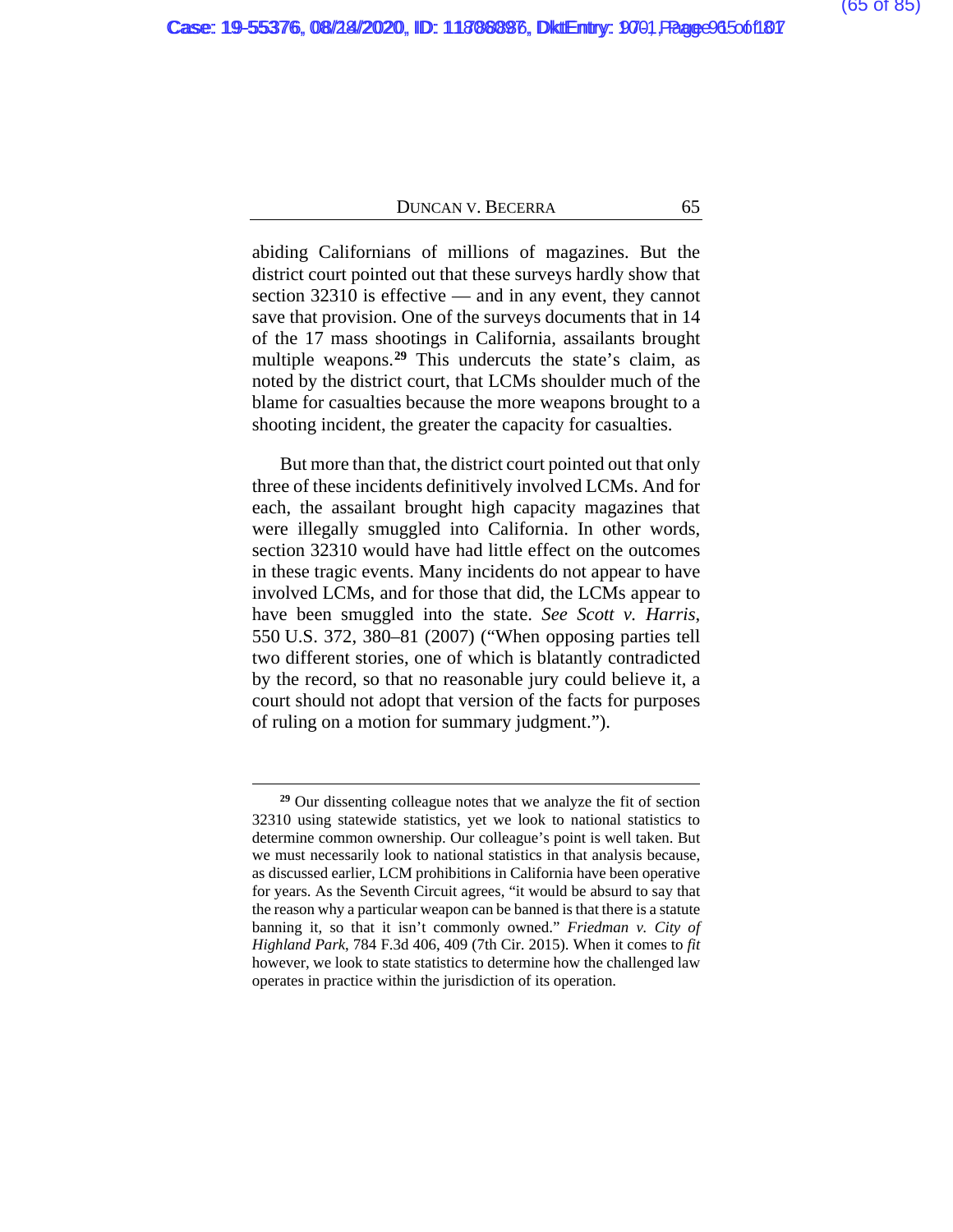Put simply, California fails to show a reasonable fit between Penal Code section 32310's sweeping restrictions and its asserted interests. Were we to apply intermediate scrutiny, section 32310 would still fail.

#### **CONCLUSION**

Let us be clear: We are keenly aware of the perils of gun violence. The heartbreak and devastation caused by criminals wielding guns cannot be overstated. And we also understand the importance of allowing state governments the ability to fashion solutions to curb gun violence. We have thus held that California can, for example, impose waiting periods, *Silvester*, 843 F.3d at 829, require microstamping of guns, *Pena*, 898 F.3d at 986, and forbid felons, the mentally ill, or misdemeanants convicted of domestic violence from owning firearms, *Chovan*, 735 F.3d at 1141.

We also want to make clear that our decision today does not address issues not before us. We do not opine on bans on so-called "assault weapons," nor do we speculate about the legitimacy of bans on magazines holding far larger quantities of ammunition. Instead, we only address California's ban on LCMs as it appears before us. We understand the purpose in passing this law. But even the laudable goal of reducing gun violence must comply with the Constitution. California's near-categorical ban of LCMs infringes on the fundamental right to self-defense. It criminalizes the possession of half of all magazines in America today. It makes unlawful magazines that are commonly used in handguns by lawabiding citizens for self-defense. And it substantially burdens the core right of self-defense guaranteed to the people under the Second Amendment. It cannot stand.

We **AFFIRM** the district court's grant of summary judgment for plaintiffs-appellees.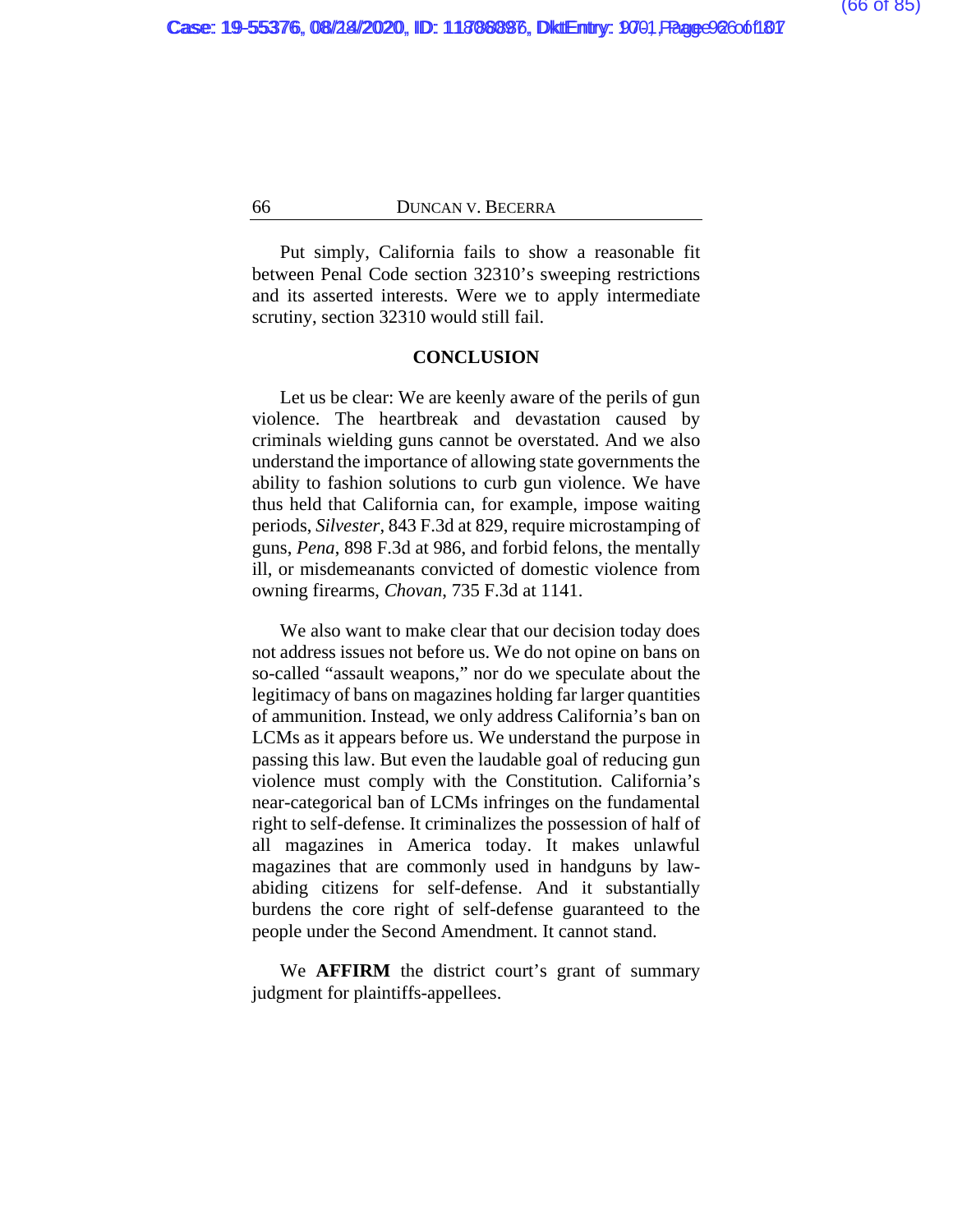LYNN, District Judge, dissenting:

The majority opinion conflicts with this Circuit's precedent in *Fyock v. Sunnyvale*, 779 F.3d 991 (9th Cir. 2015), and with decisions in every other Circuit to address the Second Amendment issue presented here. I am willing to at least assume that the law at issue implicates conduct protected by the Second Amendment, but I part ways with the majority regarding the appropriate level of scrutiny and its application in this case. I would reverse the district court's grant of summary judgment. I respectfully dissent.

#### **ANALYSIS**

California was not the first city or state to ban the possession of large capacity magazines ("LCMs"), and this panel is not the first (even within this Circuit) to address the constitutionality of such bans. A panel of this Court previously affirmed a district court's refusal to preliminarily enjoin the City of Sunnyvale's ban on LCMs, and six of our sister Circuits have held that various LCM restrictions are constitutional. *See Fyock*, 779 F.3d 991; *see also Heller v. District of Columbia* (*Heller II*), 670 F.3d 1244 (D.C. Cir. 2011); *Worman v. Healey*, 922 F.3d 26 (1st Cir. 2019); *New York State Rifle & Pistol Ass'n, Inc. v. Cuomo*, 804 F.3d 242 (2d Cir. 2015) ("*NYSRPA*"); *Ass'n of N.J. Rifle & Pistol Clubs, Inc. v. Att'y Gen. N.J.*, 910 F.3d 106 (3d Cir. 2018); *Kolbe v. Hogan*, 849 F.3d 114 (4th Cir. 2017) (en banc); *Friedman v. City of Highland Park, Ill.*, 784 F.3d 406 (7th Cir. 2015). Thus, this panel is not writing on a blank slate. I would reach the same result as the *Fyock* panel and our sister Circuits and hold that California's ban on LCMs does not violate the Second Amendment.

To determine whether a challenged law violates the Second Amendment, this Court "employs a two-prong test: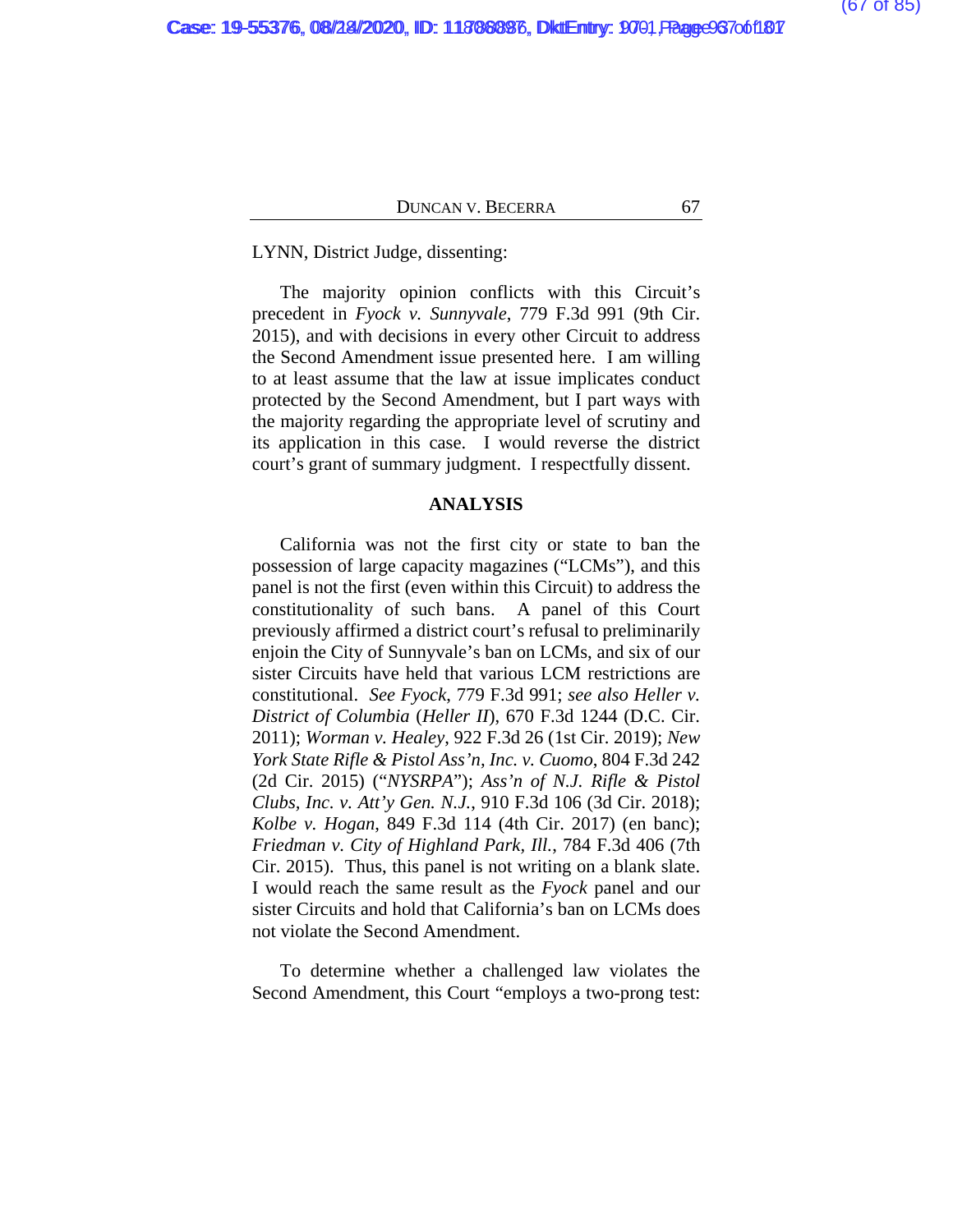(1) the court 'asks whether the challenged law burdens conduct protected by the Second Amendment'; and (2) if so, what level of scrutiny should be applied." *Fyock*, 779 F.3d at 996 (quoting *United States v. Chovan*, 735 F.3d 1127, 1136 (9th Cir. 2013)).

# **I. Whether § 32310 Affects Second Amendment-Protected Conduct**

California argues that § 32310 does not burden conduct protected by the Second Amendment. Rejecting those arguments, the majority holds that it does. I assume this holding to be correct. As this Court previously held, "our case law supports the conclusion that there must also be some corollary, albeit not unfettered, right to possess the magazines necessary to render those firearms operable." *Fyock*, 779 F.3d at 998. Additionally, there is no serious dispute that millions of LCMs are in circulation. *See* Maj. Op. at [12.](#page-106-0) Given my determination below that § 32310 withstands the applicable level of scrutiny, however, I find it unnecessary to further analyze whether it burdens protected conduct. I therefore assume, without deciding, that the challenged law burdens Second Amendment rights. *See Pena v. Lindley*, 898 F.3d 969, 976 (9th Cir. 2018) ("We assume without deciding that the challenged UHA provisions burden conduct protected by the Second Amendment because we conclude that the statute is constitutional irrespective of that determination."); *Bauer v. Becerra*, 858 F.3d 1216, 1221 (9th Cir. 2017) ("[F]or purposes of this analysis, we assume, without deciding, that the challenged fee burdens conduct falling within the scope of the Second Amendment."); *Silvester v. Harris*, 843 F.3d 816, 826–27 (9th Cir. 2016) ("We assume, without deciding, that the regulation is within the scope of the Amendment and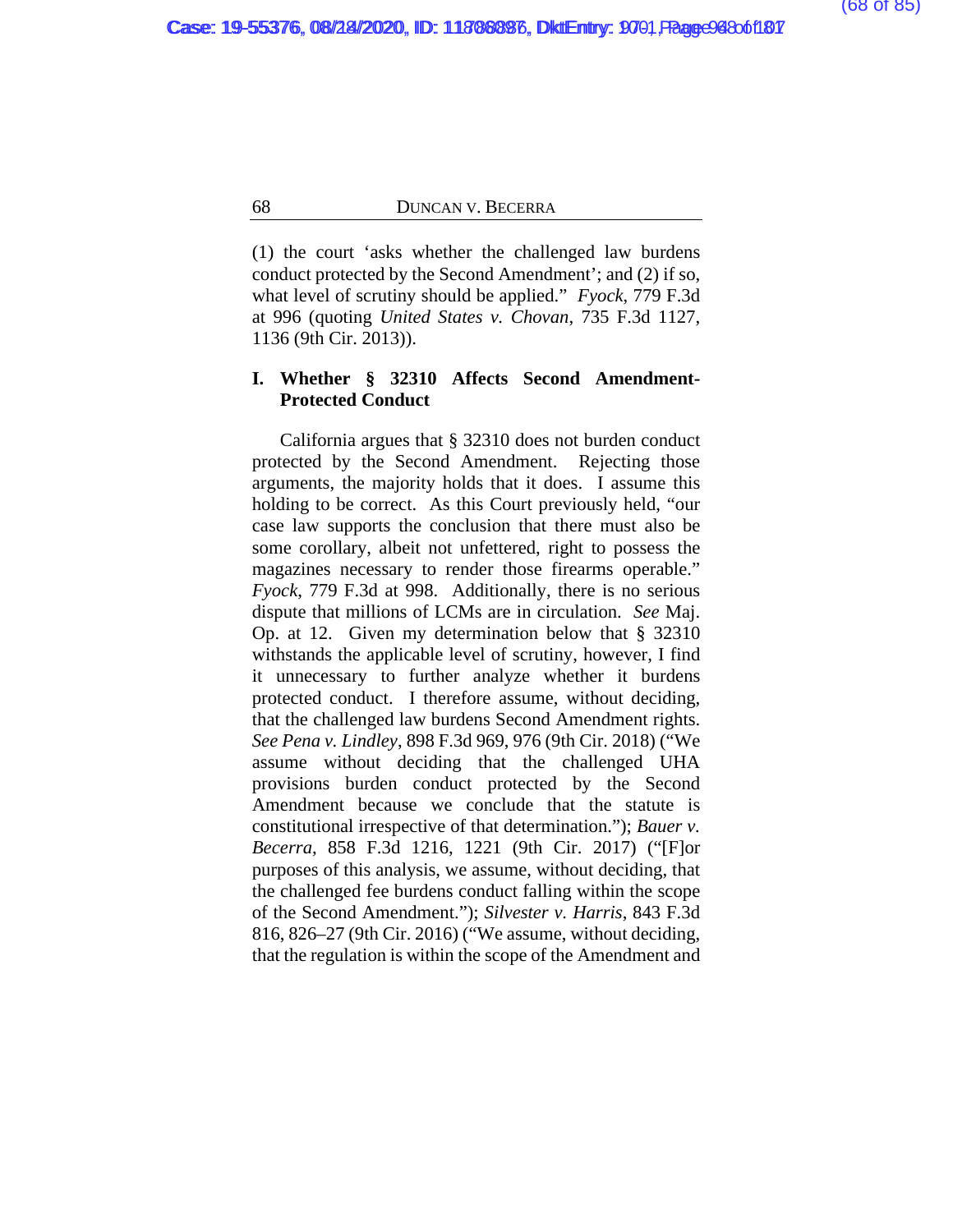is not the type of regulation that must be considered presumptively valid.").**[1](#page-106-0)**

#### **II. The Appropriate Level of Scrutiny**

The next question is which level of scrutiny applies. In making that determination, "the court must consider (1) how closely the law comes to the core of the Second Amendment right; and (2) how severely, if at all, the law burdens that right." *Fyock*, 779 F.3d at 998 (citing *Chovan*, 735 F.3d at 1138). "Intermediate scrutiny is appropriate if the regulation at issue does not implicate the core Second Amendment right *or* does not place a substantial burden on that right." *Id.* at 998–99 (citing *Jackson v. City & Cty. of S.F.*, 746 F.3d 953, 964 (9th Cir. 2014)).

As to the first prong, I acknowledge that § 32310, like the law at issue in *Fyock*, "may implicate the core of the Second Amendment" regarding self-defense in the home. *Id.* at 999. The majority holds that LCMs may be used "for the core lawful purpose of self-defense." *District of Columbia v. Heller*, 554 U.S. 570, 629 (2008). I need not

**<sup>1</sup>** This approach also is consistent with that used by several Circuits in deciding similar cases. *See, e.g.*, *Heller II*, 670 F.3d at 1261 (declining to resolve whether laws banning LCMs and assault weapons implicate the Second Amendment, because "even assuming they do impinge upon the right protected by the Second Amendment, we think intermediate scrutiny is the appropriate standard of review and the prohibitions survive that standard"); *Worman*, 922 F.3d at 30 ("We assume, without deciding, that the proscribed weapons have some degree of protection under the Second Amendment."); *NYSRPA*, 804 F.3d at 257 ("[W]e proceed on the assumption that these laws ban weapons protected by the Second Amendment."); *Ass'n of N.J. Rifle & Pistol Clubs*, 910 F.3d at 117 ("We will nonetheless assume without deciding that LCMs are typically possessed by law-abiding citizens for lawful purposes and that they are entitled to Second Amendment protection.").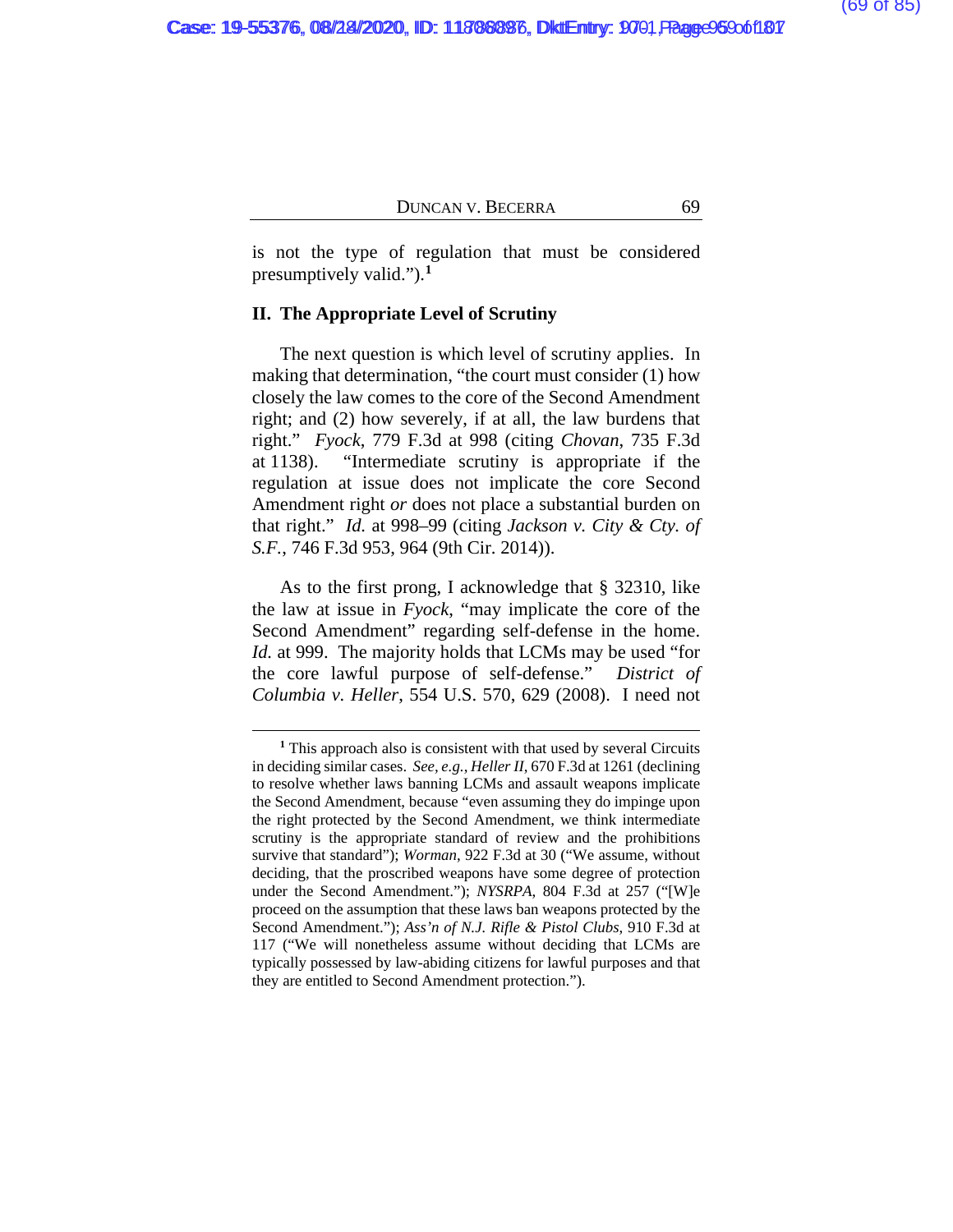resolve that question, however, because I cannot agree that § 32310 is a substantial burden on that right.**[2](#page-106-0)** Section 32310 "restricts possession of only a subset of magazines that are over a certain capacity. It does not restrict the possession of magazines in general such that it would render any lawfully possessed firearms inoperable, nor does it restrict the number of magazines that an individual may possess." *Fyock*, 779 F.3d at 999. Just as "[a] ban on the sale of certain types of ammunition does not prevent the use of handguns or other weapons in self-defense," and "leaves open alternative channels for self-defense in the home," *Jackson*, 746 F.3d at 968,**[3](#page-106-0)** § 32310 does not place a substantial burden on core Second Amendment rights because it does not prevent the use of handguns or other weapons in selfdefense.

<sup>&</sup>lt;sup>2</sup> Again, this approach is consistent with that taken by other courts, who have declined to resolve whether bans on LCMs implicate core Second Amendment rights, because even if they do, the burden is not substantial. *See, e.g.*, *Heller II*, 670 F.3d at 1262 ("Although we cannot be confident the prohibitions impinge at all upon the core right protected by the Second Amendment, we are reasonably certain the prohibitions do not impose a substantial burden upon that right."); *Worman*, 922 F.3d at 38 (finding that an LCM ban "arguably implicates the core Second Amendment right to self-defense in the home but places only a modest burden on that right").

**<sup>3</sup>** I disagree that *Jackson* "implied that strict scrutiny likely applies if a law completely bans the possession of a certain class of ammunition." Maj. Op. at [44.](#page-106-0) While the opinion mentions that the law at issue in that case banned only the sale, not use or possession, of certain ammunition, it also mentioned other factors relevant to its decision, including that other types of bullets could be sold. *Jackson*, 746 F.3d at 968. At bottom, *Jackson* asked whether the regulation left "open alternative channels for *self-defense*" generally, *id.* at 961 (emphasis added), not alternative channels for possessing the same weapon regulated by the law being examined.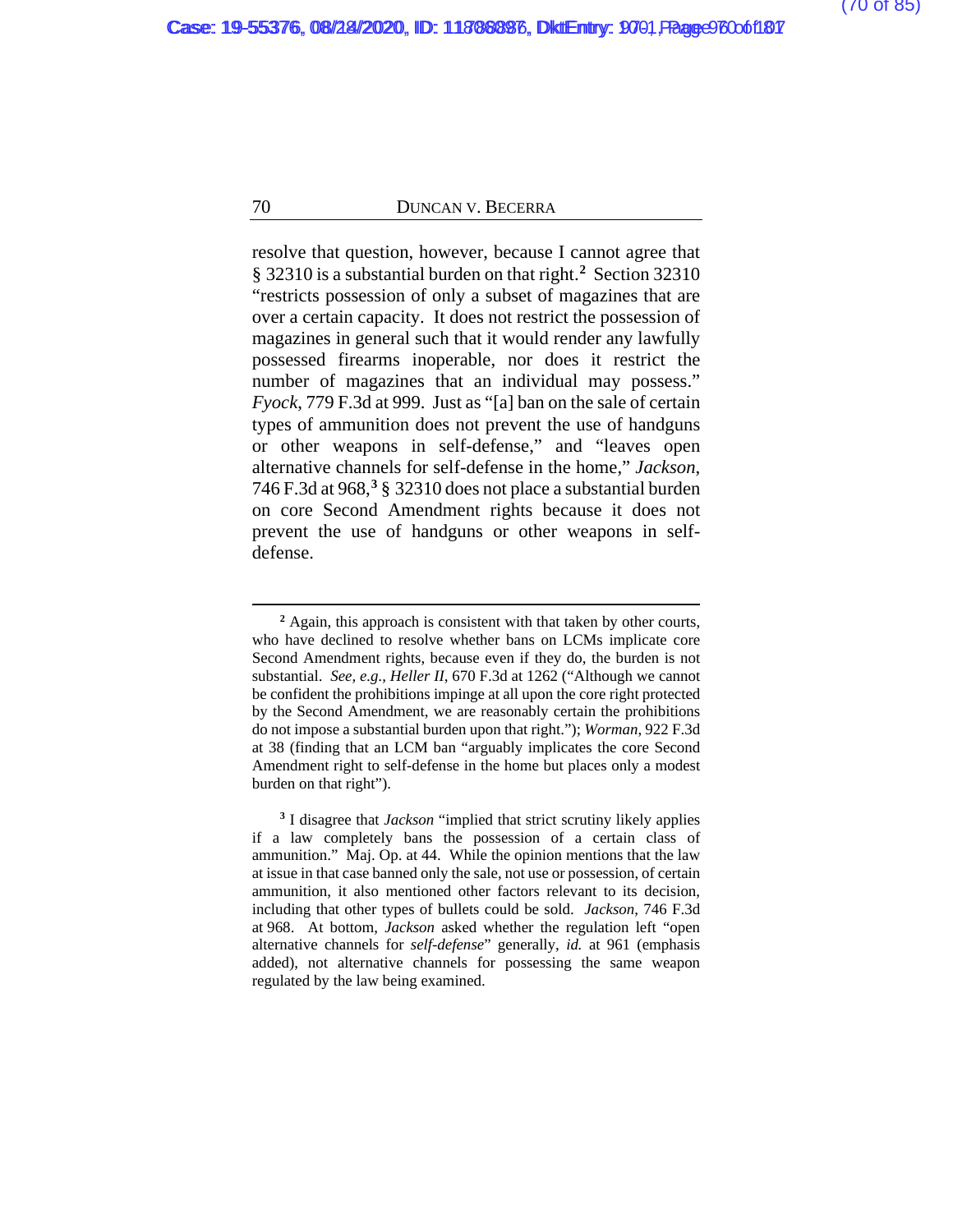The majority writes that the existence of alternatives is irrelevant under *Heller*. *See* Maj. Op. at [40–41.](#page-106-0) Unlike the law at issue in *Heller*, however—and contrary to the majority's characterization of California's law—§ 32310 does not ban an entire "class" of arms. "LCMs" are not a separate "class" of weapons; they are simply larger magazines. *See, e.g.*, *Ass'n of N.J. Rifle & Pistol Clubs*, 910 F.3d at 117 ("[T]he Act . . . does not categorically ban a class of firearms. The ban applies only to magazines capable of holding more than ten rounds and thus restricts 'possession of only a subset of magazines that are over a certain capacity.'" (quoting *Fyock*, 779 F.3d at 999)).In fact, the claim that § 32310 is a "categorical[] bar[]," Maj. Op. at [33,](#page-106-0) is circular, because "it amounts to a suggestion that whatever group of weapons a regulation prohibits may be deemed a 'class.'" *Worman*, 922 F.3d at 32 n.2. Understood in that way, "virtually any regulation could be considered an 'absolute prohibition' of a class of weapons." *Id.* It makes no difference that the weapons at issue are "popular." Just like "being unable to purchase a subset of semiautomatic weapons"—even some of the "most popular models"—"does not significantly burden the right to selfdefense in the home," *Pena*, 898 F.3d at 978, so too does being unable to purchase a subset of magazines not significantly burden Second Amendment rights.

In short, although the availability of a different "class" of firearms (like a rifle instead of a handgun) might be "no answer" to a Second Amendment challenge, *Heller*, 554 U.S. at 629, alternatives in the same "class" are relevant to the burden analysis. *See, e.g.*, *Jackson*, 746 F.3d at 961 ("[F]irearm regulations which leave open alternative channels for self-defense are less likely to place a severe burden on the Second Amendment right than those which do not."). The difference between using a handgun versus a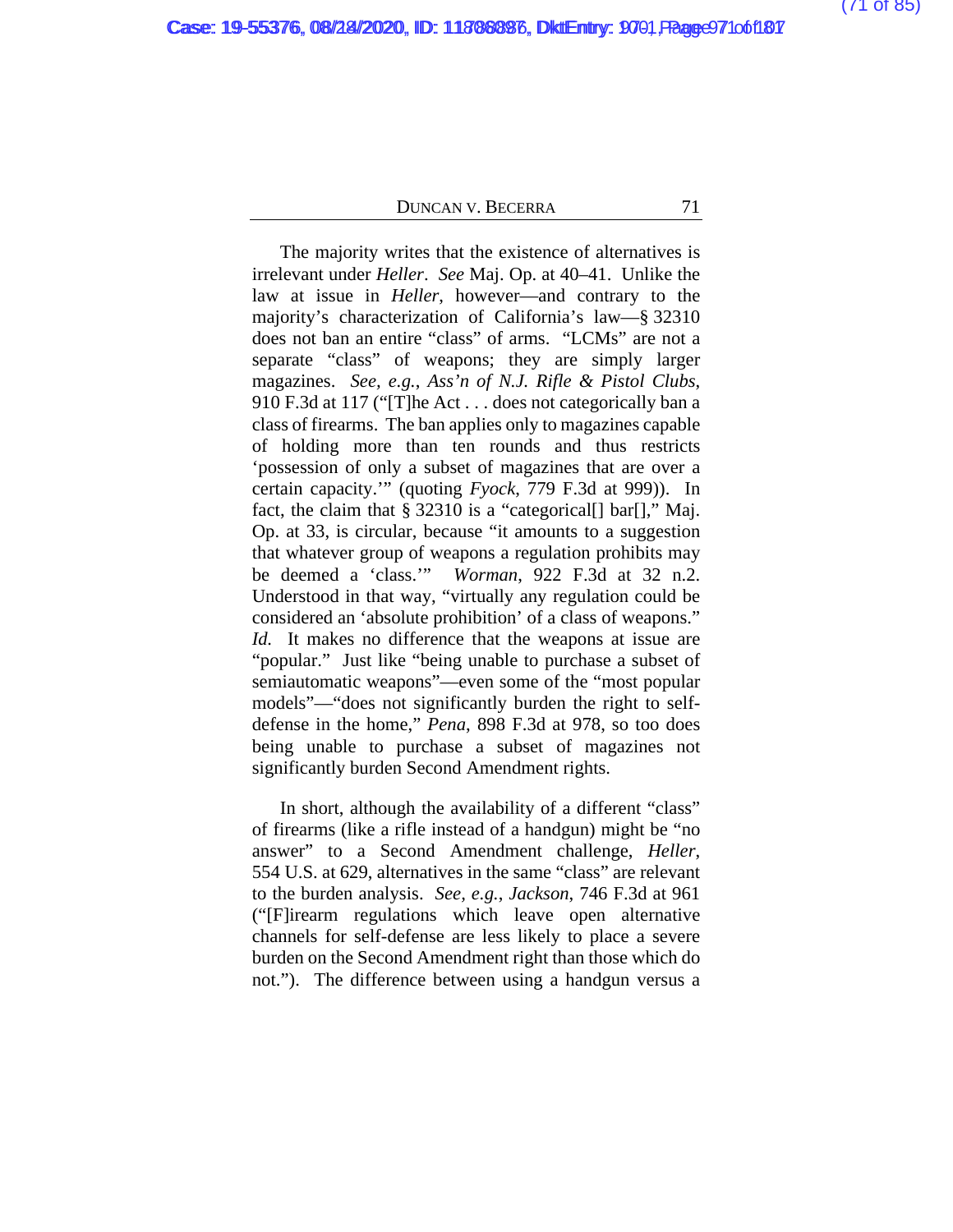rifle for self-defense, for example, is much more significant than the difference between using a magazine that holds eleven rounds versus a magazine that holds ten rounds.**[4](#page-106-0)** For this reason, the prohibition on LCMs is more analogous to a restriction on *how* someone exercises their Second Amendment rights, by restricting the number of bullets a person may shoot from one firearm without reloading. "[L]aws which regulate only the '*manner* in which persons may exercise their Second Amendment rights' are less burdensome than those which bar firearm possession completely." *Silvester*, 843 F.3d at 827.

Because I would find that § 32310 does not substantially burden the core Second Amendment right, I would apply intermediate scrutiny. This conclusion is consistent with that reached by all of our sister Circuits that chose a level of scrutiny in LCM cases. *See Heller II*, 670 F.3d at 1262 (applying intermediate scrutiny and analogizing to First Amendment time, place, and manner doctrine, because "the prohibition of . . . large-capacity magazines does not effectively disarm individuals or substantially affect their ability to defend themselves."); *Worman*, 922 F.3d at 37 (applying intermediate scrutiny and reasoning that an LCM ban does not heavily burden the core right of self-defense in the home, in part because the law prohibited only "magazines of a particular capacity"); *NYSRPA*, 804 F.3d at 259 ("No 'substantial burden' exists—and hence heightened scrutiny is not triggered—'if adequate alternatives remain for law-abiding citizens to acquire a firearm for self-defense.'" (quoting *United States v. Decastro*, 682 F.3d 160, 168 (2d Cir. 2012)); *Ass'n of N.J.* 

**<sup>4</sup>** For similar reasons, § 32310 is not analogous to a ban on Mapplethorpe in favor of Monet or Matisse, or the majority's other examples. *See* Maj. Op. a[t 47–48.](#page-106-0)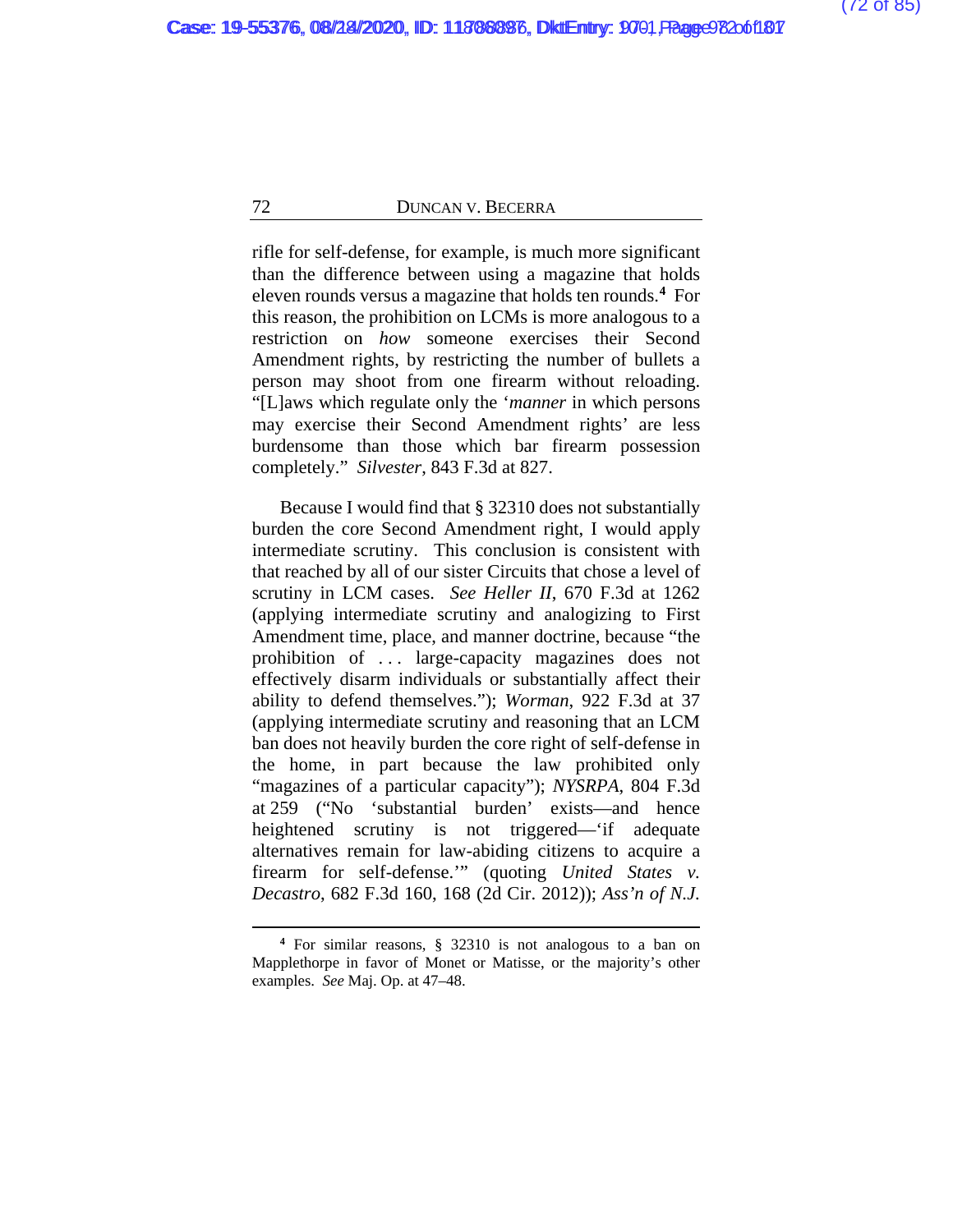*Rifle & Pistol Clubs*, 910 F.3d at 118 (applying intermediate scrutiny because an LCM ban "does not severely burden, and in fact respects, the core of the Second Amendment right.").**[5](#page-106-0)**

The majority splits with our sister Circuits, claiming that those decisions are distinguishable because the laws at issue in those cases were "not as sweeping" as § 32310 as they banned only sale (not possession) or included grandfather clauses, or because the decisions "too often conflated the analysis between" a ban on assault weapons and a ban on LCMs. Maj. Op. at [52–53.](#page-106-0) Those distinctions rest on a flimsy firmament. For example, all but one of the laws at issue banned possession, not just sale. *See Heller II*, 670 F.3d at 1249; *Worman*, 922 F.3d at 30; *NYSRPA*, 804 F.3d at 247; *Ass'n of N.J. Rifle & Pistol Clubs*, 910 F.3d at 110; *Friedman*, 784 F.3d at 407.**[6](#page-106-0)** Only two mention a grandfather clause. *See Worman*, 922 F.3d at 31; *NYSPRA*, 804 F.3d at 251 n.19. None of the cases suggested that these allegedly distinguishing features made a critical difference to the courts' analyses. In fact, *NYSPRA* involved two laws, one of which included a grandfather clause, the other of which did not, but the Second Circuit held that both laws were constitutional. *See* 804 F.3d at 249, 251 n.19. While an exception for possession or grandfathered weapons might

**<sup>5</sup>** *Kolbe* applied intermediate scrutiny in the alternative, after holding that the Second Amendment does not protect LCMs at all. 849 F.3d at 139 ("[A]ssuming the Second Amendment protects the FSA-banned assault weapons and large-capacity magazines, the FSA is subject to the intermediate scrutiny standard of review."). The Seventh Circuit's decision in *Friedman* is the only LCM ban case in which a court of appeals did not apply intermediate scrutiny, but the court in that case did not enunciate any level of scrutiny at all. *See* 784 F.3d 406.

**<sup>6</sup>** The only exception is the Maryland law at issue in *Kolbe*, 849 F.3d at 122, that the majority cites as an example.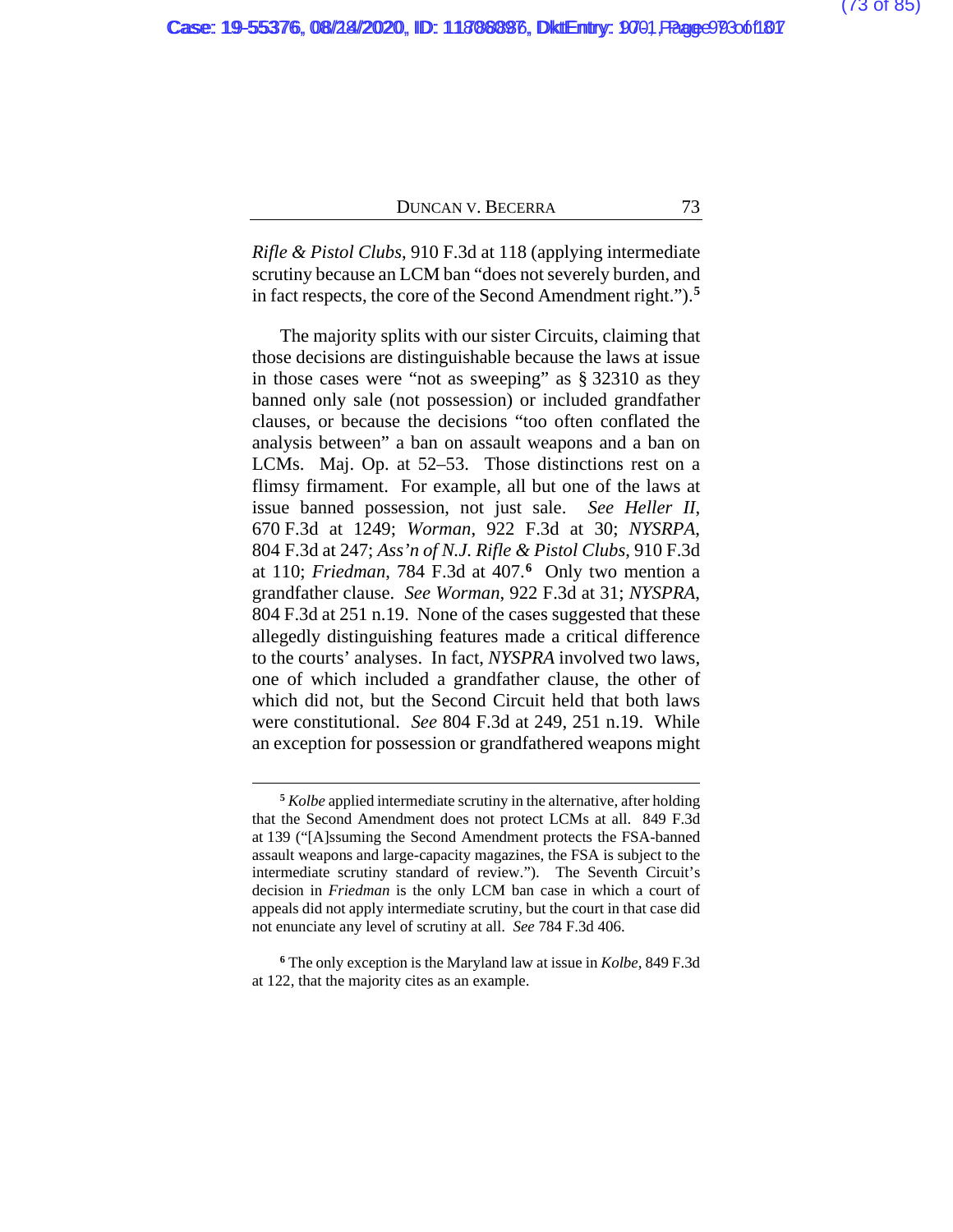be relevant to the burden analysis, we have never held that such exceptions are *required*. **[7](#page-106-0)**

As for the majority's comment that decisions from other Circuits conflate assault weapon and LCM bans, I read those cases differently. *Association of New Jersey Rifle & Pistol Clubs*, 910 F.3d 106, involved only an LCM ban, so it could not have improperly "conflated" the analysis. Additionally, even the cases involving multiple types of restrictions separately analyze the distinct bans. In fact, in *Fyock*, we referred to *Heller II* as a "well-reasoned opinion." 779 F.3d at 999. Yet today, the majority effectively ignores *Heller II*. In short, I think the majority's distinctions constitute too thin a reed on which to support a conflict with our sister Circuits.

The majority also departs from our Circuit's decision in *Fyock*, reasoning that *Fyock* was decided on a different record, using a different standard of review.**[8](#page-106-0)** Maj. Op. at [53–55.](#page-106-0) The relevant undisputed facts here, however, are identical to the facts at issue in *Fyock*. Specifically, the laws at issue "restrict[] possession of only a subset of magazines that are over a certain capacity." *Fyock*, 779 F.3d at 999.

**<sup>7</sup>** It would be surprising if a person's Second Amendment rights turned on whether a person had the foresight to purchase a later-banned firearm before a law was enacted. Similarly, a ban on sale but not possession makes a practical difference only if nearby jurisdictions allow sale, meaning that under the majority's analysis, the constitutionality of a law in one jurisdiction would turn on laws enacted in neighboring jurisdictions.

**<sup>8</sup>** Ironically, the majority's attempt to distinguish *Fyock* on the ground of its "unique facts" based on Sunnyvale's size, affluency, and crime rate is exactly the type of policy judgment in which even the majority acknowledges courts should not engage. Moreover, the *Fyock*  decision did not find these facts important enough to mention, so I cannot conclude that they are relevant distinguishing factors.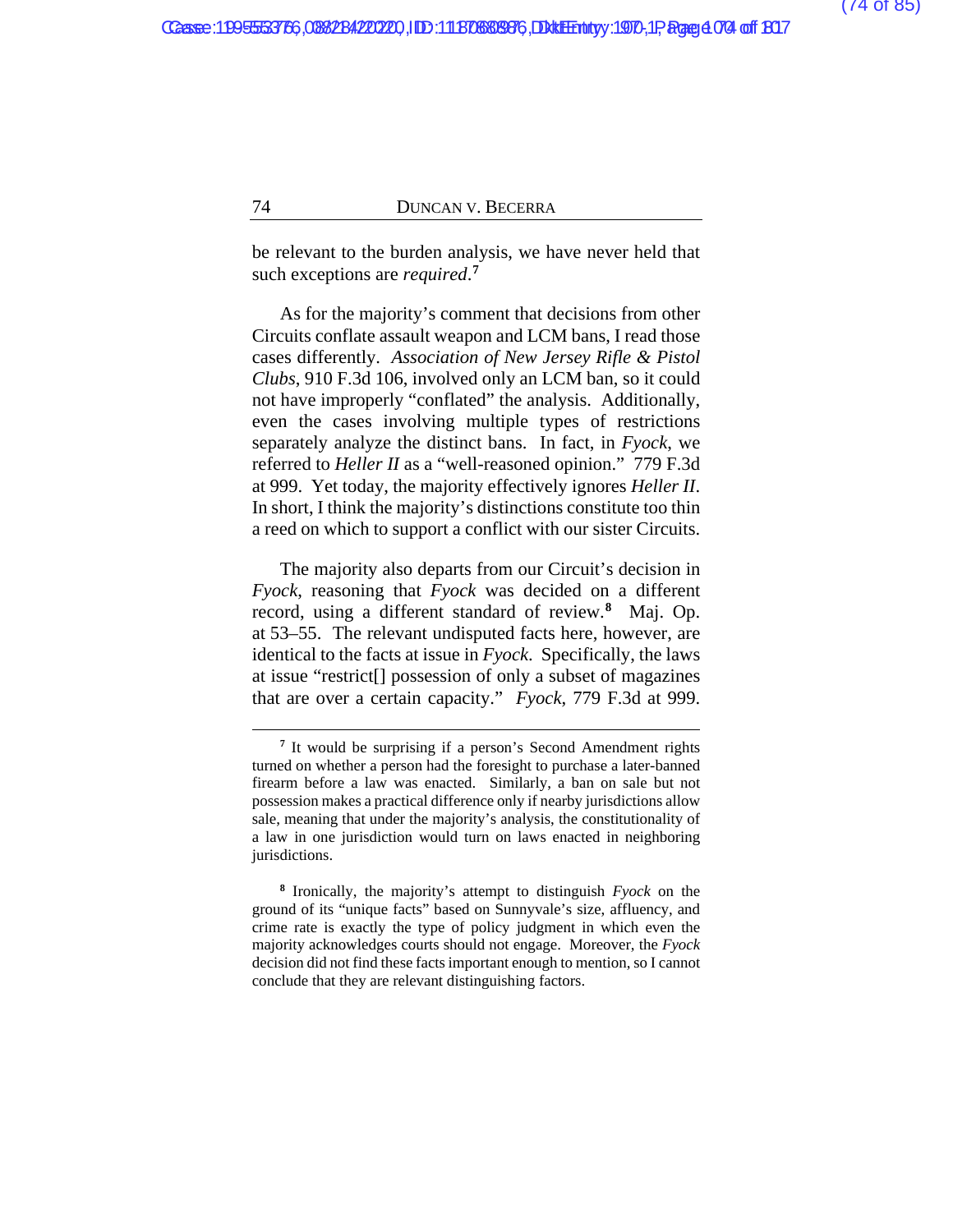The abuse of discretion standard gave the district court leeway in finding those facts, but if the district court had applied the wrong legal standard—such as an incorrect level of scrutiny—"[a]n error of law necessarily constitutes an abuse of discretion." *Akopyan v. Barnhart*, 296 F.3d 852, 856 (9th Cir. 2002); *see also Cooter & Gell v. Hartmarx Corp.*, 496 U.S. 384, 405 (1990). In other words, if intermediate scrutiny were the wrong legal standard for cases presenting these facts, applying that level of scrutiny necessarily would have been an abuse of discretion. *Fyock*  held, however, that intermediate scrutiny was the correct standard. I would hold that *Fyock* requires this panel to apply intermediate scrutiny in this case as well.

# **III. Applying Intermediate Scrutiny**

Having determined that § 32310 is subject to intermediate scrutiny, I also part ways with the majority's alternative holding that § 32310 does not satisfy that standard. Again, the majority's decision conflicts with *Fyock* and all six of our sister Circuits to have addressed the issue.

"Intermediate scrutiny requires (1) a significant, substantial, or important government objective, and (2) a 'reasonable fit' between the challenged law and the asserted objective." *Pena*, 898 F.3d at 979 (quoting *Jackson*, 746 F.3d at 965). While the challenged law must "promote[] a 'substantial government interest that would be achieved less effectively absent the regulation,'" the test does not require that the government choose "the 'least restrictive means' of achieving [its] interest." *Id.* (quoting *Fyock*, 779 F.3d at 1000).

I agree with the majority that California has satisfied the first part of the test by showing a significant, substantial, or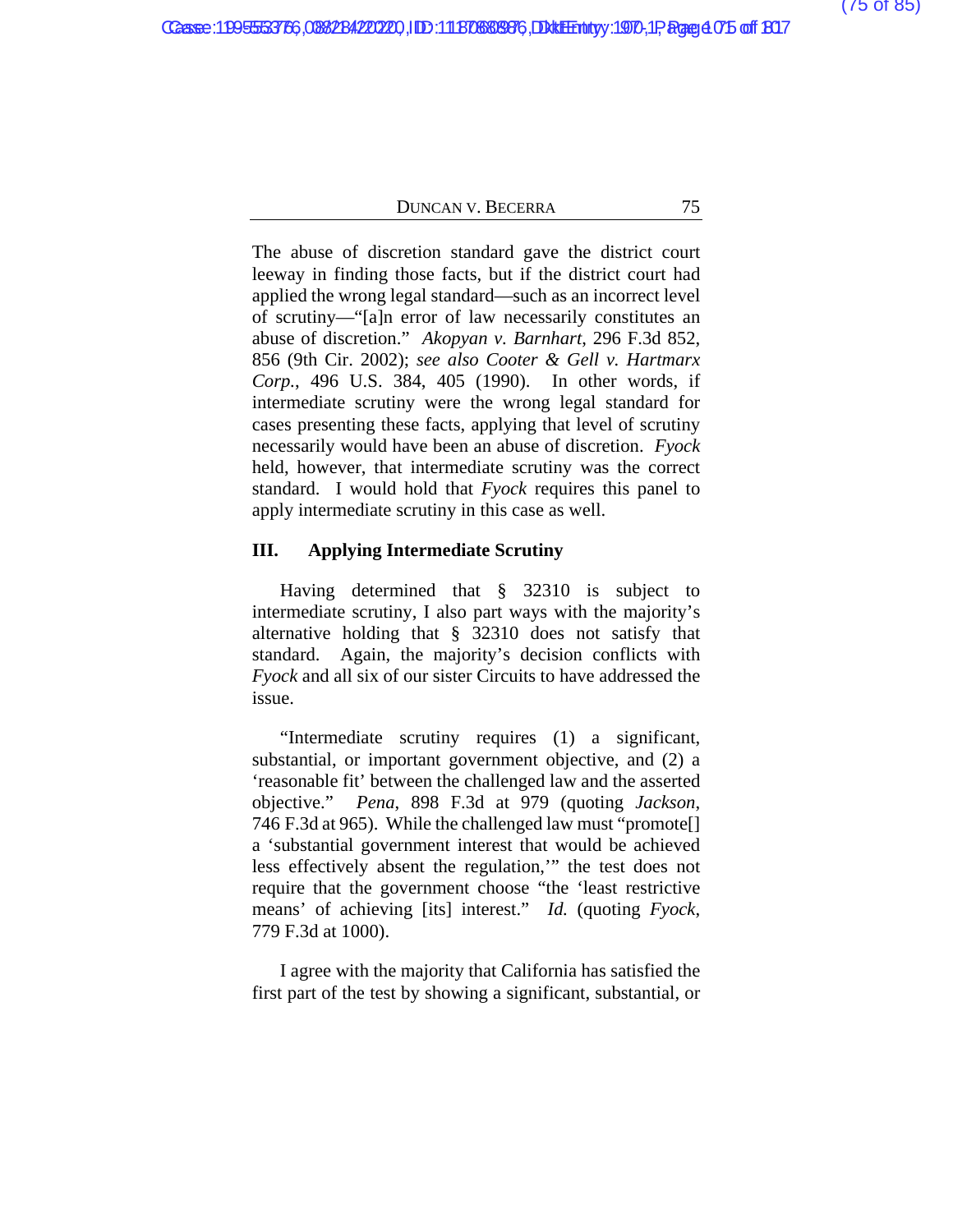important government objective. Maj. Op. at [57, 59, 63.](#page-106-0) I disagree, however, that § 32310 is not a "reasonable fit" for achieving that objective, particularly when we are reviewing a summary judgment decision. *See Hayes v. Cty. of San Diego*, 736 F.3d 1223, 1232 (9th Cir. 2013) ("[W]e view the evidence in the light most favorable to Appellant in reviewing summary judgment . . . .").

"When considering California's justifications for the statute, we do not impose an 'unnecessarily rigid burden of proof,' and we allow California to rely on any material 'reasonably believed to be relevant' to substantiate its interests in gun safety and crime prevention." *Pena*, 898 F.3d at 979 (quoting *Mahoney v. Sessions*, 871 F.3d 873, 881 (9th Cir. 2017)). The "analysis of whether there is a 'reasonable fit between the government's stated objective and the regulation' considers 'the legislative history of the enactment as well as studies in the record or cited in pertinent case law.'" *Id.* (quoting *Fyock*, 779 F.3d at 1000) (internal quotation marks omitted). We must "giv[e] the [state] 'a reasonable opportunity to experiment with solutions to admittedly serious problems.'" *Jackson*, 746 F.3d at 966 (quoting *City of Renton v. Playtime Theatres, Inc.*, 475 U.S. 41, 52 (1986)).

Like Sunnyvale in *Fyock*, California "presented evidence that the use of large-capacity magazines results in more gunshots fired, results in more gunshot wounds per victim, and increases the lethality of gunshot injuries." 779 F.3d at 1000; Excerpts of Record ("ER") 357 ("[T]he use of LCMs in massacres resulted in a 59 percent increase in fatalities per incident."); ER 405 ("[T]he available evidence suggests that gun attacks with semiautomatics including both assault weapons and guns equipped with LCMs—tend to result in more shots fired, more persons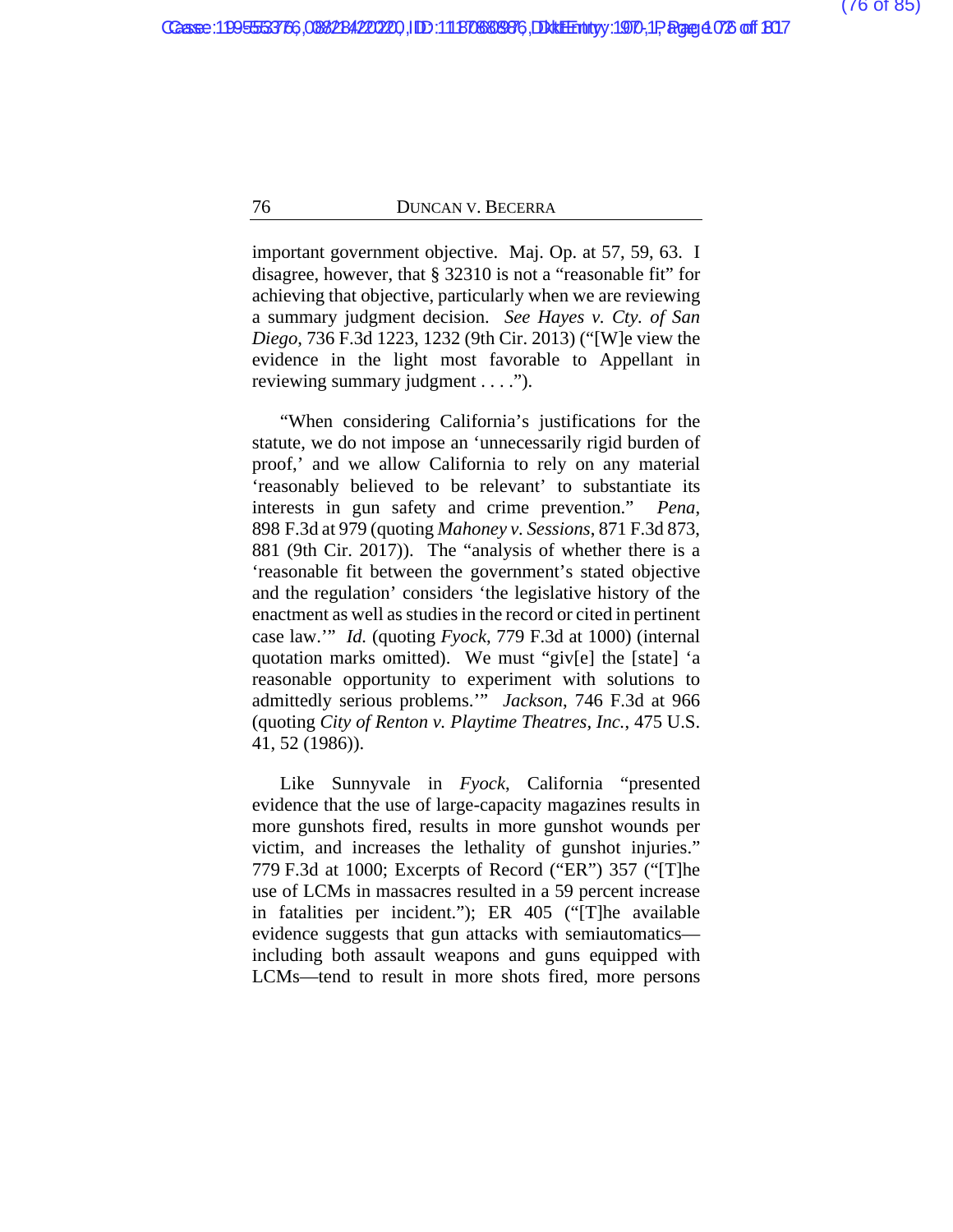wounded, and more wounds inflicted per victim than do attacks with other firearms."); ER 756 ("[I]t is common for offenders to fire more than ten rounds when using a gun with a large-capacity magazine in mass shootings."); ER 756–57 ("[C]asualties were higher in the mass shootings that involved large-capacity magazine guns than other mass shootings. In particular, we found an average number of fatalities or injuries of 31 per mass shooting with a largecapacity magazine versus 9 for those without."); ER 972.

It "also presented evidence that large-capacity magazines are disproportionately used in mass shootings as well as crimes against law enforcement, and it presented studies showing that a reduction in the number of largecapacity magazines in circulation may decrease the use of such magazines in gun crimes." *Fyock*, 779 F.3d at 1000; ER 358 ("[S]ince 1968, LCMs have been used in 74 percent of all gun massacres with 10 or more deaths, as well as in 100 percent of all gun massacres with 20 or more deaths establishing a relationship between LCMs and the deadliest gun massacres."); ER 405 ("It also appears that guns with LCMs have been used disproportionately in murders of police."); ER 418 ("Consistent with prior research, we also found that LCM firearms are more heavily represented among guns used in murders of police and mass murders."); ER 756 ("We found that large-capacity magazines were used in the majority of mass shootings since  $1982 \ldots$ "). "[I]t strains credulity to argue that the fit between the Act and the asserted governmental interest is unreasonable." *Worman*, 922 F.3d at 40. To the extent that the district court weighed this evidence against contrary evidence, it was inappropriate to do so in the context of a motion for summary judgment. *Anderson v. Liberty Lobby, Inc.*, 477 U.S. 242, 249 (1986) ("[A]t the summary judgment stage the judge's function is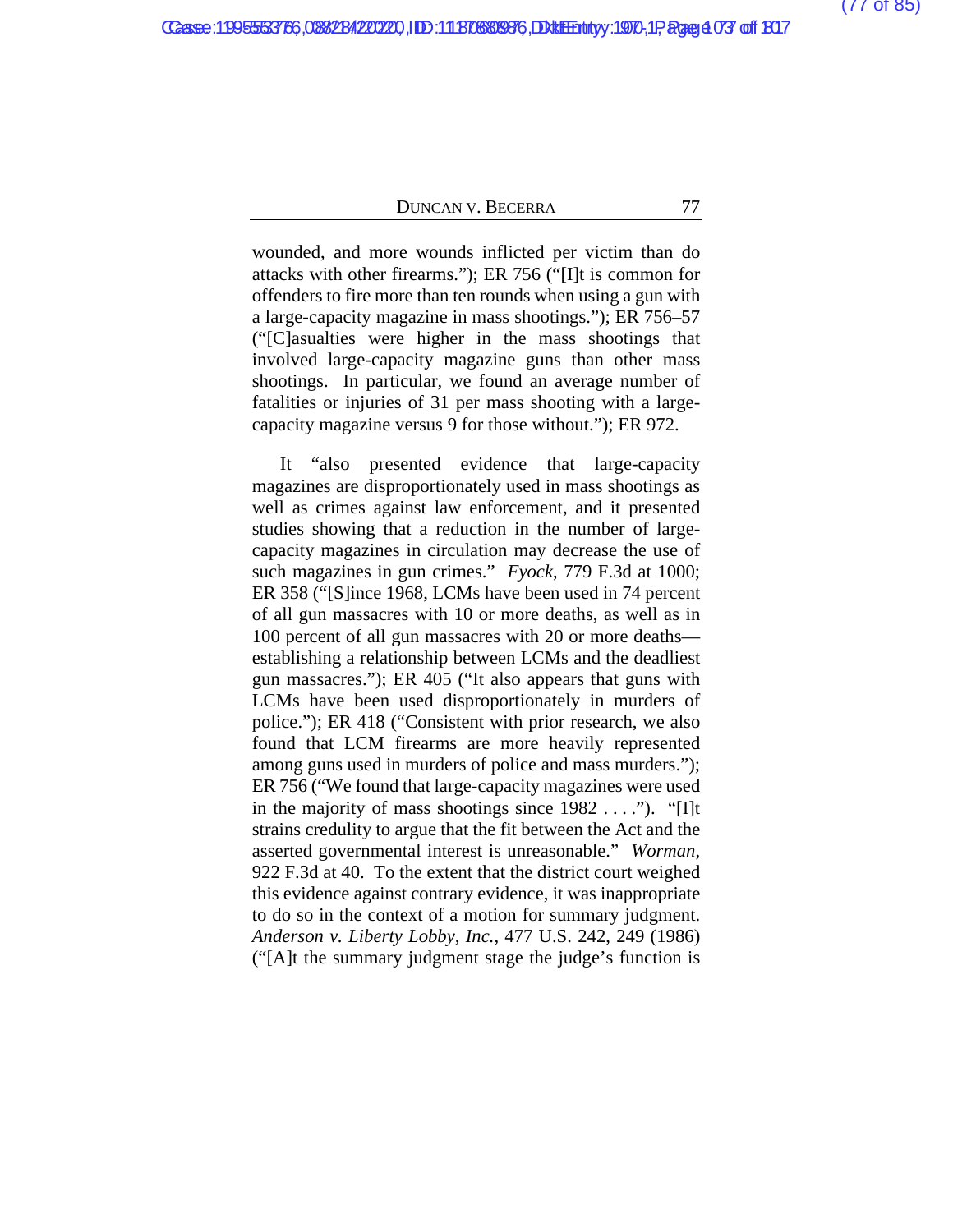not himself to weigh the evidence and determine the truth of the matter  $\dots$  .").

This evidence is not based on pure speculation. California offered evidence based on different data sources, from multiple experts. California also pointed to evidence that the federal ban on assault weapons and LCMs was beginning to have an effect—and likely would have had a larger effect in the absence of a grandfather clause—when it expired in 2004. *See, e.g.*, ER 415 (opining that the federal ban "may have had a more substantial impact on the supply of LCMs to criminal users by the time it expired in 2004"); ER 419 (discussing an "upward trend in criminal use of LCM firearms" after the 2004 expiration of the LCM ban, suggesting that the federal ban may have had an effect). California's decision to pass a similar law finds support in the past federal experience.

The majority faults § 32310 for being "a blanket ban on all types of LCMs everywhere in California for almost everyone." Maj. Op. at [63.](#page-106-0) Actually, California offered evidence to explain why the law's scope is a "reasonable fit," notwithstanding its breadth. For example, "the majority of guns used in mass shootings were obtained legally." ER 296. Contrary to the majority's suggestion, this argument would not justify "ban[ning] virtually anything if the test is merely whether something causes social ills when someone other than its lawful owner misuses it." Maj. Op. at [64.](#page-106-0) It is merely one factor to consider in determining whether there is a "reasonable fit" between the state's goals and the scope of the law.

Importantly, while § 32310 prohibits certain types of magazines, it leaves many other types of magazines (and firearms) available to law-abiding citizens to use for selfdefense. *Cf. Jackson*, 746 F.3d at 968 ("There is no evidence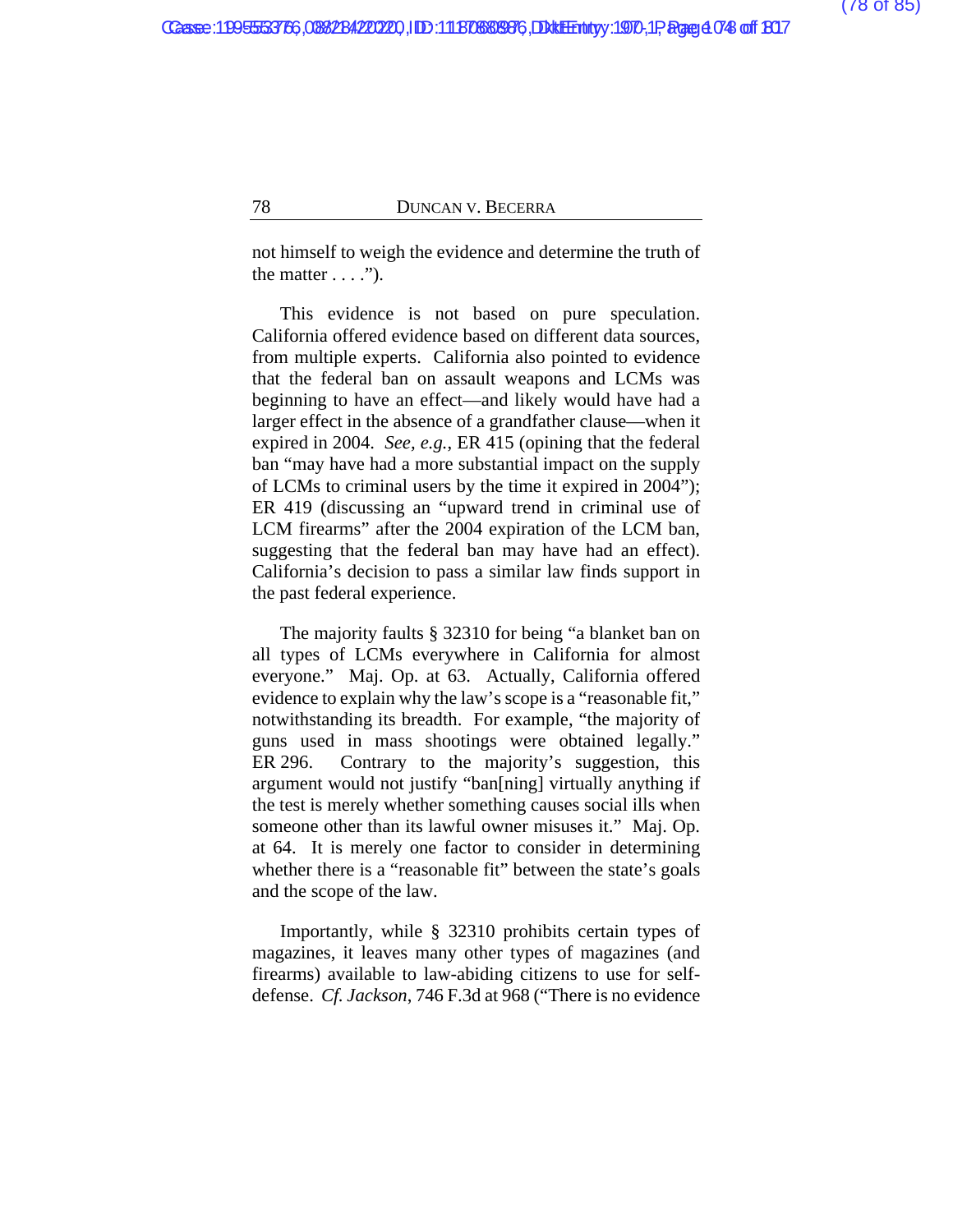in the record indicating that ordinary bullets are ineffective for self-defense."). Just like the ban on particular types of ammunition in *Jackson* was "a reasonable fit for achieving its objective of reducing the lethality of ammunition because it targets only that class of bullet which exacerbates lethal firearm-related injuries," *id.* at 969, § 32310 is a reasonable fit for achieving the state's objective because it targets only the types of magazines most likely to present increased risk.

That § 32310 will not prevent all mass shootings,**[9](#page-106-0)** or that it is not the least restrictive means of doing so, does not render the law unconstitutional. *See Pena*, 898 F.3d at 979 (explaining that intermediate scrutiny does not require that the government choose "the 'least restrictive means' of achieving [its] interest" (quoting *Fyock*, 779 F.3d at 1000)). This is not to suggest that intermediate scrutiny does not have bite. I agree with the majority that it does.**[10](#page-106-0)** At the same time, the Court should not improperly transform intermediate scrutiny into strict scrutiny. "Our role is not to re-litigate a policy disagreement that the California legislature already settled, and we lack the means to resolve that dispute. Fortunately, that is not our task." *Pena*, 898 F.3d at 980. Because "California's evidence 'fairly

**<sup>9</sup>** If the majority is going to rely on nationwide statistics about the prevalence of LCMs, it stands to reason that it should also use nationwide statistics about the use of LCMs in mass shootings. However, its intermediate scrutiny analysis mentions only 17 shootings in California. *See* Maj. Op. at [65.](#page-106-0)

**<sup>10</sup>** It is unnecessary to decide whether "*Turner* deference" is relevant to the question before this Court, because the outcome is the same regardless. But to the extent that the majority identifies any confusion about the applicability of *Turner* deference or the meaning of intermediate scrutiny in this Court's precedents, I respectfully suggest that is reason for the Circuit to consider this case *en banc*.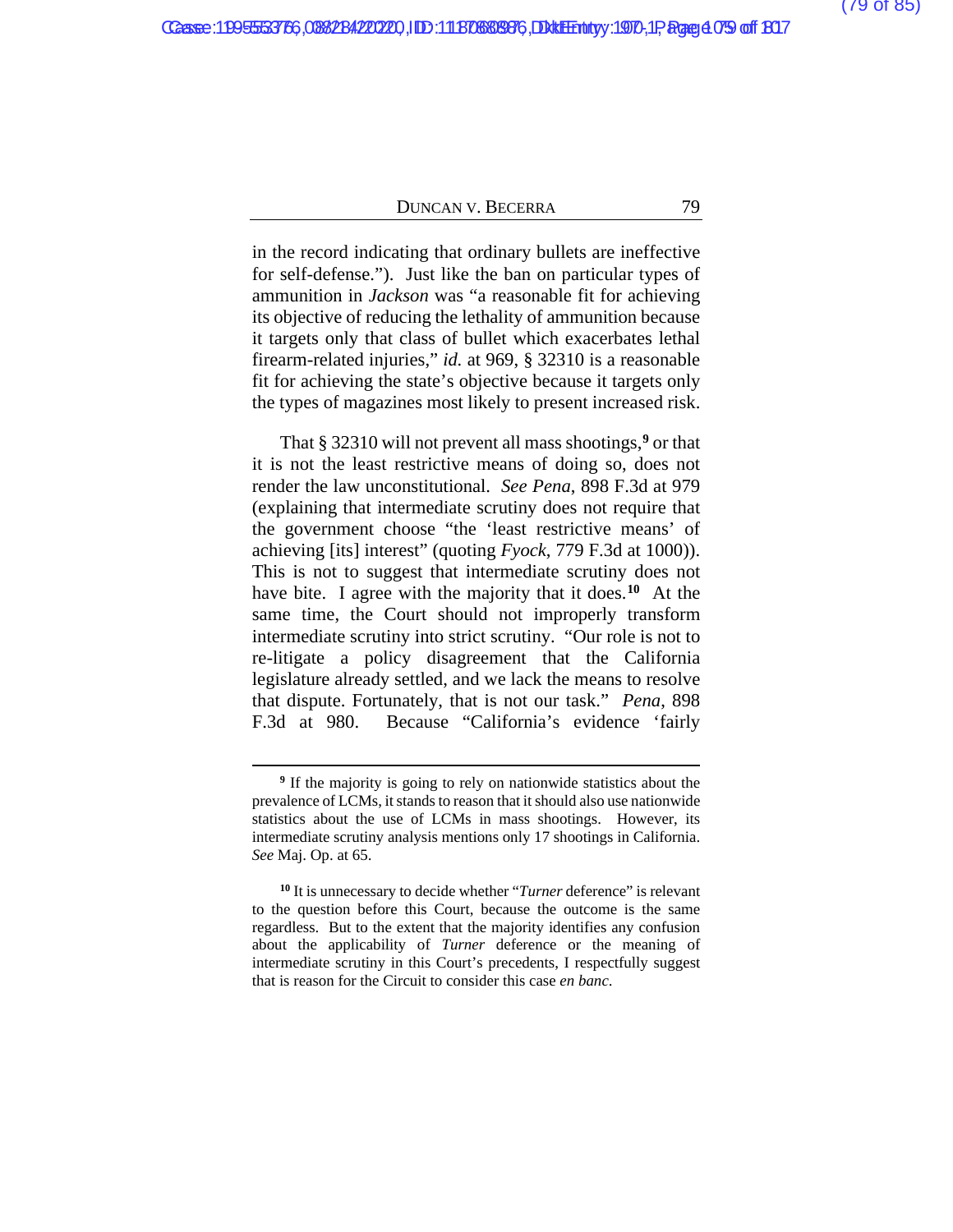support[ed]' its conclusions," *id.* (quoting *Jackson*, 746 F.3d at 969), I would hold that § 32310 satisfies intermediate scrutiny.

This conclusion is consistent with *Fyock* and all our sister Circuits to resolve this question. In every case, the court has held that the LCM restrictions at issue satisfy intermediate scrutiny. *See Heller II*, 670 F.3d at 1264 ("We conclude the District has carried its burden of showing a substantial relationship between the prohibition of . . . magazines holding more than ten rounds and the objectives of protecting police officers and controlling crime."); *Worman*, 922 F.3d at 40 (holding that a ban on LCMs "does not impermissibly intrude upon [Second Amendment] right[s] because it withstands intermediate scrutiny"); *NYSRPA*, 804 F.3d at 264 (holding that a ban on LCMs "survive[s] intermediate scrutiny"); *Ass'n of N.J. Rifle & Pistol Clubs*, 910 F.3d at 122 ("[T]he Act survives intermediate scrutiny, and like our sister circuits, we hold that laws restricting magazine capacity to ten rounds of ammunition do not violate the Second Amendment."); *Kolbe*, 849 F.3d at 140 ("Being satisfied that there is substantial evidence indicating that the FSA's prohibitions against assault weapons and large-capacity magazines will advance Maryland's goals, we conclude that the FSA survives intermediate scrutiny.").<sup>[11](#page-106-0)</sup> The record in this case is nearly identical to the records in those other cases, with

**<sup>11</sup>** The majority calls *Kolbe* an "outlier" that has been rejected by other Circuits, Maj. Op. at [26,](#page-106-0) but only with respect to its holding that LCMs are not protected by the Second Amendment. *Kolbe*'s alternative holding—that, assuming LCMs are protected, intermediate scrutiny applies and was satisfied—is consistent with every other Circuit to answer that question, as described in the text above.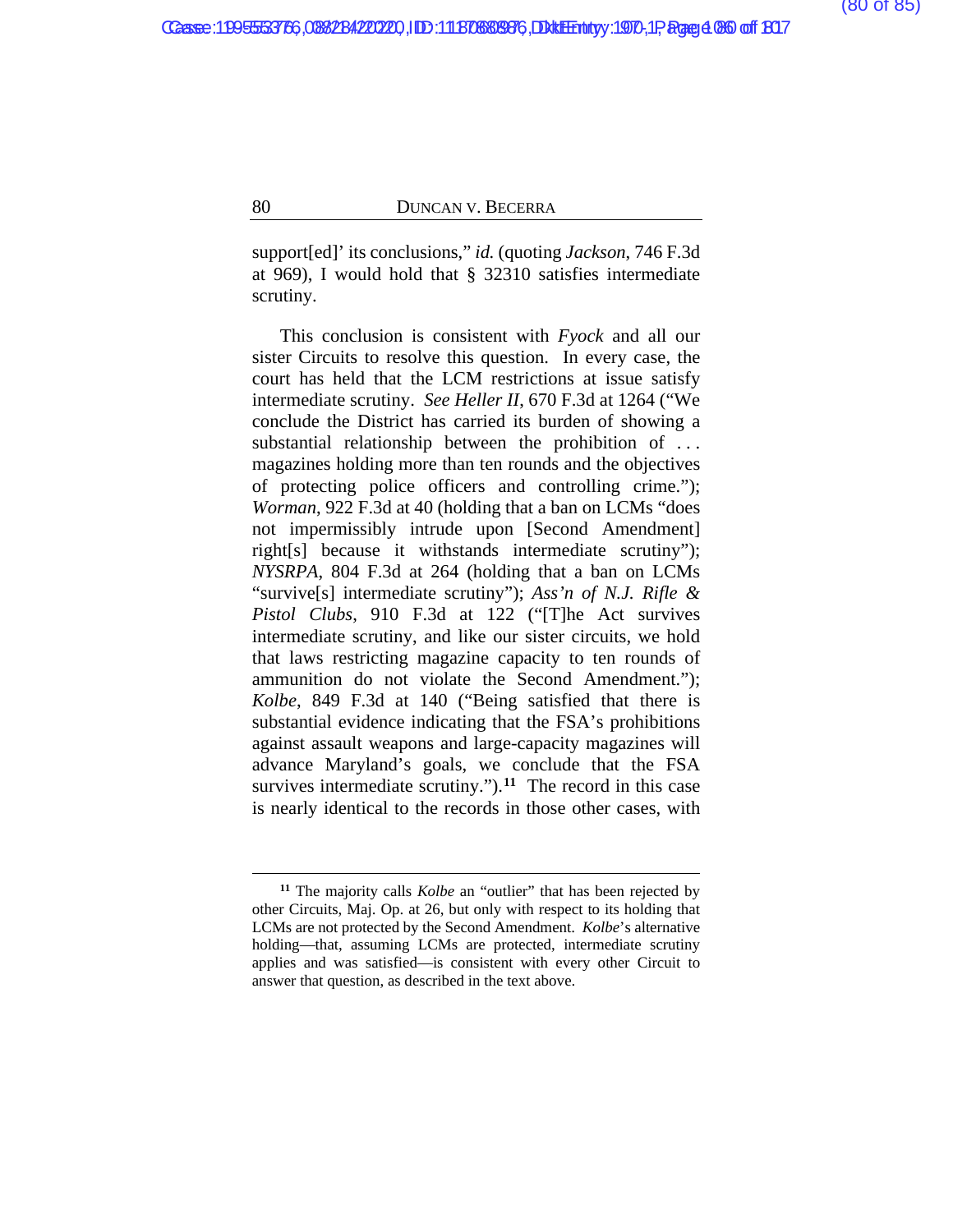many of the same experts and studies. I would not depart from those well-reasoned opinions.

# **IV. Conclusion**

Because I would hold that intermediate scrutiny applies and § 32310 satisfies that standard, I would reverse the district court's grant of summary judgment in Plaintiffs' favor.<sup>[12](#page-106-0)</sup> I respectfully dissent.

<span id="page-106-0"></span>**<sup>12</sup>** Given the majority's opinion on the Second Amendment issue, as a result of which it did not reach the Takings Clause issue, I express no opinion on that issue.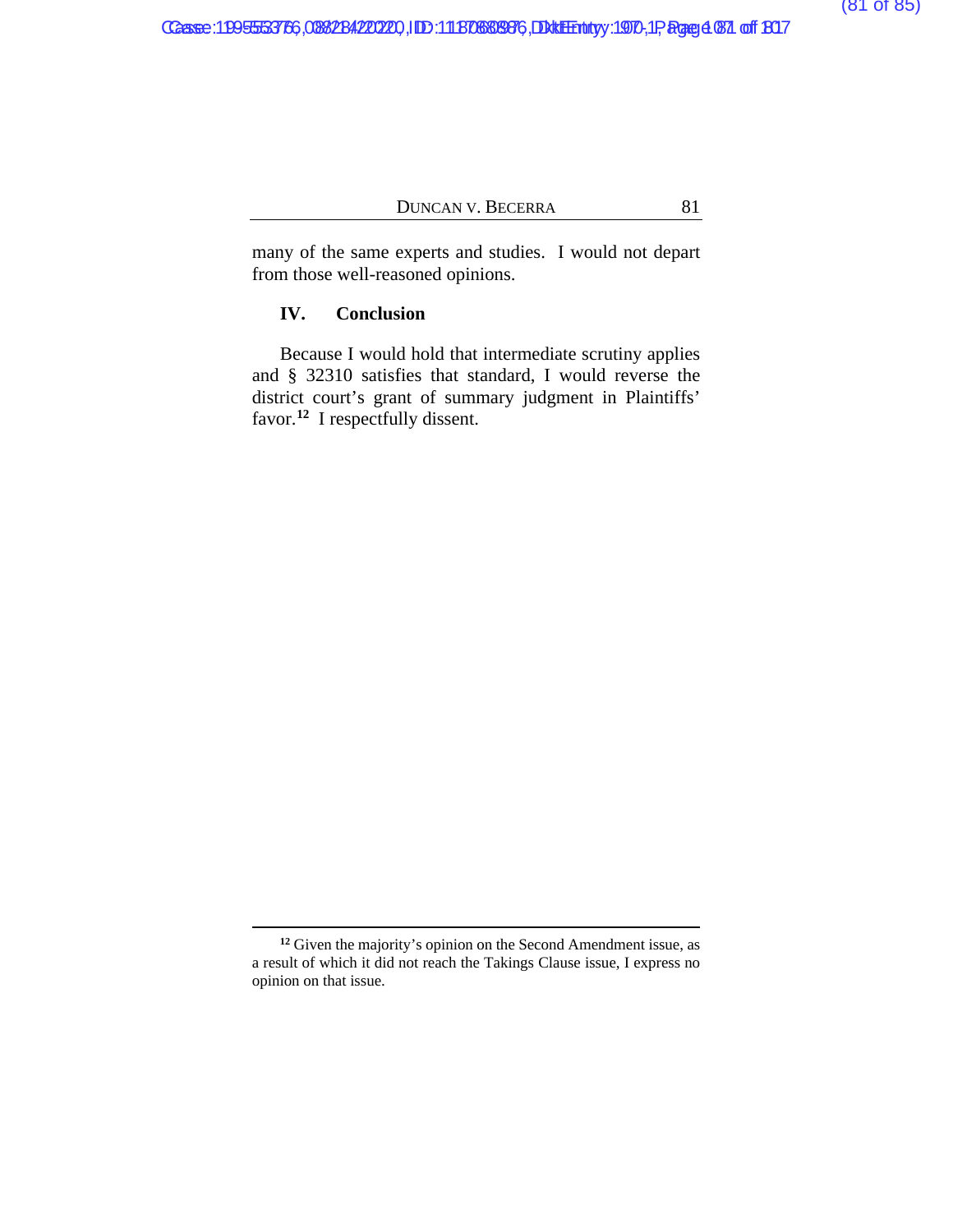Case: 19-55376, 09/18/2020, ID: 11829315, DktEntry: 111, Page 1 of 23

**No. 19-55376**

# **UNITED STATES COURT OF APPEALS FOR THE NINTH CIRCUIT**

\_\_\_\_\_\_\_\_\_\_\_\_\_\_\_\_

VIRGINIA DUNCAN; RICHARD LEWIS; PATRICK LOVETTE; DAVID MARGUGLIO; CHRISTOPHER WADDELL; CALIFORNIA RIFLE & PISTOL ASSOCIATION, INC., a California Corporation,

*Plaintiffs-Appellees*,

v.

XAVIER BECERRA, in his official capacity as Attorney General of the State of California,

\_\_\_\_\_\_\_\_\_\_\_\_\_\_\_\_

*Defendant-Appellant*.

On Appeal from the United States District Court for the Southern District of California, No. 17-cv-1017-BEN-JLB

# **APPELLEES' OPPOSITION TO PETITION FOR REHEARING EN BANC** \_\_\_\_\_\_\_\_\_\_\_\_\_\_\_\_

\_\_\_\_\_\_\_\_\_\_\_\_\_\_\_\_

C.D. MICHEL ANNA M. BARVIR SEAN A. BRADY MICHEL & ASSOCIATES, P.C. 180 East Ocean Blvd., Suite 200 Long Beach, CA 90802 (562) 216-4444 cmichel@michellawyers.com

PAUL D. CLEMENT *Counsel of Record* ERIN E. MURPHY KASDIN M. MITCHELL MARIEL A. BROOKINS KIRKLAND & ELLIS LLP 1301 Pennsylvania Avenue, NW Washington, DC 20004 (202) 389-5000 paul.clement@kirkland.com

*Counsel for Plaintiffs-Appellees*

September 18, 2020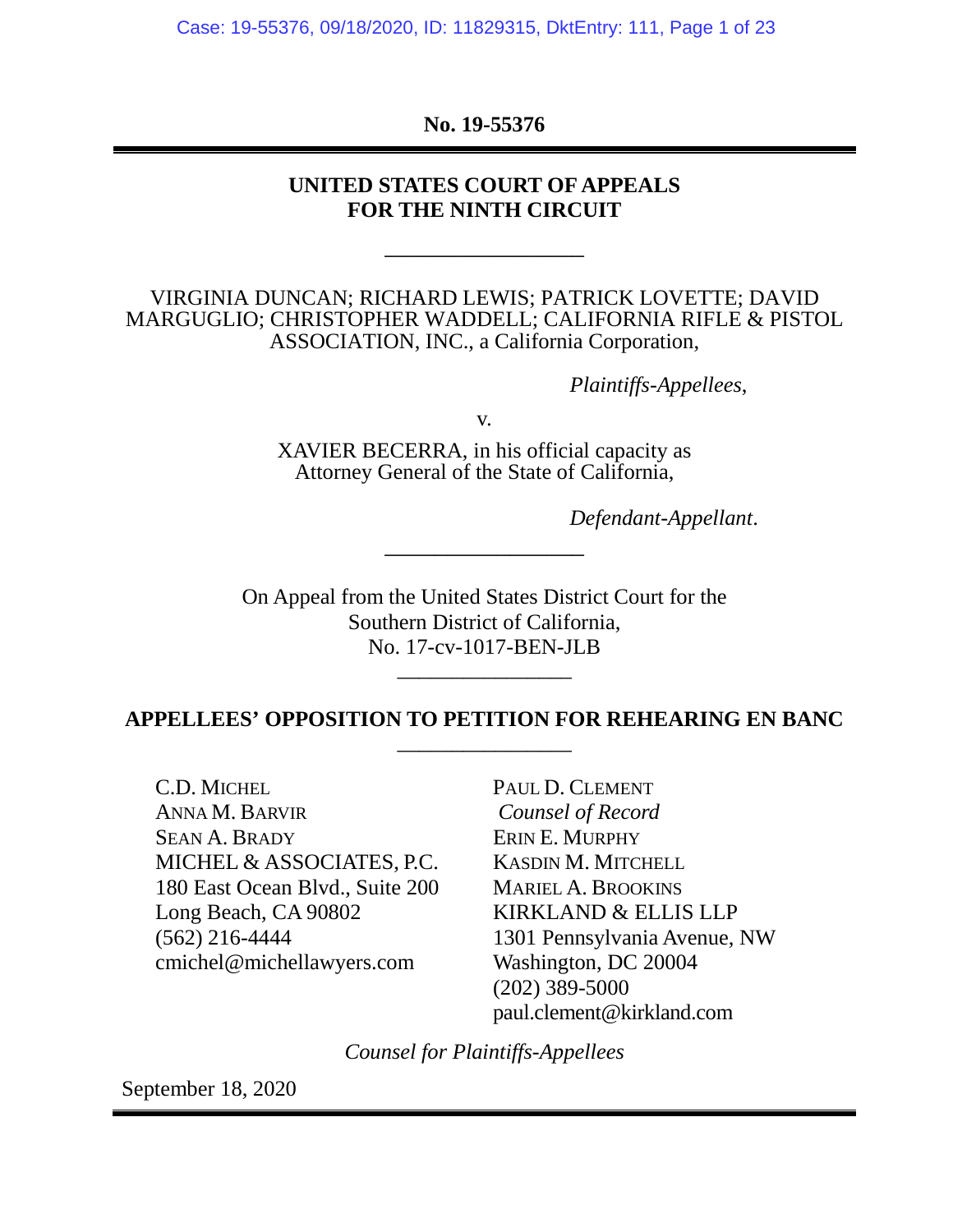# **TABLE OF CONTENTS**

|                                  | I. The Panel's Decision Faithfully And Correctly Applies Both   |  |  |  |
|----------------------------------|-----------------------------------------------------------------|--|--|--|
|                                  | II. The Panel's Decision Creates No Conflict That Warrants This |  |  |  |
|                                  |                                                                 |  |  |  |
| <b>CERTIFICATE OF SERVICE</b>    |                                                                 |  |  |  |
| <b>CERTIFICATE OF COMPLIANCE</b> |                                                                 |  |  |  |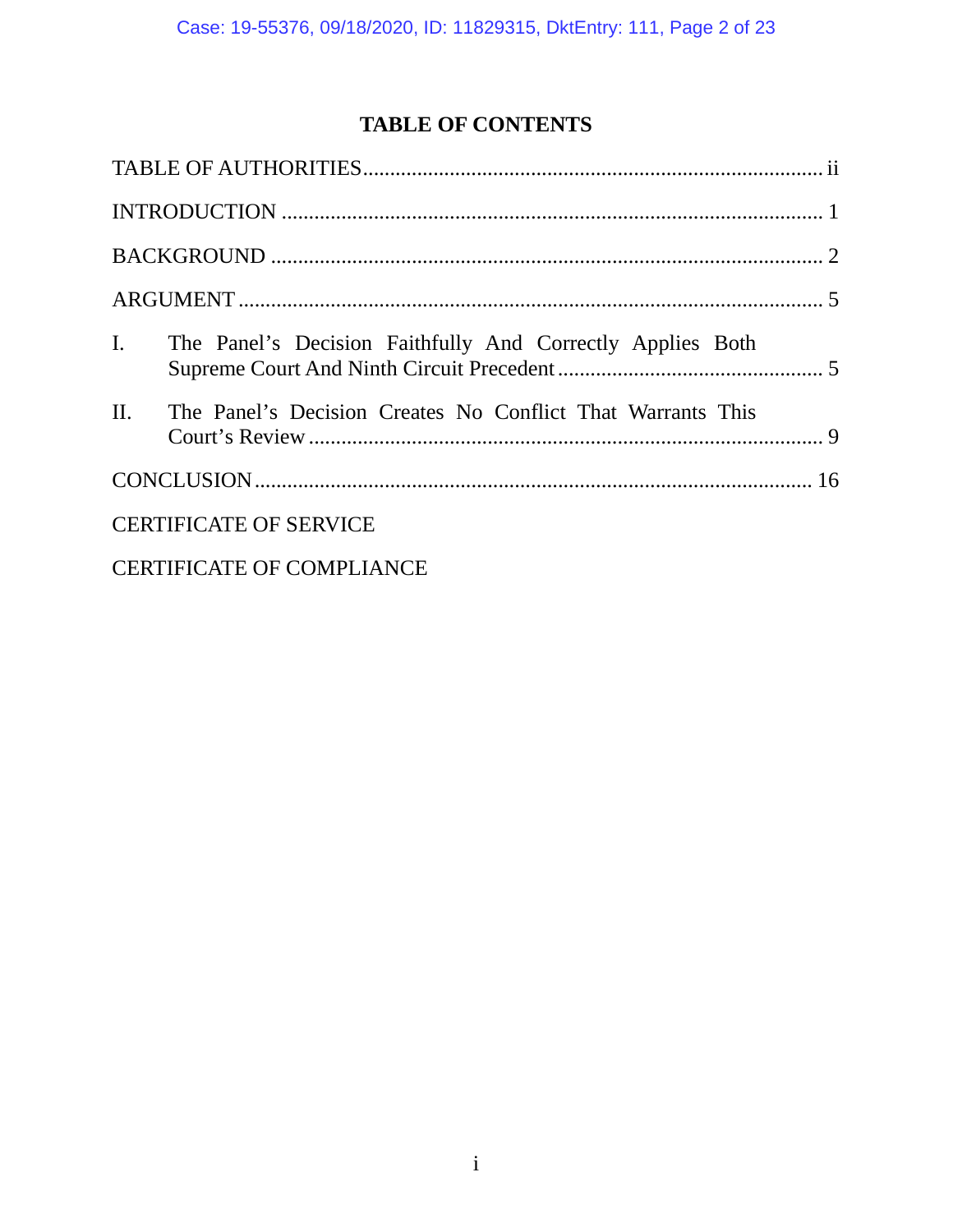# **TABLE OF AUTHORITIES**

# <span id="page-109-0"></span>**Cases**

| Ass'n of New Jersey Rifle & Pistol<br>Clubs, Inc. v. Att'y Gen. New Jersey, |
|-----------------------------------------------------------------------------|
| Ass'n of New Jersey Rifle and Pistol<br>Clubs v. Att'y Gen. New Jersey,     |
| Caetano v. Massachusetts,                                                   |
| District of Columbia v. Heller,                                             |
| Duncan v. Becerra,                                                          |
| Friedman v. City of Highland Park,                                          |
| Fyock v. Sunnyvale,                                                         |
| Heller v. District of Columbia,                                             |
| Jackson v. City & Cty. of San Francisco,                                    |
| Kolbe v. Hogan,                                                             |
| McCullen v. Coakley,                                                        |
| McDonald v. City of Chicago,                                                |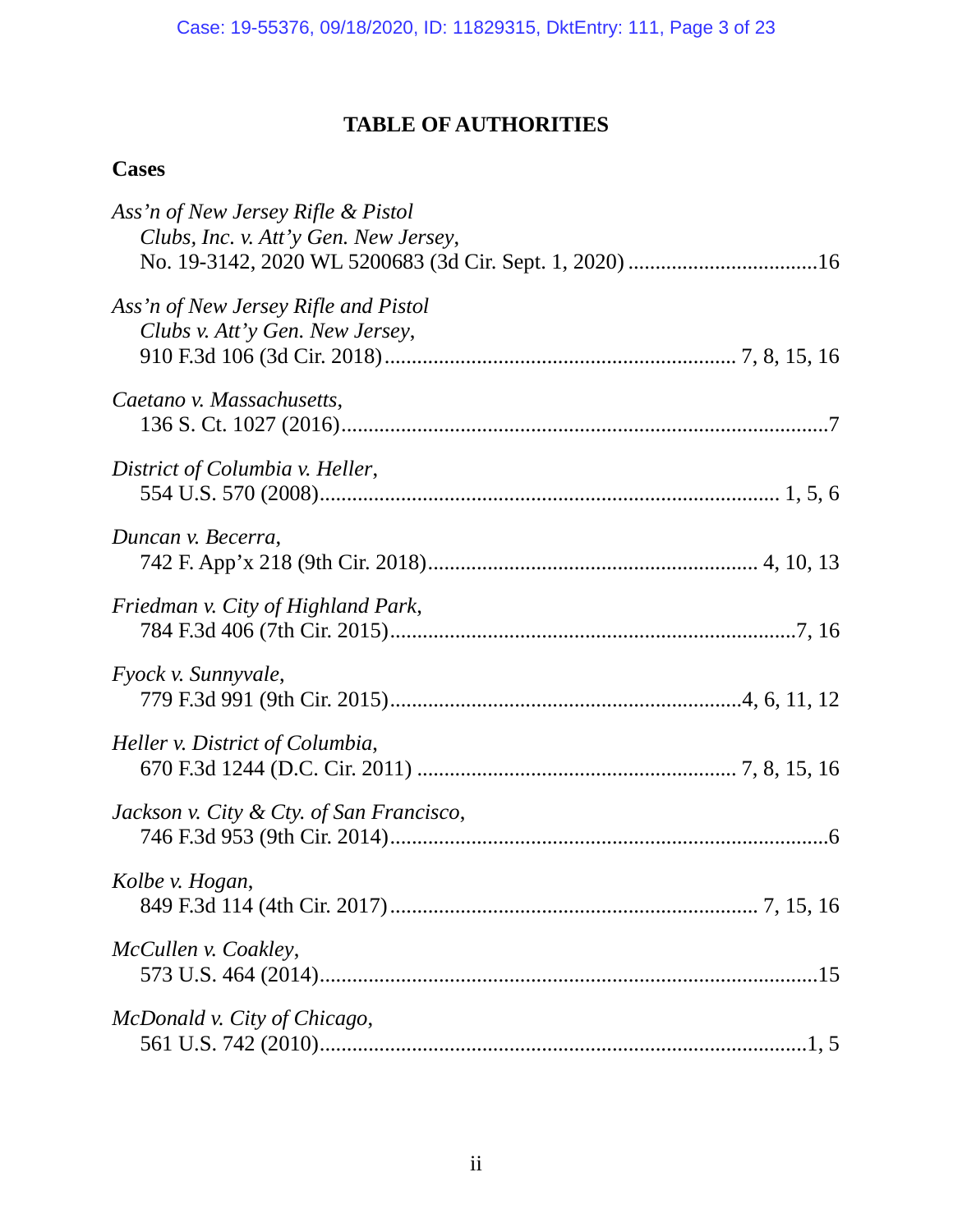# Case: 19-55376, 09/18/2020, ID: 11829315, DktEntry: 111, Page 4 of 23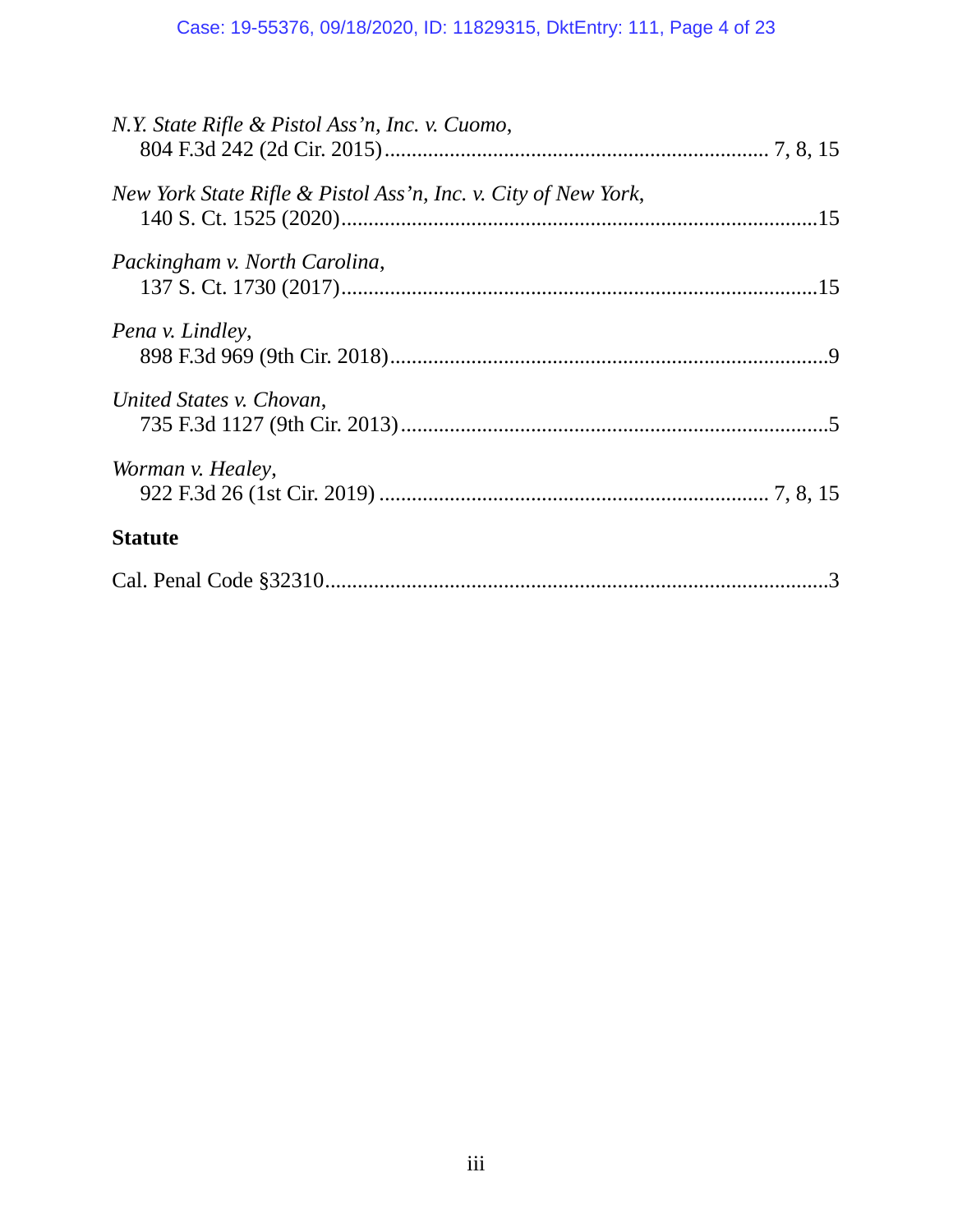### **INTRODUCTION**

<span id="page-111-0"></span>California has one of the most draconian and confiscatory magazine bans in the nation. With very few and very narrow exceptions, the state prohibits lawabiding citizens from obtaining, possessing, or transferring possession of magazines that come standard-issue with many of the most common firearms possessed by lawabiding citizens for the constitutionally protected purpose of self-defense. As the record developed here amply attests, California's law does not target some esoteric or unusual devices. It targets magazines that account for roughly half of all magazines in the country. And it does not merely regulate possession or even just ban the magazines prospectively; the whole point of the state's most recent amendments was to retroactively confiscate magazines from law-abiding individuals who have lawfully possessed them without incident for decades.

The panel correctly concluded that this sweeping, near-categorical, and fully retroactive magazine ban cannot survive any form of scrutiny that courts may apply to laws that burden Second Amendment rights. In reaching that conclusion, the panel both faithfully followed the Supreme Court's decisions in *District of Columbia v. Heller*, 554 U.S. 570 (2008), and *McDonald v. City of Chicago*, 561 U.S. 742 (2010), and faithfully applied the two-step framework that governs Second Amendment challenges in this circuit. Although other circuits have upheld magazine bans, they evaluated different (and less extreme) bans on different records,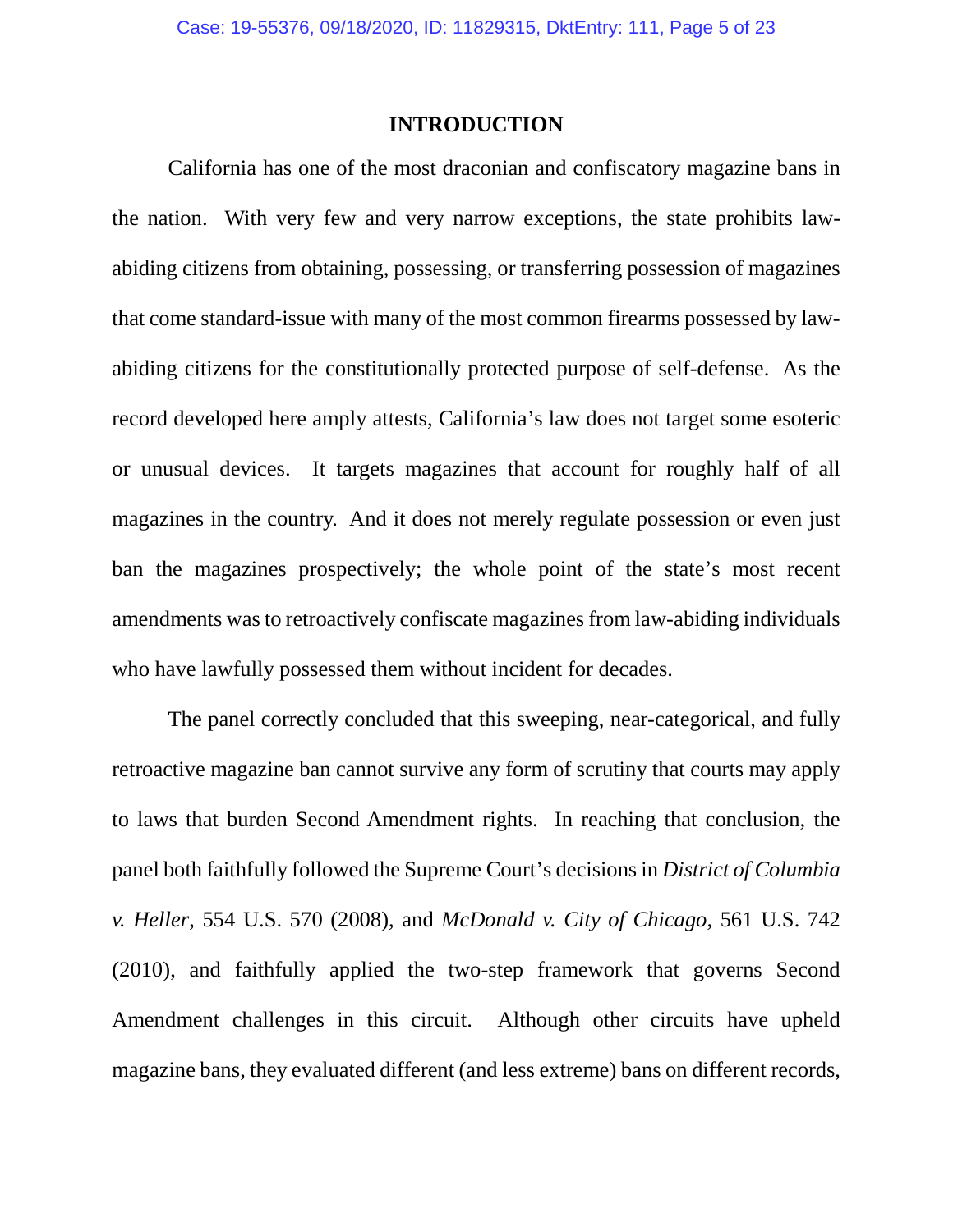### Case: 19-55376, 09/18/2020, ID: 11829315, DktEntry: 111, Page 6 of 23

and even so those opinions have generated considerable dissent and debate—which is unsurprising since they are irreconcilable with binding Supreme Court precedent. Simply put, the government cannot outright ban what the Constitution protects. And the government certainly cannot target for dispossession law-abiding citizens who have possessed magazines without incident for decades. Such extreme and confiscatory legislation violates both the Second Amendment and the Taking Clause and sheds light on the true nature of California's law. California has targeted magazines that are commonly and safely possessed by the median individual possessing firearms for the not just lawful, but constitutionally protected, purpose of self-defense. It is that law, and not the panel's decision invalidating it, that is the constitutional outlier. This Court should not grant further review.

### **BACKGROUND**

<span id="page-112-0"></span>With only the most limited of exceptions, California prohibits the average law-abiding citizen from obtaining, possessing, or transferring possession of magazines that (outside California) come standard with the most common firearms possessed for self-defense. California has long taken the outlier position of prohibiting law-abiding citizens from obtaining new magazines capable of holding more than ten rounds of ammunition. But unsatisfied with that already-draconian law, yet unsupported by evidence that the failure to confiscate pre-ban magazines from law-abiding individuals has contributed to gun violence, California decided to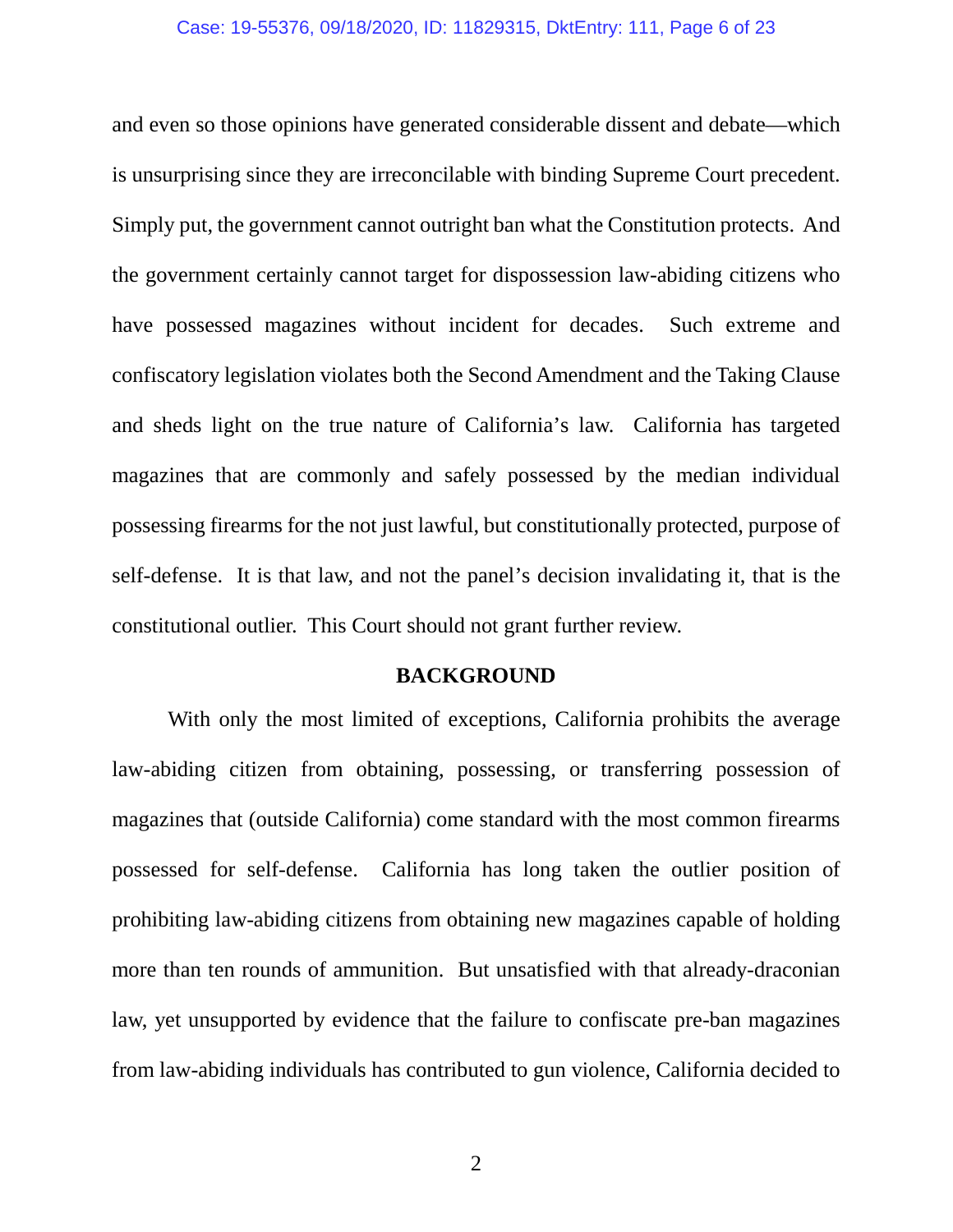### Case: 19-55376, 09/18/2020, ID: 11829315, DktEntry: 111, Page 7 of 23

go further. In November 2016, voters enacted Proposition 63, a sweeping package of firearms regulations. With respect to the state's magazine restrictions, the sole focus of the measure was to convert the state's prospective ban into a retrospective confiscatory law that purported to convert lawfully acquired magazines possessed without incident for decades into contraband. Under that new law, anyone in possession of such a magazine must surrender it to law enforcement for destruction, remove it from the state, or sell it to a licensed firearms dealer. Cal. Penal Code §32310(a), (d). Proposition 63's approach to magazines was wholly retrospective and confiscatory and informs the nature of the broader ban, which makes no amount of demonstrated lawful and safe possession sufficient.

Plaintiffs—a civil rights organization and four individuals who lawfully obtained so-called "large capacity magazines" before 2001 or who would acquire them but for the statewide ban—sued to enjoin enforcement of §32310. Plaintiffs alleged, among other things, that the ban violates their rights under the Second Amendment and the Takings Clause. Plaintiffs secured a preliminary injunction that allowed them to retain magazines long possessed lawfully and without incident by temporarily halting their state-mandated confiscation. A panel of this Court affirmed, distinguishing a prior precedent of this Court affirming a preliminary injunction against a municipal magazine ban as inapposite given the standard of review and different records. *See Duncan v. Becerra*, 742 F. App'x 218, 222 n.2 (9th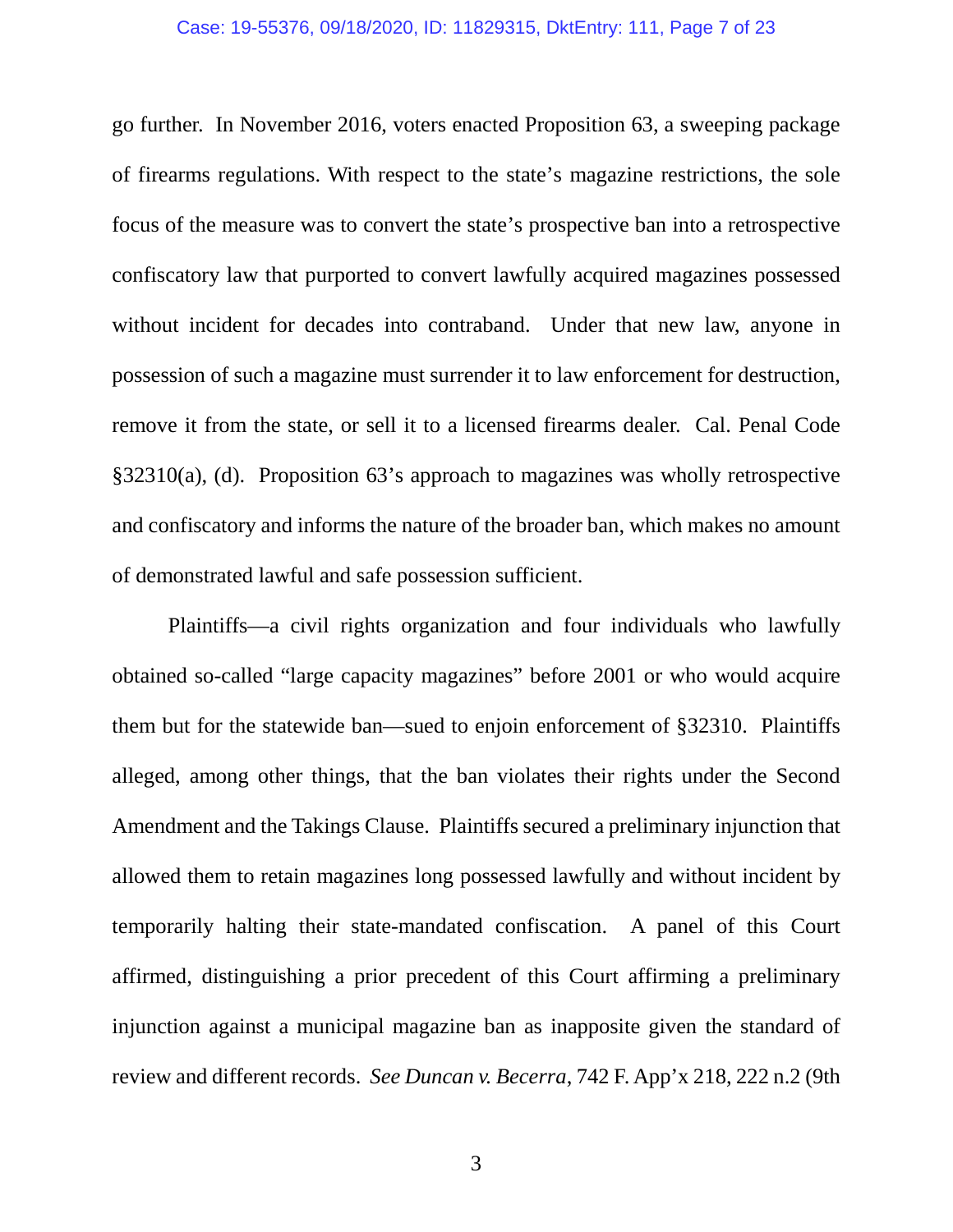#### Case: 19-55376, 09/18/2020, ID: 11829315, DktEntry: 111, Page 8 of 23

Cir. 2018) (distinguishing *Fyock v. Sunnyvale*, 779 F.3d 991 (9th Cir. 2015)). Meanwhile, plaintiffs assembled a detailed and thorough summary judgment record that demonstrated the historical and present-day ubiquity of the magazines that California seeks to ban and confiscate. After reviewing that voluminous historical and factual record, the district court granted summary judgment, concluding that §32310 violates both the Second Amendment and the Takings Clause. E.R.92-93. At the state's request, the court stayed its judgment as to §32310's prospective prohibitions on acquisition pending resolution of this appeal, while maintaining the injunction preventing the new confiscatory aspects of the law from taking effect. E.R.224.

Applying this Court's two-part test for analyzing Second Amendment claims, a divided panel of this Court—Judges Callahan, Lee, and Lynn (Chief Judge of the Northern District of Texas, sitting by designation)—affirmed, concluding that California's "near-categorical ban" on acquiring and possessing magazines in common use by law-abiding citizens for lawful purposes "strikes at the core … right to armed self-defense" and violates the Second Amendment under both strict and intermediate scrutiny. Slip op. 9. Judge Lynn dissented, contending that the decision conflicts with this Court's decision in *Fyock*, as well as decisions from other circuits. Slip op. 67-81. The state sought rehearing en banc, and the Court requested this response.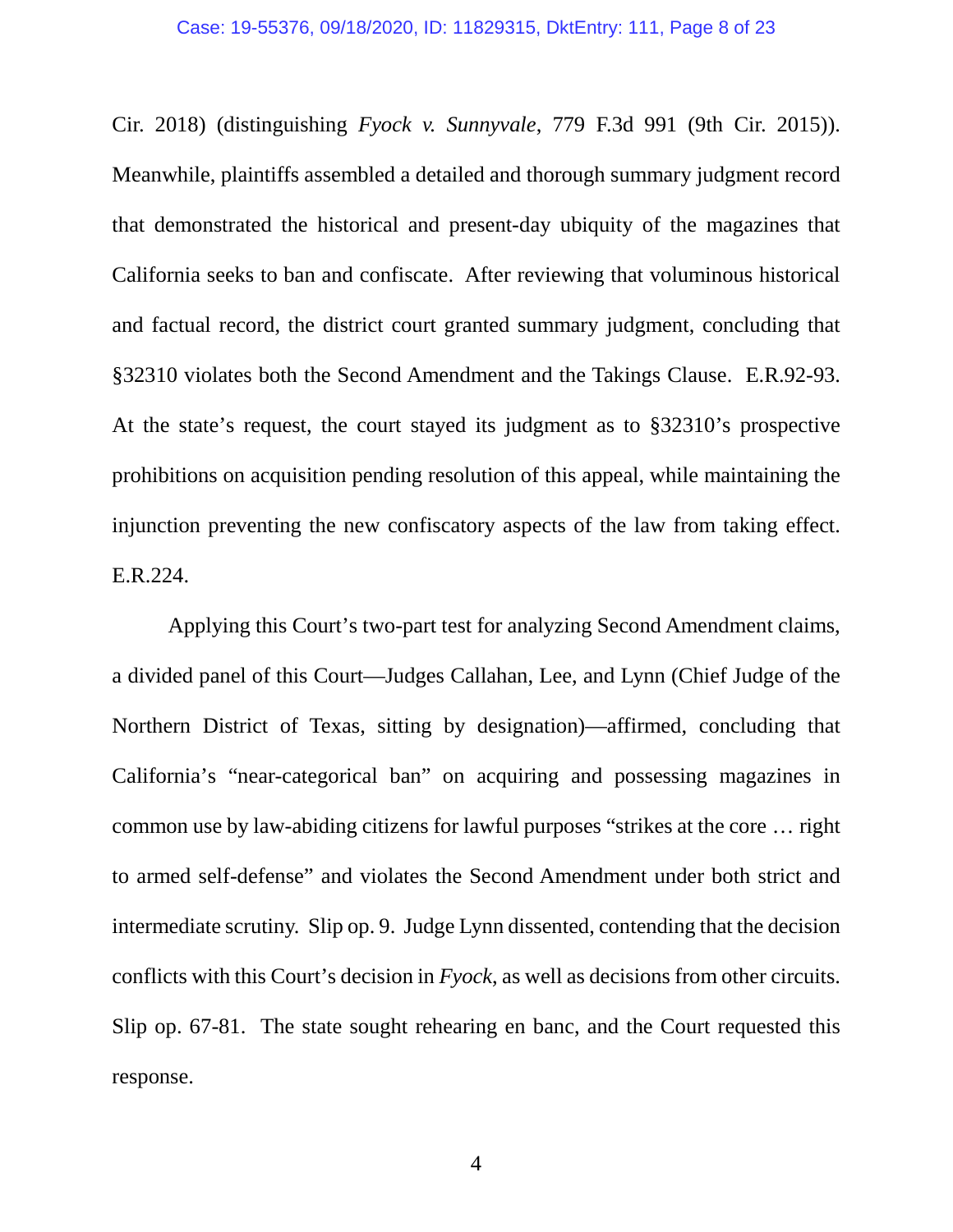#### **ARGUMENT**

### <span id="page-115-1"></span><span id="page-115-0"></span>**I. The Panel's Decision Faithfully And Correctly Applies Both Supreme Court And Ninth Circuit Precedent.**

Twelve years ago, the Supreme Court held that the Second Amendment "confers an individual right" that belongs to "the people"—a term that "unambiguously refers to all members of the political community" except those subject to certain "longstanding prohibitions" on the exercise of the right, such as "felons and the mentally ill." *Heller*, 554 U.S. at 580, 622, 626-27. Two years later, the Court confirmed that this individual right is fundamental and held that it is incorporated against states and municipalities as well. *McDonald*, 561 U.S. at 767 (plurality op.).

This Court has adopted a two-prong test for analyzing whether a law infringes on that individual and fundamental right. *See United States v. Chovan*, 735 F.3d 1127, 1136 (9th Cir. 2013). That "inquiry '(1) asks whether the challenged law burdens conduct protected by the Second Amendment and (2) if so, directs courts to apply an appropriate level of scrutiny,'" which depends on "how 'close' the challenged law comes to the core right of law-abiding citizens to defend hearth and home," and "whether the law imposes substantial burdens on the core right." Slip op. 18-19 (quoting *Chovan*, 735 F.3d at 1136, 1138). The panel faithfully applied that framework (and *Heller* and *McDonald*) to correctly conclude that §32310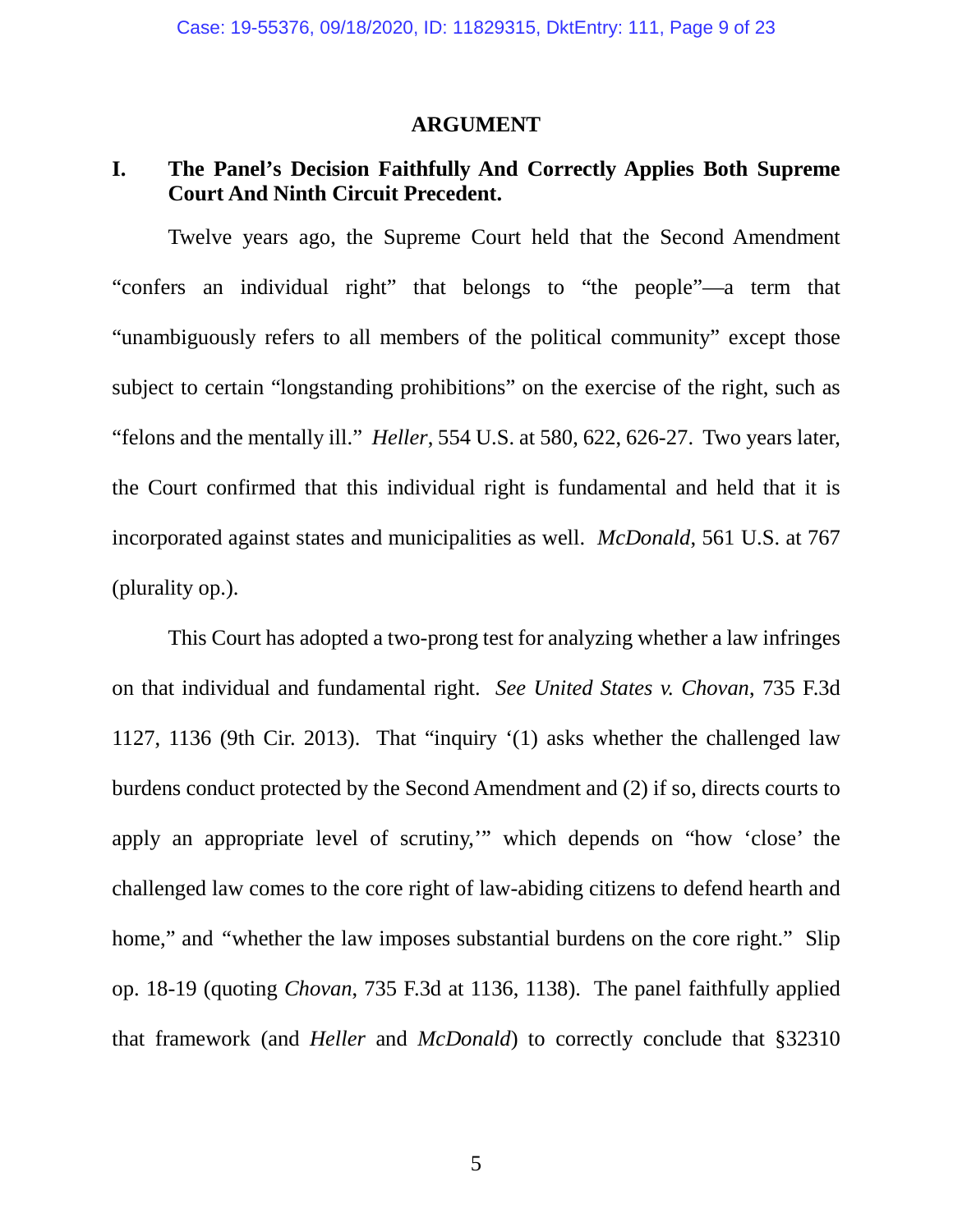### Case: 19-55376, 09/18/2020, ID: 11829315, DktEntry: 111, Page 10 of 23

prohibits conduct protected by the Second Amendment and cannot survive either level of heightened scrutiny.

First, the panel's conclusion that §32310 burdens conduct protected by the Second Amendment is both eminently correct and consistent with decisions from nearly every circuit to consider the issue. This Court has squarely held that the Second Amendment protects ammunition and accessories such as magazines, for "without bullets, the right to bear arms would be meaningless." *Jackson v. City & Cty. of San Francisco*, 746 F.3d 953, 967 (9th Cir. 2014). And the Supreme Court has squarely held that the Second Amendment protects those arms that are "typically possessed by law-abiding citizens for lawful purposes." *Heller*, 554 U.S. at 624-25. Taken together, those two principles compel the conclusion that the Second Amendment protects magazines capable of holding more than ten rounds, for as the record here firmly establishes, such magazines not only are commonly possessed by millions of law-abiding individuals to defend themselves and their families, but have been lawfully available to Americans for centuries. *See, e.g.*, E.R.9-10; E.R.1801- 40; S.E.R.126-425.

It should come as no surprise, then, that nearly every appellate court to consider the issue—including this Court—has either concluded, or at least assumed, that bans on magazines capable of holding more than ten rounds burden conduct protected by the Second Amendment. *See, e.g.*, *Fyock*, 779 F.3d at 999; *Worman v.*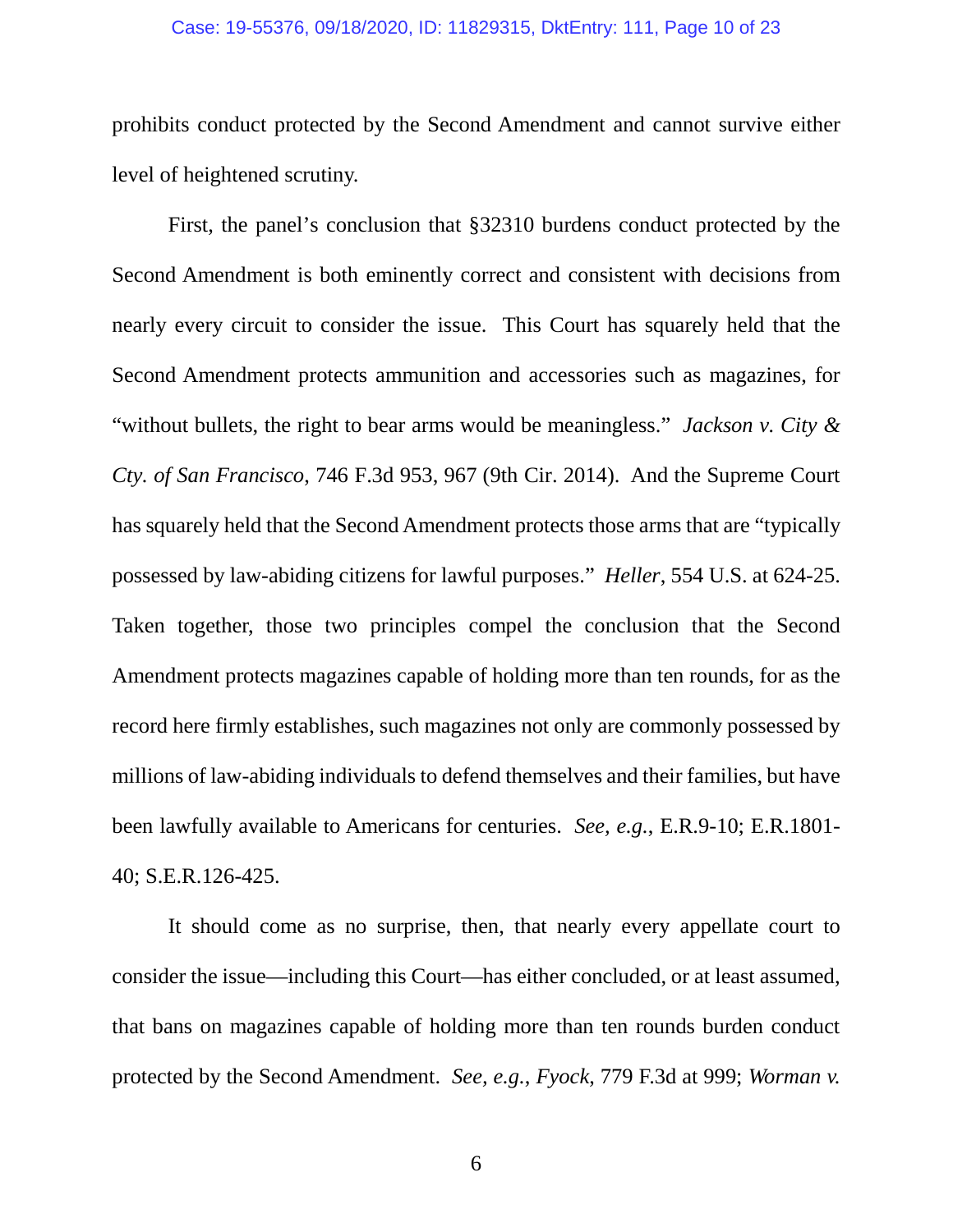*Healey*, 922 F.3d 26, 31 (1st Cir. 2019); *N.Y. State Rifle & Pistol Ass'n, Inc. v. Cuomo* (*NYSRPA*), 804 F.3d 242, 255-56 (2d Cir. 2015); *Ass'n of New Jersey Rifle and Pistol Clubs v. Att'y Gen. New Jersey* (*ANJRPC*), 910 F.3d 106, 116-17 (3d Cir. 2018); *Friedman v. City of Highland Park*, 784 F.3d 406, 415-16 (7th Cir. 2015); *Heller v. District of Columbia* (*Heller II*), 670 F.3d 1244, 1261 (D.C. Cir. 2011). Indeed, only one court has reached a contrary conclusion, *see Kolbe v. Hogan*, 849 F.3d 114, 137 (4th Cir. 2017) (en banc), and as the panel explained, that decision squarely conflicts with "the test announced by the Supreme Court in *Heller* and *Caetano*" *v. Massachusetts*, 136 S. Ct. 1027 (2016). Slip op. 26.

Second, the panel correctly concluded that "Section 32310 cannot be considered a longstanding regulation that enjoys presumptive legality." Slip op. 28. As the record established and the panel underscored, "firearms capable of holding more than ten rounds of ammunition have been available in the United States for well over two centuries," yet they were not even "regulated until the 1920s, [and] most of those laws were invalidated by the 1970s.'" Slip op. 25, 28 (quoting *ANJRPC*, 910 F.3d at 117 n.18). Most magazine capacity restrictions "are of an even younger vintage, only enacted within the last three decades," and so cannot "enjoy [the] presumption of lawfulness" that this Court affords "longstanding" firearms regulations. Slip op. 29. Again, that conclusion is in accord with decisions from other circuits, which have recognized the novelty of even less draconian efforts to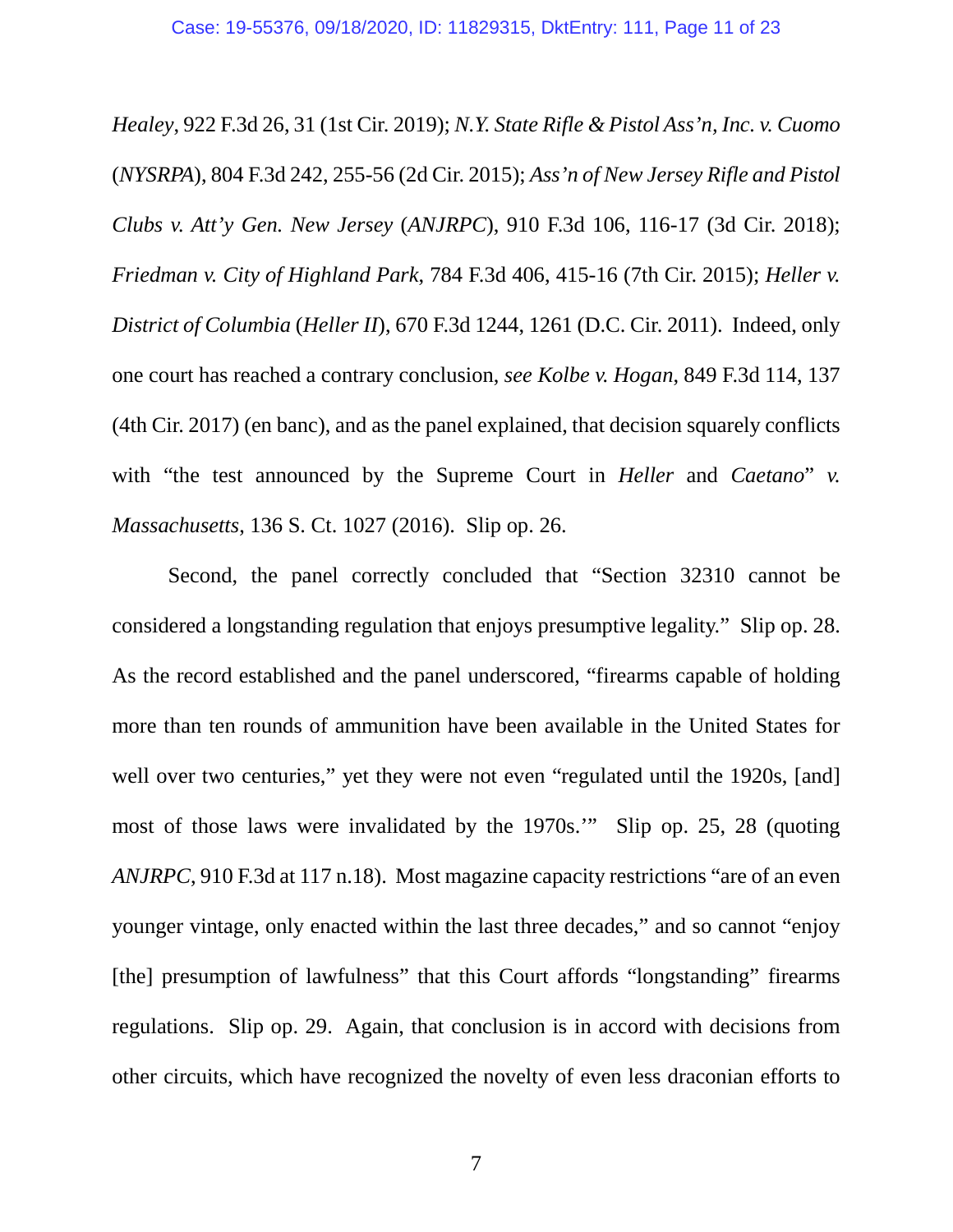ban and confiscate magazines. *See, e.g.*, *ANJRPC*, 910 F.3d at 116, 117 n.18; *Heller II*, 670 F.3d at 1260.

Third, after engaging in an exhaustive review of the historical and factual record, the panel correctly concluded that §32310 should be subjected to strict scrutiny, for it "strikes at the core right of law-abiding citizens to defend hearth and home, and the burden imposed on the core right is substantial." Slip op. 31. While the panel acknowledged that other circuits have applied intermediate scrutiny to magazine bans, it concluded that "many of the other states' laws are not as sweeping as section 32310," as some did not ban possession entirely or did not confiscate even magazines that had long been lawfully possessed without incident. Slip op. 53; *compare, e.g.*, *Worman*, 922 F.3d at 31; *NYSPRA*, 804 F.3d at 251 n.19. But the panel then minimized the practical impact of its adoption of strict scrutiny by concluding that the ban could not survive even intermediate scrutiny under a faithful application of Supreme Court precedent.

As the panel explained, while the interests the state articulated are undoubtedly compelling, "[e]ven with the greater latitude offered by this less demanding standard, section 32310's fit is excessive and sloppy," for it not only "prohibits possession outright," but "operates as a blanket ban on all types of LCMs everywhere in California for almost everyone." Slip op. 63. Moreover, the law takes no account of the decades of lawful possession of magazines without incident by the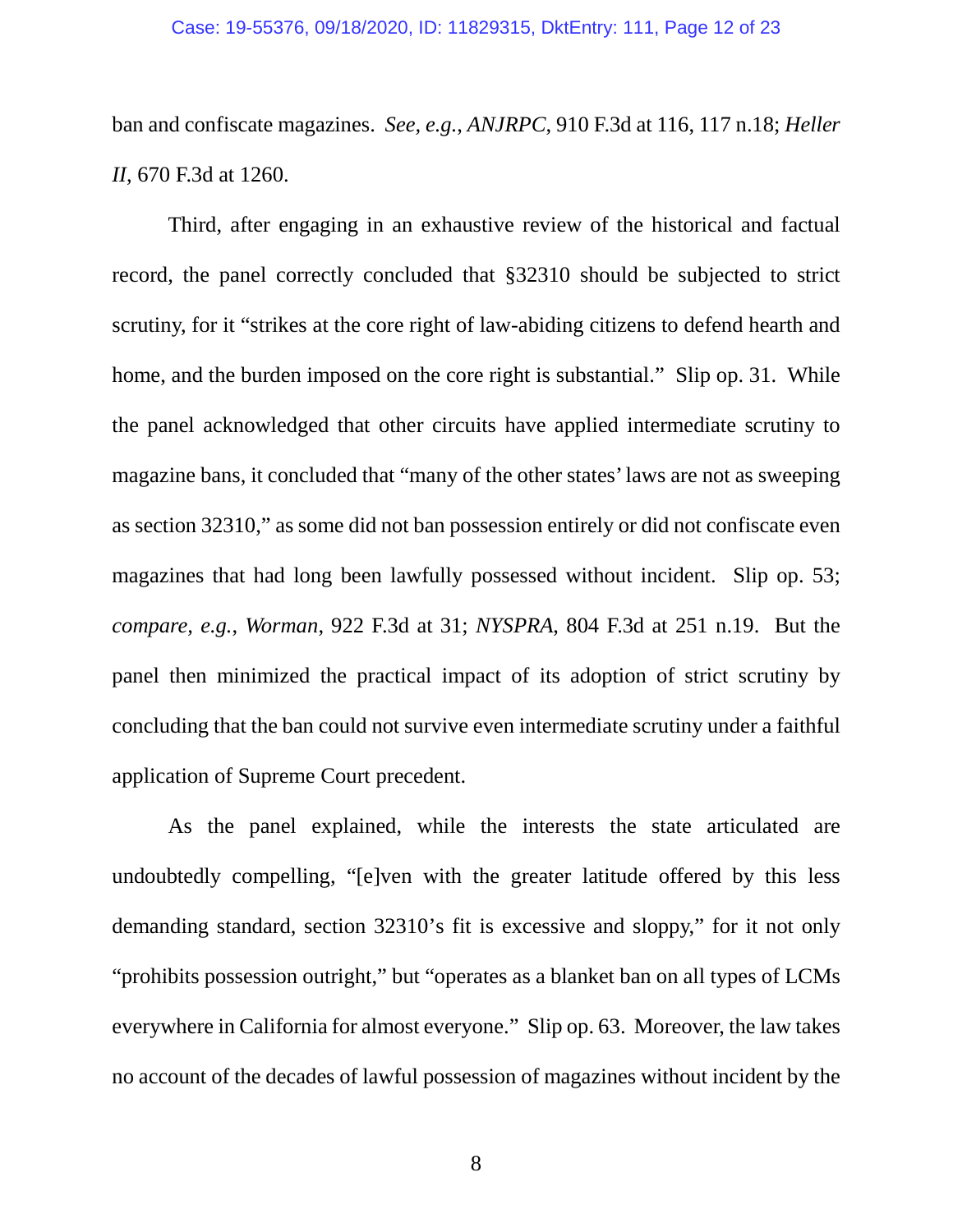law-abiding individuals targeted by Proposition 63 and its confiscatory provisions. The panel noted that the prior exclusion of "pre-ban" magazines purchased and possessed lawfully was "'important[]' in reducing burdens generated by a restriction." Slip op. 64 (quoting *Pena v. Lindley*, 898 F.3d 969, 977 (9th Cir. 2018)). Yet the state offered little more than sheer "speculaterion] that [its] complete prohibition is necessary to avoid legally owned LCMs from falling into the wrong hands." Slip op. 64. The panel found "the flaws of that argument ... obvious" when the magazines had been lawfully possessed for decades without falling into the wrong hands, and explained that "[t]he state could ban virtually anything if the test is merely whether something causes social ills when someone other than its lawful owner misuses it." *Id*. The panel thus correctly concluded that, even under intermediate scrutiny, "California fails to show a reasonable fit between Penal Code section 32310's sweeping restrictions and its asserted interests." Slip op. 66.

## <span id="page-119-0"></span>**II. The Panel's Decision Creates No Conflict That Warrants This Court's Review.**

The state claims that the panel's decision conflicts with other decisions from this Court. It does not. The principal case on which the state relies involved an appeal of a preliminary injunction and could not have been more emphatic in instructing that it was not definitively resolving any of the questions before it. Indeed, a different panel of this Court already distinguished that case in affirming the preliminary injunction in the earlier appeal in this case. And while the state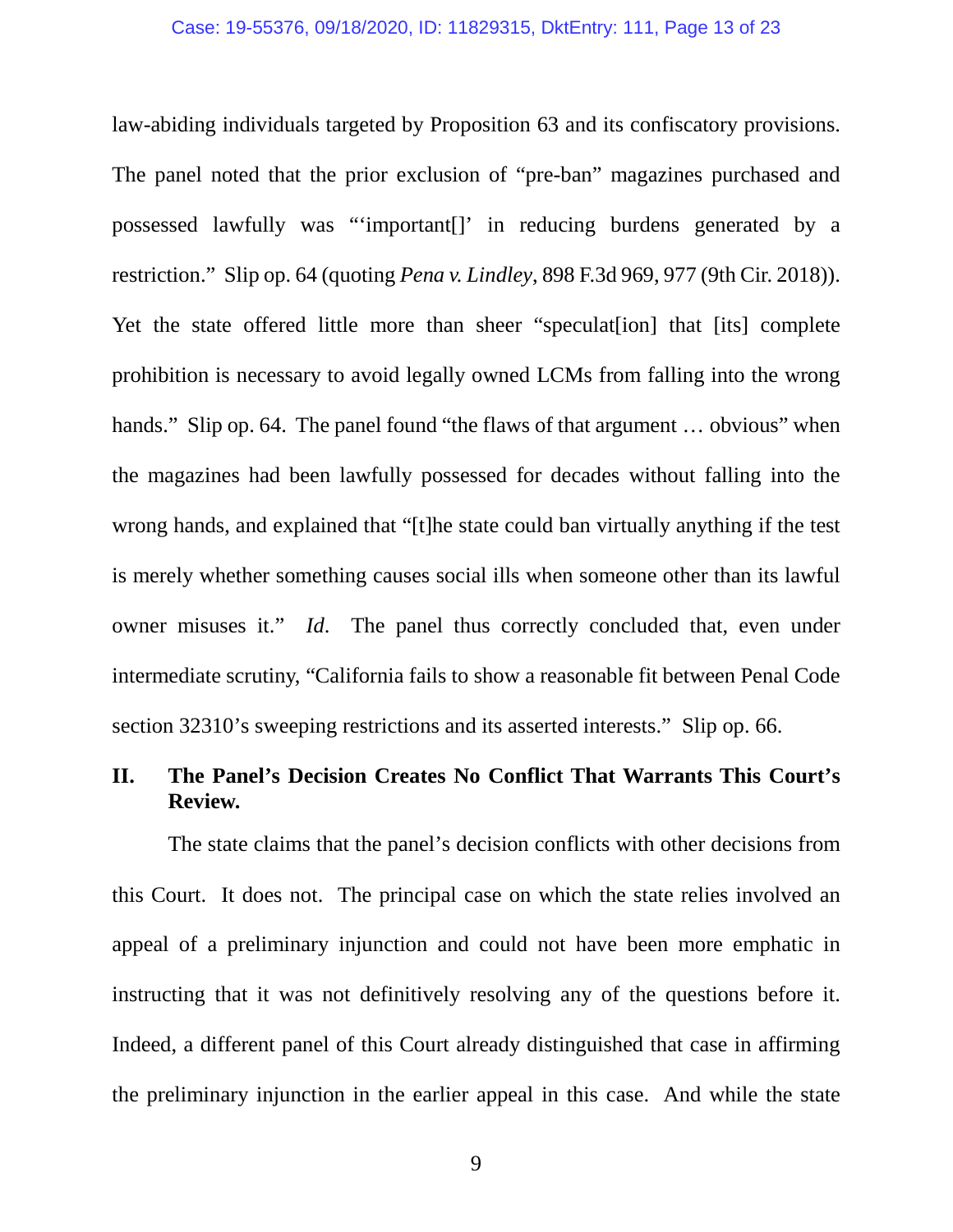### Case: 19-55376, 09/18/2020, ID: 11829315, DktEntry: 111, Page 14 of 23

correctly observes that other circuits have rejected challenges to magazine bans, those cases involved different (and less extreme) laws and different records. The recent effort of California to legislate only retroactively and to target magazines that have long been lawfully possessed without incident is without precedent and casts a distinct shadow over California's entire approach to magazines. Having already banned a standard-issue magazine possessed by the average person possessing a firearm for self-defense, California deliberately extended the law to make it less tailored and more confiscatory. The resulting ban is entirely antithetical to the Second Amendment and governing Supreme Court precedent.

1. The state first claims that the panel's decision conflicts with this Court's decision in *Fyock*. Pet. 6. The panel correctly concluded that it does not, just as a different panel previously concluded in the earlier appeal in this case. Slip op. 53; *Duncan*, 742 F. App'x at 222 n.2. While *Fyock* also reviewed a prohibition on possession of magazines capable of holding more than ten rounds (there, a municipal ordinance), it did so in a very different posture—namely, an interlocutory appeal of a denial of a preliminary injunction. The Court accordingly repeatedly stressed the "narrow scope of [its] review," that it was not "determin[ing] the ultimate merits of Fyock's claims," and that it was limiting its inquiry to whether the district court abused its discretion in denying Fyock's motion seeking preliminary injunctive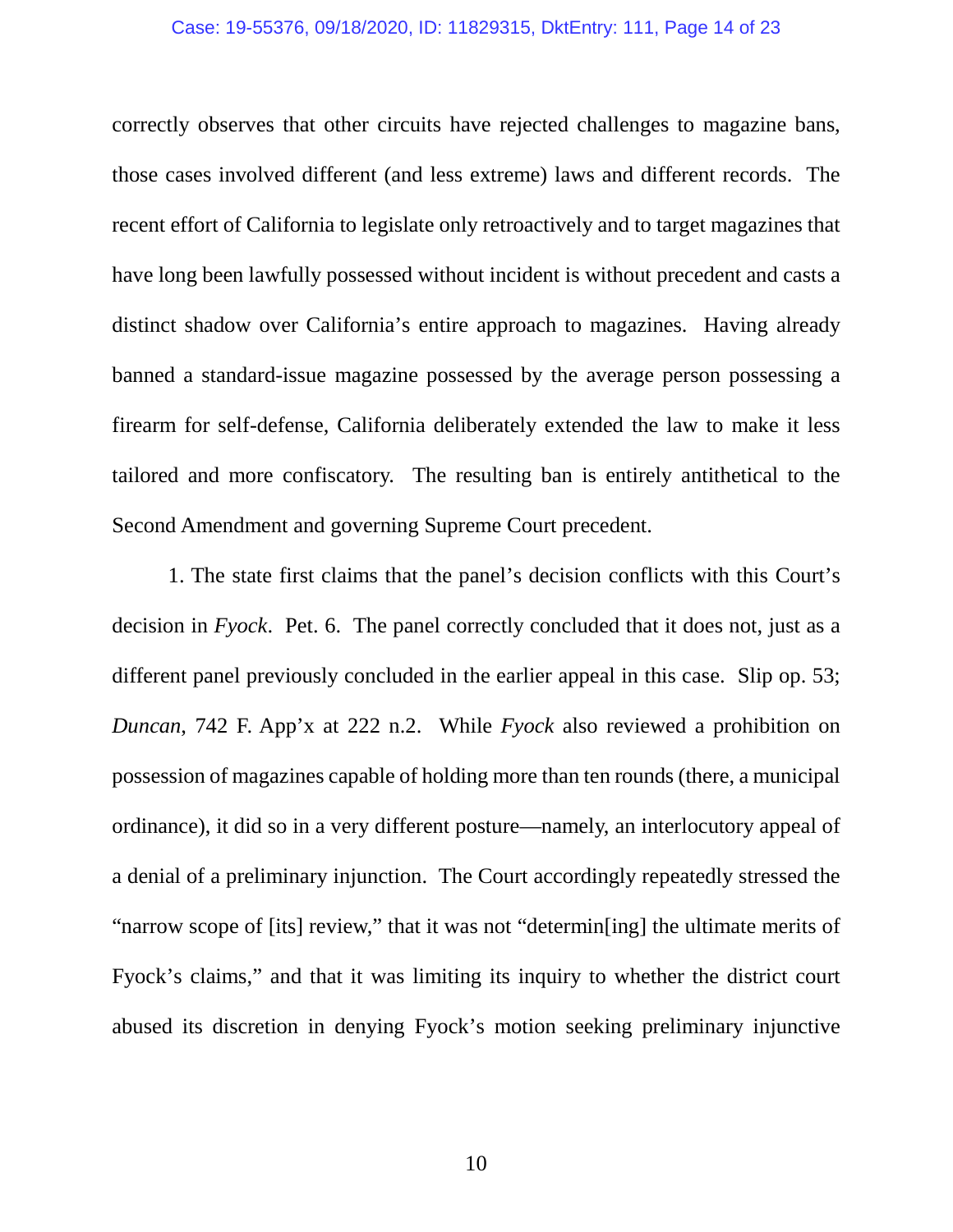relief. 779 F.3d at 995. Indeed, "in its eight pages," the opinion "referenced the abuse of discretion standard twelve times." Slip op. 54.

Moreover, the *Fyock* Court emphasized that both it and the district court were limited to an "undeveloped record" at the "early, preliminary injunction stage," and in particular that the parties had "not provide[d] evidence regarding the historical prevalence and regulation of large-capacity magazines." *Id.* at 997 & n.3. The Court thus could not have definitively rejected the proposition that a magazine ban like California's violates the Second Amendment, for it candidly acknowledged that it did not even have at its disposal the tools that it deemed necessary to answer that question. Indeed, had the Court in fact definitively resolved that question, the *Fyock* plaintiffs undoubtedly would have sought en banc and/or Supreme Court review. They did neither—presumably because they took (and assumed both the en banc court and the Supreme Court would take) this Court at its word that it was not "determin[ing] the ultimate merits of Fyock's claims." *Id.* at 995.

Implicitly recognizing this problem, the state makes the narrower argument that *Fyock* forecloses the panel's holding that California's magazine ban "substantially burdens" Second Amendment rights. Pet. 6. That is wrong for all the same reasons, for *Fyock* made explicit that it was holding only that "there was *no abuse of discretion* in finding that the impact the [challenged law] may have on the core Second Amendment right is not severe and that intermediate scrutiny is

11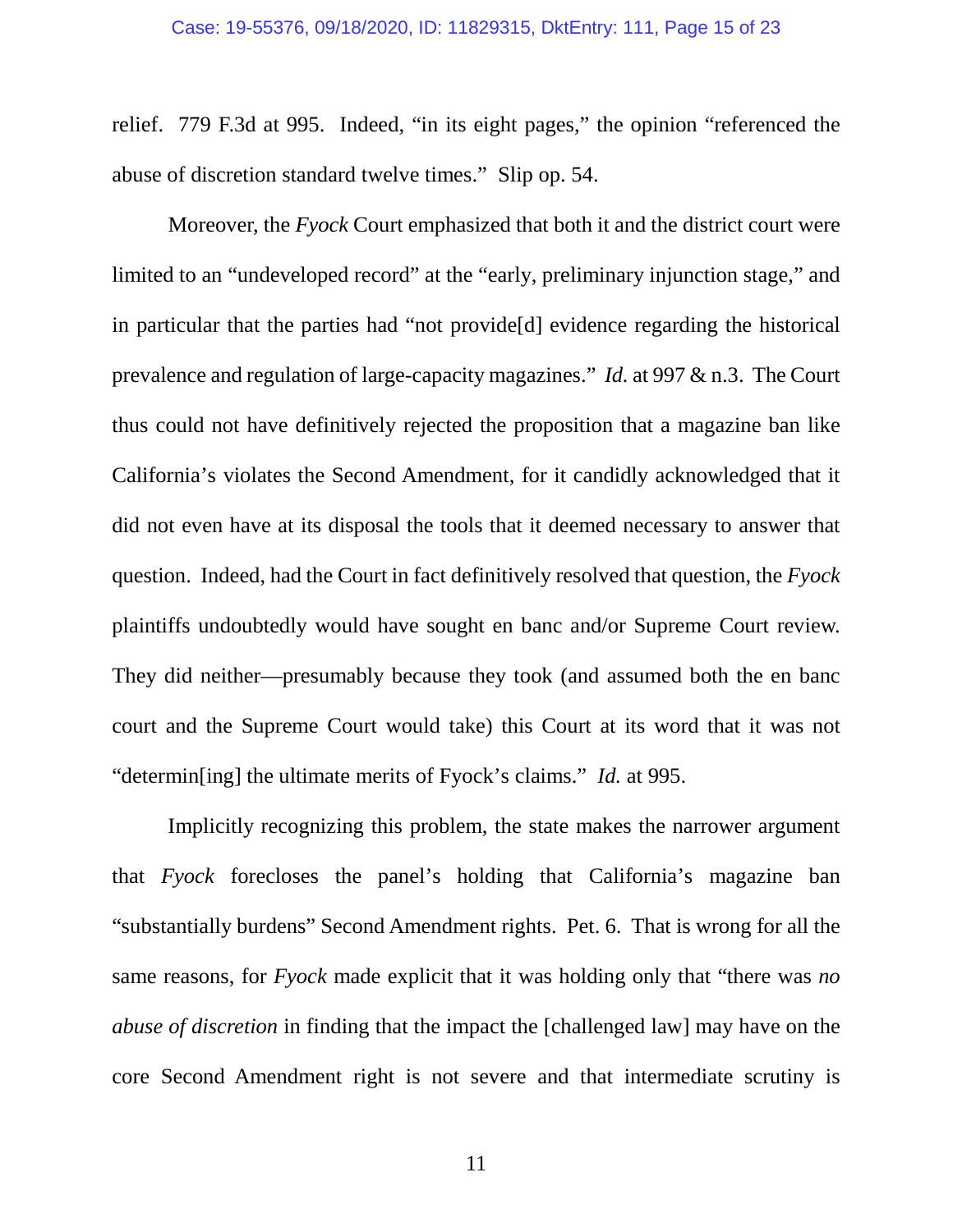### Case: 19-55376, 09/18/2020, ID: 11829315, DktEntry: 111, Page 16 of 23

warranted." 779 F.3d at 999 (emphasis added). But it is also largely irrelevant, for the panel concluded that §32310 would fail "even … apply[ing] intermediate scrutiny." Slip op. 63. Accordingly, granting rehearing en banc to decide whether the burden §32310 imposes on Second Amendment rights is "substantial" would have no impact on the bottom line, for the state's near-categorical magazine ban would still not be a "reasonable fit" for accomplishing "its asserted interests." Slip op. 66.

The state also contends that the panel's decision conflicts with *Fyock*'s *application* of intermediate scrutiny. Pet. 12-13. But no such conflict could exist because *Fyock* did not apply intermediate scrutiny; it merely held that *the district court* did not "abuse<sup>[]</sup> its discretion in finding that [the challenged law] was likely to survive intermediate scrutiny." *Fyock*, 779 F.3d at 1000. The state protests that *Fyock* held that the type of evidence the city presented there "was 'precisely the type of evidence' that the government may 'rely upon to substantiate its interest." Pet. 12-13 (quoting *Fyock*, 779 F.3d at 1001). But far from rejecting the state's evidence on the importance of its interest, the panel *agreed* that "[t]he state interests advanced here are compelling." Slip op. 57. Where the panel found the state's evidence wanting was in proving the requisite "reasonable fit" between its compelling interests and its chosen means. Slip op. 65. And while the state baldly declares that *Fyock also* held the evidence before it "sufficient to establish a reasonable fit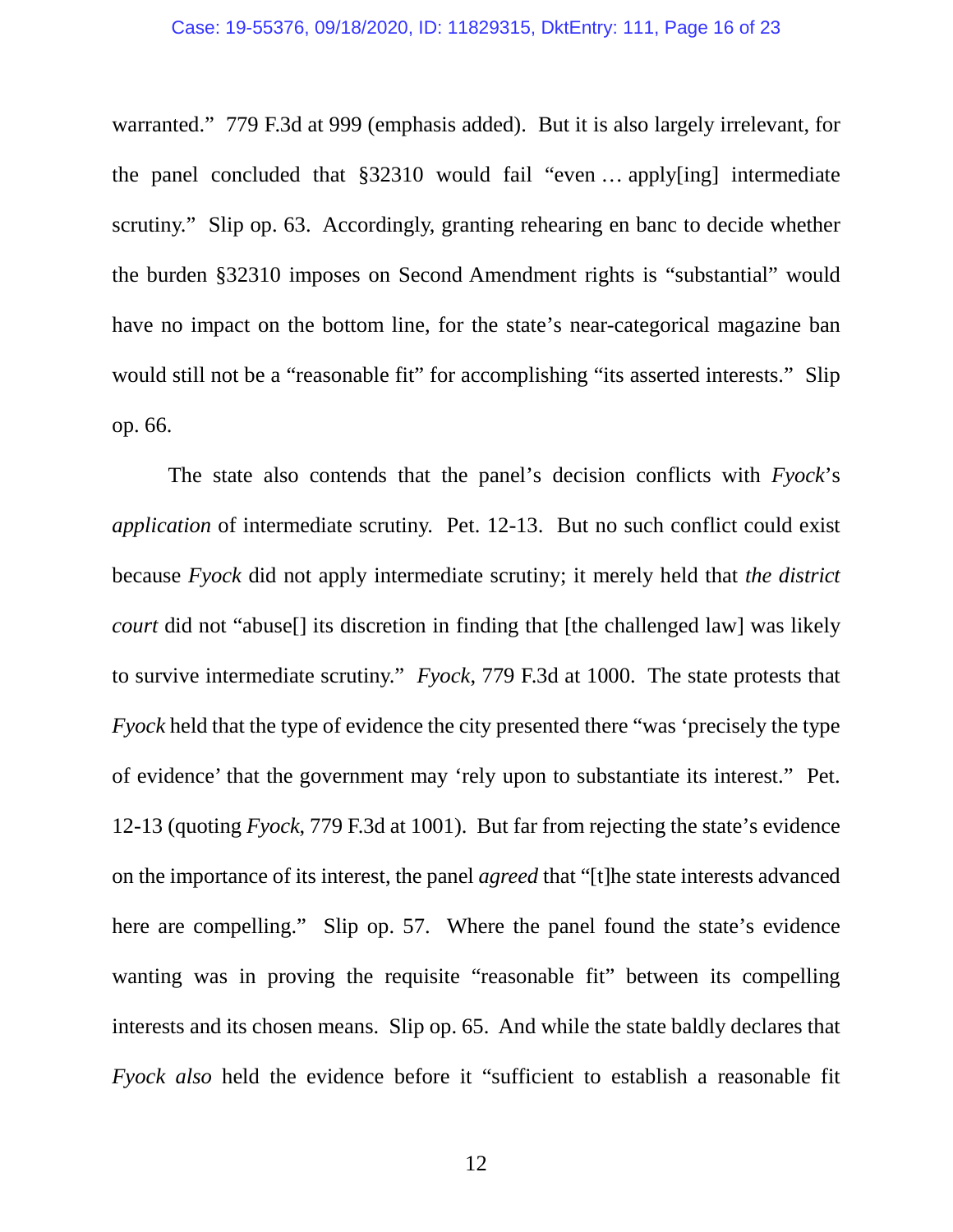### Case: 19-55376, 09/18/2020, ID: 11829315, DktEntry: 111, Page 17 of 23

between an LCM possession ban and the substantial government interest in public safety," Pet. 13, it tellingly quotes no such language to that effect from *Fyock* because there is none.

Moreover, although the state neglects to mention it, this is not even the first time that a panel of this Court has concluded that *Fyock* is distinguishable from this case based on the standard of review, the undeveloped record in that case, and the different record in this one. When this Court considered the appeal of the district court's grant of a preliminary injunction earlier in this case, the centerpiece of the state's appeal and the dissenting opinion was once again *Fyock. Duncan*, 742 F. App'x at 223-24 (Wallace, J., dissenting). But the majority correctly concluded that *Fyock* was readily distinguishable. *Id.* at 222 n.2 (majority op.).

In short, two different panels have now heard and rejected the state's claim that *Fyock* controls this case and dictates that California's draconian and confiscatory ban is constitutional. Both panels correctly concluded that nothing in *Fyock*'s preliminary assessment of the strength of the challenge it had before it conflicts with the determination, on a full and final factual and historical record, that California's sweeping magazine ban violates the Second Amendment.

2. The state next contends that "the panel's decision will create confusion about how courts should apply intermediate scrutiny in future Second Amendment cases." Pet. 14. That too is incorrect. Indeed, if anything, the decision brings much-

13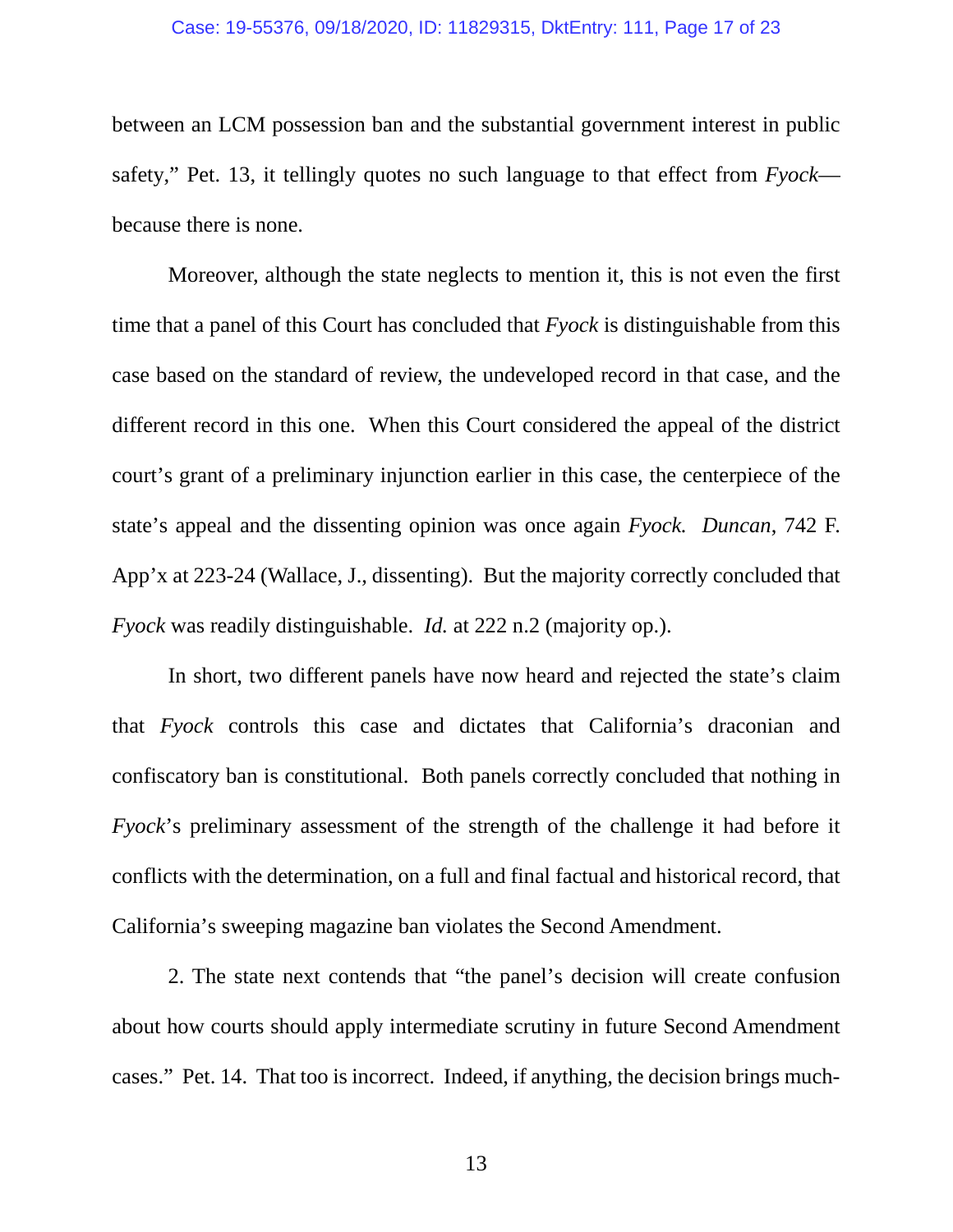### Case: 19-55376, 09/18/2020, ID: 11829315, DktEntry: 111, Page 18 of 23

needed clarity to this Court's intermediate scrutiny jurisprudence. As the panel explained, this Court has "used seemingly varying formulations of intermediate scrutiny in the Second Amendment context." Slip op. 59. The panel thus carefully and thoroughly canvased the best source of authority on the contours of that standard: binding Supreme Court precedent, both in the Second Amendment context and more generally. After doing so, the panel concluded that "[w]hatever its precise contours might be, intermediate scrutiny cannot approximate the deference of rational basis review," for "*Heller* forecloses any such notion." Slip op. 61.

The state nonetheless urges this Court to grant en banc review and embrace a standard that would relieve the government of any meaningful burden to prove that its chosen means further its ends in a manner that does not infringe on more constitutionally protected conduct than necessary. Pet. 15-16. But that would be doubly counterproductive. First, this is an unusual and outlying case in which California specifically amended its law to make it less tailored. That hardly makes this case typical or an appropriate vehicle. Second, accepting California's invitation to conclude that intermediate scrutiny under the Second Amendment is so permissive and undemanding as to tolerate even this retroactive and confiscatory ban would succeed only in making this case a prime candidate for the Supreme Court to address the concerns recently expressed by multiple Justices that some lower courts are applying an improperly diluted form of intermediate scrutiny to Second Amendment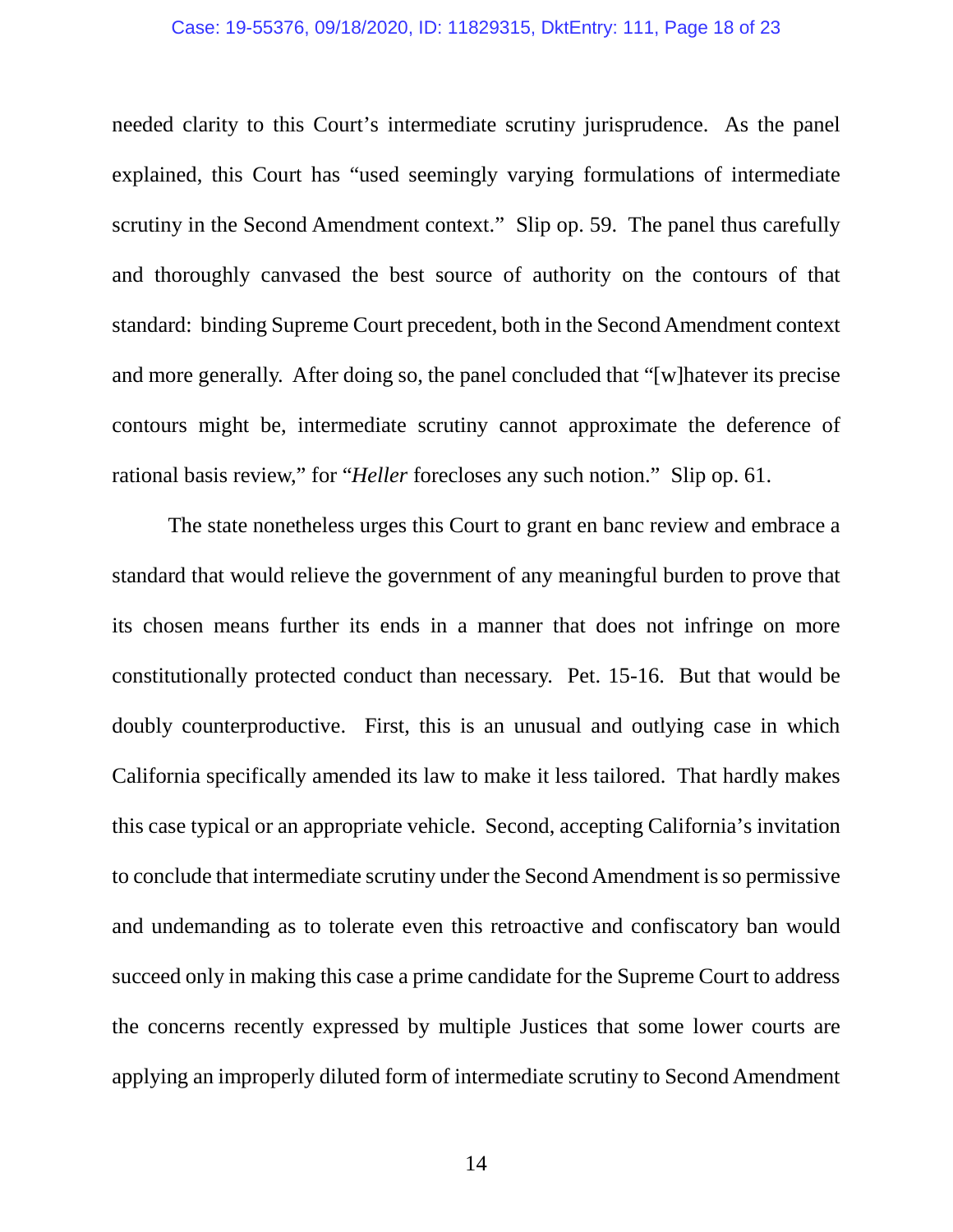claims. *See, e.g.*, *New York State Rifle & Pistol Ass'n, Inc. v. City of New York*, 140 S. Ct. 1525, 1527 (2020) (Kavanaugh, J. concurring); *id*. (Alito, J., dissenting). After all, as the panel explained, recent Supreme Court precedent could not be clearer that, "to survive intermediate scrutiny 'a law must be "narrowly tailored to serve a significant governmental interest."'" Slip op. 59 (quoting *Packingham v. North Carolina*, 137 S. Ct. 1730, 1736 (2017) (quoting *McCullen v. Coakley*, 573 U.S. 464, 486 (2014))). The state's proffered standard bears no resemblance to that command.

3. Finally, the state notes that other circuits have rejected challenges to magazine bans. Pet. 12 (citing *Heller II*, 670 F.3d at 1264; *Worman*, 922 F.3d at 40; *NYSRPA*, 804 F.3d at 264; *ANJRPC*, 910 F.3d at 122; *Kolbe*, 849 F.3d at 140). But those cases involved different (and less extreme laws) and different records. In particular, no other court has evaluated a law that was specifically amended for the sole purpose of making it retroactive and confiscatory as to individuals who had long possessed magazines lawfully and without incident. Those amendments not only raise distinct Takings Clause problems, but cast a shadow over the entire law and whether the state can carry its burden of proving the law's constitutionality. Even where other states have enacted a new ban that purported to apply retroactively, they did not face the distinct challenge of explaining how extending a *preexisting* law to target only individuals who have lawfully possessed magazines for literally decades satisfied any meaningful conception of tailoring. Moreover, even though none of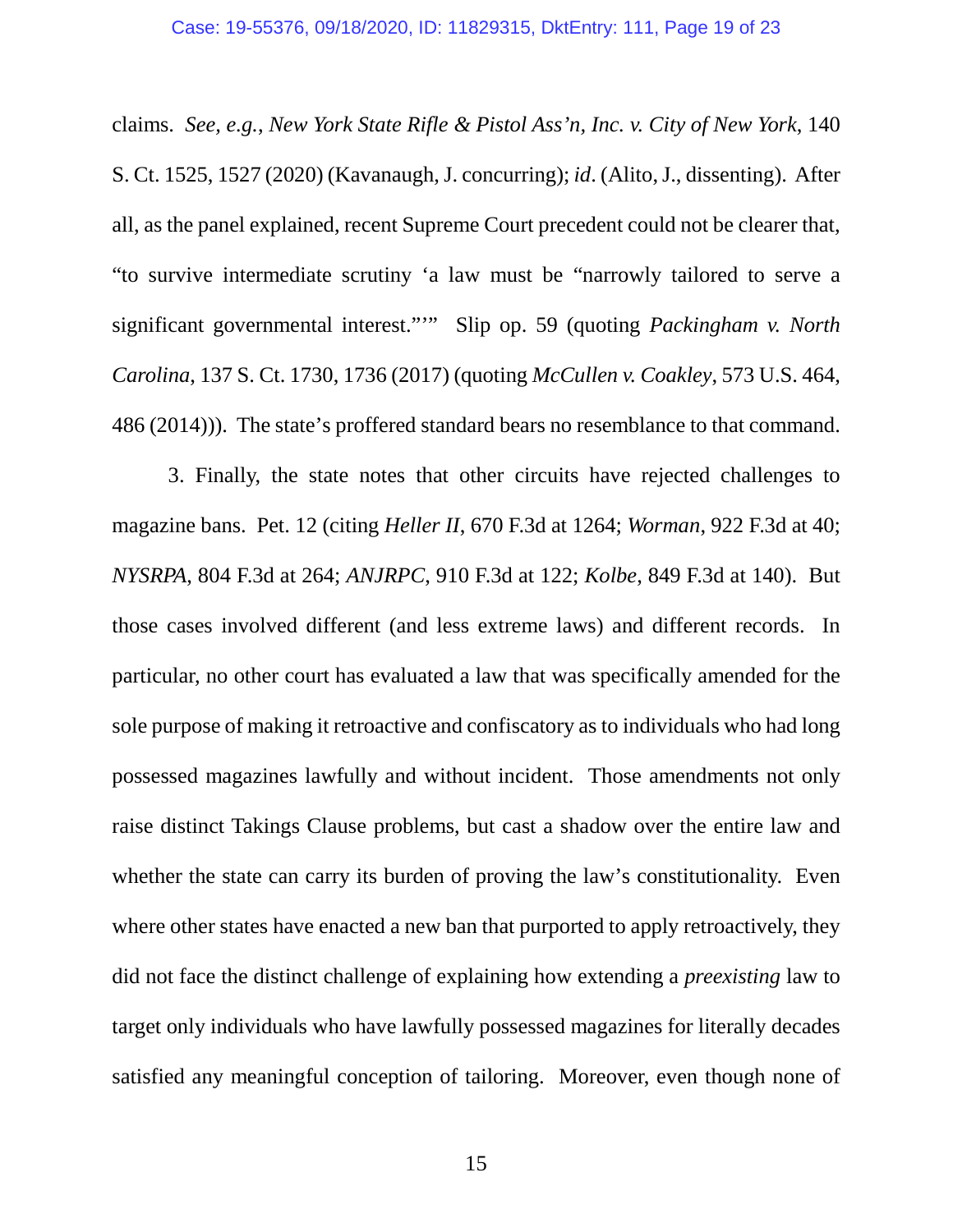### Case: 19-55376, 09/18/2020, ID: 11829315, DktEntry: 111, Page 20 of 23

the other challenged laws shares the California law's unique history (or this case's distinct record), those out-of-circuit cases have routinely generated strenuous dissents. *See, e.g.*, *Heller II*, 670 F.3d at 1270 n.2 (Kavanaugh, J., dissenting); *ANJRPC*, 910 F.3d at 126 (Bibas, J, dissenting); *Friedman*, 784 F.3d at 418 (Manion, J., dissenting); *Kolbe*, 849 F.3d at 152 (Traxler, J., dissenting, joined by Niemeyer, Agee, and Shedd); *Ass'n of New Jersey Rifle & Pistol Clubs, Inc. v. Att'y Gen. New Jersey*, No. 19-3142, 2020 WL 5200683, at \*17-19 (3d Cir. Sept. 1, 2020) (Matey, J., dissenting).

In the end, while California attempts to portray the panel decision as an outlier, it is California's own law that is an extreme outlier. By taking a ban that was already unconstitutional and extending it in a manner that was entirely retroactive and confiscatory, California has acted entirely antithetically to the Second Amendment. It has attempted not just to ban, but to eradicate entirely, what the Second Amendment clearly protects. The panel decision rejecting that law and vindicating the Constitution was entirely correct and does not merit either vacatur or further review.

### **CONCLUSION**

<span id="page-126-0"></span>For the foregoing reasons, the Court should deny the petition for rehearing en banc.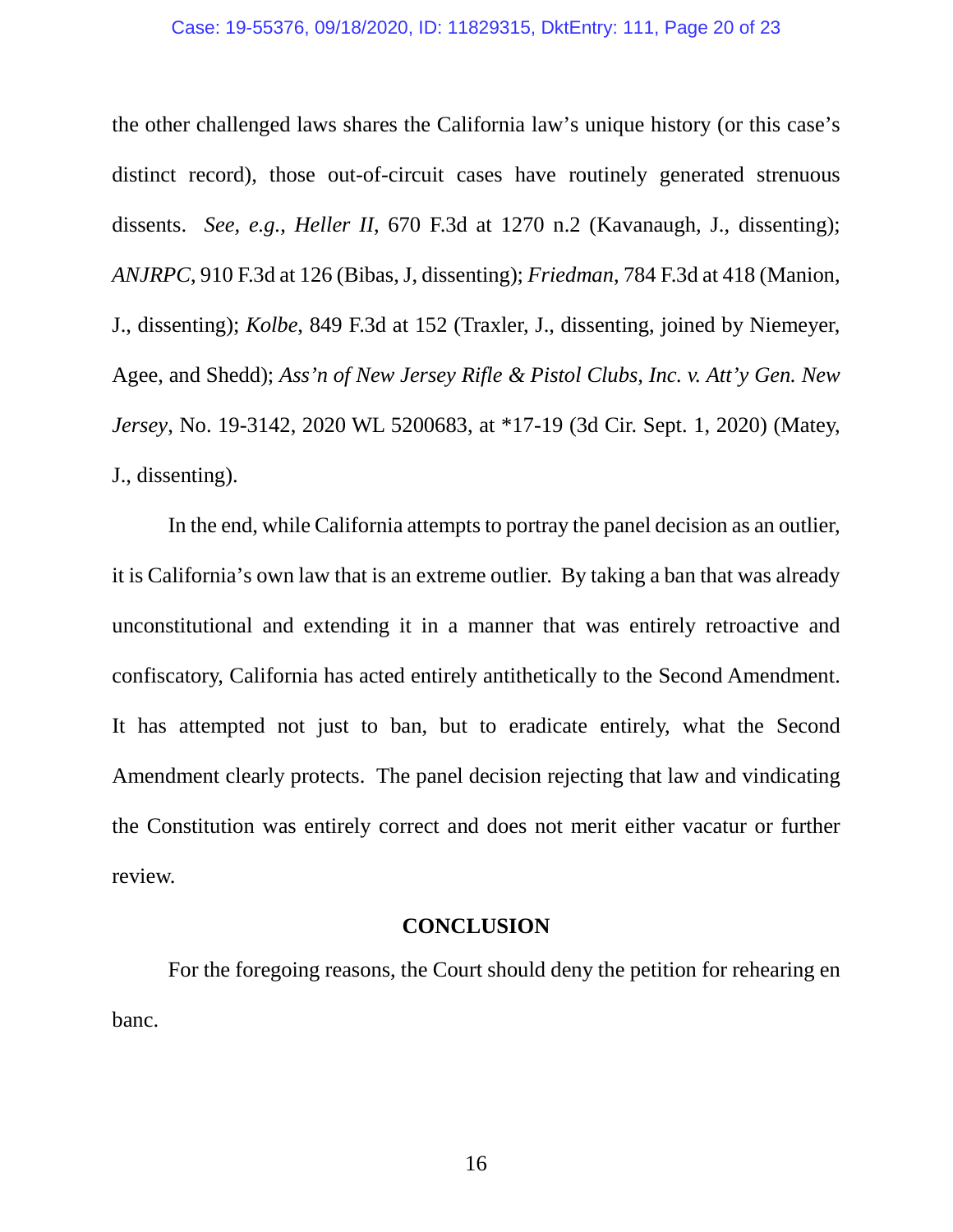Respectfully submitted,

C.D. MICHEL ANNA M. BARVIR SEAN A. BRADY MICHEL & ASSOCIATES, P.C. 180 East Ocean Blvd., Suite 200 Long Beach, CA 90802 (562) 216-4444 cmichel@michellawyers.com

s/Paul D. Clement PAUL D. CLEMENT *Counsel of Record* ERIN E. MURPHY KASDIN M. MITCHELL MARIEL A. BROOKINS KIRKLAND & ELLIS LLP 1301 Pennsylvania Avenue, NW Washington, DC 20004 (202) 389-5000 paul.clement@kirkland.com

*Counsel for Plaintiffs-Appellees*

September 18, 2020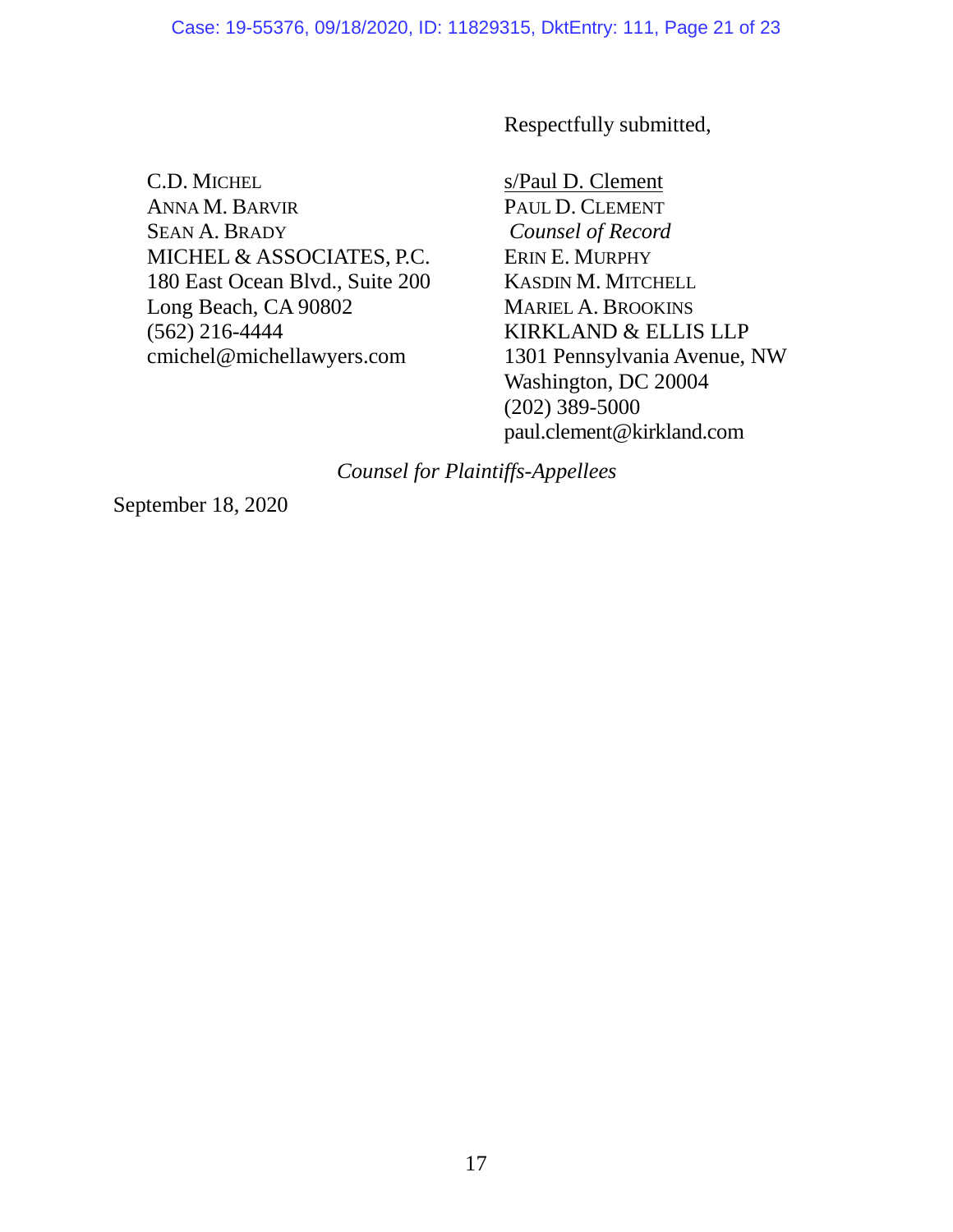## **CERTIFICATE OF SERVICE**

<span id="page-128-0"></span>I hereby certify that on September 18, 2020, I electronically filed the foregoing with the Clerk of the Court for the United States Court of Appeals for the Ninth Circuit by using the CM/ECF system. I certify that all participants in this case are registered CM/ECF users and that service will be accomplished by the CM/ECF system.

> s/Paul D. Clement Paul D. Clement